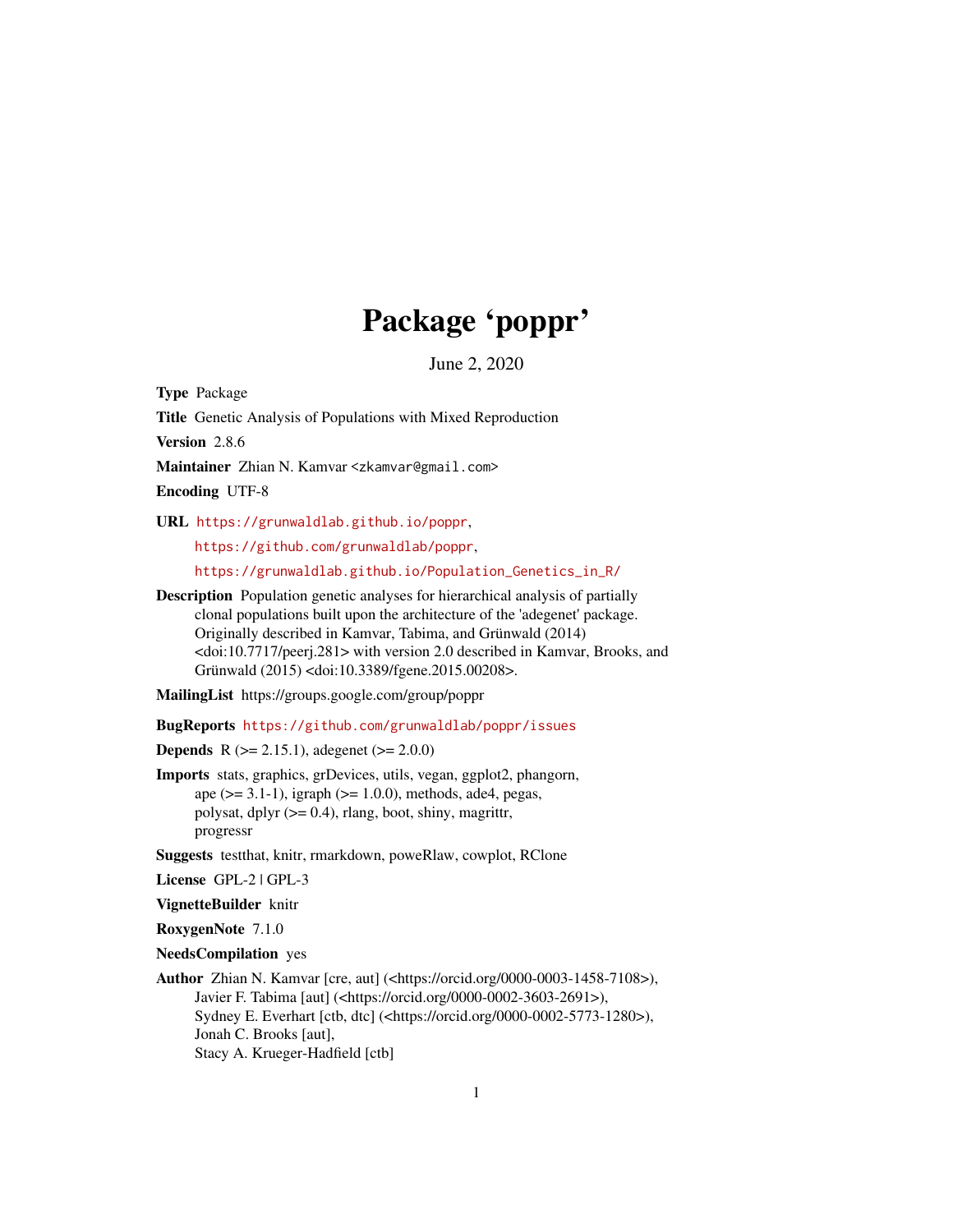```
(<https://orcid.org/0000-0002-7324-7448>),
Erik Sotka [ctb],
Brian J. Knaus [ctb] (<https://orcid.org/0000-0003-1665-4343>),
Patrick G. Meirmans [ctb] (<https://orcid.org/0000-0002-6395-8107>),
Frédéric D. Chevalier [ctb] (<https://orcid.org/0000-0003-2611-8106>),
Niklaus J. Grünwald [ths] (<https://orcid.org/0000-0003-1656-7602>)
```
# Repository CRAN

Date/Publication 2020-06-02 08:50:13 UTC

# R topics documented:

|            | $\overline{3}$ |
|------------|----------------|
| aboot      | 8              |
|            | 12             |
|            | 12             |
|            | 13             |
|            | 15             |
|            | 16             |
|            | 18             |
|            | 20             |
|            | 23             |
|            | 27             |
|            | 29             |
|            | 31             |
|            | 32             |
|            | 34             |
|            | 37             |
|            | 39             |
|            | 41             |
|            | 43             |
|            | 44             |
|            | 46             |
|            | 48             |
|            | 49             |
| ia         | 50             |
|            | 55             |
| incomp     | 57             |
|            | 58             |
|            | 60             |
|            | 61             |
|            | 62             |
|            | 64             |
|            | 65             |
|            | 67             |
|            | 71             |
| mll        | 75             |
| mll.custom | 76             |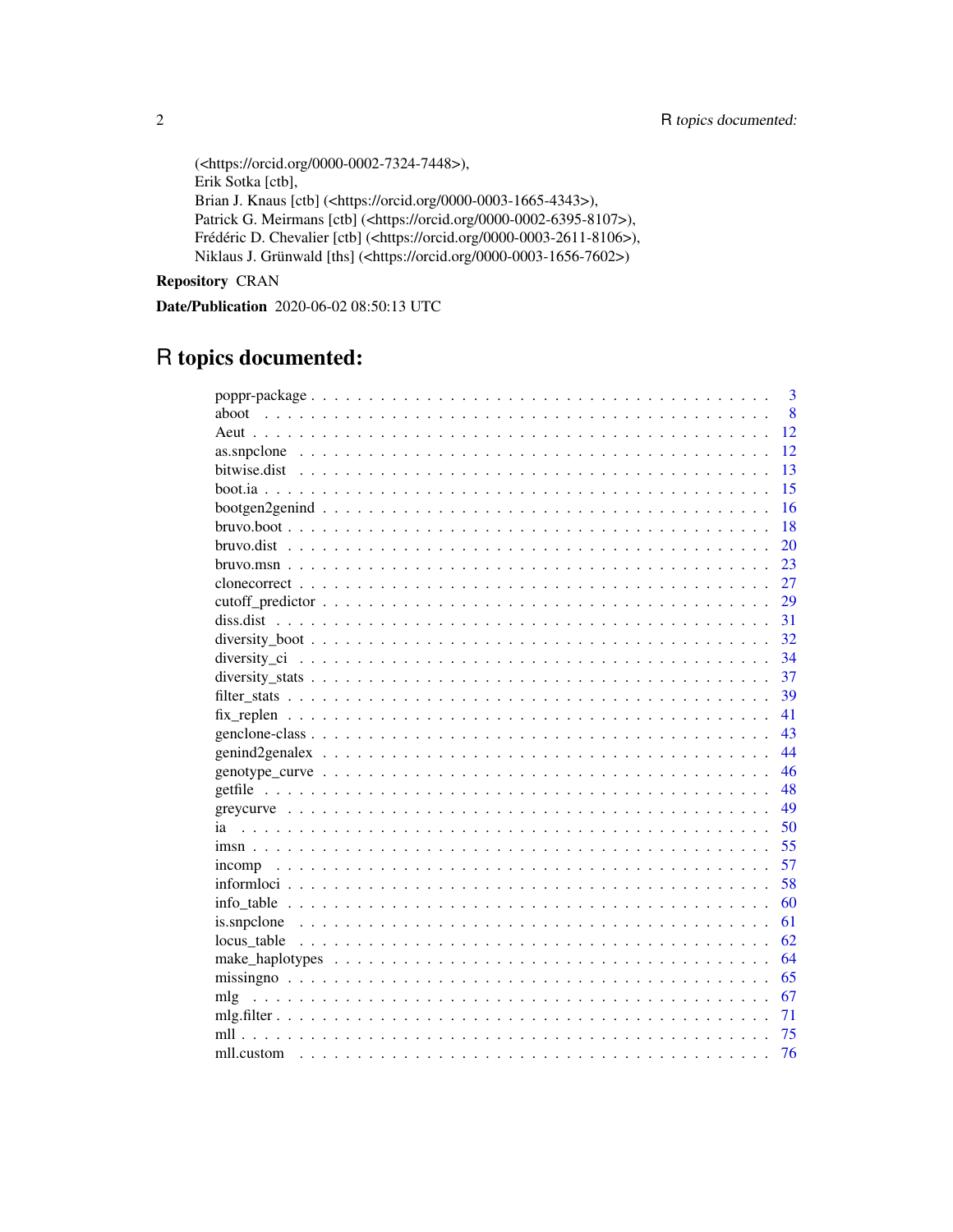# <span id="page-2-0"></span>poppr-package 3

|       |       |  |  |  |  |  |  |  |  |  |  |  | -79 |
|-------|-------|--|--|--|--|--|--|--|--|--|--|--|-----|
|       |       |  |  |  |  |  |  |  |  |  |  |  | -80 |
|       |       |  |  |  |  |  |  |  |  |  |  |  | 82  |
|       |       |  |  |  |  |  |  |  |  |  |  |  | 82  |
|       |       |  |  |  |  |  |  |  |  |  |  |  | 83  |
|       |       |  |  |  |  |  |  |  |  |  |  |  | 85  |
|       |       |  |  |  |  |  |  |  |  |  |  |  | 86  |
|       | poppr |  |  |  |  |  |  |  |  |  |  |  | 91  |
|       |       |  |  |  |  |  |  |  |  |  |  |  |     |
|       |       |  |  |  |  |  |  |  |  |  |  |  |     |
|       |       |  |  |  |  |  |  |  |  |  |  |  |     |
|       |       |  |  |  |  |  |  |  |  |  |  |  |     |
|       |       |  |  |  |  |  |  |  |  |  |  |  |     |
|       |       |  |  |  |  |  |  |  |  |  |  |  |     |
|       |       |  |  |  |  |  |  |  |  |  |  |  |     |
|       |       |  |  |  |  |  |  |  |  |  |  |  |     |
|       |       |  |  |  |  |  |  |  |  |  |  |  |     |
|       |       |  |  |  |  |  |  |  |  |  |  |  |     |
|       |       |  |  |  |  |  |  |  |  |  |  |  |     |
|       |       |  |  |  |  |  |  |  |  |  |  |  |     |
|       | rrmlg |  |  |  |  |  |  |  |  |  |  |  |     |
|       |       |  |  |  |  |  |  |  |  |  |  |  |     |
|       |       |  |  |  |  |  |  |  |  |  |  |  |     |
|       |       |  |  |  |  |  |  |  |  |  |  |  |     |
|       |       |  |  |  |  |  |  |  |  |  |  |  |     |
| Index |       |  |  |  |  |  |  |  |  |  |  |  | 130 |

poppr-package *The* poppr *R package*

# Description

Poppr provides tools for population genetic analysis that include genotypic diversity measures, genetic distances with bootstrap support, native organization and handling of population hierarchies, and clone correction.

To cite poppr, please use citation("poppr"). When referring to poppr in your manuscript, please use lower case unless it occurs at the beginning of a sentence.

# Details

This package relies on the **[adegenet](#page-0-0)** package. It is built around the [genind](#page-0-0) and [genlight](#page-0-0) object. Genind objects store genetic information in a table of allele frequencies while genlight objects store SNP data efficiently by packing binary allele calls into single bits. **Poppr** has extended these object into new objects called [genclone](#page-42-1) and [snpclone,](#page-42-2) respectively. These objects are designed for analysis of clonal organisms as they add the @mlg slot for keeping track of multilocus genotypes and multilocus lineages.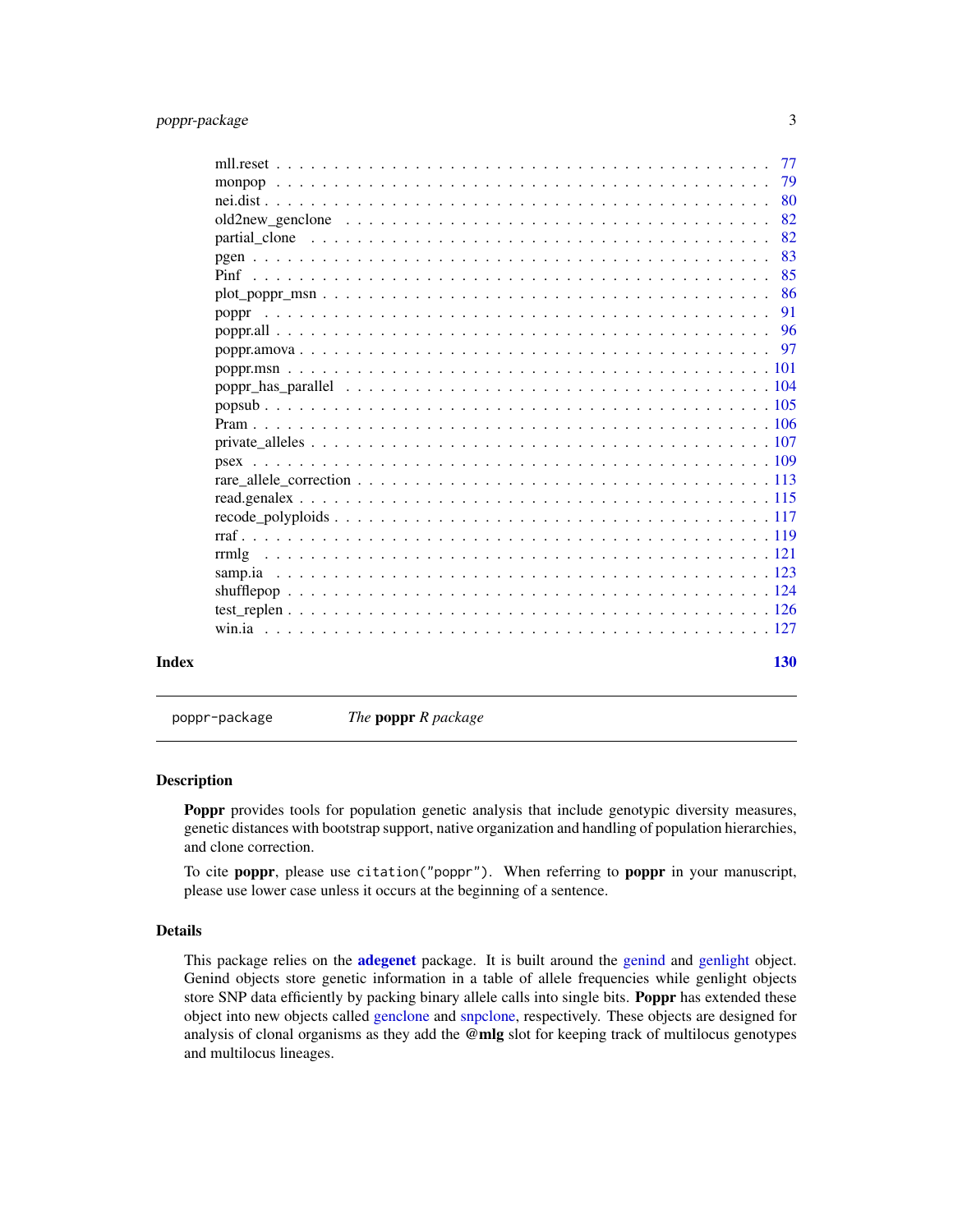Documentation: Documentation is available for any function by typing ?function\_name in the R console. Detailed topic explanations live in the package vignettes:

| <b>Vignette</b>              | command                          |
|------------------------------|----------------------------------|
| Data import and manipulation | vignette("poppr_manual","poppr") |
| Algorithms and Equations     | vignette("algo", "poppr")        |
| Multilocus Genotype Analysis | vignette("mlg", "poppr")         |

Essential functions for importing and manipulating data are detailed within the *Data import and manipulation* vignette, details on algorithms used in poppr are within the *Algorithms and equations* vignette, and details for working with multilocus genotypes are in *Multilocus Genotype Analysis*.

Examples of analyses are available in a primer written by Niklaus J. Grünwald, Zhian N. Kamvar, and Sydney E. Everhart at [http://grunwaldlab.github.io/Population\\_Genetics\\_in\\_R](http://grunwaldlab.github.io/Population_Genetics_in_R).

Getting help: If you have a specific question or issue with poppr, feel free to contribute to the google group at <https://groups.google.com/group/poppr>. If you find a bug and are a github user, you can submit bug reports at <https://github.com/grunwaldlab/poppr/issues>. Otherwise, leave a message on the groups. Personal emails are highly discouraged as they do not allow others to learn.

#### Functions in poppr

Below are descriptions and links to functions found in **poppr**. Be aware that all functions in **[ade](#page-0-0)[genet](#page-0-0)** are also available. The functions are documented as:

• function\_name() (data type) - Description

Where 'data type' refers to the type of data that can be used:

- m a genclone or genind object
- s a snpclone or genlight object
- $x$  a different data type (e.g. a matrix from  $mlg.table()$ )

#### Data import/export

- [getfile\(\)](#page-47-1) (x) Provides a quick GUI to grab files for import
- [read.genalex\(\)](#page-114-1) (x) Reads GenAlEx formatted csv files to a genind object
- [genind2genalex\(\)](#page-43-1) (m) Converts genind objects to GenAlEx formatted csv files
- [genclone2genind\(\)](#page-15-1) (m) Removes the @mlg slot from genclone objects
- [as.genambig\(\)](#page-15-1) (m) Converts genind data to **polysat's** [genambig](#page-0-0) data structure.
- [bootgen2genind\(\)](#page-15-2) (x) see [aboot\(\)](#page-7-1) for details)

# Data Structures

Data structures "genclone" (based off of adegenet's [genind\)](#page-0-0) and "snpclone" (based off of adegenet's [genlight](#page-0-0) for large SNP data sets). Both of these data structures are defined by the presence of an extra MLG slot representing multilocus genotype assignments, which can be a numeric vector or a MLG class object.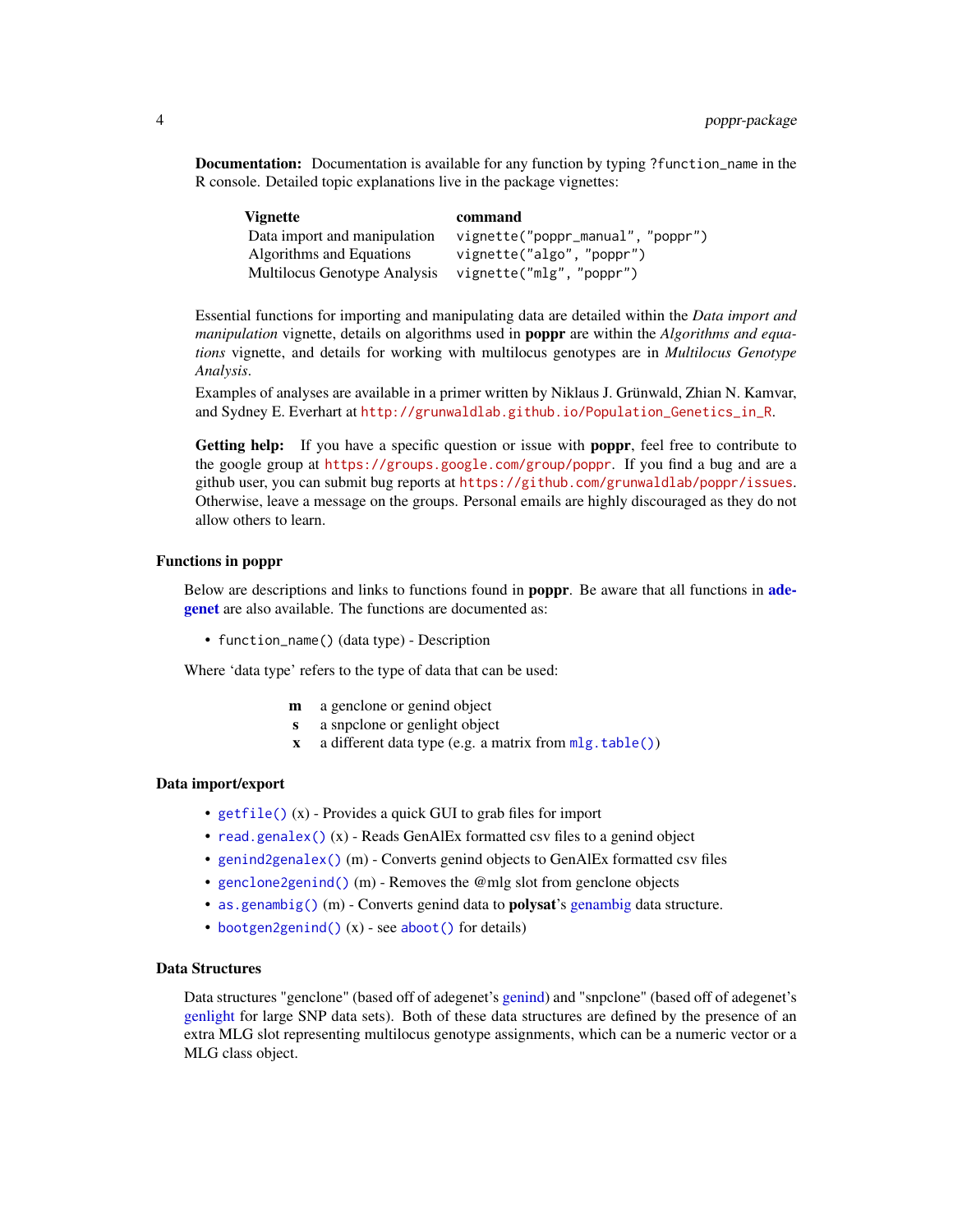# poppr-package 5

- [genclone](#page-42-1) Handles microsatellite, presence/absence, and small SNP data sets
- [snpclone](#page-42-2) Designed to handle larger binary SNP data sets.
- [MLG](#page-0-0) An internal class holding a data frame of multilocus genotype assignments that acts like a vector, allowing the user to easily switch between different MLG definitions.
- [bootgen](#page-0-0) An internal class used explicitly for [aboot\(\)](#page-7-1) that inherits the [gen-class](#page-0-0) virtual object. It is designed to allow for sampling loci with replacement.
- [bruvomat](#page-0-0) An internal class designed to handle bootstrapping for Bruvo's distance where blocks of integer loci can be shuffled.

## Data manipulation

- as genclone() (m) Converts genind objects to genclone objects
- [missingno\(\)](#page-64-1) (m) Handles missing data
- [clonecorrect\(\)](#page-26-1) (m | s) Clone-censors at a specified population hierarchy
- [informloci\(\)](#page-57-1) (m) Detects and removes phylogenetically uninformative loci
- [popsub\(\)](#page-104-1) (m | s) Subsets genind objects by population
- [shufflepop\(\)](#page-123-1) (m) Shuffles genotypes at each locus using four different shuffling algorithms
- [recode\\_polyploids\(\)](#page-116-1) (m | x) Recodes polyploid data sets with missing alleles imported as "0"
- [make\\_haplotypes\(\)](#page-63-1) (m | s) Splits data into pseudo-haplotypes. This is mainly used in AMOVA.
- [test\\_replen\(\)](#page-125-1) (m) Tests for inconsistent repeat lengths in microsatellite data. For use in [bruvo.dist\(\)](#page-19-1) functions.
- [fix\\_replen\(\)](#page-40-1) (m) Fixes inconsistent repeat lengths. For use in [bruvo.dist\(\)](#page-19-1) functions.

# Genetic distances

- [bruvo.dist\(\)](#page-19-1) (m) Bruvo's distance (see also: [fix\\_replen\(\)](#page-40-1))
- [diss.dist\(\)](#page-30-1) (m) Absolute genetic distance (see [prevosti.dist\(\)](#page-79-1))
- [nei.dist\(\)](#page-79-2) (m | x) Nei's 1978 genetic distance
- [rogers.dist\(\)](#page-79-1) (m | x) Rogers' euclidean distance
- [reynolds.dist\(\)](#page-79-1) (m | x) Reynolds' coancestry distance
- [edwards.dist\(\)](#page-79-1) (m | x) Edwards' angular distance
- [prevosti.dist\(\)](#page-79-1) (m | x) Prevosti's absolute genetic distance
- [bitwise.dist\(\)](#page-12-1) (s) Calculates fast pairwise distances for genlight objects.

#### Bootstrapping

- [aboot\(\)](#page-7-1) (m  $|s|x|$ ) Creates a bootstrapped dendrogram for any distance measure
- [bruvo.boot\(\)](#page-17-1) (m) Produces dendrograms with bootstrap support based on Bruvo's distance
- [diversity\\_boot\(\)](#page-31-1)  $(x)$  Generates boostrap distributions of diversity statistics for multilocus genotypes
- [diversity\\_ci\(\)](#page-33-1) (m  $|s|x|$ ) Generates confidence intervals for multilocus genotype diversity.
- [resample.ia\(\)](#page-49-1) (m) Calculates the index of association over subsets of data.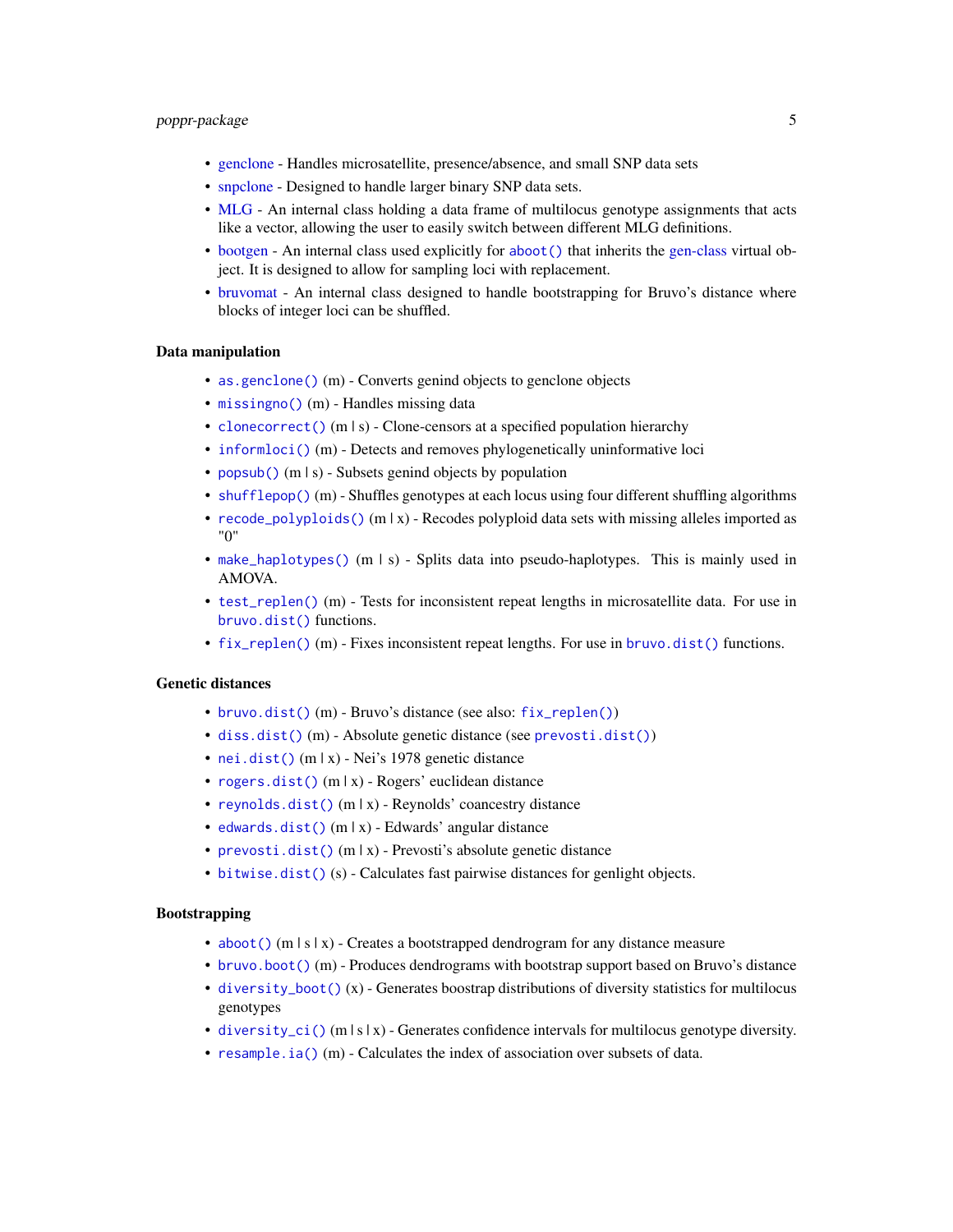#### Multilocus Genotypes

- $mlg()$  (m | s) Calculates the number of multilocus genotypes
- [mll\(\)](#page-74-1) (m | s) Displays the current multilocus lineages (genotypes) defined.
- $mlll$  () (m | s) Same as  $mlg$  ().
- [mlg.crosspop\(\)](#page-66-1) (m | s) Finds all multilocus genotypes that cross populations
- [mlg.table\(\)](#page-66-1) (m | s) Returns a table of populations by multilocus genotypes
- [mlg.vector\(\)](#page-66-1) (m | s) Returns a vector of a numeric multilocus genotype assignment for each individual
- [mlg.id\(\)](#page-66-1) (m  $|s\rangle$  Finds all individuals associated with a single multilocus genotype
- [mlg.filter\(\)](#page-70-1) (m | s) Collapses MLGs by genetic distance
- [filter\\_stats\(\)](#page-38-1) (m | s) Calculates mlg.filter for all algorithms and plots
- [cutoff\\_predictor\(\)](#page-28-1) (x) Predicts cutoff threshold from mlg.filter.
- [mll.custom\(\)](#page-75-1) (m | s) Allows for the custom definition of multilocus lineages
- [mll.levels\(\)](#page-75-2) (m | s) Allows the user to change levels of custom MLLs.
- [mll.reset\(\)](#page-76-1) (m | s) Reset multilocus lineages.
- [diversity\\_stats\(\)](#page-36-1) (x) Creates a table of diversity indices for multilocus genotypes.

#### Index of Association Analysis

Analysis of multilocus linkage disequilibrium.

- [ia\(\)](#page-49-2) (m) Calculates the index of association
- [pair.ia\(\)](#page-49-1) (m) Calculates the index of association for all loci pairs.
- [win.ia\(\)](#page-126-1) (s) Index of association windows for genlight objects.
- [samp.ia\(\)](#page-122-1) (s) Index of association on random subsets of loci for genlight objects.

#### Population Genetic Analysis

- poppr. amova() (m | s) Analysis of Molecular Variance (as implemented in ade4)
- [poppr\(\)](#page-90-1) (m | x) Returns a diversity table by population
- [poppr.all\(\)](#page-95-1) (m | x) Returns a diversity table by population for all compatible files specified
- [private\\_alleles\(\)](#page-106-1) (m) Tabulates the occurrences of alleles that only occur in one population.
- [locus\\_table\(\)](#page-61-1) (m) Creates a table of summary statistics per locus.
- $rrmlg()$  (m | x) Round-robin multilocus genotype estimates.
- [rraf\(\)](#page-118-1) (m) Round-robin allele frequency estimates.
- [pgen\(\)](#page-82-1) (m) Probability of genotypes.
- [psex\(\)](#page-108-1) (m) Probability of observing a genotype more than once.
- [rare\\_allele\\_correction](#page-112-1) (m) rules for correcting rare alleles for round-robin estimates.
- [incomp\(\)](#page-56-1) (m) Check data for incomparable samples.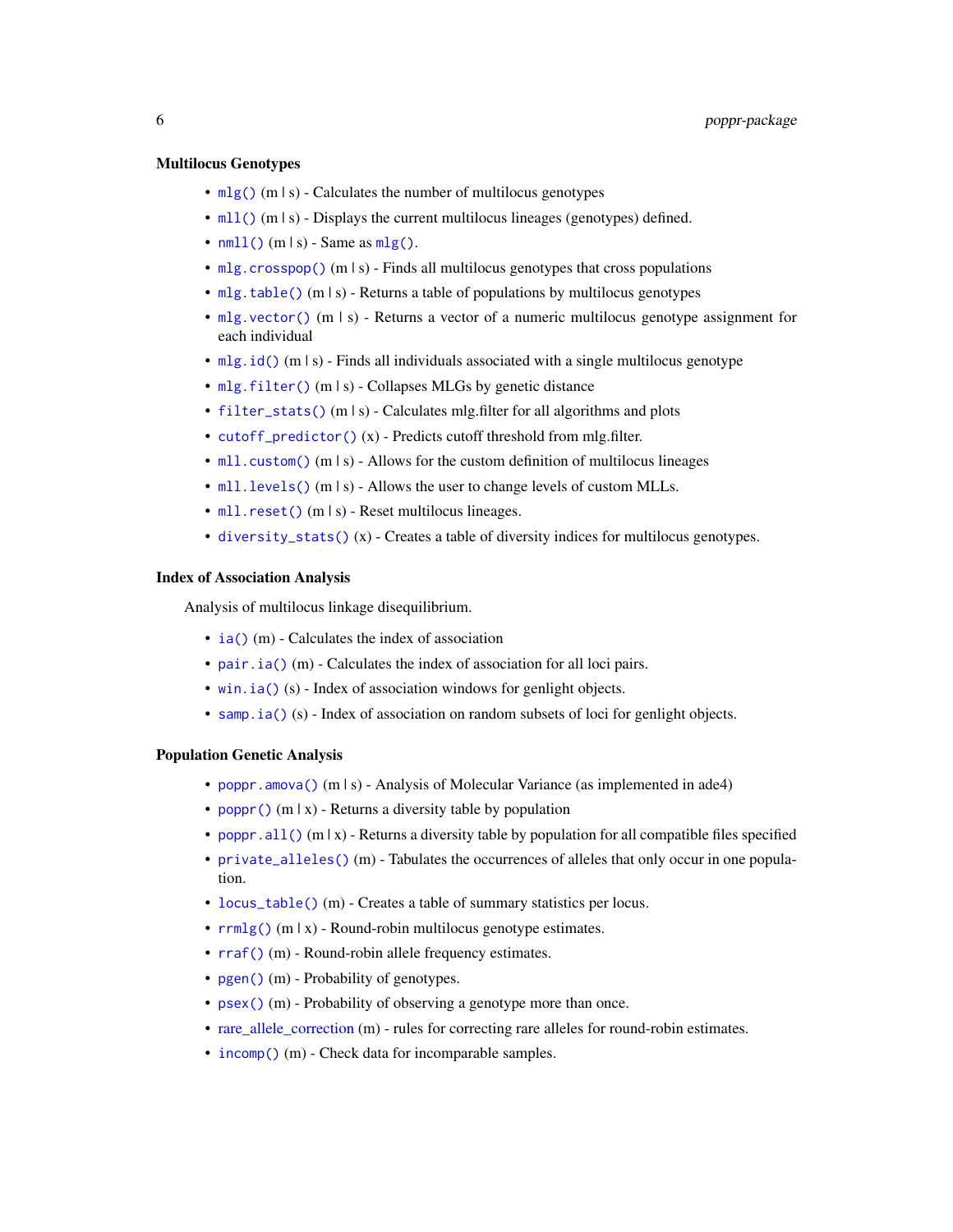# poppr-package 7

#### Visualization

- [imsn\(\)](#page-54-1) (m | s) Interactive construction and visualization of minimum spanning networks
- [plot\\_poppr\\_msn\(\)](#page-85-1) (m | s | x) Plots minimum spanning networks produced in poppr with scale bar and legend
- [greycurve\(\)](#page-48-1)  $(x)$  Helper to determine the appropriate parameters for adjusting the grey level for msn functions
- [bruvo.msn\(\)](#page-22-1) (m) Produces minimum spanning networks based off Bruvo's distance colored by population
- [poppr.msn\(\)](#page-100-1) (m | s | x) Produces a minimum spanning network for any pairwise distance matrix related to the data
- [info\\_table\(\)](#page-59-1) (m) Creates a heatmap representing missing data or observed ploidy
- [genotype\\_curve\(\)](#page-45-1) (m | x) Creates a series of boxplots to demonstrate how many markers are needed to represent the diversity of your data.

#### **Datasets**

- [Aeut\(\)](#page-11-1) (AFLP) Oomycete root rot pathogen *Aphanomyces euteiches* (Grünwald and Hoheisel, 2006)
- [monpop\(\)](#page-78-1) (SSR) Peach brown rot pathogen *Monilinia fructicola* (Everhart and Scherm, 2015)
- [partial\\_clone\(\)](#page-81-1) (SSR) partially-clonal data simulated via simuPOP (Peng and Amos, 2008)
- [Pinf\(\)](#page-84-1) (SSR) Potato late blight pathogen *Phytophthora infestans* (Goss et. al., 2014)
- [Pram\(\)](#page-105-1) (SSR) Sudden Oak Death pathogen *Phytophthora ramorum* (Kamvar et. al., 2015; Goss et. al., 2009)

#### Author(s)

Zhian N. Kamvar, Jonah C. Brooks, Sydney E. Everhart, Javier F. Tabima, Stacy Krueger-Hadfield, Erik Sotka, Niklaus J. Grünwald

Maintainer: Zhian N. Kamvar

#### References

– Papers announcing poppr –

Kamvar ZN, Tabima JF, Grünwald NJ. (2014) Poppr: an R package for genetic analysis of populations with clonal, partially clonal, and/or sexual reproduction. PeerJ 2:e281 [https://doi.org/](https://doi.org/10.7717/peerj.281) [10.7717/peerj.281](https://doi.org/10.7717/peerj.281)

Kamvar ZN, Brooks JC and Grünwald NJ (2015) Novel R tools for analysis of genome-wide population genetic data with emphasis on clonality. Front. Genet. 6:208. doi: 10.3389/fgene.2015.00208 <https://doi.org/10.3389/fgene.2015.00208>

- Papers referencing data sets -

Grünwald, NJ and Hoheisel, G.A. 2006. Hierarchical Analysis of Diversity, Selfing, and Genetic Differentiation in Populations of the Oomycete *Aphanomyces euteiches*. Phytopathology 96:1134- 1141 doi: [10.1094/PHYTO-96-1134](https://doi.org/10.1094/PHYTO-96-1134)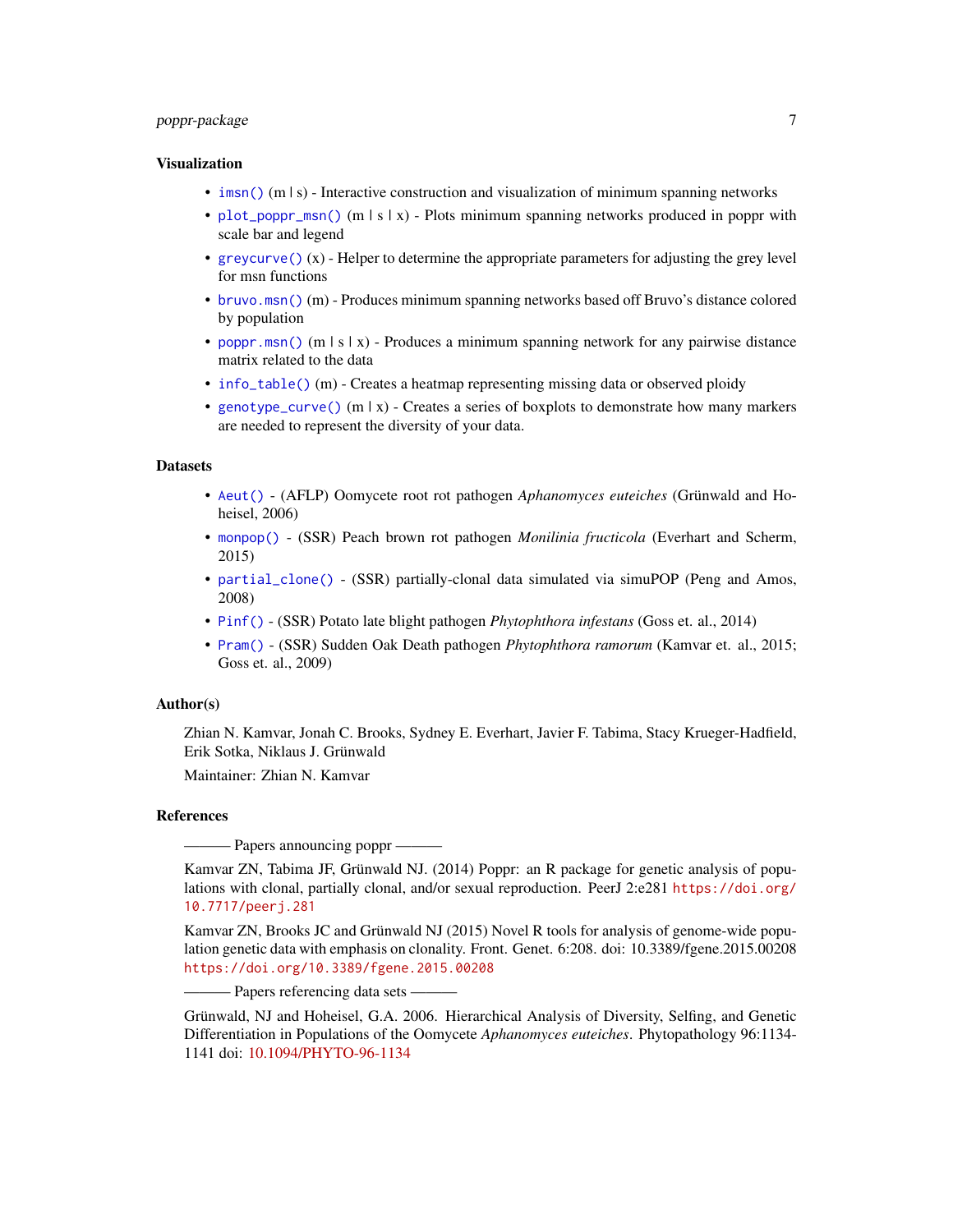<span id="page-7-0"></span>SE Everhart, H Scherm, (2015) Fine-scale genetic structure of *Monilinia fructicola* during brown rot epidemics within individual peach tree canopies. Phytopathology 105:542-549 doi: [10.1094/PHYTO](https://doi.org/10.1094/PHYTO-03-14-0088-R)-[03-14-0088-R](https://doi.org/10.1094/PHYTO-03-14-0088-R)

Bo Peng and Christopher Amos (2008) Forward-time simulations of nonrandom mating populations using simuPOP. *bioinformatics*, 24 (11): 1408-1409.

Goss, Erica M., Javier F. Tabima, David EL Cooke, Silvia Restrepo, William E. Fry, Gregory A. Forbes, Valerie J. Fieland, Martha Cardenas, and Niklaus J. Grünwald. (2014) "The Irish potato famine pathogen *Phytophthora infestans* originated in central Mexico rather than the Andes." Proceedings of the National Academy of Sciences 111:8791-8796. doi: [10.1073/pnas.1401884111](https://doi.org/10.1073/pnas.1401884111)

Kamvar, Z. N., Larsen, M. M., Kanaskie, A. M., Hansen, E. M., & Grünwald, N. J. (2015). Spatial and temporal analysis of populations of the sudden oak death pathogen in Oregon forests. Phytopathology 105:982-989. doi: [10.1094/PHYTO-12-14-0350-FI](https://doi.org/10.1094/PHYTO-12-14-0350-FI)

Goss, E. M., Larsen, M., Chastagner, G. A., Givens, D. R., and Grünwald, N. J. 2009. Population genetic analysis infers migration pathways of *Phytophthora ramorum* in US nurseries. PLoS Pathog. 5:e1000583. doi: [10.1371/journal.ppat.1000583](https://doi.org/10.1371/journal.ppat.1000583)

<span id="page-7-1"></span>aboot *Calculate a dendrogram with bootstrap support using any distance applicable to genind or genclone objects.*

#### Description

Calculate a dendrogram with bootstrap support using any distance applicable to genind or genclone objects.

#### Usage

```
aboot(
  x,
  strata = NULL,
  tree = "upgma",distance = "nei.dist",
  sample = 100,
  cutoff = 0,
  showtree = TRUE,
 missing = "mean".mcutoff = 0,
  quiet = FALSE,root = NULL,...
)
```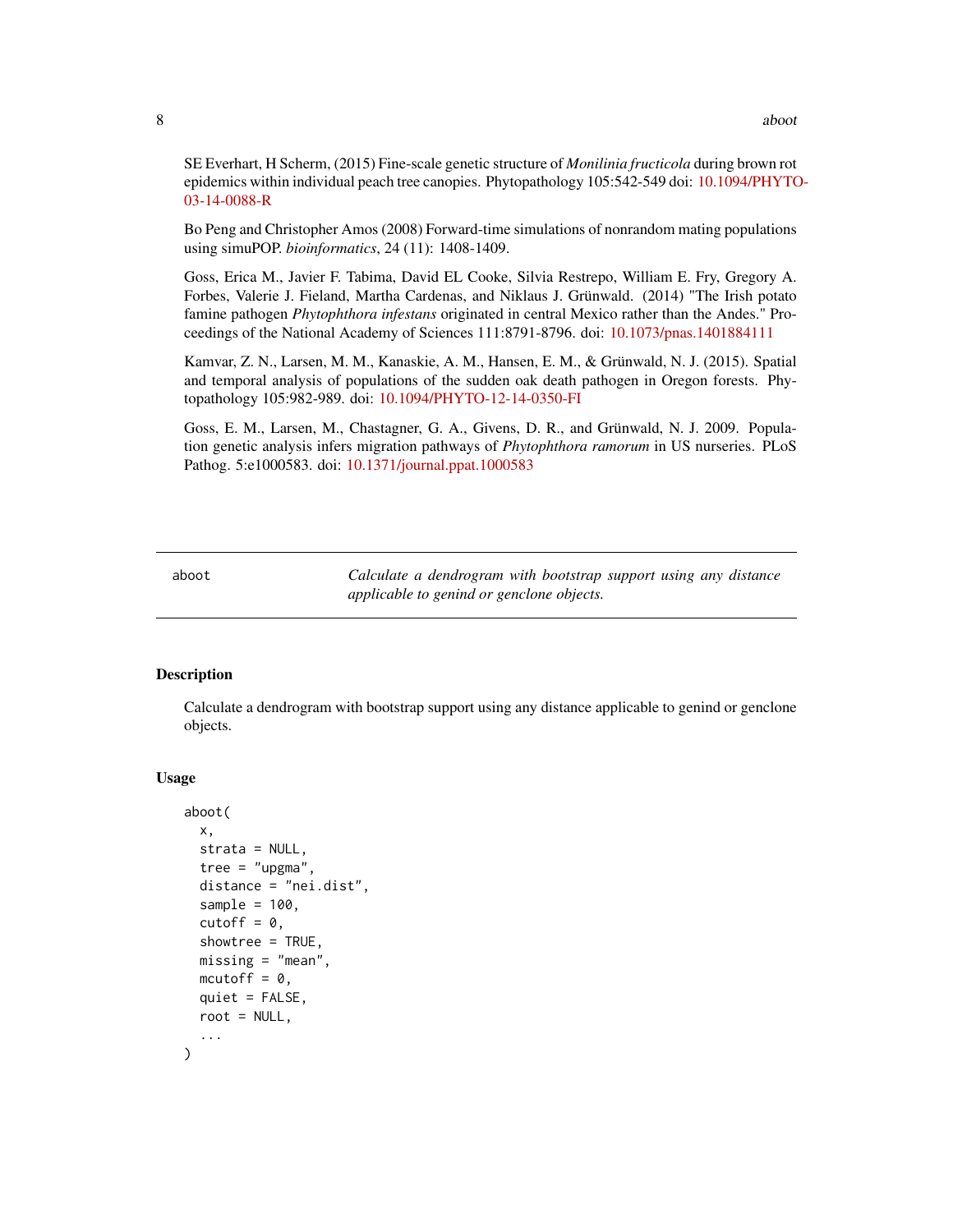#### aboot 9 and 2008 about 1 and 2008 about 1 and 2008 about 1 and 2008 about 1 and 2008 about 1 and 2008 about 1  $\sim$  9

# **Arguments**

| X        | a genind-class, genpop-class, genclone-class, genlight, snpclone or matrix ob-<br>ject.                                                                                                                                                                                                                              |
|----------|----------------------------------------------------------------------------------------------------------------------------------------------------------------------------------------------------------------------------------------------------------------------------------------------------------------------|
| strata   | a formula specifying the strata to be used to convert x to a genclone object if x<br>is a genind object. Defaults to NULL. See details.                                                                                                                                                                              |
| tree     | a text string or function that can calculate a tree from a distance matrix. Defaults<br>to "upgma". Note that you must load the package with the function for it to work.                                                                                                                                            |
| distance | a character or function defining the distance to be applied to x. Defaults to<br>$nei.dist()$ .                                                                                                                                                                                                                      |
| sample   | An integer representing the number of bootstrap replicates Default is 100.                                                                                                                                                                                                                                           |
| cutoff   | An integer from 0 to 100 setting the cutoff value to return the bootstrap values<br>on the nodes. Default is 0.                                                                                                                                                                                                      |
| showtree | If TRUE (Default), a dendrogram will be plotted. If FALSE, nothing will be plot-<br>ted.                                                                                                                                                                                                                             |
| missing  | any method to be used by missingno(): "mean" (default), "zero", "loci", "geno-<br>type", or "ignore".                                                                                                                                                                                                                |
| mcutoff  | a value between 0 (default) and 1 defining the percentage of tolerable missing<br>data if the missing parameter is set to "loci" or "genotype". This should only<br>be set if the distance metric can handle missing data.                                                                                           |
| quiet    | if FALSE (default), a progress bar will be printed to screen.                                                                                                                                                                                                                                                        |
| root     | is the tree rooted? This is a parameter passed off to ape::boot.phylo(). If<br>the tree parameter returns a rooted tree (like UPGMA), this should be TRUE,<br>otherwise (like neighbor-joining), it should be false. When set to NULL (default),<br>the tree is considered rooted if ape:: is.ultrametric() is true. |
| $\cdots$ | any parameters to be passed off to the distance method.                                                                                                                                                                                                                                                              |

# Details

This function automates the process of bootstrapping genetic data to create a dendrogram with bootstrap support on the nodes. It will randomly sample with replacement the loci of a gen (genind/genpop) object or the columns of a numeric matrix, **assuming that all loci/columns are in**dependent. The process of randomly sampling gen objects with replacement is carried out through the use of an internal class called [bootgen.](#page-0-0) This is necessary due to the fact that columns in the genind matrix are defined as alleles and are thus interrelated. This function will specifically bootstrap loci so that results are biologically relevant. With this function, the user can also define a custom distance to be performed on the genind or genclone object. If you have a data frame-like object where all of the columns are independent or pairs of columns are independent, then it may be simpler to use [ape::boot.phylo\(\)](#page-0-0) to calculate your bootstrap support values.

the strata argument: There is an argument called strata. This argument is useful for when you want to bootstrap by populations from a [adegenet::genind\(\)](#page-0-0) object. When you specify strata, the genind object will be converted to [adegenet::genpop\(\)](#page-0-0) with the specified strata.

#### Value

an object of class [ape::phylo\(\)](#page-0-0).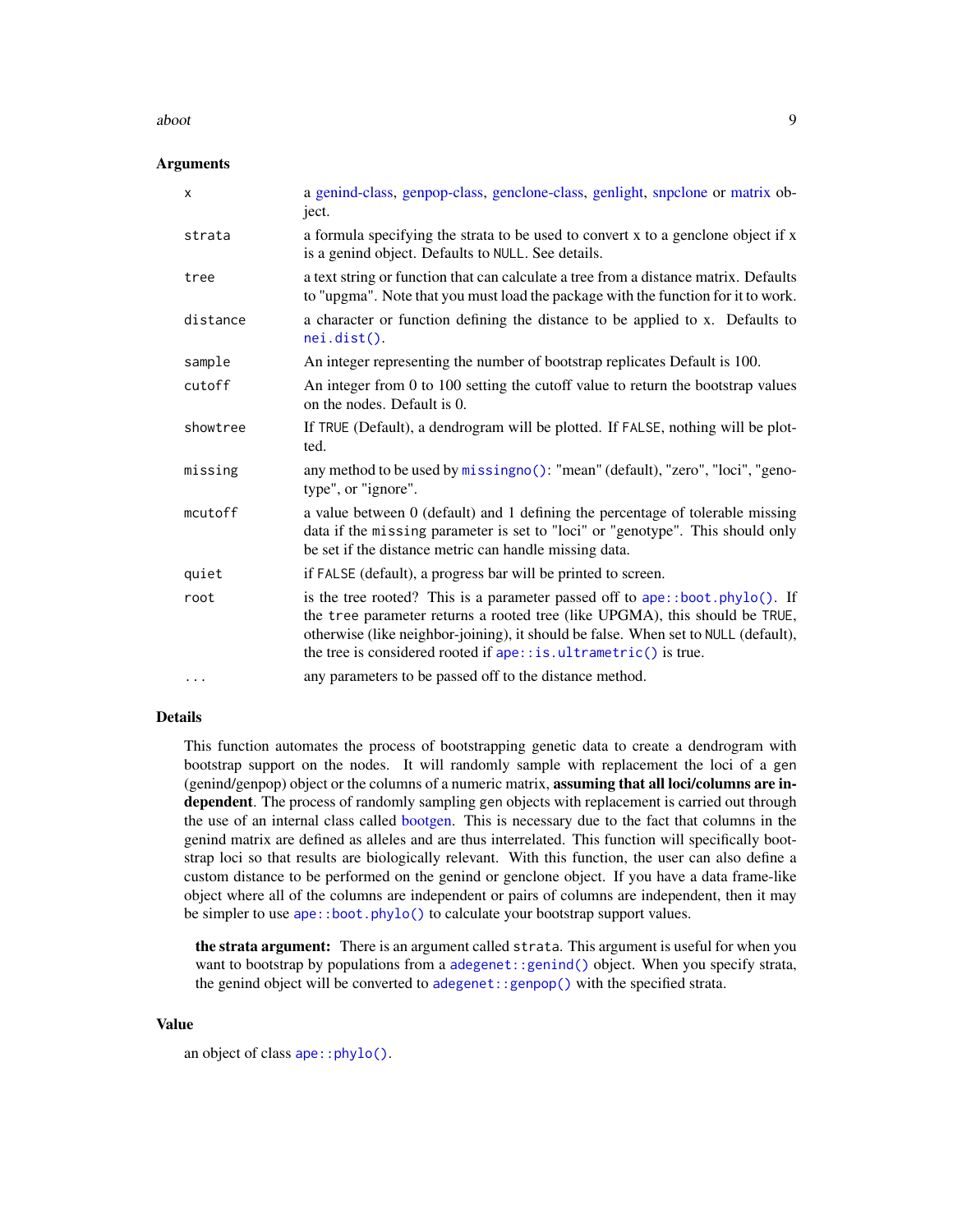[prevosti.dist\(\)](#page-79-1) and [diss.dist\(\)](#page-30-1) are exactly the same, but [diss.dist\(\)](#page-30-1) scales better for large numbers of individuals ( $n > 125$ ) at the cost of required memory.

missing data: Missing data is not allowed by many of the distances. Thus, one of the first steps of this function is to treat missing data by setting it to the average allele frequency in the data set. If you are using a distance that can handle missing data (Prevosti's distance), you can set missing = "ignore" to allow the distance function to handle any missing data. See [missingno\(\)](#page-64-1) for details on missing data.

Bruvo's Distance: While calculation of Bruvo's distance is possible with this function, it is optimized in the function [bruvo.boot\(\)](#page-17-1).

#### References

Kamvar ZN, Brooks JC and Grünwald NJ (2015) Novel R tools for analysis of genome-wide population genetic data with emphasis on clonality. Frontiers in Genetics 6:208. [http://dx.doi.org/](http://dx.doi.org/10.3389/fgene.2015.00208) [10.3389/fgene.2015.00208](http://dx.doi.org/10.3389/fgene.2015.00208)

# See Also

```
nei.dist() edwards.dist() rogers.dist() reynolds.dist() prevosti.dist() diss.dist()
bruvo.boot() ape::boot.phylo() adegenet::dist.genpop() dist() bootgen2genind() boot-
gen
```
#### Examples

```
data(nancycats)
nan9 <- popsub(nancycats, 9)
set.seed(9999)
# Generate a tree using nei's distance
neinan <- aboot(nan9, dist = nei.dist)
set.seed(9999)
# Generate a tree using custom distance
bindist \leq function(x) dist(tab(x), method = "binary")
binnan <- aboot(nan9, dist = bindist)
## Not run:
# Distances from other packages.
#
# Sometimes, distance functions from other packages will have the constraint
# that the incoming data MUST be genind. Internally, aboot uses the
# bootgen class ( class?bootgen ) to shuffle loci, and will throw an error
# The function bootgen2genind helps fix that. Here's an example of a function
# that expects a genind class from above
bindist \leq function(x){
  stopifnot(is.genind(x))
  dist(tab(x), method = "binary")
```
# Note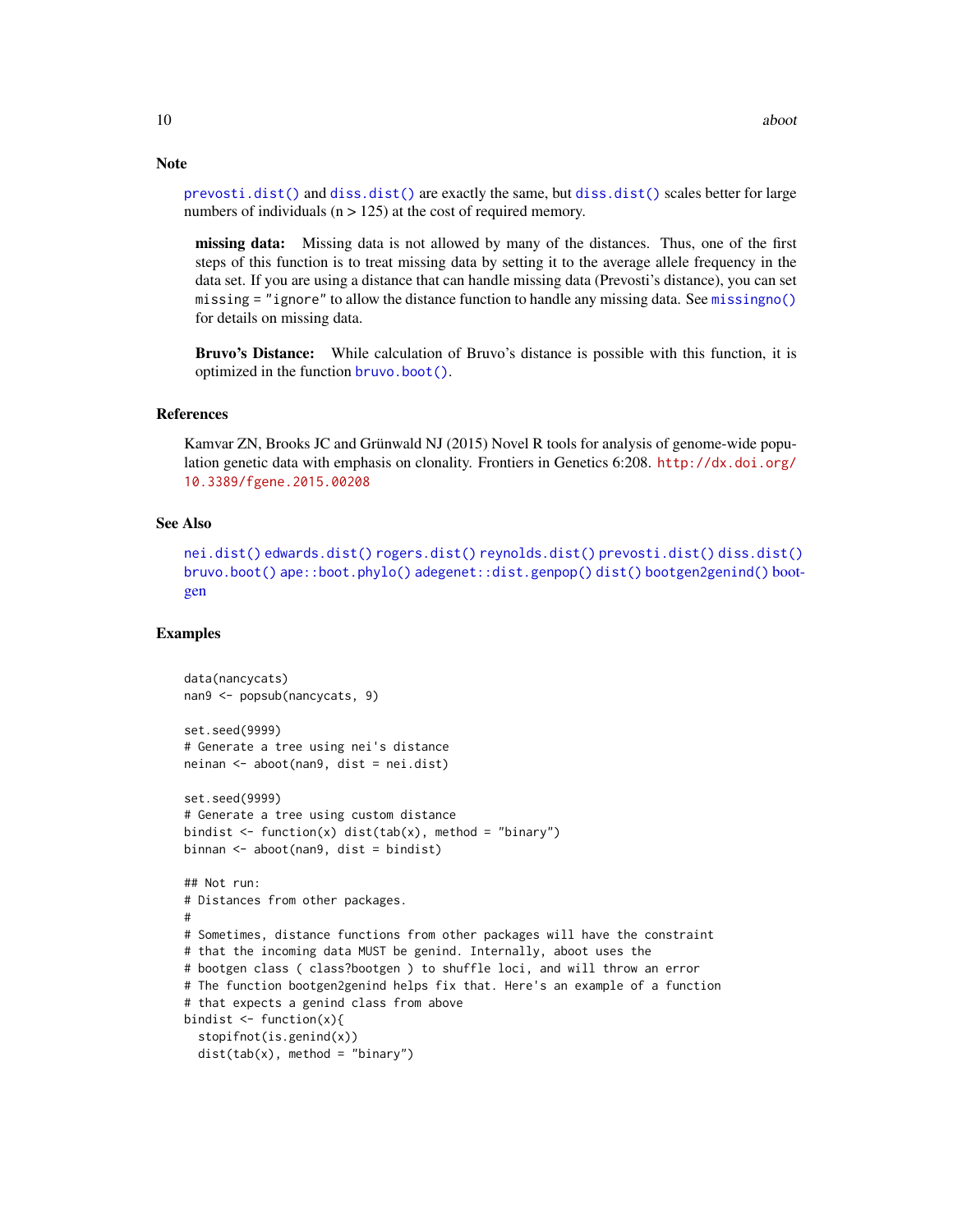aboot and the set of the set of the set of the set of the set of the set of the set of the set of the set of the set of the set of the set of the set of the set of the set of the set of the set of the set of the set of the

```
}
#
# Fails:
# aboot(nan9, dist = bindist)
## Error: is.genind(x) is not TRUE
#
# Add bootgen2genind to get it working!
# Works:
aboot(nan9, dist = function(x) bootgen2genind(x) %>% bindist)
# AFLP data
data(Aeut)
# Nei's distance
anei \le aboot(Aeut, dist = nei.dist, sample = 1000, cutoff = 50)
# Rogers' distance
arog <- aboot(Aeut, dist = rogers.dist, sample = 1000, cutoff = 50)
# This can also be run on genpop objects
strata(Aeut) <- other(Aeut)$population_hierarchy[-1]
Aeut.gc <- as.genclone(Aeut)
setPop(Aeut.gc) <- ~Pop/Subpop
Aeut.pop <- genind2genpop(Aeut.gc)
set.seed(5000)
aboot(Aeut.pop, sample = 1000) # compare to Grunwald et al. 2006
# You can also use the strata argument to convert to genpop inside the function.
set.seed(5000)
aboot(Aeut.get, strata = \neg Pop/Subpop, sample = 1000)# And genlight objects
# From glSim:
## 1,000 non structured SNPs, 100 structured SNPs
x <- glSim(100, 1e3, n.snp.struc=100, ploid=2)
aboot(x, distance = bitwise.dist)# Utilizing other tree methods
library("ape")
aboot(Aeut.pop, tree = fastme.bal, sample = 1000)
# Utilizing options in other tree methods
myFastME < - function(x) fastme.bal(x, nni = TRUE, spr = FALSE, tbr = TRUE)
aboot(Aeut.pop, tree = myFastME, sample = 1000)
## End(Not run)
```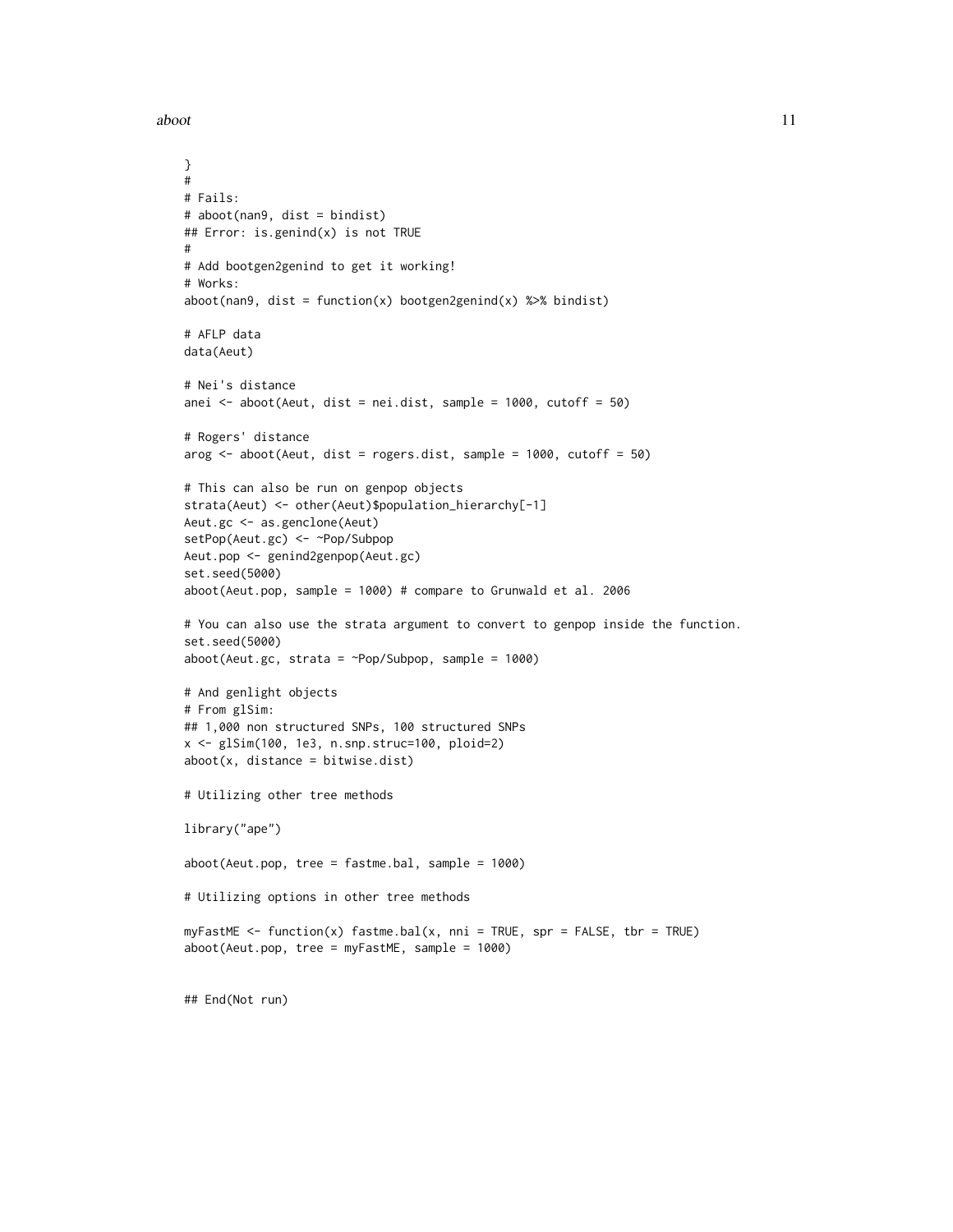#### <span id="page-11-1"></span><span id="page-11-0"></span>Description

The Aeut dataset consists of 187 isolates of the Oomycete root rot pathogen, \*Aphanomyces euteiches\* collected from two different fields in NW Oregon and W Washington, USA.

#### Usage

data(Aeut)

#### Format

a [genind()] object with two populations containing a data frame in the 'other' slot called 'population\_hierarchy'. This data frame gives indices of the populations and subpopulations for the data set.

#### References

Grunwald, NJ and Hoheisel, G.A. 2006. Hierarchical Analysis of Diversity, Selfing, and Genetic Differentiation in Populations of the Oomycete \*Aphanomyces euteiches\*. Phytopathology 96:1134-1141 doi: [10.1094/PHYTO-96-1134](https://doi.org/10.1094/PHYTO-96-1134)

as.snpclone *Create a snpclone object from a genlight object.*

#### Description

Wrapper for snpclone initializer.

#### Usage

```
as.snpclone(x, ..., parallel = FALSE, n.cores = NULL, mlg, mlgclass = TRUE)
```
#### **Arguments**

| $\mathsf{x}$ | a genlight or snpclone object                                                                     |
|--------------|---------------------------------------------------------------------------------------------------|
| $\cdots$     | arguments to be passed on to the genlight constructor. These are not used if x is<br>not missing. |
| parallel     | should the parallel package be used to construct the object?                                      |
| n.cores      | how many cores should be utilized? See documentation for genlight for de-<br>tails.               |
| mlg          | a vector of multilocus genotypes or an object of class MLG for the new snpclone<br>object.        |
| mlgclass     | if TRUE (default), the multilocus genotypes will be represented as an MLG object.                 |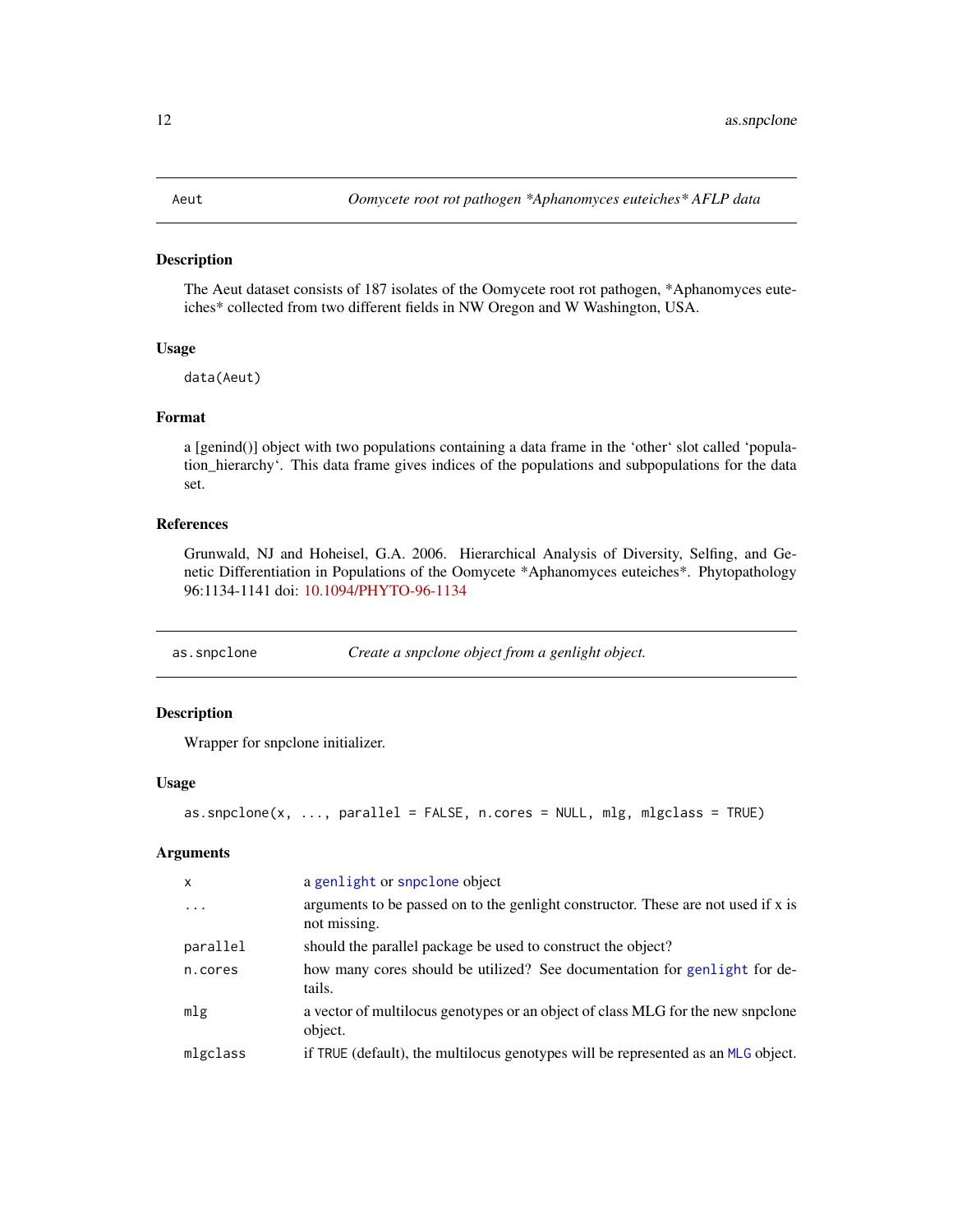#### <span id="page-12-0"></span>bitwise.dist 13

# Author(s)

Zhian N. Kamvar

# Examples

```
(x <- as.snpclone(glSim(100, 1e3, ploid=2)))
## Not run:
# Without parallel processing
system.time(x <- as.snpclone(glSim(1000, 1e5, ploid=2)))
# With parallel processing... doesn't really save you much time.
system.time(x <- as.snpclone(glSim(1000, 1e5, ploid=2, parallel = TRUE),
                            parallel = TRUE))
```
## End(Not run)

<span id="page-12-1"></span>bitwise.dist *Calculate dissimilarity or Euclidean distance for genlight objects*

#### Description

This function calculates both dissimilarity and Euclidean distances for [genlight](#page-0-0) or [snpclone](#page-42-2) objects.

# Usage

```
bitwise.dist(
  x,
 percent = TRUE,
 mat = FALSE,missing_match = TRUE,
  scale_missing = FALSE,
  euclidean = FALSE,
  differences_only = FALSE,
  threads = 0L
)
```
#### Arguments

| X       | a genlight or snpclone object.                                                                                                                                                                                                        |
|---------|---------------------------------------------------------------------------------------------------------------------------------------------------------------------------------------------------------------------------------------|
| percent | logical. Should the distance be represented from $0$ to 1? Default set to TRUE.<br>FALSE will return the distance represented as integers from 1 to n where n is the<br>number of loci. This option has no effect if euclidean = TRUE |
| mat     | logical. Return a matrix object. Default set to FALSE, returning a dist object.<br>TRUE returns a matrix object.                                                                                                                      |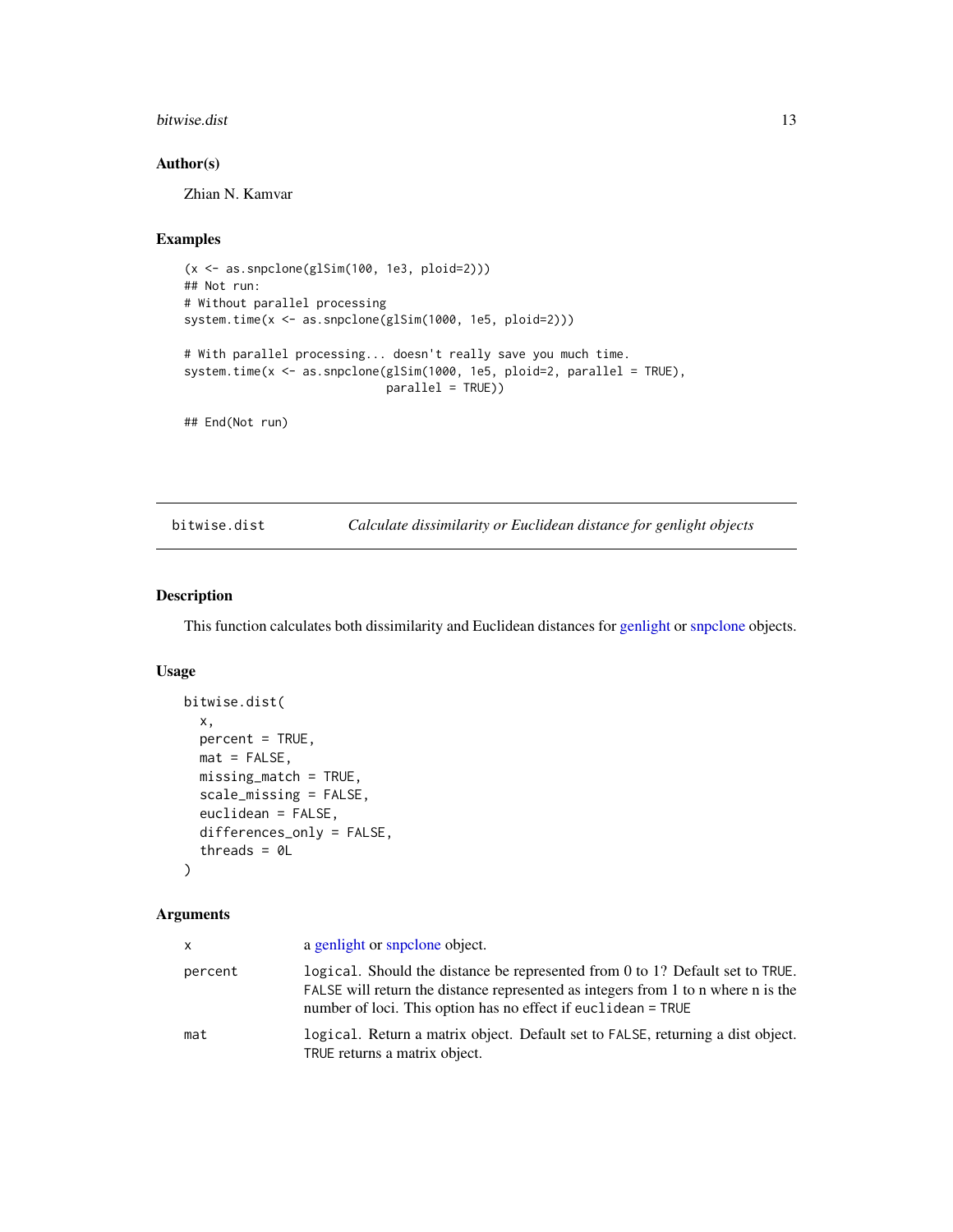| missing_match    | logical. Determines whether two samples differing by missing data in a loca-<br>tion should be counted as matching at that location. Default set to TRUE, which<br>forces missing data to match with anything. FALSE forces missing data to not<br>match with any other information, including other missing data.                                                                 |
|------------------|------------------------------------------------------------------------------------------------------------------------------------------------------------------------------------------------------------------------------------------------------------------------------------------------------------------------------------------------------------------------------------|
| scale_missing    | A logical. If TRUE, comparisons with missing data is scaled up proportionally to<br>the number of columns used by multiplying the value by $m / (m - x)$ where m is<br>the number of loci and x is the number of missing sites. This option matches the<br>behavior of base R's dist() function. Defaults to FALSE.                                                                |
| euclidean        | logical. if TRUE, the Euclidean distance will be calculated.                                                                                                                                                                                                                                                                                                                       |
| differences_only |                                                                                                                                                                                                                                                                                                                                                                                    |
|                  | logical. When differences_only = TRUE, the output will reflect the number<br>of different loci. The default setting, differences_only = FALSE, reflects the<br>number of different alleles. Note: this has no effect on haploid organisms since<br>$1$ locus = $1$ allele. This option is NOT recommended.                                                                         |
| threads          | The maximum number of parallel threads to be used within this function. A<br>value of 0 (default) will attempt to use as many threads as there are available<br>cores/CPUs. In most cases this is ideal. A value of 1 will force the function to<br>run serially, which may increase stability on some systems. Other values may<br>be specified, but should be used with caution. |

# Details

The default distance calculated here is quite simple and goes by many names depending on its application. The most familiar name might be the Hamming distance, or the number of differences between two strings.

As of poppr version 2.8.0, this function now also calculates Euclidean distance and is considerably faster and more memory-efficient than the standard dist() function.

#### Value

A dist object containing pairwise distances between samples.

#### Note

This function is optimized for [genlight](#page-0-0) and [snpclone](#page-42-2) objects. This does not mean that it is a catch-all optimization for SNP data. Three assumptions must be met for this function to work:

- 1. SNPs are bi-allelic
- 2. Samples are haploid or diploid
- 3. All samples have the same ploidy

If the user supplies a [genind](#page-0-0) or [genclone](#page-42-1) object, [prevosti.dist\(\)](#page-79-1) will be used for calculation.

# Author(s)

Zhian N. Kamvar, Jonah C. Brooks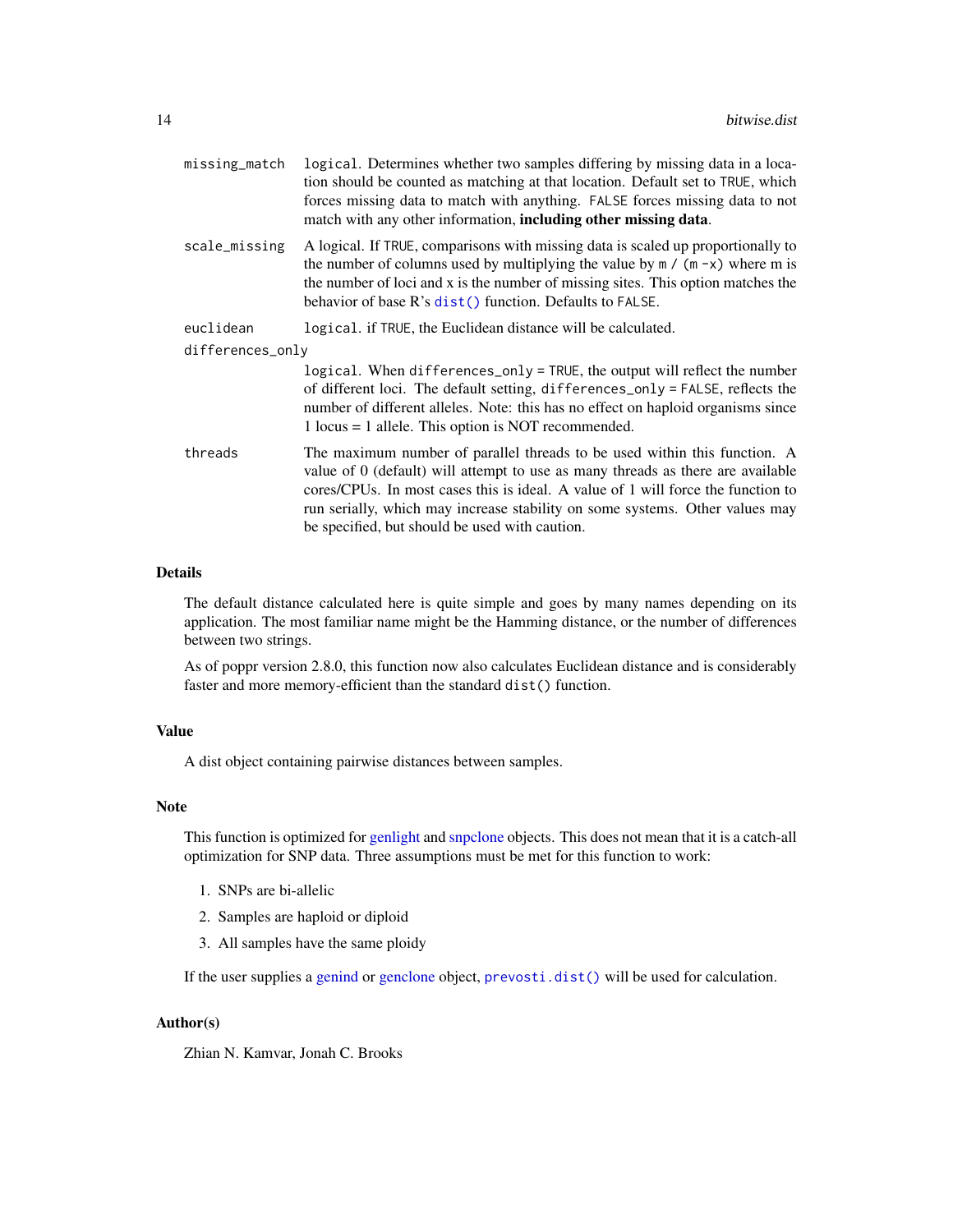#### <span id="page-14-0"></span>boot.ia and the set of the set of the set of the set of the set of the set of the set of the set of the set of the set of the set of the set of the set of the set of the set of the set of the set of the set of the set of t

# See Also

[diss.dist\(\)](#page-30-1), [snpclone,](#page-42-2) [genlight,](#page-0-0) [win.ia\(\)](#page-126-1), [samp.ia\(\)](#page-122-1)

#### Examples

```
set.seed(999)
x \leq -g \leq x (n.ind = 10, n.snp.nonstruc = 5e2, n.snp.struc = 5e2, ploidy = 2)
x
# Assess fraction of different alleles
system.time(xd <- bitwise.dist(x, threads = 1L))
xd
# Calculate Euclidean distance
system.time(xdt <- bitwise.dist(x, euclidean = TRUE, scale_missing = TRUE, threads = 1L))
xdt
## Not run:
# This function is more efficient in both memory and speed than [dist()] for
# calculating Euclidean distance on genlight objects. For example, we can
# observe a clear speed increase when we attempt a calculation on 100k SNPs
# with 10% missing data:
set.seed(999)
mat <- matrix(sample(c(0:2, NA),
                     100000 * 50,
                     replace = TRUE,
                     prob = c(0.3, 0.3, 0.3, 0.1),
              nrow = 50glite <- new("genlight", mat, ploidy = 2)
# Default Euclidean distance
system.time(dist(glite))
# Bitwise dist
system.time(bitwise.dist(glite, euclidean = TRUE, scale_missing = TRUE))
## End(Not run)
```
boot.ia *Bootstrap the index of association*

# Description

This function will perform the index of association on a bootstrapped data set multiple times to create a distribution, showing the variation of the index due to repeat observations.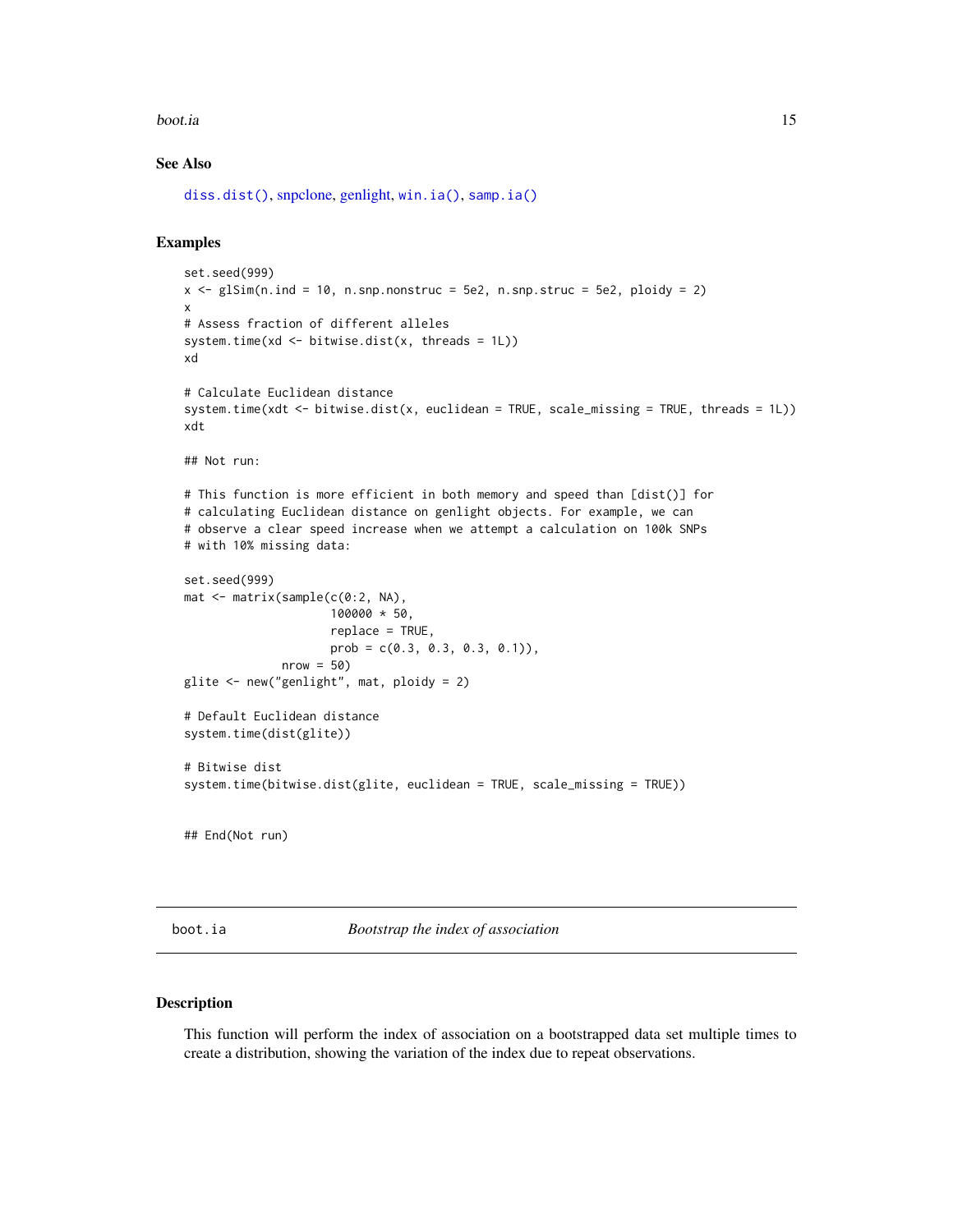#### <span id="page-15-0"></span>Usage

boot.ia(gid, how = "partial", reps = 999, quiet =  $FALSE, ...$ )

# Arguments

| gid   | a genind or genclone object                                                                                                                                                                                                                                                                                                                                                                                                                                                                                            |
|-------|------------------------------------------------------------------------------------------------------------------------------------------------------------------------------------------------------------------------------------------------------------------------------------------------------------------------------------------------------------------------------------------------------------------------------------------------------------------------------------------------------------------------|
| how   | method of bootstrap. The default how = "partial" will include all the unique<br>genotypes and sample with replacement from the unique genotypes until the to-<br>tal number of individuals has been reached. Using how = "full" will randomly<br>sample with replacement from the data as it is. Using how = "psex" will sample<br>from the full data set after first weighting the samples via the probability of en-<br>countering the nth occurence of a particular multilocus genotype. See psex()<br>for details. |
| reps  | an integer specifying the number of replicates to perform. Defaults to 999.                                                                                                                                                                                                                                                                                                                                                                                                                                            |
| quiet | a logical. If FALSE, a progress bar will be displayed. If TRUE, the progress bar is<br>suppressed.                                                                                                                                                                                                                                                                                                                                                                                                                     |
|       | options passed on to psex()                                                                                                                                                                                                                                                                                                                                                                                                                                                                                            |

# Value

a data frame with the index of association and standardized index of association in columns. Number of rows represents the number of reps.

#### Note

This function is experimental. Please do not use this unless you know what you are doing.

#### See Also

[ia\(\)](#page-49-2), [pair.ia\(\)](#page-49-1), [psex\(\)](#page-108-1)

#### Examples

```
data(Pinf)
boot.ia(Pinf, reps = 99)
```
<span id="page-15-2"></span>bootgen2genind *Switch between genind and genclone objects.*

# <span id="page-15-1"></span>Description

as.genclone will create a genclone object from a genind object OR anything that can be passed to the genind initializer.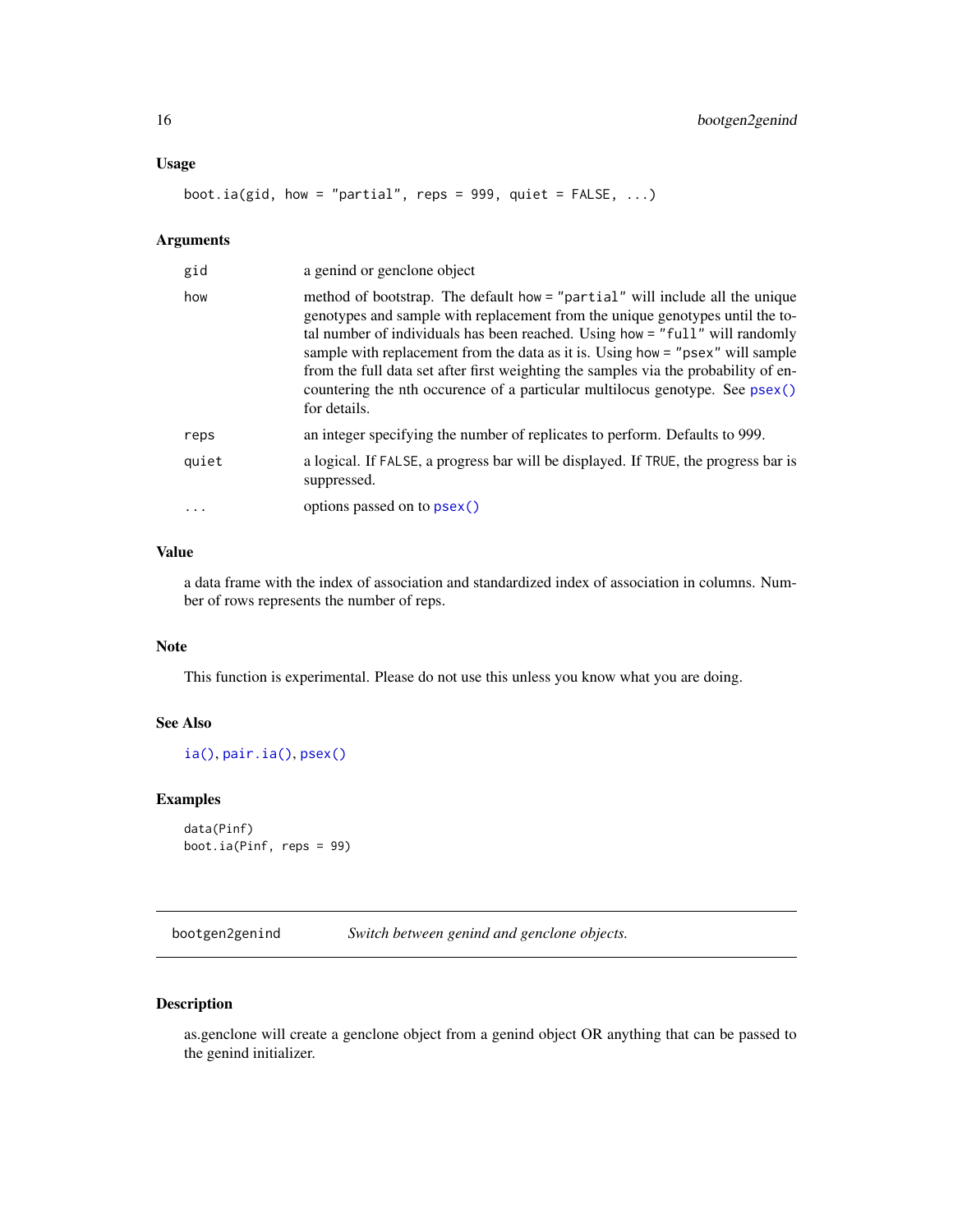# bootgen2genind 17

# Usage

bootgen2genind(bg)

 $as.genclone(x, ..., mlg, mlgclass = TRUE)$ 

genclone2genind(x)

as.genambig(x)

# Arguments

| bg                      | a bootgen object                                       |
|-------------------------|--------------------------------------------------------|
| $\mathsf{x}$            | a genind or genclone object                            |
| $\cdot$ $\cdot$ $\cdot$ | arguments passed on to the genind constructor          |
| mlg                     | an optional vector of multilocus genotypes as integers |
| mlgclass                | should the mlg slot be of class MLG?                   |

# Details

genclone2genind will remove the mlg slot from the genclone object, creating a genind object. as.genambig will convert a genind or genclone object to a polysat genambig class.

### Author(s)

Zhian N. Kamvar

#### See Also

[splitStrata](#page-0-0), [genclone](#page-42-1), [read.genalex](#page-114-1) [aboot](#page-7-1)

# Examples

```
data(Aeut)
Aeut
# Conversion to genclone --------------------------------------------------
Aeut.gc <- as.genclone(Aeut)
Aeut.gc
# Conversion to genind ----------------------------------------------------
Aeut.gi <- genclone2genind(Aeut.gc)
Aeut.gi
# Conversion to polysat's "genambig" class ---------------------------------
if (require("polysat")) {
  data(Pinf)
 Pinf.gb <- as.genambig(Pinf)
  summary(Pinf.gb)
}
```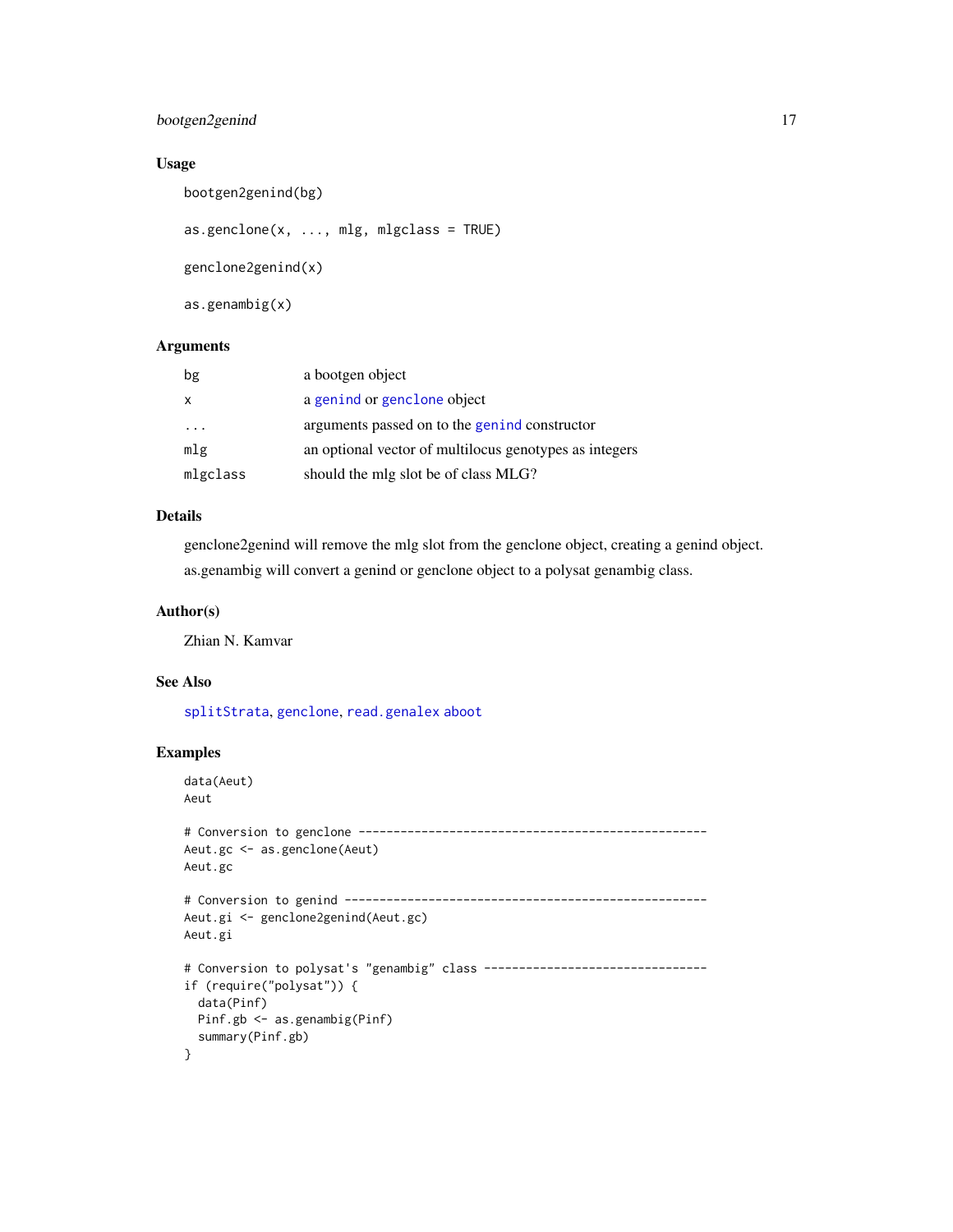#### <span id="page-17-0"></span>data(nancycats)

```
# Conversion to bootgen for random sampling of loci -----------------------
nan.bg <- new("bootgen", nancycats[pop = 9])
nan.bg
# Conversion back to genind -----------------------------------------------
nan.gid <- bootgen2genind(nan.bg)
nan.gid
```
<span id="page-17-1"></span>

| bruvo.boot | Create a tree using Bruvo's Distance with non-parametric bootstrap- |
|------------|---------------------------------------------------------------------|
|            | ping.                                                               |

# Description

Create a tree using Bruvo's Distance with non-parametric bootstrapping.

# Usage

```
bruvo.boot(
 pop,
  replen = 1,
  add = TRUE,loss = TRUE,
  sample = 100,
  tree = "upgma",showtree = TRUE,
  cutoff = NULL,
  quiet = FALSE,
  root = NULL,
  ...
\mathcal{L}
```
# Arguments

| pop    | a genind or genclone object                                                                                            |
|--------|------------------------------------------------------------------------------------------------------------------------|
| replen | a vector of integers indicating the length of the nucleotide repeats for each<br>microsatellite locus.                 |
| add    | if TRUE, genotypes with zero values will be treated under the genome addition<br>model presented in Bruvo et al. 2004. |
| loss   | if TRUE, genotypes with zero values will be treated under the genome loss model<br>presented in Bruvo et al. 2004.     |
| sample | an integer indicated the number of bootstrap replicates desired.                                                       |
| tree   | any function that can generate a tree from a distance matrix. Default is upgma.                                        |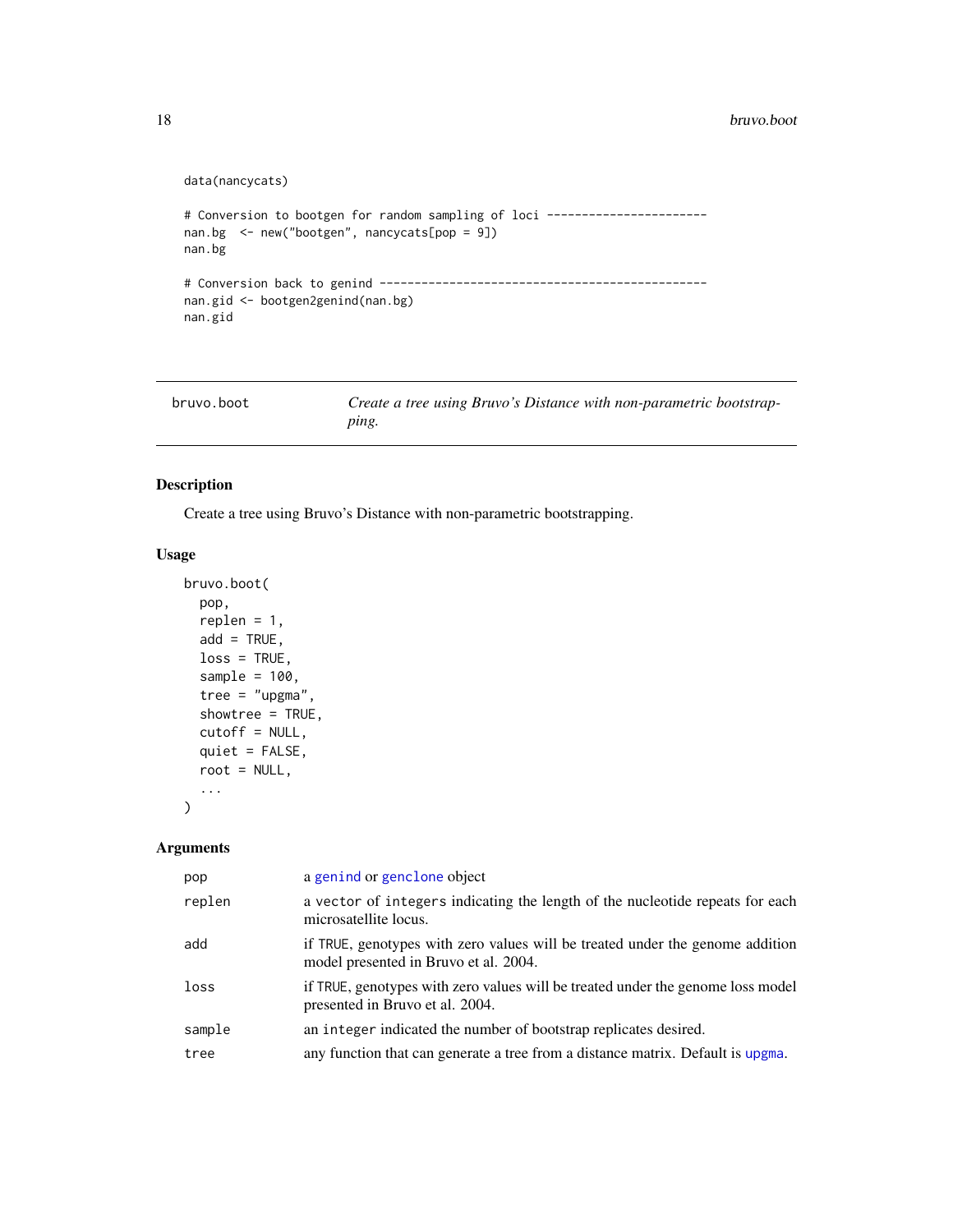#### bruvo.boot and the set of the set of the set of the set of the set of the set of the set of the set of the set of the set of the set of the set of the set of the set of the set of the set of the set of the set of the set o

| showtree | logical if TRUE, a tree will be plotted with nodelabels.                                                                                                                                                                                                                                                                                                     |
|----------|--------------------------------------------------------------------------------------------------------------------------------------------------------------------------------------------------------------------------------------------------------------------------------------------------------------------------------------------------------------|
| cutoff   | integer the cutoff value for bootstrap node label values (between 0 and 100).                                                                                                                                                                                                                                                                                |
| quiet    | logical defaults to FALSE. If TRUE, a progress bar and messages will be sup-<br>pressed.                                                                                                                                                                                                                                                                     |
| root     | logical This is a parameter passed on to boot. phylo. If the tree argument<br>produces a rooted tree (e.g. "upgma"), then this value should be TRUE. If it<br>produces an unrooted tree (e.g. "nj"), then the value should be FALSE. By default,<br>it is set to NULL, which will assume an unrooted phylogeny unless the function<br>name contains "upgma". |
| .        | any argument to be passed on to boot. $phy$ lo. eg. quiet = TRUE.                                                                                                                                                                                                                                                                                            |

# Details

This function will calculate a tree based off of Bruvo's distance and then utilize [boot.phylo](#page-0-0) to randomly sample loci with replacement, recalculate the tree, and tally up the bootstrap support (measured in percent success). While this function can take any tree function, it has native support for two algorithms: [nj](#page-0-0) and [upgma](#page-0-0). If you want to use any other functions, you must load the package before you use them (see examples).

## Value

a tree of class phylo with nodelables

## Note

Please refer to the documentation for bruvo.dist for details on the algorithm. If the user does not provide a vector of appropriate length for replen , it will be estimated by taking the minimum difference among represented alleles at each locus. IT IS NOT RECOMMENDED TO RELY ON THIS ESTIMATION.

#### Author(s)

Zhian N. Kamvar, Javier F. Tabima

# References

Ruzica Bruvo, Nicolaas K. Michiels, Thomas G. D'Souza, and Hinrich Schulenburg. A simple method for the calculation of microsatellite genotype distances irrespective of ploidy level. Molecular Ecology, 13(7):2101-2106, 2004.

# See Also

[bruvo.dist](#page-19-1), [nancycats](#page-0-0), [upgma](#page-0-0), [nj](#page-0-0), [boot.phylo](#page-0-0), [nodelabels](#page-0-0), [tab](#page-0-0), [missingno](#page-64-1).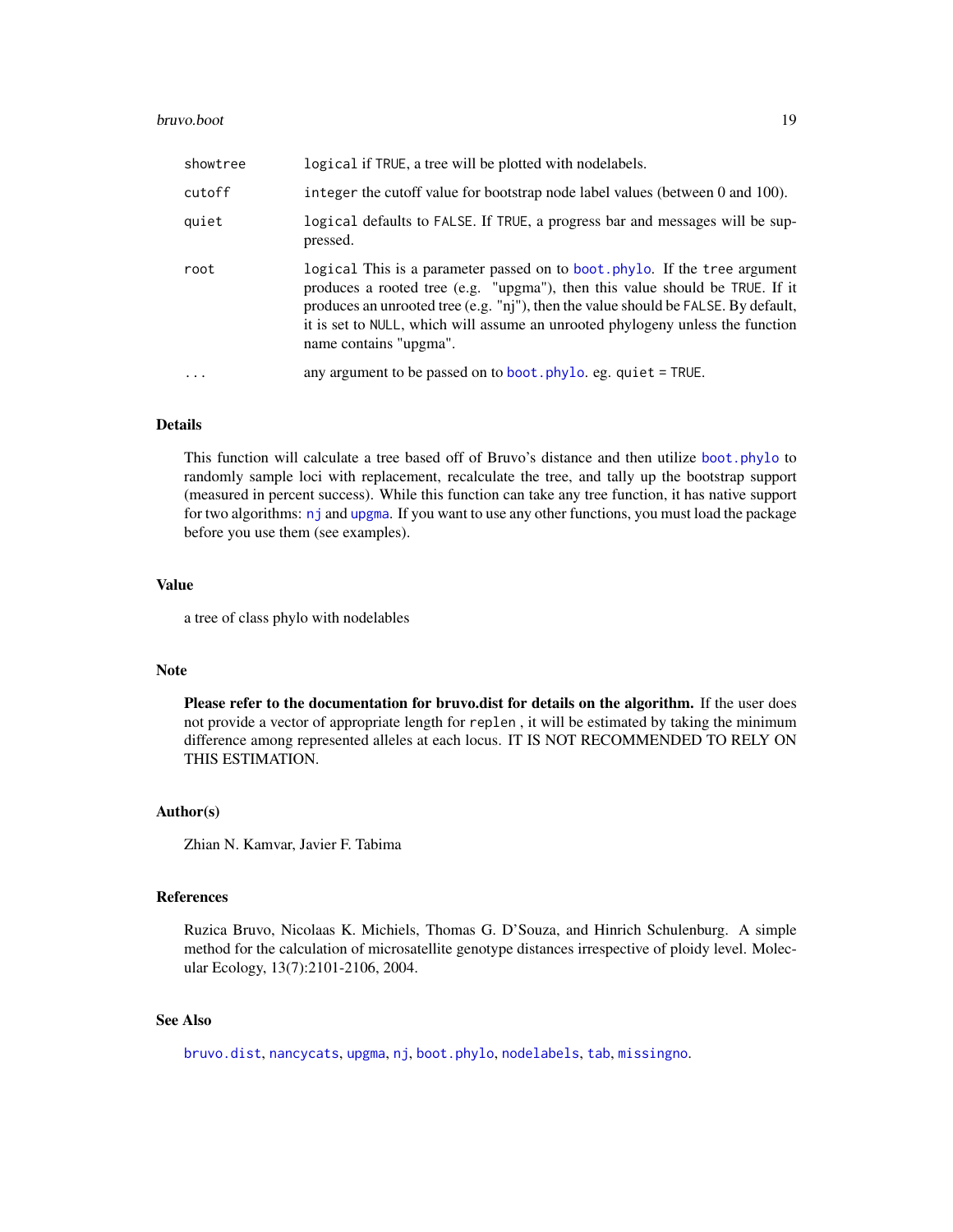#### Examples

```
# Please note that the data presented is assuming that the nancycat dataset
# contains all dinucleotide repeats, it most likely is not an accurate
# representation of the data.
# Load the nancycats dataset and construct the repeat vector.
data(nancycats)
ssr \leftarrow rep(2, 9)
# Analyze the 1st population in nancycats
bruvo.boot(popsub(nancycats, 1), replen = ssr)
## Not run:
# Always load the library before you specify the function.
library("ape")
# Estimate the tree based off of the BIONJ algorithm.
bruvo.boot(popsub(nancycats, 9), replen = ssr, tree = bionj)
# Utilizing balanced FastME
bruvo.boot(popsub(nancycats, 9), replen = ssr, tree = fastme.bal)
# To change parameters for the tree, wrap it in a function.
# For example, let's build the tree without utilizing subtree-prune-regraft
myFastME \leq function(x) fastme.bal(x, nni = TRUE, spr = FALSE, tbr = TRUE)
bruvo.boot(popsub(nancycats, 9), replen = ssr, tree = myFastME)
## End(Not run)
```
<span id="page-19-1"></span>

bruvo.dist *Bruvo's distance for microsatellites*

# Description

Calculate the average Bruvo's distance over all loci in a population.

#### Usage

```
bruvo.dist(pop, replen = 1, add = TRUE, loss = TRUE, by_locus = FALSE)
```
#### Arguments

pop a [genind](#page-0-0) or [genclone](#page-42-2) object

<span id="page-19-0"></span>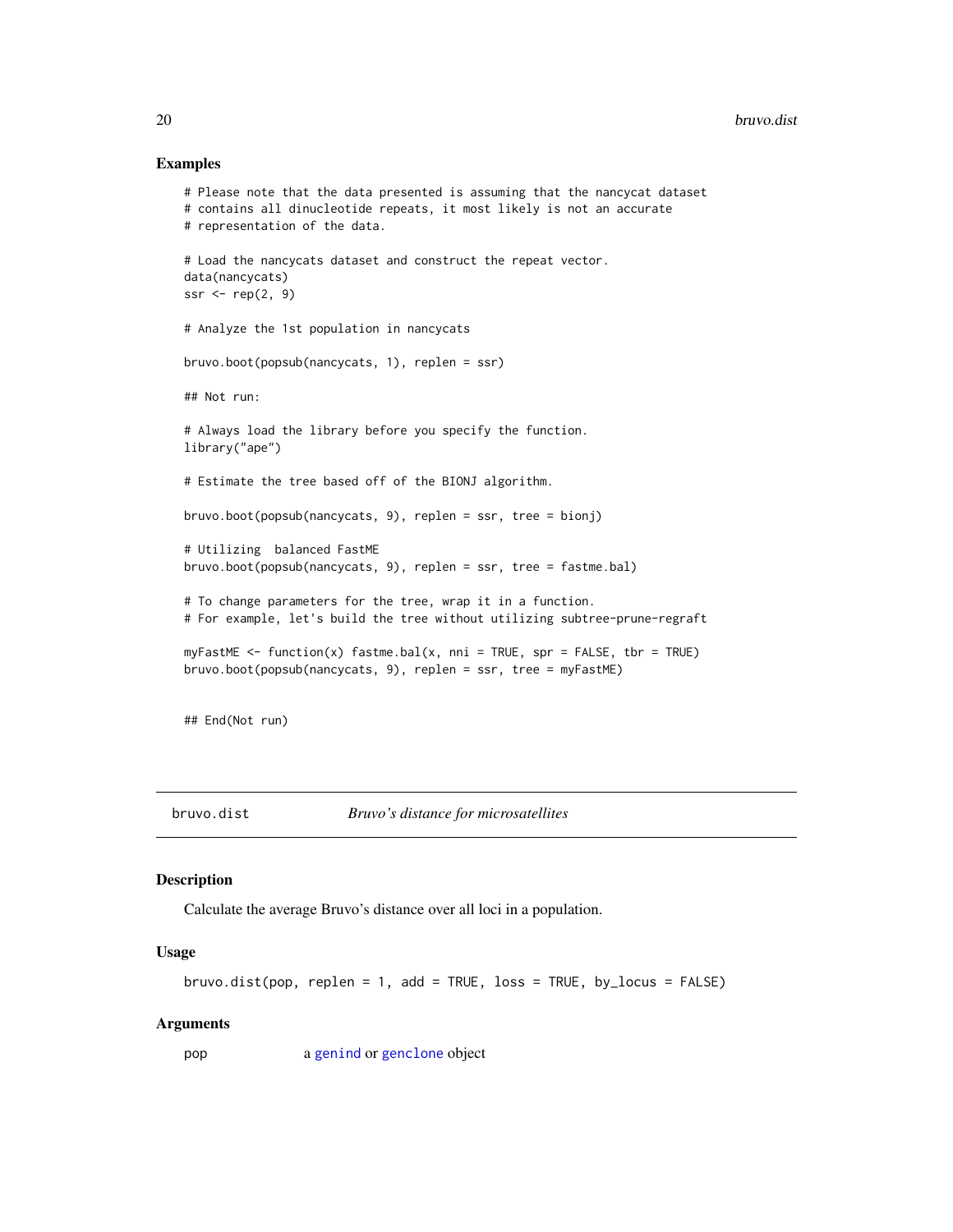#### bruvo.dist 21

| replen      | a vector of integers indicating the length of the nucleotide repeats for each<br>microsatellite locus. E.g. a locus with a (CAT) repeat would have a replen value<br>of 3. (Also see $fix$ -replen)                            |
|-------------|--------------------------------------------------------------------------------------------------------------------------------------------------------------------------------------------------------------------------------|
| add         | if TRUE, genotypes with zero values will be treated under the genome addition<br>model presented in Bruvo et al. 2004. See the <b>Note</b> section for options.                                                                |
| loss        | if TRUE, genotypes with zero values will be treated under the genome loss model<br>presented in Bruvo et al. 2004. See the <b>Note</b> section for options.                                                                    |
| $by\_locus$ | indicator to get the results per locus. The default setting is by_locus = FALSE,<br>indicating that Bruvo's distance is to be averaged over all loci. When by_locus<br>$=$ TRUE, a list of distance matrices will be returned. |

#### Details

Bruvo's distance between two alleles is calculated as

 $d = 1 - 2^{-|x|}$ 

, where x is the number of repeat units between the two alleles (see the Algorithms and Equations vignette for more details). These distances are calculated over all combinations of alleles at a locus and then the minimum average distance between allele combinations is taken as the distance for that locus. All loci are then averaged over to obtain the distance between two samples. Missing data is ignored (in the same fashion as mean( $c(1:9,NA)$ , na. rm = TRUE)) if all alleles are missing. See the next section for other cases.

Polyploids: Ploidy is irrelevant with respect to calculation of Bruvo's distance. However, since it makes a comparison between all alleles at a locus, it only makes sense that the two loci need to have the same ploidy level. Unfortunately for polyploids, it's often difficult to fully separate distinct alleles at each locus, so you end up with genotypes that appear to have a lower ploidy level than the organism.

To help deal with these situations, Bruvo has suggested three methods for dealing with these differences in ploidy levels:

- Infinite Model The simplest way to deal with it is to count all missing alleles as infinitely large so that the distance between it and anything else is 1. Aside from this being computationally simple, it will tend to inflate distances between individuals.
- Genome Addition Model If it is suspected that the organism has gone through a recent genome expansion, the missing alleles will be replace with all possible combinations of the observed alleles in the shorter genotype. For example, if there is a genotype of [69, 70, 0, 0] where 0 is a missing allele, the possible combinations are: [69, 70, 69, 69], [69, 70, 69, 70], [69, 70, 70, 69], and [69, 70, 70, 70]. The resulting distances are then averaged over the number of comparisons.
- Genome Loss Model This is similar to the genome addition model, except that it assumes that there was a recent genome reduction event and uses the observed values in the full genotype to fill the missing values in the short genotype. As with the Genome Addition Model, the resulting distances are averaged over the number of comparisons.
- Combination Model Combine and average the genome addition and loss models.

As mentioned above, the infinite model is biased, but it is not nearly as computationally intensive as either of the other models. The reason for this is that both of the addition and loss models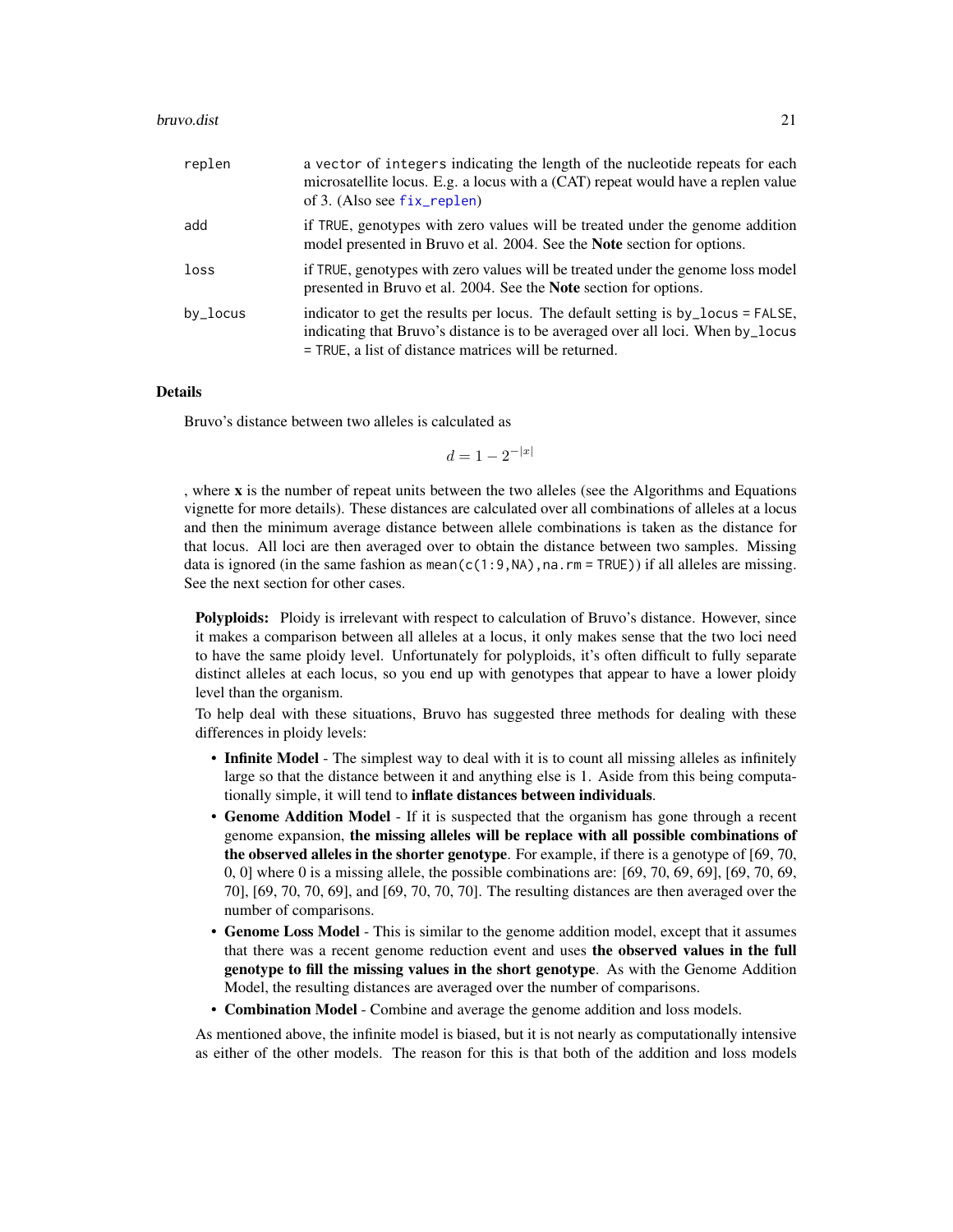requires replacement of alleles and recalculation of Bruvo's distance. The number of replacements required is equal to n<sup> $\wedge$ </sup> k where where *n* is the number of potential replacements and *k* is the number of alleles to be replaced. To reduce the number of calculations and assumptions otherwise, Bruvo's distance will be calculated using the largest observed ploidy in pairwise comparisons. This means that when comparing [69,70,71,0] and [59,60,0,0], they will be treated as triploids.

#### Value

an object of class [dist](#page-0-0) or a list of these objects if by\_locus = TRUE

#### Note

Do not use missingno with this function.

Missing alleles and Bruvo's distance in poppr versions < 2.5: In earlier versions of poppr, the authors had assumed that, because the calculation of Bruvo's distance does not rely on orderd sets of alleles, the imputation methods in the genome addition and genome loss models would also assume unordered alleles for creating the hypothetical genotypes. This means that the results from this imputation did not consider all possible combinations of alleles, resulting in either an overor under- estimation of Bruvo's distance between two samples with two or more missing alleles. This version of poppr considers all possible combinations when calculating Bruvo's distance for incomplete genotype with a negligable gain in computation time.

If you want to see the effect of this change on your data, you can use the global poppr option old.bruvo.model. Currently, this option is FALSE and you can set it by using options(old.bruvo.model = TRUE), but make sure to reset it to FALSE afterwards.

Repeat Lengths (replen): The replen argument is crucial for proper analysis of Bruvo's distance since the calculation relies on the knowledge of the number of steps between alleles. To calculate Bruvo's distance, your raw allele calls are first divided by the repeat lengths and then rounded. This can create a problem with repeat lengths of even size due to the IEC 60559 standard that says rounding at 0.5 is to the nearest even number, meaning that it is possible for two alleles that are one step apart may appear to be exactly the same. This can be fixed by subtracting a tiny number from the repeat length with the function  $fix_{\text{replen}}$ . Please consider using this before running Bruvo's distance.

Model Choice: The add and loss arguments modify the model choice accordingly:

- Infinite Model: add = FALSE, loss = FALSE
- Genome Addition Model: add = TRUE, loss = FALSE
- Genome Loss Model: add = FALSE,loss = TRUE
- Combination Model *(DEFAULT):* add = TRUE, loss = TRUE

Details of each model choice are described in the Details section, above. Additionally, genotypes containing all missing values at a locus will return a value of NA and not contribute to the average across loci.

Repeat Lengths: If the user does not provide a vector of appropriate length for replen , it will be estimated by taking the minimum difference among represented alleles at each locus. IT IS NOT RECOMMENDED TO RELY ON THIS ESTIMATION.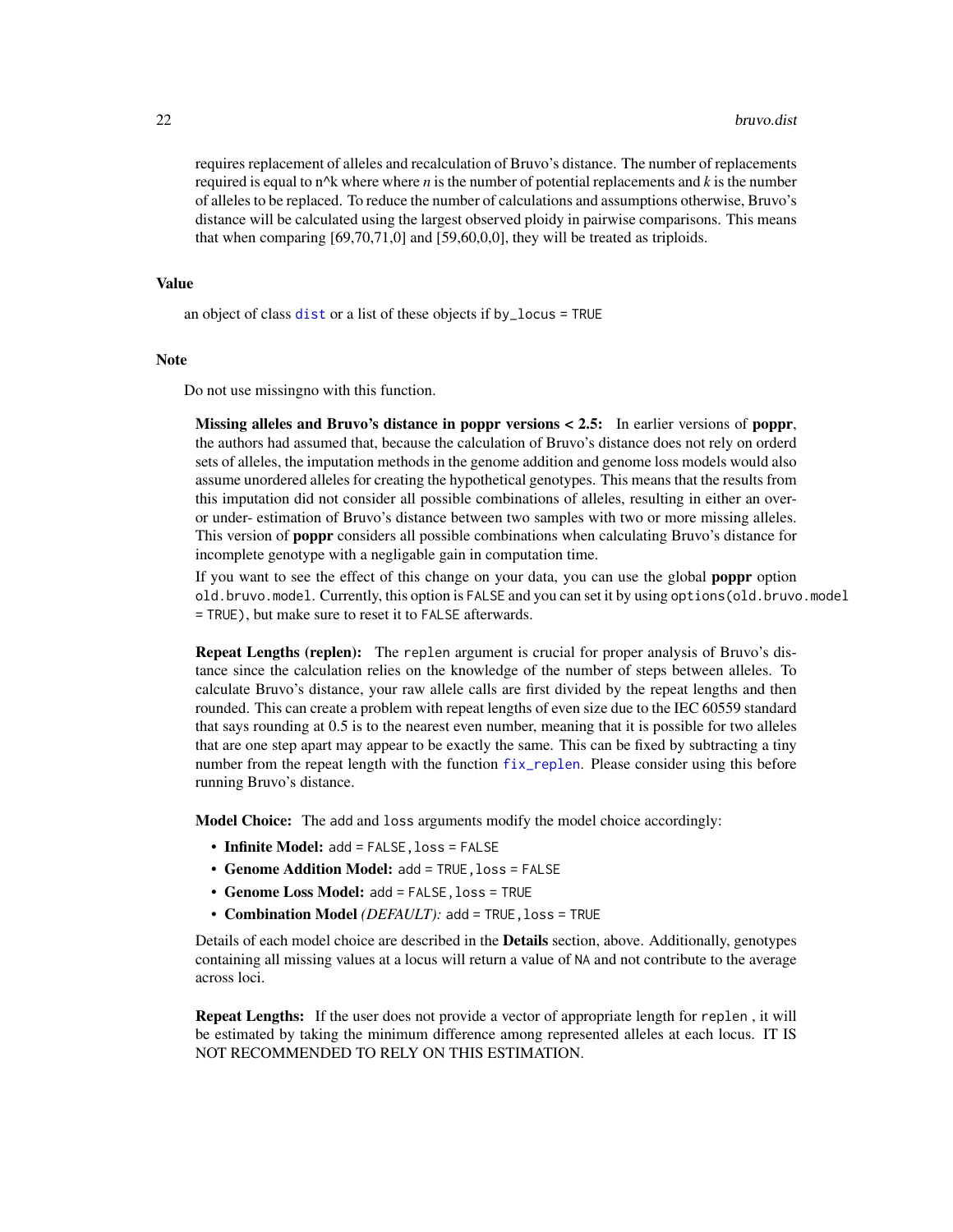#### <span id="page-22-0"></span>bruvo.msn 23

#### Author(s)

Zhian N. Kamvar

## References

Ruzica Bruvo, Nicolaas K. Michiels, Thomas G. D'Souza, and Hinrich Schulenburg. A simple method for the calculation of microsatellite genotype distances irrespective of ploidy level. Molecular Ecology, 13(7):2101-2106, 2004.

#### See Also

[fix\\_replen](#page-40-1), [test\\_replen](#page-125-1), [bruvo.boot](#page-17-1), [bruvo.msn](#page-22-1)

#### Examples

```
# Please note that the data presented is assuming that the nancycat dataset
# contains all dinucleotide repeats, it most likely is not an accurate
# representation of the data.
# Load the nancycats dataset and construct the repeat vector.
data(nancycats)
names(alleles(nancycats)) <- locNames(nancycats) # small bug in this data set
# Assume the alleles are all dinucleotide repeats.
ssr <- rep(2, nLoc(nancycats))
test_replen(nancycats, ssr) # Are the repeat lengths consistent?
(ssr <- fix_replen(nancycats, ssr)) # Nope. We need to fix them.
# Analyze the first population in nancycats
bruvo.dist(popsub(nancycats, 1), replen = ssr)
## Not run:
# get the per locus estimates:
bruvo.dist(popsub(nancycats, 1), replen = ssr, by_locus = TRUE)
# View each population as a heatmap.
sapply(popNames(nancycats), function(x)
heatmap(as.matrix(bruvo.dist(popsub(nancycats, x), replen = ssr)), symm=TRUE))
## End(Not run)
```
<span id="page-22-1"></span>bruvo.msn *Create minimum spanning network of selected populations using Bruvo's distance.*

#### Description

Create minimum spanning network of selected populations using Bruvo's distance.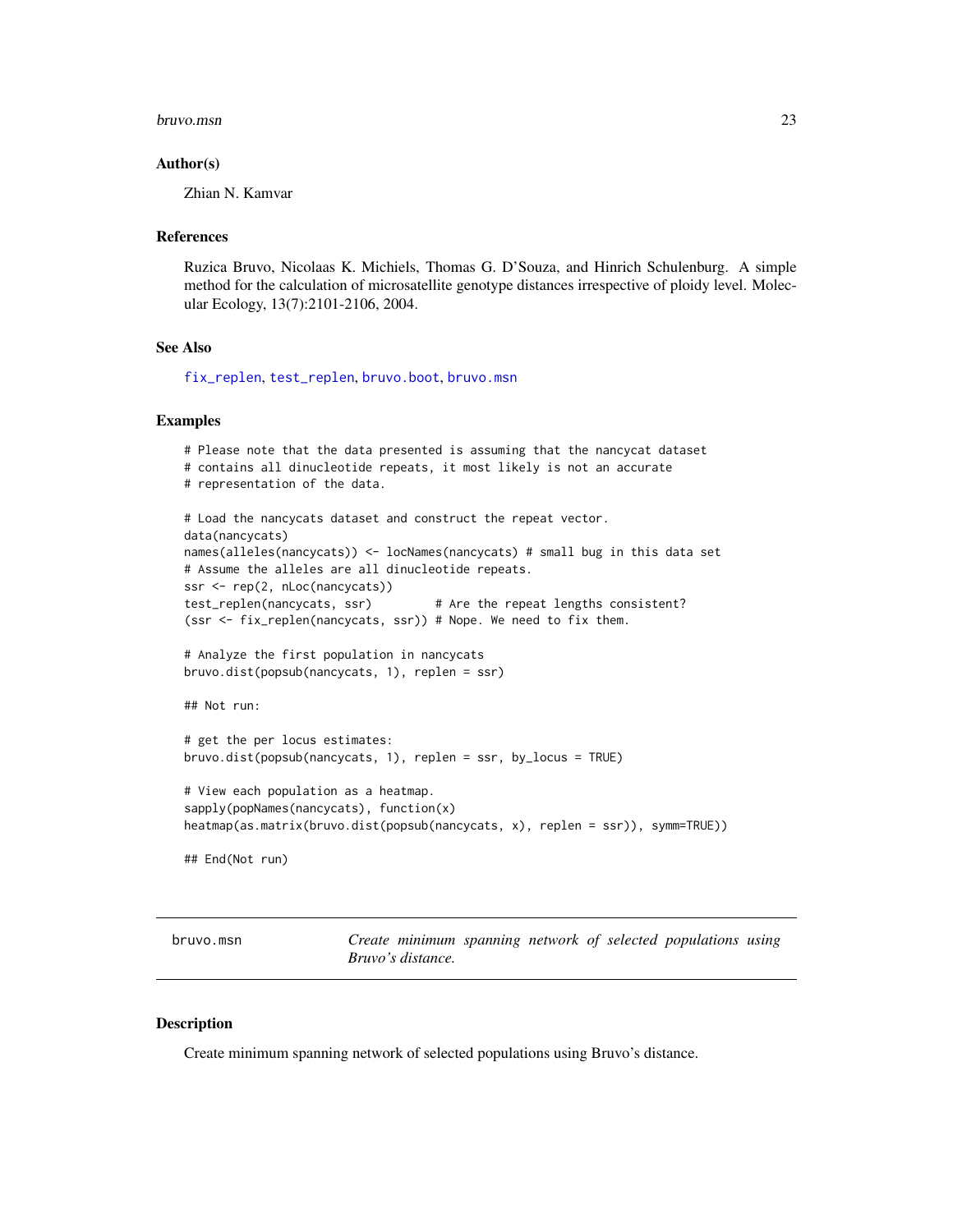# Usage

```
bruvo.msn(
  gid,
  replen = 1,
 add = TRUE,loss = TRUE,mlg.compute = "original",
 palette = topo.colors,
 sublist = "All",blacklist = NULL,
 vertex.label = "MLG",
 \text{gscale} = \text{TRUE},
 glim = c(0, 0.8),gadj = 3,
 gweight = 1,
 wscale = TRUE,
  showplot = TRUE,
  include.ties = FALSE,
  threshold = NULL,
 clustering.algorithm = NULL,
  ...
\mathcal{L}
```
# Arguments

| gid          | a genind or genclone object                                                                                                                                                                                                             |
|--------------|-----------------------------------------------------------------------------------------------------------------------------------------------------------------------------------------------------------------------------------------|
| replen       | a vector of integers indicating the length of the nucleotide repeats for each<br>microsatellite locus.                                                                                                                                  |
| add          | if TRUE, genotypes with zero values will be treated under the genome addition<br>model presented in Bruvo et al. 2004.                                                                                                                  |
| loss         | if TRUE, genotypes with zero values will be treated under the genome loss model<br>presented in Bruvo et al. 2004.                                                                                                                      |
| mlg.compute  | if the multilocus genotypes are set to "custom" (see mll.custom for details) in<br>your genclone object, this will specify which mlg level to calculate the nodes<br>from. See details.                                                 |
| palette      | a vector or function defining the color palette to be used to color the popula-<br>tions on the graph. It defaults to topo. colors. See examples for details.                                                                           |
| sublist      | a vector of population names or indexes that the user wishes to keep. Default<br>to "ALL".                                                                                                                                              |
| blacklist    | a vector of population names or indexes that the user wishes to discard. Default<br>to NULL                                                                                                                                             |
| vertex.label | a vector of characters to label each vertex. There are two defaults: "MLG"<br>will label the nodes with the multilocus genotype from the original data set and<br>"inds" will label the nodes with the representative individual names. |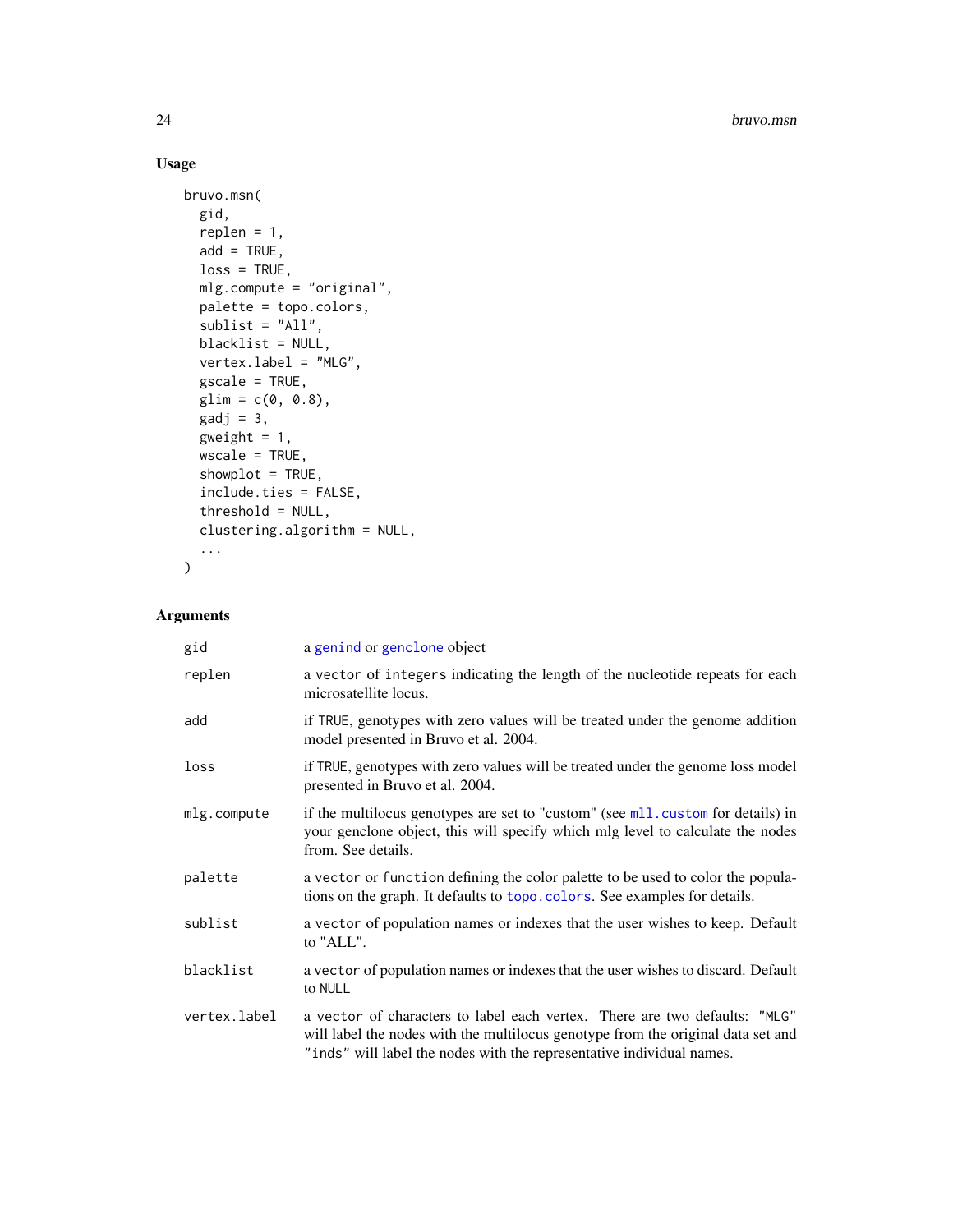| gscale               | "grey scale". If this is TRUE, this will scale the color of the edges proportional<br>to the observed distance, with the lines becoming darker for more related nodes.<br>See greycurve for details.                                                                                                                                                                                      |
|----------------------|-------------------------------------------------------------------------------------------------------------------------------------------------------------------------------------------------------------------------------------------------------------------------------------------------------------------------------------------------------------------------------------------|
| glim                 | "grey limit". Two numbers between zero and one. They determine the upper<br>and lower limits for the gray function. Default is $0$ (black) and 0.8 (20% black).<br>See greycurve for details.                                                                                                                                                                                             |
| gadj                 | "grey adjust". a positive integer greater than zero that will serve as the ex-<br>ponent to the edge weight to scale the grey value to represent that weight. See<br>greycurve for details.                                                                                                                                                                                               |
| gweight              | "grey weight". an integer. If it's 1, the grey scale will be weighted to empha-<br>size the differences between closely related nodes. If it is 2, the grey scale will<br>be weighted to emphasize the differences between more distantly related nodes.<br>See greycurve for details.                                                                                                    |
| wscale               | "width scale". If this is TRUE, the edge widths will be scaled proportional to<br>the inverse of the observed distance, with the lines becoming thicker for more<br>related nodes.                                                                                                                                                                                                        |
| showplot             | logical. If TRUE, the graph will be plotted. If FALSE, it will simply be returned.                                                                                                                                                                                                                                                                                                        |
| include.ties         | logical. If TRUE, the graph will include all edges that were arbitrarily passed<br>over in favor of another edge of equal weight. If FALSE, which is the default,<br>one edge will be arbitrarily selected when two or more edges are tied, resulting<br>in a pure minimum spanning network.                                                                                              |
| threshold            | numeric. By default, this is NULL, which will have no effect. Any threshold<br>value passed to this argument will be used in mlg. filter prior to creating the<br>MSN. If you have a data set that contains contracted MLGs, this argument will<br>override the threshold in the data set. See Details.                                                                                   |
| clustering.algorithm |                                                                                                                                                                                                                                                                                                                                                                                           |
|                      | string. By default, this is NULL. If threshold = NULL, this argument will have no<br>effect. When supplied with either "farthest_neighbor", "average_neighbor", or<br>"nearest_neighbor", it will be passed to mlg. filter prior to creating the MSN.<br>If you have a data set that contains contracted MLGs, this argument will override<br>the algorithm in the data set. See Details. |
|                      | any other arguments that could go into plot.igraph                                                                                                                                                                                                                                                                                                                                        |

# Details

The minimum spanning network generated by this function is generated via igraph's minimum. spanning. tree. The resultant graph produced can be plotted using igraph functions, or the entire object can be plotted using the function [plot\\_poppr\\_msn](#page-85-1), which will give the user a scale bar and the option to layout your data.

node sizes: The area of the nodes are representative of the number of samples. Because igraph scales nodes by radius, the node sizes in the graph are represented as the square root of the number of samples.

mlg.compute: Each node on the graph represents a different multilocus genotype. The edges on the graph represent genetic distances that connect the multilocus genotypes. In genclone objects, it is possible to set the multilocus genotypes to a custom definition. This creates a problem for clone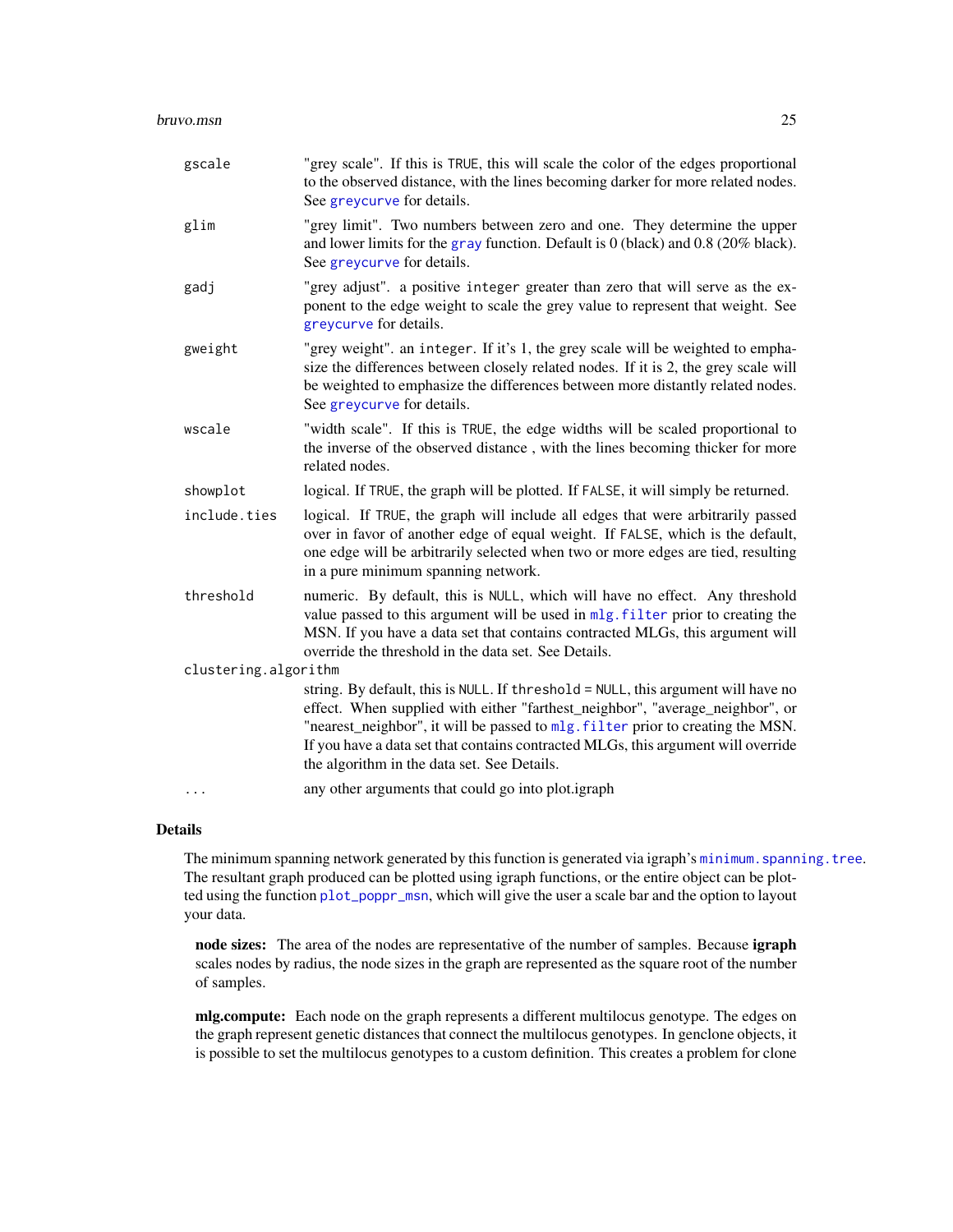correction, however, as it is very possible to define custom lineages that are not monophyletic. When clone correction is performed on these definitions, information is lost from the graph. To circumvent this, The clone correction will be done via the computed multilocus genotypes, either "original" or "contracted". This is specified in the mlg.compute argument, above.

contracted multilocus genotypes: If your incoming data set is of the class [genclone](#page-42-1), and it contains contracted multilocus genotypes, this function will retain that information for creating the minimum spanning network. You can use the arguments threshold and clustering.algorithm to change the threshold or clustering algorithm used in the network. For example, if you have a data set that has a threshold of 0.1 and you wish to have a minimum spanning network without a threshold, you can simply add threshold  $= 0.0$ , and no clustering will happen.

The threshold and clustering.algorithm arguments can also be used to filter un-contracted data sets.

#### Value

| graph       | a minimum spanning network with nodes corresponding to MLGs within the<br>data set. Colors of the nodes represent population membership. Width and color<br>of the edges represent distance. |
|-------------|----------------------------------------------------------------------------------------------------------------------------------------------------------------------------------------------|
| populations | a vector of the population names corresponding to the vertex colors                                                                                                                          |
| colors      | a vector of the hexadecimal representations of the colors used in the vertex colors                                                                                                          |

#### Note

- Please see the documentation for [bruvo.dist](#page-19-1) for details on the algorithm.
- The edges of these graphs may cross each other if the graph becomes too large.
- The nodes in the graph represent multilocus genotypes. The colors of the nodes are representative of population membership. It is not uncommon to see different populations containing the same multilocus genotype.

#### Author(s)

Zhian N. Kamvar, Javier F. Tabima

#### References

Ruzica Bruvo, Nicolaas K. Michiels, Thomas G. D'Souza, and Hinrich Schulenburg. A simple method for the calculation of microsatellite genotype distances irrespective of ploidy level. Molecular Ecology, 13(7):2101-2106, 2004.

#### See Also

[bruvo.dist](#page-19-1), [nancycats](#page-0-0), [plot\\_poppr\\_msn](#page-85-1), [minimum.spanning.tree](#page-0-0) [bruvo.boot](#page-17-1), [greycurve](#page-48-1) [poppr.msn](#page-100-1)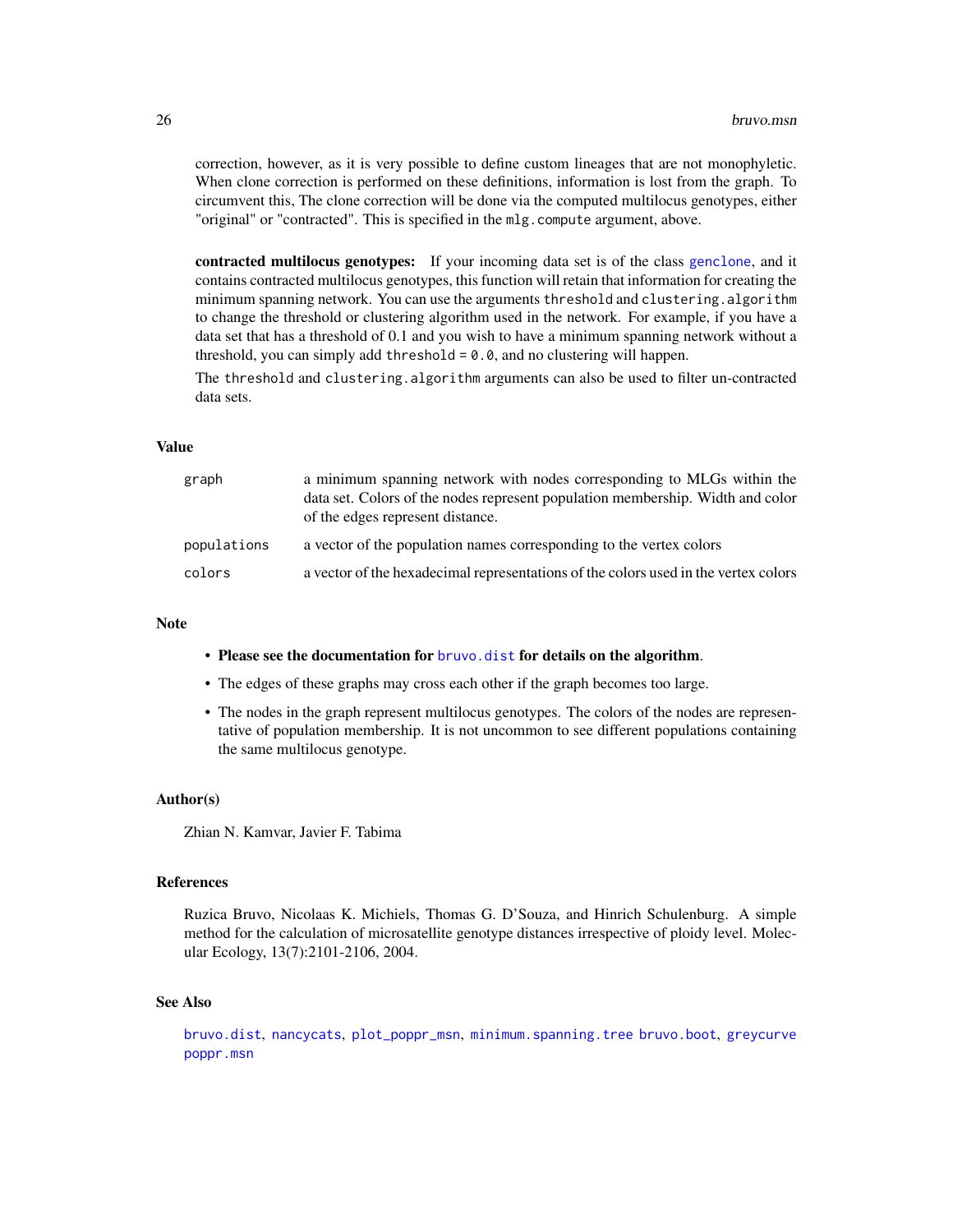#### <span id="page-26-0"></span>clonecorrect 27

#### Examples

```
# Load the data set.
data(nancycats)
# View populations 8 and 9 with default colors.
bruvo.msn(nancycats, replen = rep(2, 9), sublist=8:9, vertex.label="inds",
          vertex.label.cex=0.7, vertex.label.dist=0.4)
## Not run:
# View heat colors.
bruvo.msn(nancycats, replen=rep(2, 9), sublist=8:9, vertex.label="inds",
palette=heat.colors, vertex.label.cex=0.7, vertex.label.dist=0.4)
# View custom colors. Here, we use black and orange.
bruvo.msn(nancycats, replen=rep(2, 9), sublist=8:9, vertex.label="inds",
palette = colorRampPalette(c("orange", "black")), vertex.label.cex=0.7,
vertex.label.dist=0.4)
# View with darker shades of grey (setting the upper limit to 1/2 black 1/2 white).
bruvo.msn(nancycats, replen=rep(2, 9), sublist=8:9, vertex.label="inds",
palette = colorRampPalette(c("orange", "black")), vertex.label.cex=0.7,
vertex.label.dist=0.4, glim=c(0, 0.5))
# View with no grey scaling.
bruvo.msn(nancycats, replen=rep(2, 9), sublist=8:9, vertex.label="inds",
palette = colorRampPalette(c("orange", "black")), vertex.label.cex=0.7,
vertex.label.dist=0.4, gscale=FALSE)
# View with no line widths.
bruvo.msn(nancycats, replen=rep(2, 9), sublist=8:9, vertex.label="inds",
palette = colorRampPalette(c("orange", "black")), vertex.label.cex=0.7,
vertex.label.dist=0.4, wscale=FALSE)
# View with no scaling at all.
bruvo.msn(nancycats, replen=rep(2, 9), sublist=8:9, vertex.label="inds",
palette = colorRampPalette(c("orange", "black")), vertex.label.cex=0.7,
vertex.label.dist=0.4, gscale=FALSE)
# View the whole population, but without labels.
bruvo.msn(nancycats, replen=rep(2, 9), vertex.label=NA)
## End(Not run)
```
<span id="page-26-1"></span>clonecorrect *Remove potential bias caused by cloned genotypes in genind or genclone object.*

#### **Description**

This function removes any duplicated multilocus genotypes from any specified population strata.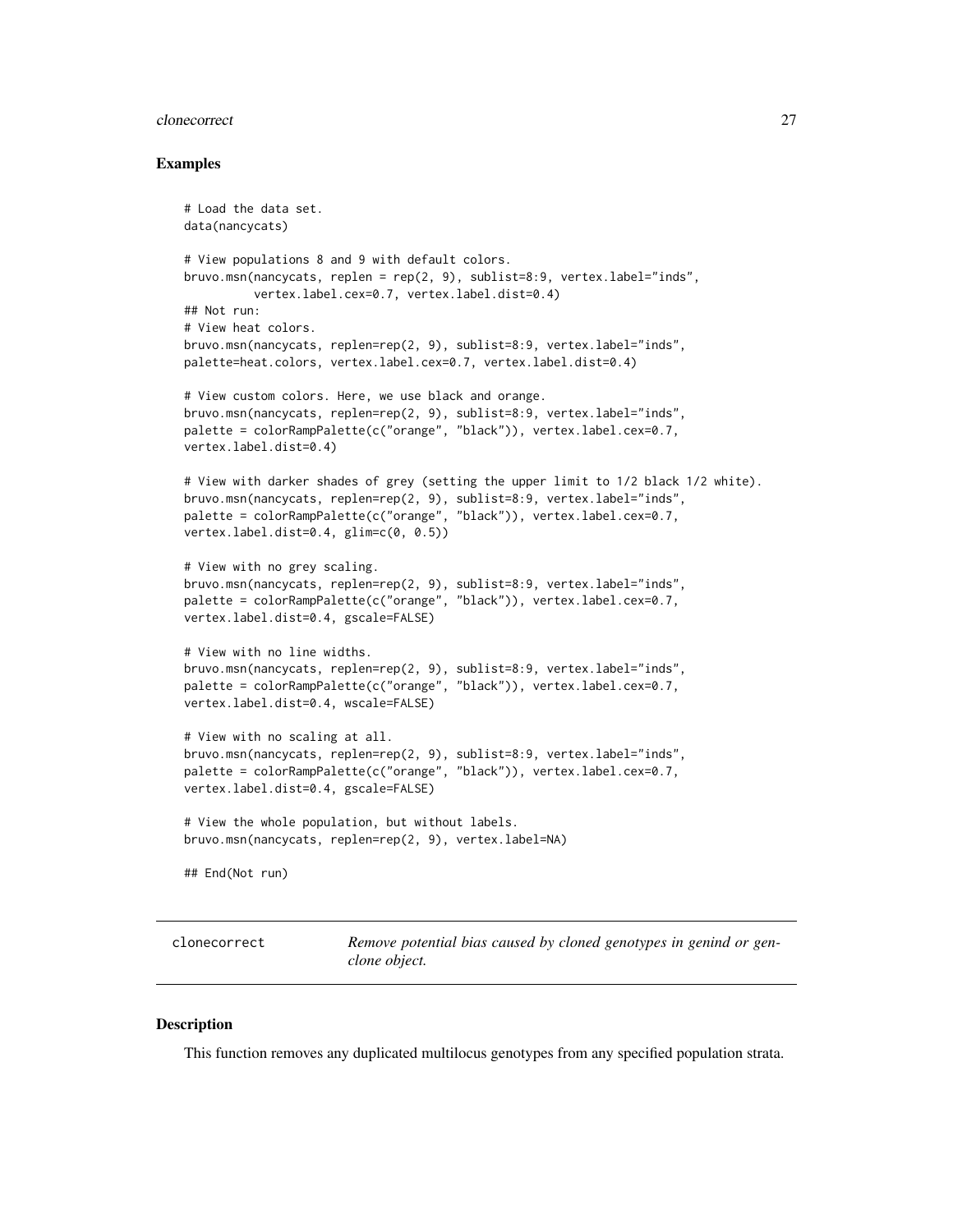#### Usage

```
clonecorrect(pop, strata = 1, combine = FALSE, keep = 1)
```
#### Arguments

| pop     | a genind, genclone, or snpclone object                                                                                                                                                                                                                                                                 |
|---------|--------------------------------------------------------------------------------------------------------------------------------------------------------------------------------------------------------------------------------------------------------------------------------------------------------|
| strata  | a hierarchical formula or numeric vector. This will define the columns of the<br>data frame in the strata slot to use.                                                                                                                                                                                 |
| combine | logical. When set to TRUE, the strata will be combined to create a new popu-<br>lation for the clone-corrected genind or genclone object.                                                                                                                                                              |
| keep    | integer. When combine is set to FALSE, you can use this flag to choose the<br>levels of your population strata. For example: if your clone correction strata is<br>set to "Pop", "Subpop", and "Year", and you want to analyze your populations<br>with respect to year, you can set keep = $c(1,3)$ . |

# Details

This function will clone correct based on the stratification provided. To clone correct indiscriminately of population structure, set strata = NA.

# Value

a clone corrected [genclone](#page-42-1), [snpclone](#page-42-2), or [genind](#page-0-0) object.

## Author(s)

Zhian N. Kamvar

# Examples

```
# LOAD A. euteiches data set
data(Aeut)
# Redefine it as a genclone object
Aeut <- as.genclone(Aeut)
strata(Aeut) <- other(Aeut)$population_hierarchy[-1]
# Check the number of multilocus genotypes
mlg(Aeut)
popNames(Aeut)
# Clone correct at the population level.
Aeut.pop <- clonecorrect(Aeut, strata = ~Pop)
mlg(Aeut.pop)
popNames(Aeut.pop)
## Not run:
# Clone correct at the subpopulation level with respect to population and
# combine.
Aeut.subpop <- clonecorrect(Aeut, strata = ~Pop/Subpop, combine=TRUE)
```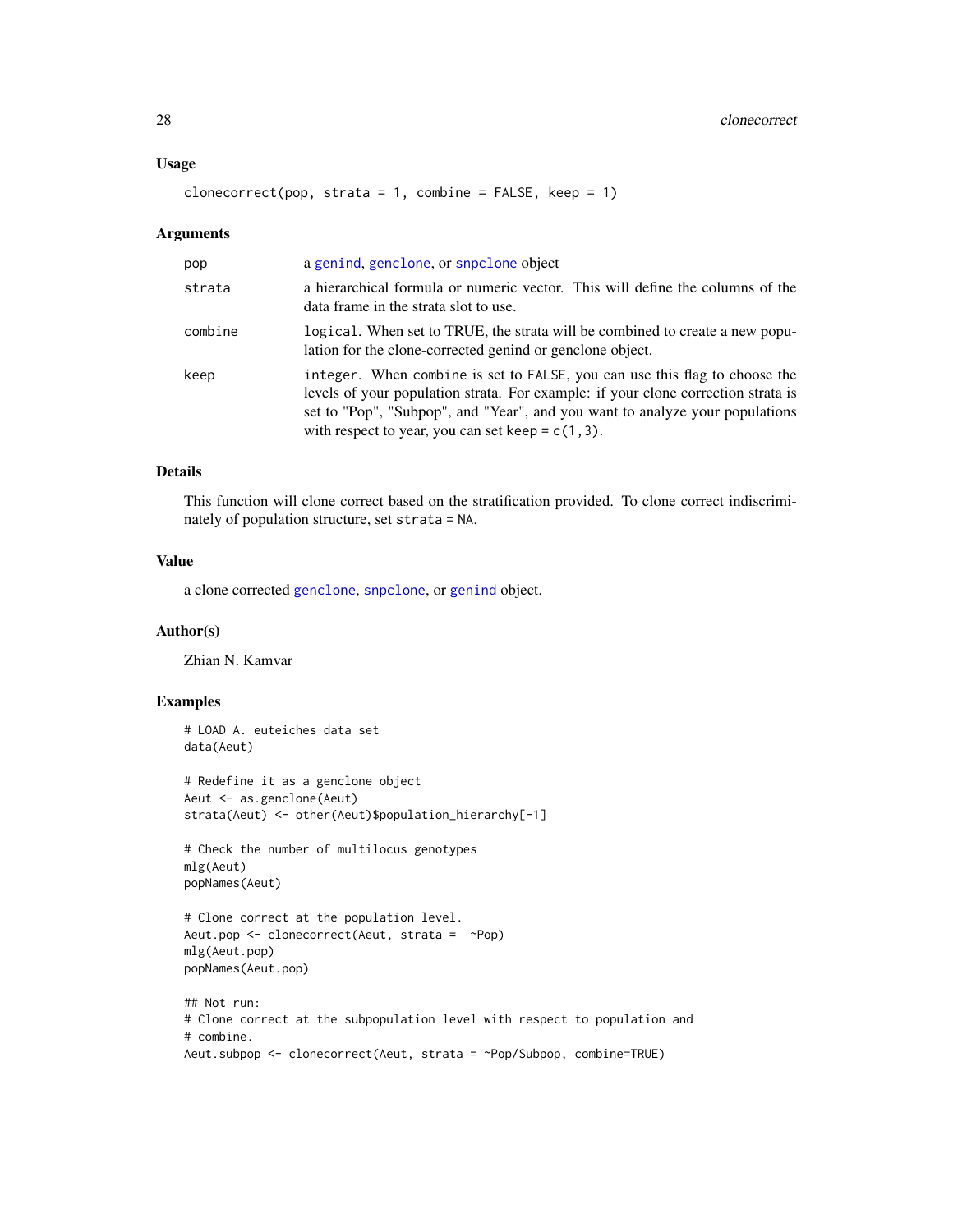<span id="page-28-0"></span>cutoff\_predictor 29

```
mlg(Aeut.subpop)
popNames(Aeut.subpop)
# Do the same, but set to the population level.
Aeut.subpop2 <- clonecorrect(Aeut, strata = ~Pop/Subpop, keep=1)
mlg(Aeut.subpop2)
popNames(Aeut.subpop2)
# LOAD H3N2 dataset
data(H3N2)
strata(H3N2) <- other(H3N2)$x
# Extract only the individuals located in China
country <- clonecorrect(H3N2, strata = ~country)
# How many isolates did we have from China before clone correction?
sum(strata(H3N2, \simcountry) == "China") # 155
# How many unique isolates from China after clone correction?
sum(strata(country, ~country) == "China") # 79
# Something a little more complicated. (This could take a few minutes on
# slower computers)
# setting the hierarchy to be Country > Year > Month
c.y.m <- clonecorrect(H3N2, strata = ~year/month/country)
# How many isolates in the original data set?
nInd(H3N2) # 1903
# How many after we clone corrected for country, year, and month?
nInd(c.y.m) # 1190
## End(Not run)
```
<span id="page-28-1"></span>cutoff\_predictor *Predict cutoff thresholds for use with mlg.filter*

#### Description

Given a series of thresholds for a data set that collapse it into one giant cluster, this will search the top fraction of threshold differences to find the largest difference. The average between the thresholds spanning that difference is the cutoff threshold defining the clonal lineage threshold.

#### Usage

```
cutoff_predictor(thresholds, fraction = 0.5)
```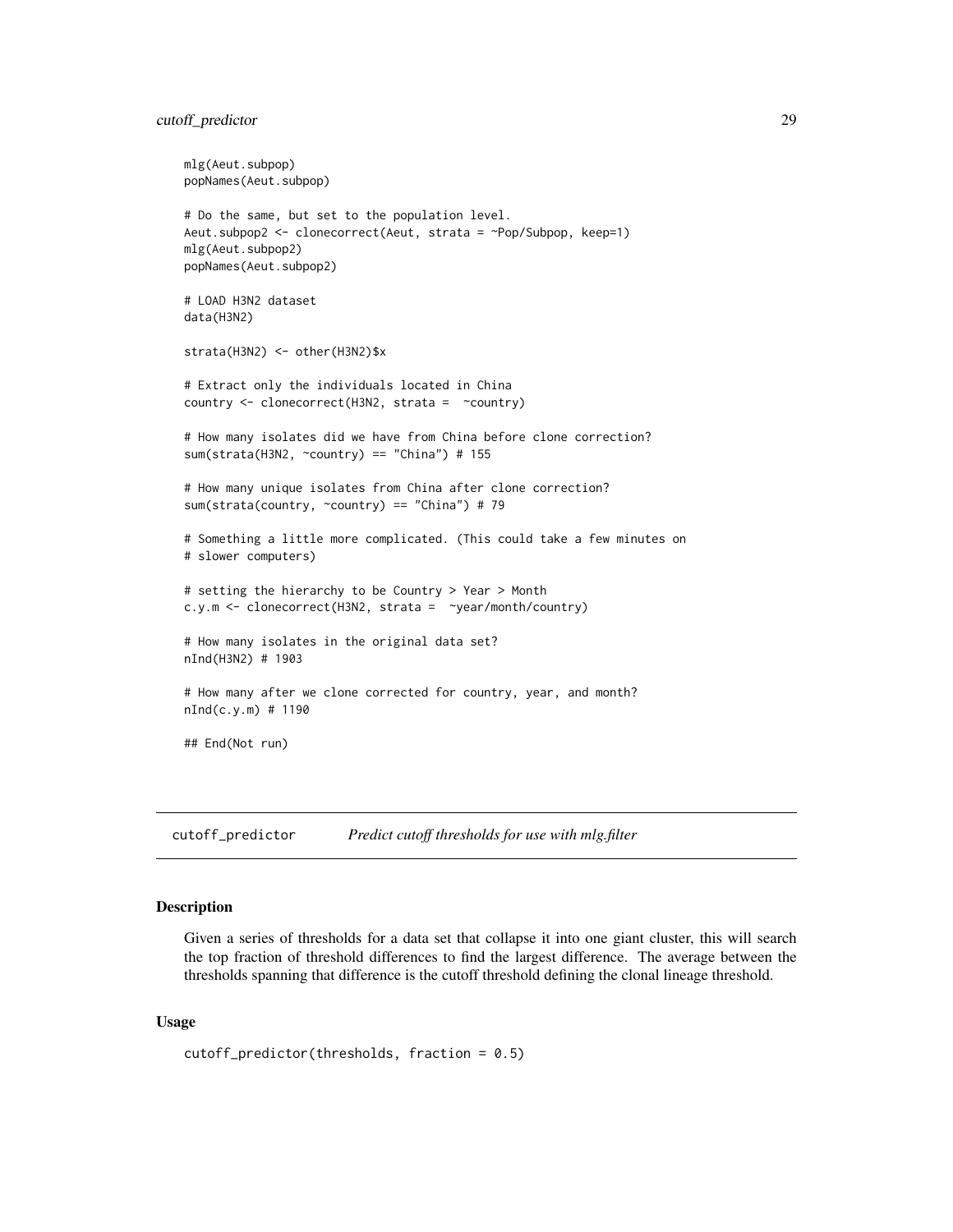30 cutoff\_predictor

#### **Arguments**

| thresholds | a vector of numerics coming from mlg.filter where the threshold has been set to<br>the maximum threshold theoretically possible. |
|------------|----------------------------------------------------------------------------------------------------------------------------------|
| fraction   | the fraction of the data to seek the threshold.                                                                                  |

# Value

a numeric value representing the threshold at which multilocus lineages should be defined.

# Note

This function originally appeared in [DOI: 10.5281/zenodo.17424.](https://doi.org/10.5281/zenodo.17424) This is a bit of a blunt instrument.

## Author(s)

Zhian N. Kamvar

#### References

ZN Kamvar, JC Brooks, and NJ Grünwald. 2015. Supplementary Material for Frontiers Plant Genetics and Genomics 'Novel R tools for analysis of genome-wide population genetic data with emphasis on clonality'. DOI: [10.5281/zenodo.17424](https://doi.org/10.5281/zenodo.17424)

Kamvar ZN, Brooks JC and Grünwald NJ (2015) Novel R tools for analysis of genome-wide population genetic data with emphasis on clonality. Front. Genet. 6:208. doi: [10.3389/fgene.2015.00208](https://doi.org/10.3389/fgene.2015.00208)

## See Also

[filter\\_stats](#page-38-1) [mlg.filter](#page-70-1)

#### Examples

```
data(Pinf)
pinfreps <- fix_replen(Pinf, c(2, 2, 6, 2, 2, 2, 2, 2, 3, 3, 2))
pthresh <- filter_stats(Pinf, distance = bruvo.dist, replen = pinfreps,
                        plot = TRUE, stats = "THRESHOLD", threads = 1L)
# prediction for farthest neighbor
cutoff_predictor(pthresh$farthest)
# prediction for all algorithms
sapply(pthresh, cutoff_predictor)
```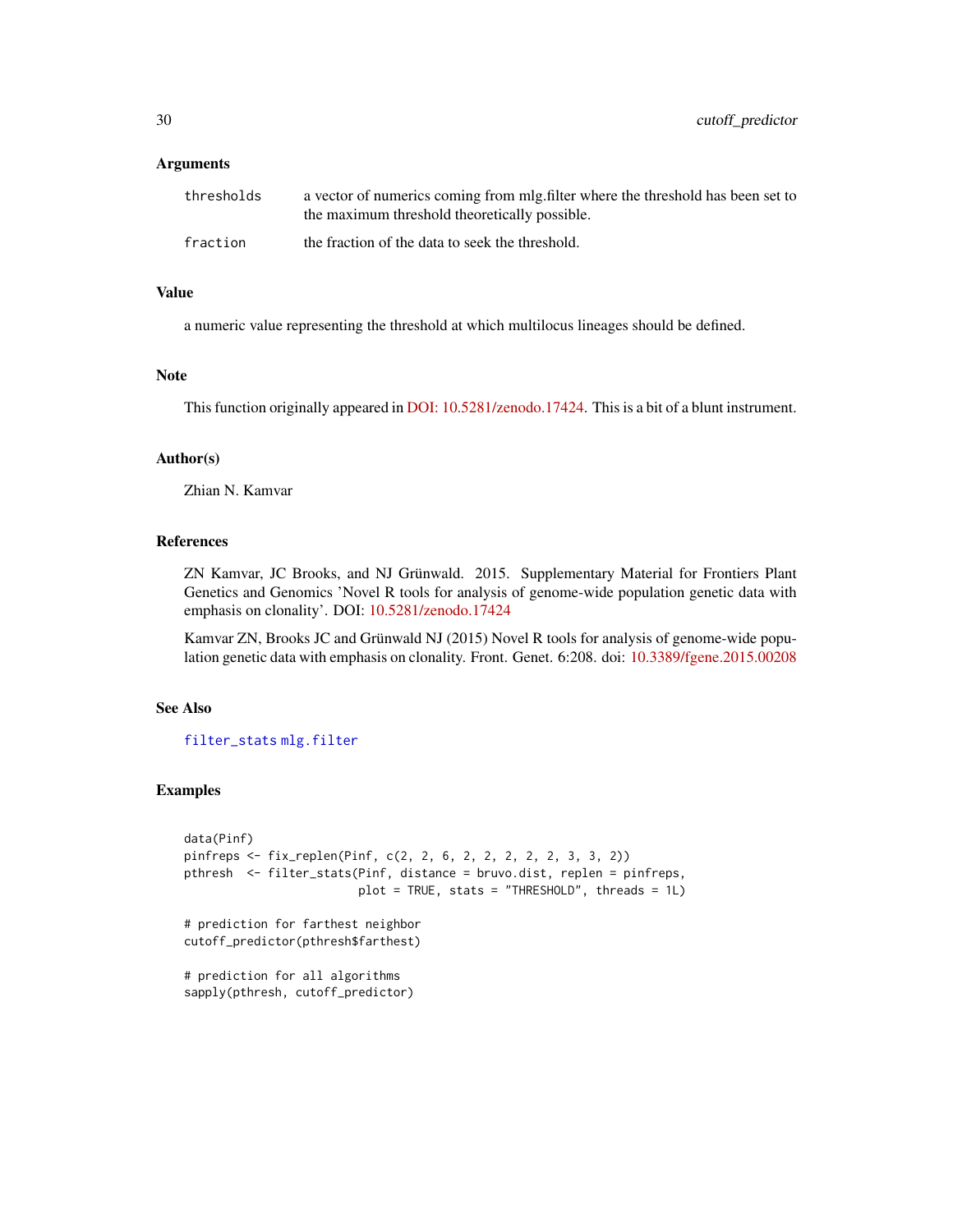<span id="page-30-1"></span><span id="page-30-0"></span>

#### **Description**

diss.dist uses the same discrete dissimilarity matrix utilized by the index of association (see [ia](#page-49-2) for details). By default, it returns a distance reflecting the number of allelic differences between two individuals. When percent = TRUE, it returns a ratio of the number of observed differences by the number of possible differences. Eg. two individuals who share half of the same alleles will have a distance of 0.5. This function can analyze distances for any marker system.

#### Usage

diss.dist(x, percent = FALSE, mat = FALSE)

# Arguments

| <b>X</b> | a genind object.                                                                                                                                                                                                                                                                |
|----------|---------------------------------------------------------------------------------------------------------------------------------------------------------------------------------------------------------------------------------------------------------------------------------|
| percent  | logical. Should the distance be represented as a percent? If set to FALSE<br>(default), the distance will be reflected as the number of alleles differing between<br>to individuals. When set to TRUE, These will be divided by the ploidy multiplied<br>by the number of loci. |
| mat      | logical. Return a matrix object. Default set to FALSE, returning a dist object.<br>TRUE returns a matrix object.                                                                                                                                                                |

#### Details

The distance calculated here is quite simple and goes by many names, depending on its application. The most familiar name might be the Hamming distance, or the number of differences between two strings.

#### Value

Pairwise distances between individuals present in the genind object.

# Note

When percent = TRUE, this is exactly the same as [provesti.dist](#page-79-1), except that it performs better for large numbers of individuals  $(n > 125)$  at the cost of available memory.

#### Author(s)

Zhian N. Kamvar

# See Also

[prevosti.dist](#page-79-1), [bitwise.dist](#page-12-1) (for SNP data)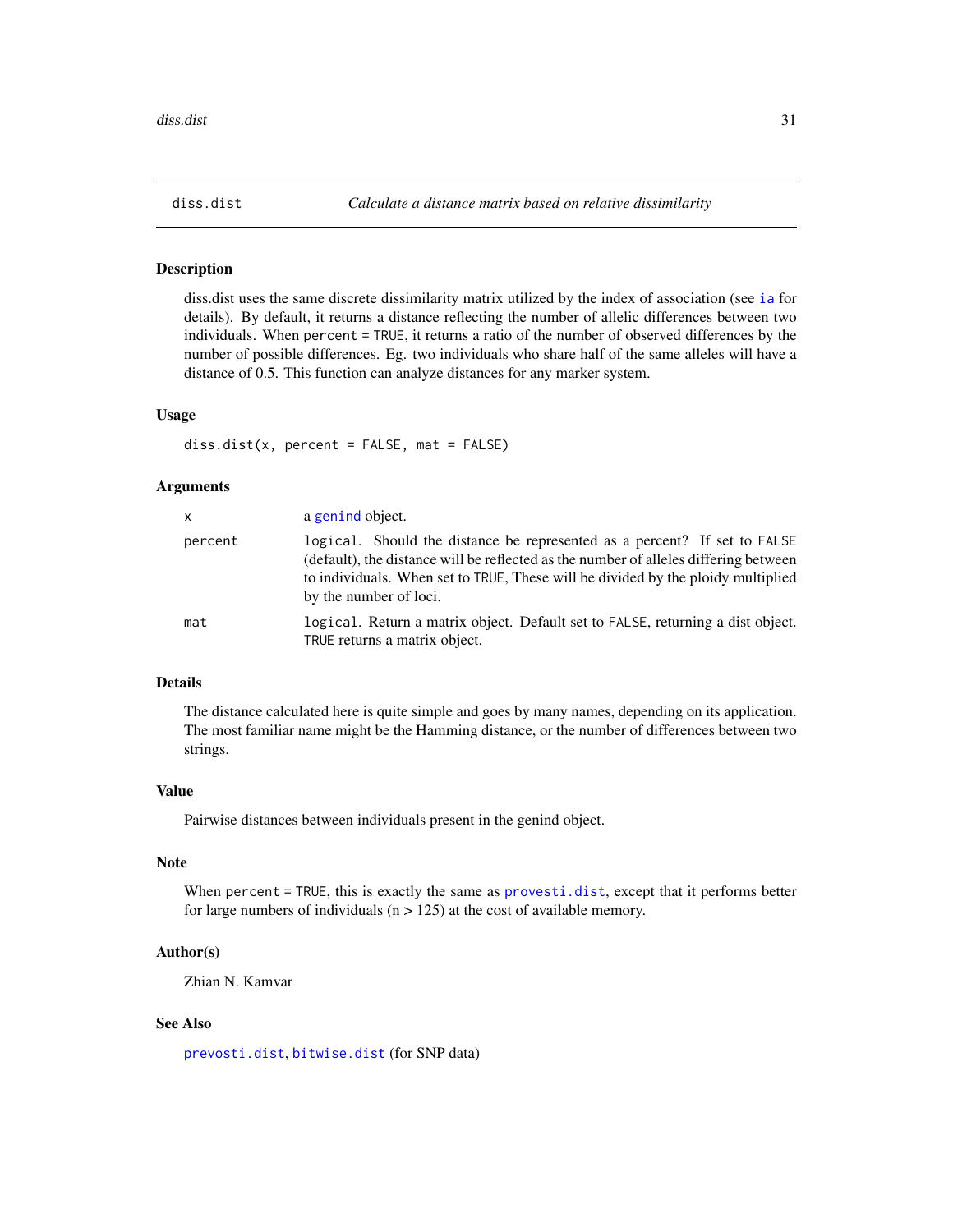# Examples

```
# A simple example. Let's analyze the mean distance among populations of A.
# euteiches.
data(Aeut)
mean(diss.dist(popsub(Aeut, 1)))
## Not run:
mean(diss.dist(popsub(Aeut, 2)))
mean(diss.dist(Aeut))
## End(Not run)
```
<span id="page-31-1"></span>diversity\_boot *Perform a bootstrap analysis on diversity statistics*

# Description

This function is intended to perform bootstrap statistics on a matrix of multilocus genotype counts in different populations. Results from this function should be interpreted carefully as the default statistics are known to have a downward bias. See the details for more information.

# Usage

```
diversity_boot(
  tab,
  n,
 n.boot = 1L,
 n.rare = NULL,
 H = TRUE,G = TRUE,
  lambda = TRUE,E5 = TRUE,...
\mathcal{L}
```
# Arguments

| tab    | a table produced from the <b>poppr</b> function poppr:: mlg.table(). MLGs in<br>columns and populations in rows                                                                                                                                |
|--------|------------------------------------------------------------------------------------------------------------------------------------------------------------------------------------------------------------------------------------------------|
| n      | an integer $> 0$ specifying the number of bootstrap replicates to perform (corre-<br>sponds to R in the function $boot$ : boot().                                                                                                              |
| n.boot | an integer specifying the number of samples to be drawn in each bootstrap repli-<br>cate. If $n$ , boot $\lt 2$ (default), the number of samples drawn for each bootstrap<br>replicate will be equal to the number of samples in the data set. |

<span id="page-31-0"></span>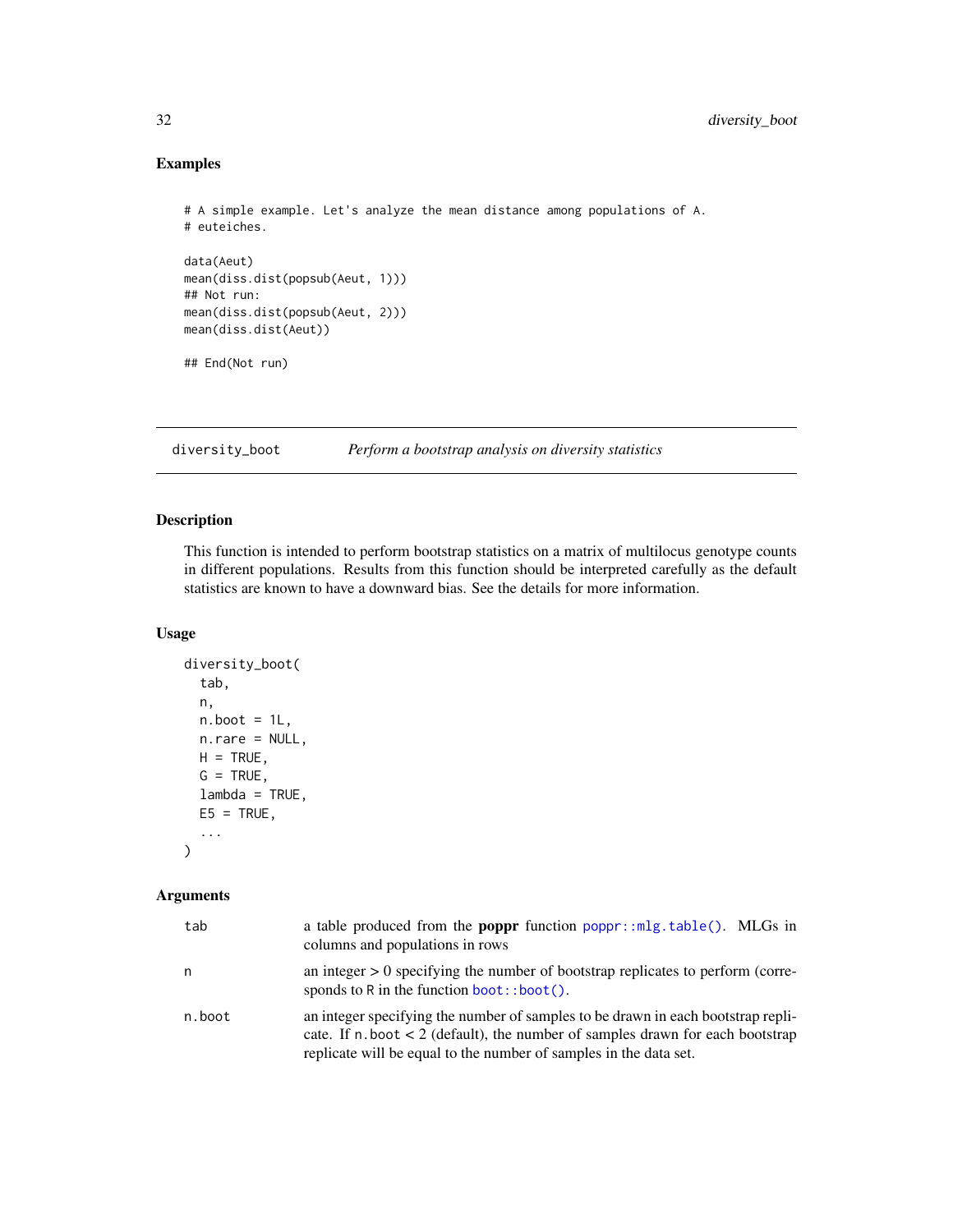| n.rare         | a sample size at which all resamplings should be performed. This should be<br>no larger than the smallest sample size. Defaults to NULL, indicating that each<br>population will be sampled at its own size. |
|----------------|--------------------------------------------------------------------------------------------------------------------------------------------------------------------------------------------------------------|
| H              | logical whether or not to calculate Shannon's index                                                                                                                                                          |
| G              | logical whether or not to calculate Stoddart and Taylor's index (aka inverse<br>Simpson's index).                                                                                                            |
| lambda         | logical whether or not to calculate Simpson's index                                                                                                                                                          |
| E <sub>5</sub> | logical whether or not to calculate Evenness                                                                                                                                                                 |
| .              | other parameters passed on to boot::boot() and diversity_stats().                                                                                                                                            |

# Details

Bootstrapping is performed in three ways:

• if n.rare is a number greater than zero, then bootstrapping is performed by randomly sampling without replacement *n.rare* samples from the data.

\item if `n.boot` is greater than 1, bootstrapping is performed by sampling n.boot samples from a multinomial distribution weighted by the proportion of each MLG in the data.

\item if `n.boot` is less than 2, bootstrapping is performed by sampling N samples from a multinomial distribution weighted by the proportion of each MLG in the data.

Downward Bias: When sampling with replacement, the diversity statistics here present a downward bias partially due to the small number of samples in the data. The result is that the mean of the bootstrapped samples will often be much lower than the observed value. Alternatively, you can increase the sample size of the bootstrap by increasing the size of n.boot. Both of these methods should be taken with caution in interpretation. There are several R packages freely available that will calculate and perform bootstrap estimates of Shannon and Simpson diversity metrics (eg. entropart, entropy, simboot, and EntropyEstimation. These packages also offer unbiased estimators of Shannon and Simpson diversity. Please take care when attempting to interpret the results of this function.

#### Value

a list of objects of class "boot".

#### Author(s)

Zhian N. Kamvar

#### See Also

[diversity\\_stats\(\)](#page-36-1) for basic statistic calculation, [diversity\\_ci\(\)](#page-33-1) for confidence intervals and plotting, and [poppr\(\)](#page-90-1). For bootstrap sampling: [stats::rmultinom\(\)](#page-0-0) [boot::boot\(\)](#page-0-0)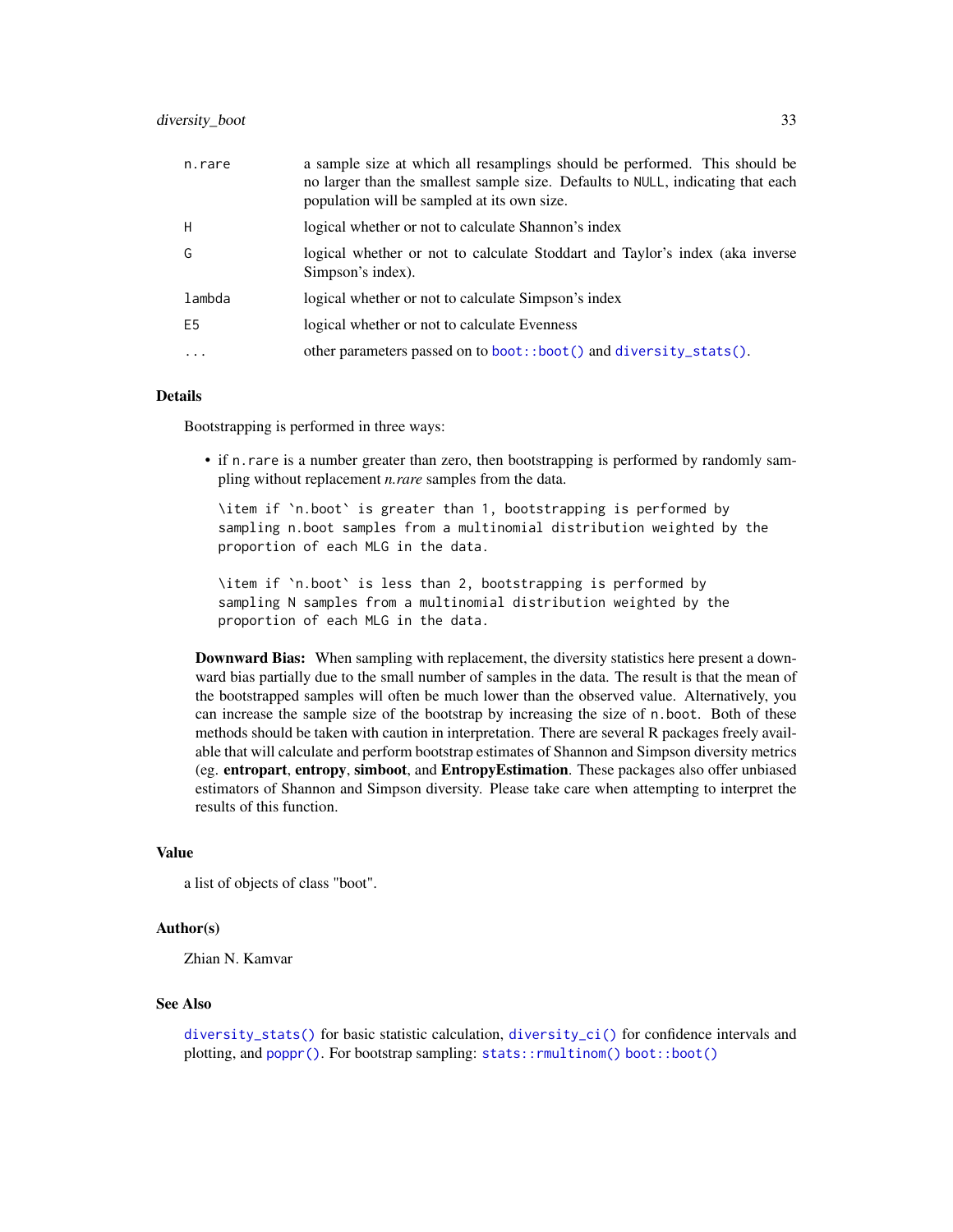# Examples

```
library(poppr)
data(Pinf)
tab <- mlg.table(Pinf, plot = FALSE)
diversity_boot(tab, 10L)
## Not run:
# This can be done in a parallel fashion (OSX uses "multicore", Windows uses "snow")
system.time(diversity_boot(tab, 10000L, parallel = "multicore", ncpus = 4L))
system.time(diversity_boot(tab, 10000L))
## End(Not run)
```
<span id="page-33-1"></span>diversity\_ci *Perform bootstrap statistics, calculate, and plot confidence intervals.*

# Description

This function is for calculating bootstrap statistics and their confidence intervals. It is important to note that the calculation of confidence intervals is not perfect (See Details). Please be cautious when interpreting the results.

#### Usage

```
diversity_ci(
  tab,
  n = 1000,n.boot = 1L,
  ci = 95,
  total = TRUE,rarefy = FALSE,
  n.rare = 10,
 plot = TRUE,
  raw = TRUE,
  center = TRUE,
  ...
\mathcal{L}
```
#### Arguments

| tab    | $a$ [genind()], [genclone()], [snpclone()], OR a matrix produced from [poppr::mlg.table()].                                                                                                                                                               |
|--------|-----------------------------------------------------------------------------------------------------------------------------------------------------------------------------------------------------------------------------------------------------------|
| n      | an integer defining the number of bootstrap replicates (defaults to 1000).                                                                                                                                                                                |
| n.boot | an integer specifying the number of samples to be drawn in each bootstrap repli-<br>cate. If 'n.boot' $\lt 2$ (default), the number of samples drawn for each bootstrap<br>replicate will be equal to the number of samples in the data set. See Details. |
| ci     | the percent for confidence interval.                                                                                                                                                                                                                      |
| total  | argument to be passed on to [poppr::mlg.table()] if 'tab' is a genind object.                                                                                                                                                                             |
|        |                                                                                                                                                                                                                                                           |

<span id="page-33-0"></span>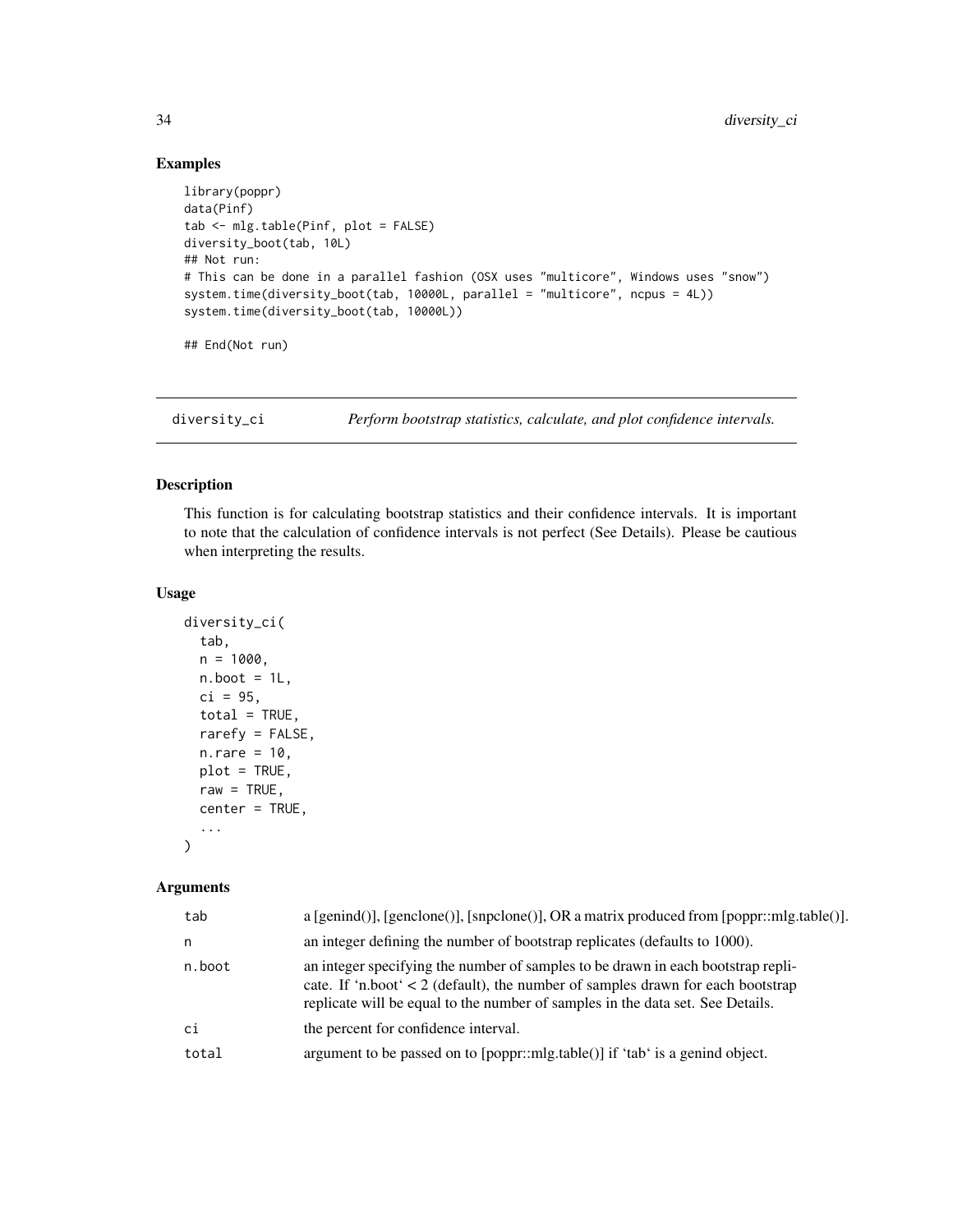| rarefy   | if 'TRUE', bootstrapping will be performed on the smallest population size or<br>the value of 'n.rare', whichever is larger. Defaults to 'FALSE', indicating that<br>bootstrapping will be performed respective to each population size. |
|----------|------------------------------------------------------------------------------------------------------------------------------------------------------------------------------------------------------------------------------------------|
| n.rare   | an integer specifying the smallest size at which to resample data. This is only<br>used if 'rarefy = $TRUE'$ .                                                                                                                           |
| plot     | If 'TRUE' (default), boxplots will be produced for each population, grouped by<br>statistic. Colored dots will indicate the observed value. This plot can be retrieved<br>by using 'p <- last_plot()' from the <b>ggplot2</b> package.   |
| raw      | if 'TRUE' (default) a list containing three elements will be returned                                                                                                                                                                    |
| center   | if 'TRUE' (default), the confidence interval will be centered around the observed<br>statistic. Otherwise, if 'FALSE', the confidence interval will be bias-corrected<br>normal CI as reported from [boot::boot.ci()]                    |
| $\cdots$ | parameters to be passed on to $[boot::boot()]$ and $[diversitystats()]$                                                                                                                                                                  |

#### Details

Bootstrapping: For details on the bootstrapping procedures, see [diversity\_boot()]. Default bootstrapping is performed by sampling N samples from a multinomial distribution weighted by the relative multilocus genotype abundance per population where N is equal to the number of samples in the data set. If  $n.boot > 2$ , then  $n.boot$  samples are taken at each bootstrap replicate. When 'rarefy = TRUE', then samples are taken at the smallest population size without replacement. This will provide confidence intervals for all but the smallest population.

Confidence intervals: Confidence intervals are derived from the function [boot::norm.ci()]. This function will attempt to correct for bias between the observed value and the bootstrapped estimate. When 'center = TRUE' (default), the confidence interval is calculated from the bootstrapped distribution and centered around the bias-corrected estimate as prescribed in Marcon (2012). This method can lead to undesirable properties, such as the confidence interval lying outside of the maximum possible value. For rarefaction, the confidence interval is simply determined by calculating the percentiles from the bootstrapped distribution. If you want to calculate your own confidence intervals, you can use the results of the permutations stored in the '\$boot' element of the output.

Rarefaction: Rarefaction in the sense of this function is simply sampling a subset of the data at size \*\*n.rare\*\*. The estimates derived from this method have straightforward interpretations and allow you to compare diversity across populations since you are controlling for sample size.

Plotting: Results are plotted as boxplots with point estimates. If there is no rarefaction applied, confidence intervals are displayed around the point estimates. The boxplots represent the actual values from the bootstrapping and will often appear below the estimates and confidence intervals.

#### Value

#### raw = TRUE:

- \*\*obs\*\* a matrix with observed statistics in columns, populations in rows - \*\*est\*\* a matrix with estimated statistics in columns, populations in rows - \*\*CI\*\* an array of 3 dimensions giving the lower and upper bound, the index measured, and the population. - \*\*boot\*\* a list containing the output of [boot::boot()] for each population.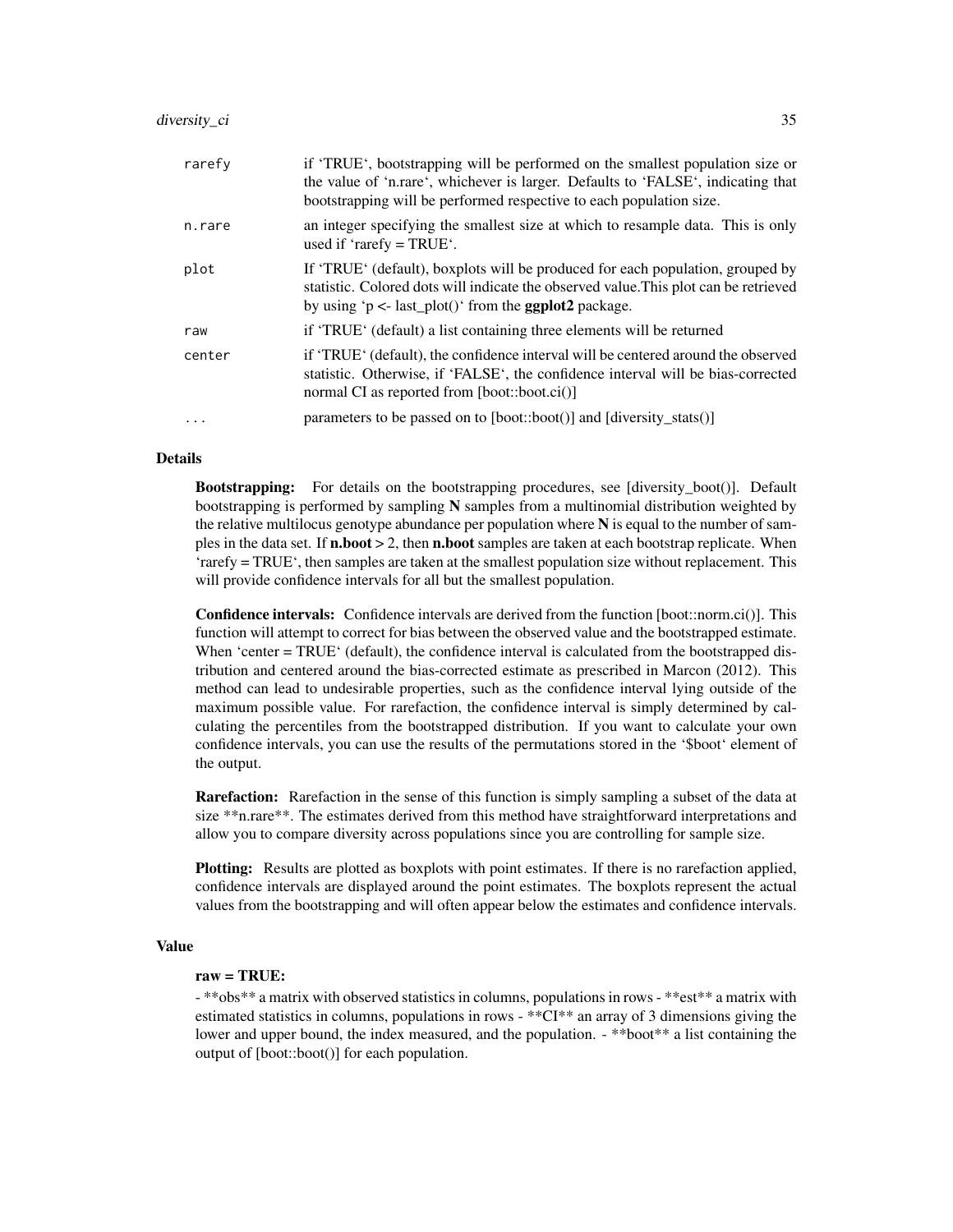raw = FALSE: a data frame with the statistic observations, estimates, and confidence intervals in columns, and populations in rows. Note that the confidence intervals are converted to characters and rounded to three decimal places.

#### Note

Confidence interval calculation: Almost all of the statistics supplied here have a maximum when all genotypes are equally represented. This means that bootstrapping the samples will always be downwardly biased. In many cases, the confidence intervals from the bootstrapped distribution will fall outside of the observed statistic. The reported confidence intervals here are reported by assuming the variance of the bootstrapped distribution is the same as the variance around the observed statistic. As different statistics have different properties, there will not always be one clear method for calculating confidence intervals. A suggestion for correction in Shannon's index is to center the CI around the observed statistic (Marcon, 2012), but there are theoretical limitations to this. For details, see <http://stats.stackexchange.com/q/156235/49413>.

#### User-defined functions:

While it is possible to use custom functions with this, there are three important things to remember when using these functions:

1. The function must return a single value. 2. The function must allow for both matrix and vector inputs 3. The function name cannot match or partially match any arguments from [boot::boot()]

Anonymous functions are okay

(e.g. 'function(x) vegan::rarefy(t(as.matrix(x)),  $10$ )').

#### Author(s)

Zhian N. Kamvar

# References

Marcon, E., Herault, B., Baraloto, C. and Lang, G. (2012). The Decomposition of Shannon's Entropy and a Confidence Interval for Beta Diversity. \*Oikos\* 121(4): 516-522.

#### See Also

[diversity\_boot()] [diversity\_stats()] [poppr()] [boot::boot()] [boot::norm.ci()] [boot::boot.ci()]

# Examples

```
library(poppr)
data(Pinf)
diversity_ci(Pinf, n = 100L)
## Not run:
# With pretty results
diversity_ci(Pinf, n = 100L, raw = FALSE)
# This can be done in a parallel fasion (OSX uses "multicore", Windows uses "snow")
system.time(diversity_ci(Pinf, 10000L, parallel = "multicore", ncpus = 4L))
system.time(diversity_ci(Pinf, 10000L))
```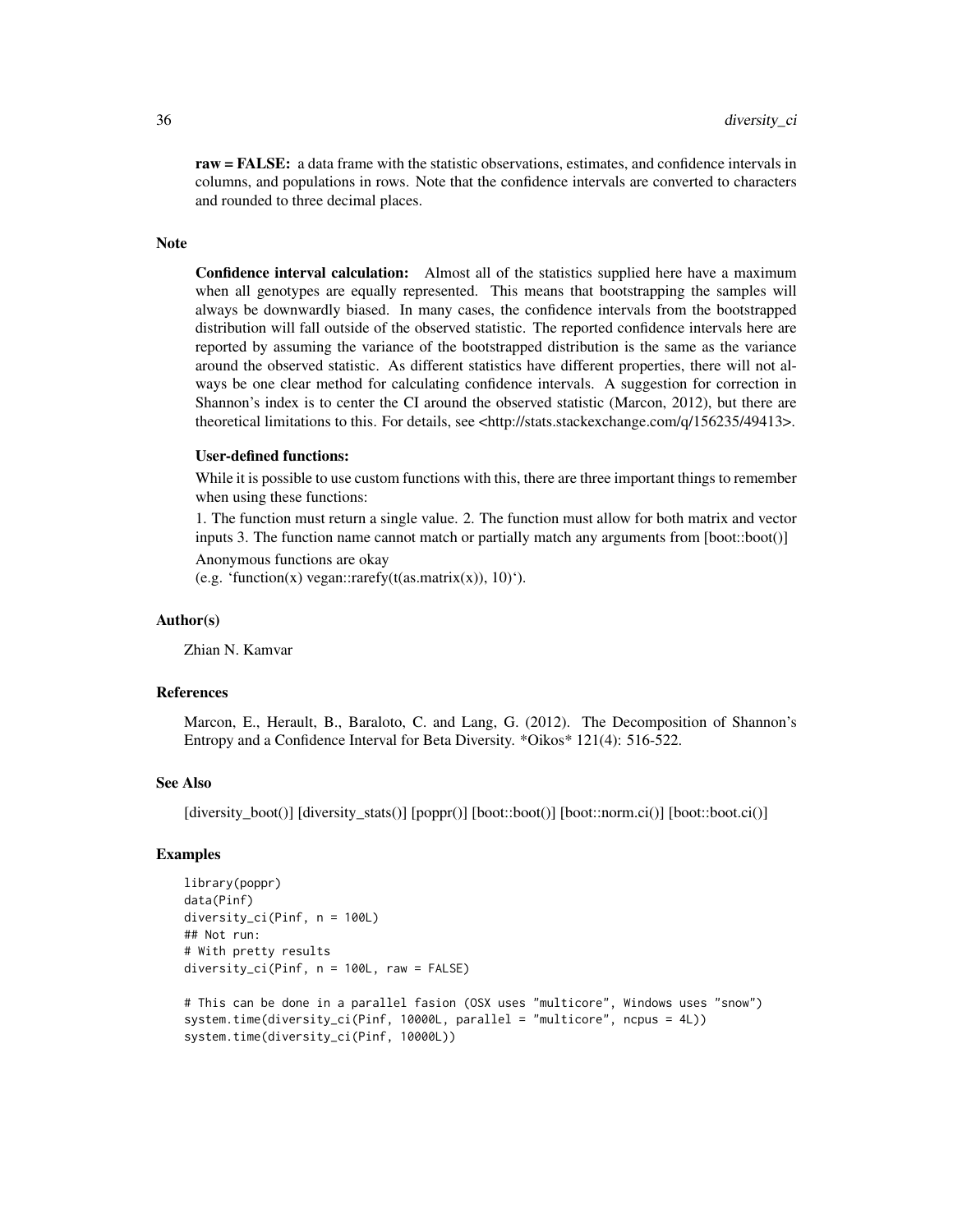```
# We often get many requests for a clonal fraction statistic. As this is
# simply the number of observed MLGs over the number of samples, we
# recommended that people calculate it themselves. With this function, you
# can add it in:
CF \leftarrow function(x)x \leftarrow drop(as.matrix(x))if (length(dim(x)) > 1){
  res \leq rowSums(x > 0)/rowSums(x)
 } else {
  res \leq sum(x > 0)/sum(x)
 }
 return(res)
}
# Show pretty results
diversity_ci(Pinf, 1000L, CF = CF, center = TRUE, raw = FALSE)
diversity_ci(Pinf, 1000L, CF = CF, rarefy = TRUE, raw = FALSE)
## End(Not run)
```
<span id="page-36-0"></span>diversity\_stats *Produce a table of diversity statistics*

## Description

Calculate diversity statistics on a matrix containing counts of multilocus genotypes per population.

#### Usage

diversity\_stats(z, H = TRUE, G = TRUE, lambda = TRUE, E5 = TRUE,  $\dots$ )

## Arguments

| z              | a table of integers representing counts of MLGs (columns) per population (rows)                   |
|----------------|---------------------------------------------------------------------------------------------------|
| H              | logical whether or not to calculate Shannon's index                                               |
| G              | logical whether or not to calculate Stoddart and Taylor's index (aka inverse<br>Simpson's index). |
| lambda         | logical whether or not to calculate Simpson's index                                               |
| E <sub>5</sub> | logical whether or not to calculate Evenness                                                      |
| $\ddotsc$      | any functions that can be calculated on a vector or matrix of genotype counts.                    |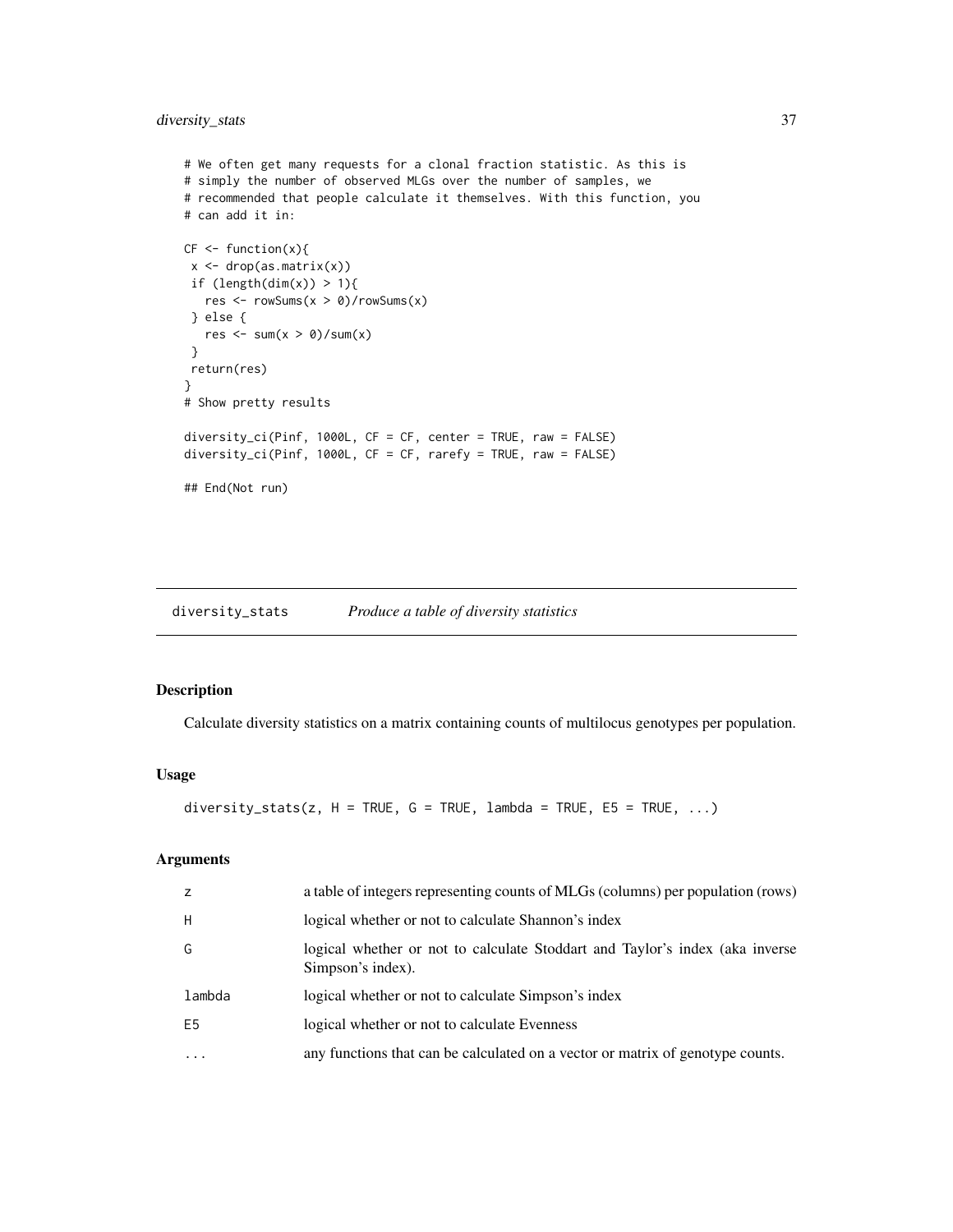## Details

This function will calculate any diversity statistic for counts of multilocus genotypes per population. This does not count allelic diversity. The calculations of H, G, and lambda are all performed by [vegan::diversity\(\)](#page-0-0). E5 is calculated as

$$
E_5 = \frac{(1/\lambda) - 1}{e^H - 1}
$$

# Value

.

a numeric matrix giving statistics (columns) for each population (rows).

#### Author(s)

Zhian N. Kamvar

# See Also

[diversity\\_boot\(\)](#page-31-0) [diversity\\_ci\(\)](#page-33-0) [poppr\(\)](#page-90-0)

#### Examples

```
library(poppr)
data(Pinf)
tab <- mlg.table(Pinf, plot = FALSE)
diversity_stats(tab)
## Not run:
# Example using the poweRlaw package to calculate the negative slope of the
# Pareto distribution.
library("poweRlaw")
power_law_beta \leq function(x){
  xpow \leq displ(x[x > 0]) \qquad \qquad # Generate the distribution
  xpow$setPars(estimate_pars(xpow)) # Estimate the parameters
  xdat \le plot(xpow, draw = FALSE) # Extract the data
  xlm <- lm(log(y) ~ log(x), data = xdat) # Run log-log linear model for slope
  return(-coef(xlm)[2])
}
Beta \leq function(x){
  x <- drop(as.matrix(x))
  if (length(dim(x)) > 1){
   res <- apply(x, 1, power_law_beta)
  } else {
   res <- power_law_beta(x)
  }
  return(res)
}
diversity_stats(tab, B = Beta)
```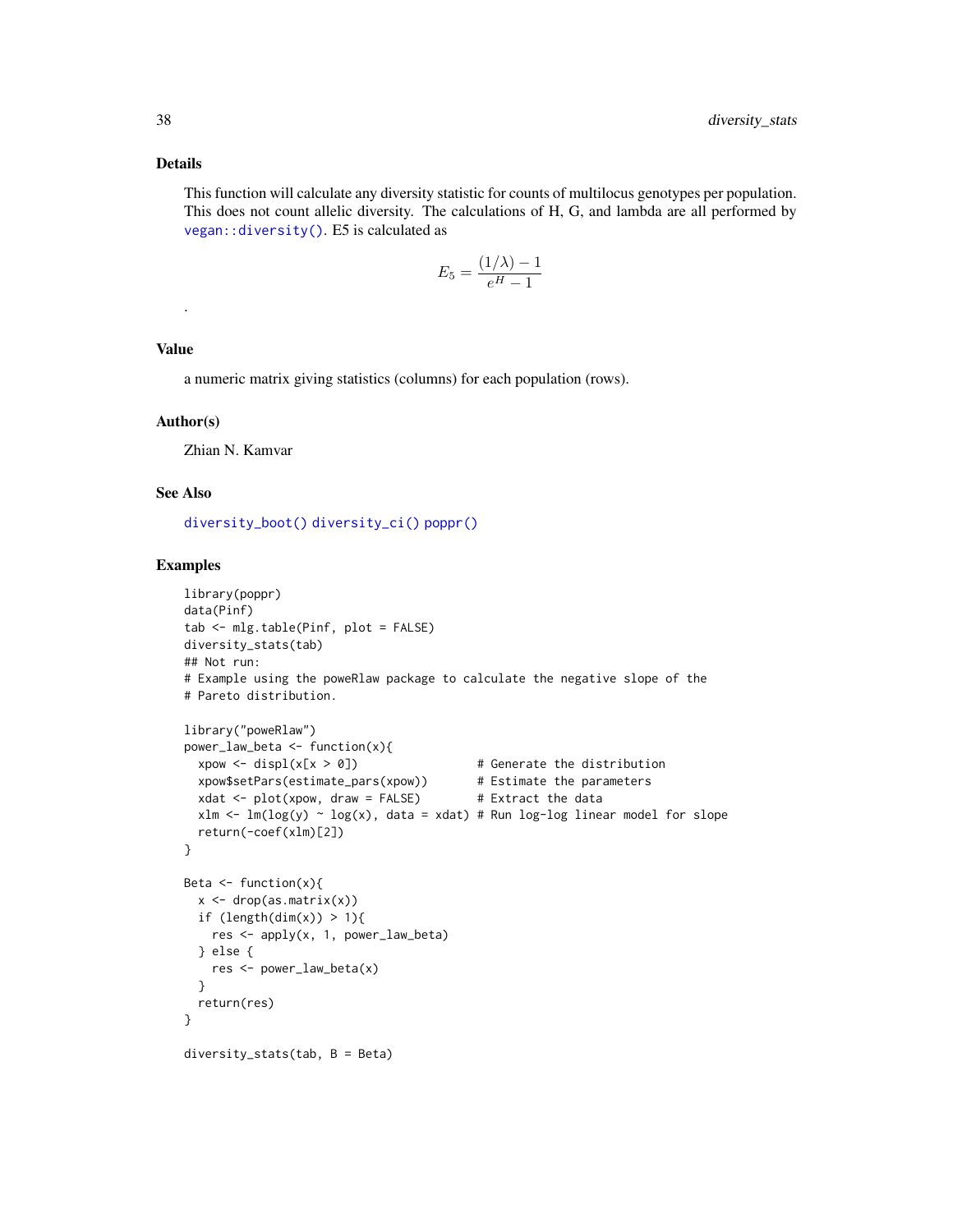## End(Not run)

filter\_stats *Utilize all algorithms of mlg.filter*

# Description

This function is a wrapper to mlg.filter. It will calculate all of the stats for mlg.filter utilizing all of the algorithms.

# Usage

```
filter_stats(
 x,
  distance = bitwise.dist,
  threshold = 1e+06 + .Machine$double.eps^0.5,
  stats = "All",
 missing = "ignore",
 plot = FALSE,
 cols = NULL,nclone = NULL,
 hist = "Scott",
  threads = 1L,
  ...
\mathcal{L}
```
# Arguments

| x         | a genind, genclone, genlight, or snpclone object                                                                                                                                                                                      |
|-----------|---------------------------------------------------------------------------------------------------------------------------------------------------------------------------------------------------------------------------------------|
| distance  | a distance function or matrix                                                                                                                                                                                                         |
| threshold | a threshold to be passed to mlg. filter (Default: 1e6)                                                                                                                                                                                |
| stats     | what statistics should be calculated.                                                                                                                                                                                                 |
| missing   | how to treat missing data with mlg. filter                                                                                                                                                                                            |
| plot      | If the threshold is a maximum threshold, should the statistics be plotted (Figure<br>2)                                                                                                                                               |
| cols      | the colors to use for each algorithm (defaults to set1 of <b>RColorBrewer</b> ).                                                                                                                                                      |
| nclone    | the number of multilocus genotypes you expect for the data. This will draw<br>horizontal line on the graph at the value nolone and then vertical lines showing<br>the cutoff thresholds for each algorithm.                           |
| hist      | if you want a histogram to be plotted behind the statistics, select a method here.<br>Available methods are "sturges", "fd", or "scott" (default) as documented in<br>hist. If you don't want to plot the histogram, set hist = NULL. |
| threads   | (unused) Previously the number of threads to be used. As of poppr version 2.4.1,<br>this is by default set to 1.                                                                                                                      |
| $\cdots$  | extra parameters passed on to the distance function.                                                                                                                                                                                  |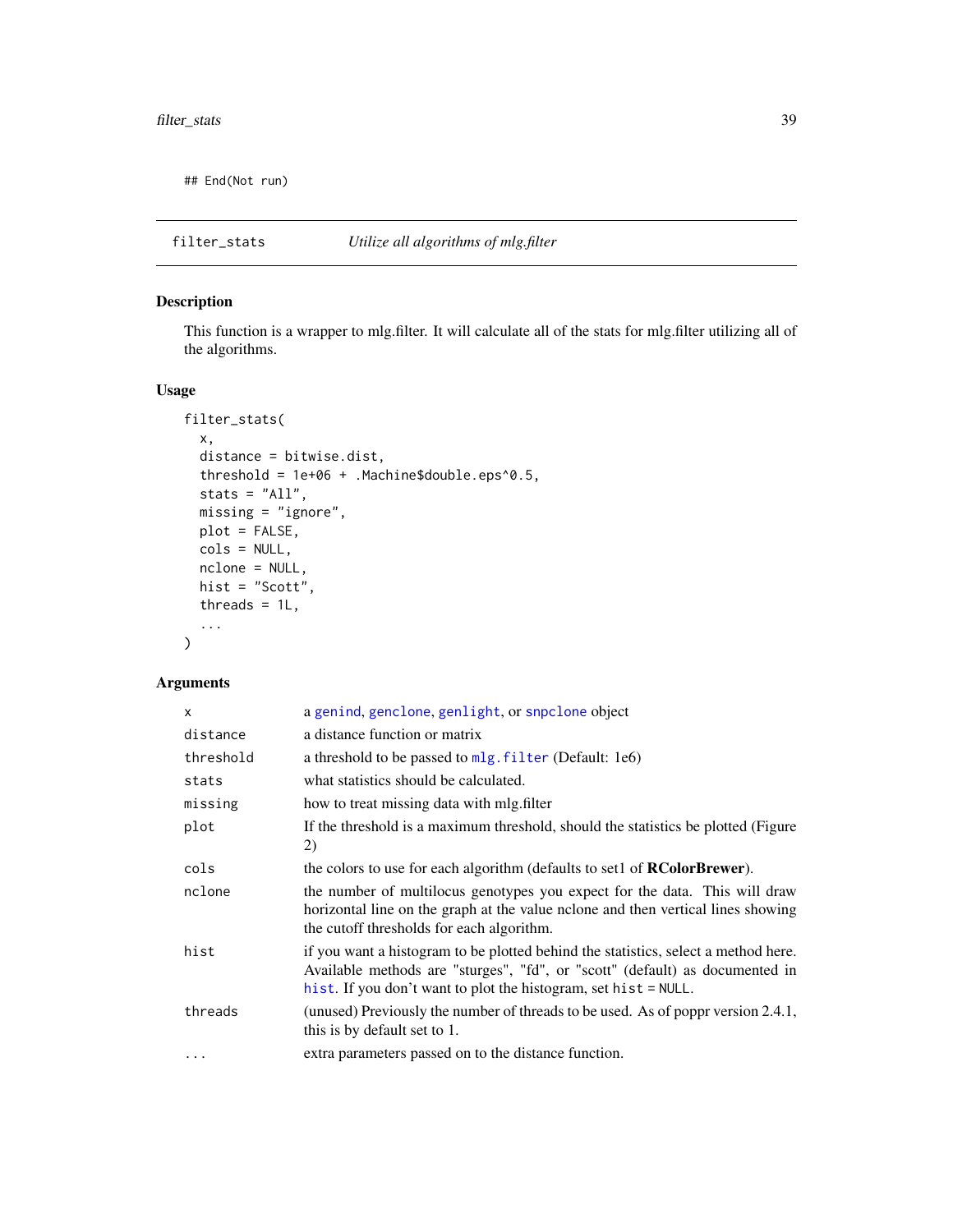a list of results from mlg.filter from the three algorithms. (returns invisibly if plot = TRUE)

#### Note

This function originally appeared in [DOI: 10.5281/zenodo.17424](https://doi.org/10.5281/zenodo.17424)

# Author(s)

Zhian N. Kamvar, Jonah C. Brooks

#### References

ZN Kamvar, JC Brooks, and NJ Grünwald. 2015. Supplementary Material for Frontiers Plant Genetics and Genomics 'Novel R tools for analysis of genome-wide population genetic data with emphasis on clonality'. DOI: [10.5281/zenodo.17424](https://doi.org/10.5281/zenodo.17424)

Kamvar ZN, Brooks JC and Grünwald NJ (2015) Novel R tools for analysis of genome-wide population genetic data with emphasis on clonality. Front. Genet. 6:208. doi: [10.3389/fgene.2015.00208](https://doi.org/10.3389/fgene.2015.00208)

#### See Also

[mlg.filter](#page-70-0) [cutoff\\_predictor](#page-28-0) [bitwise.dist](#page-12-0) [diss.dist](#page-30-0)

# Examples

```
# Basic usage example: Bruvo's Distance --------------------------------
data(Pinf)
pinfreps <- fix_replen(Pinf, c(2, 2, 6, 2, 2, 2, 2, 2, 3, 3, 2))
bres <- filter_stats(Pinf, distance = bruvo.dist, replen = pinfreps, plot = TRUE, threads = 1L)
print(bres) # shows all of the statistics
# Use these results with cutoff_filter()
print(thresh <- cutoff_predictor(bres$farthest$THRESHOLDS))
mlg.filter(Pinf, distance = bruvo.dist, replen = pinfreps) <- thresh
Pinf
# Different distances will give different results -----------------------
nres <- filter_stats(Pinf, distance = nei.dist, plot = TRUE, threads = 1L, missing = "mean")
print(thresh <- cutoff_predictor(nres$farthest$THRESHOLDS))
mlg.filter(Pinf, distance = nei.dist, missing = "mean") <- thresh
Pinf
```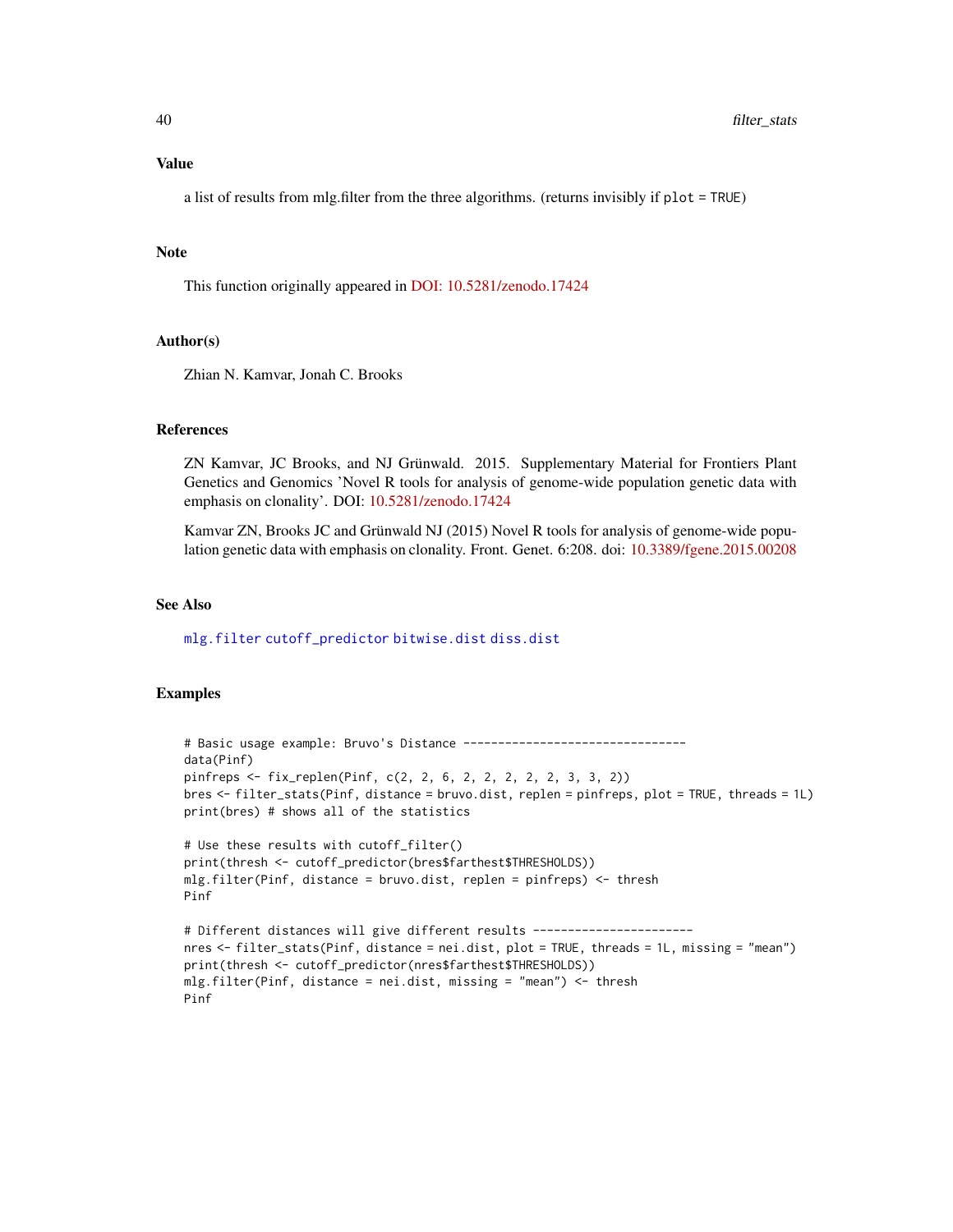#### Description

Attempts to fix inconsistent repeat lengths found by test\_replen

#### Usage

fix\_replen(gid, replen, e = 1e-05, fix\_some = TRUE)

#### Arguments

| gid      | a genind or genclone object                                                                                                                                                                                 |
|----------|-------------------------------------------------------------------------------------------------------------------------------------------------------------------------------------------------------------|
| replen   | a numeric vector of repeat motif lengths.                                                                                                                                                                   |
| e        | a number to be subtracted or added to inconsistent repeat lengths to allow for<br>proper rounding.                                                                                                          |
| fix_some | if TRUE (default), when there are inconsistent repeat lengths that cannot be fixed<br>by subtracting or adding e, those than can be fixed will. If FALSE, the original<br>repeat lengths will not be fixed. |

#### Details

This function is modified from the version used in <https://doi.org/10.5281/zenodo.13007>. Before being fed into the algorithm to calculate Bruvo's distance, the amplicon length is divided by the repeat unit length. Because of the amplified primer sequence attached to sequence repeat, this division does not always result in an integer and so the resulting numbers are rounded. The rounding also protects against slight mis-calls of alleles. Because we know that

$$
\frac{(A-e) - (B-e)}{r}
$$

is equivalent to

$$
\frac{A-B}{r}
$$

, we know that the primer sequence will not alter the relationships between the alleles. Unfortunately for nucleotide repeats that have powers of 2, rounding in R is based off of the IEC 60559 standard (see [round](#page-0-0)), that means that any number ending in 5 is rounded to the nearest *even* digit. This function will attempt to alleviate this problem by adding a very small amount to the repeat length so that division will not result in a 0.5. If this fails, the same amount will be subtracted. If neither of these work, a warning will be issued and it is up to the user to determine if the fault is in the allele calls or the repeat lengths.

#### Value

a numeric vector of corrected repeat motif lengths.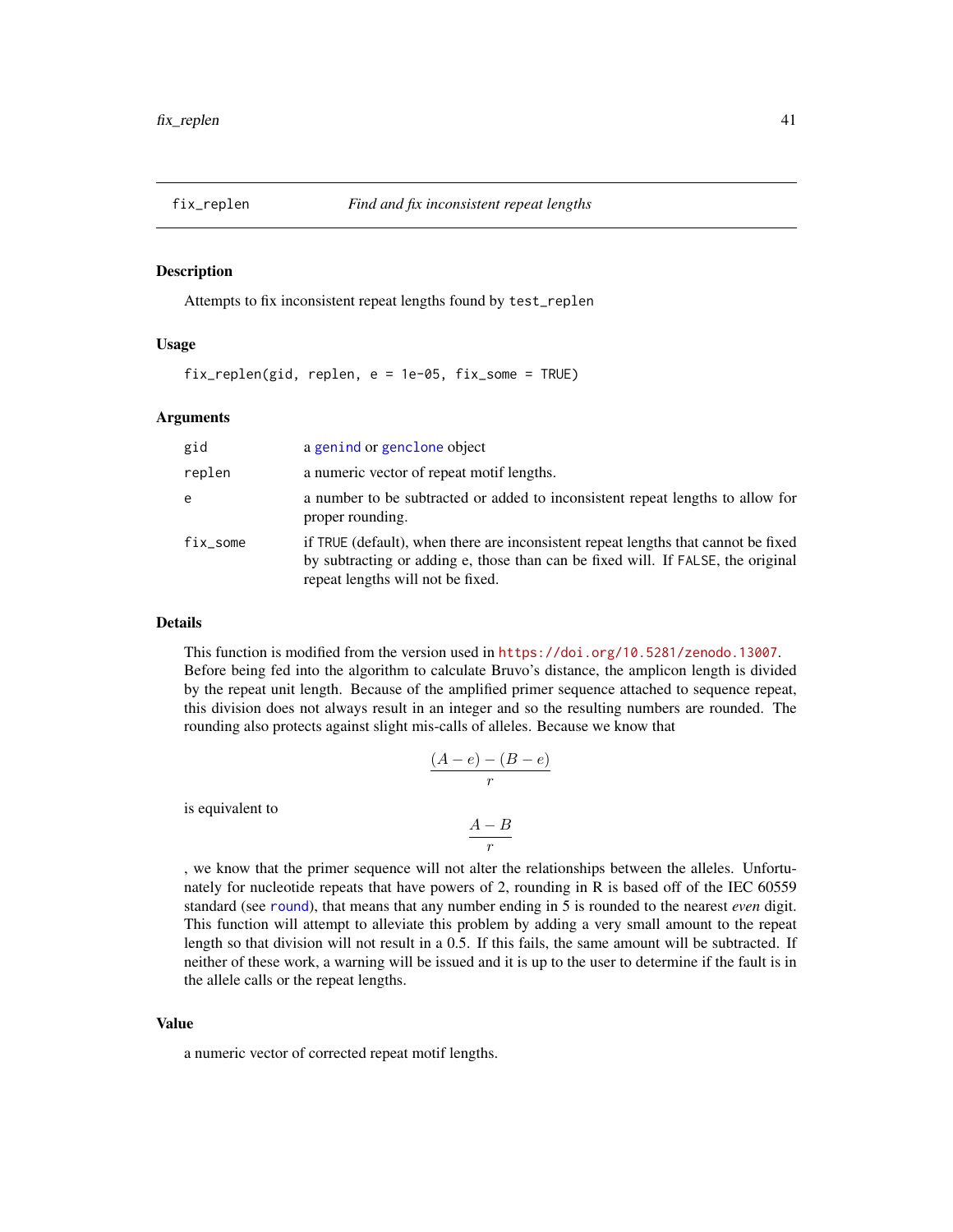#### Author(s)

Zhian N. Kamvar

#### References

Zhian N. Kamvar, Meg M. Larsen, Alan M. Kanaskie, Everett M. Hansen, & Niklaus J. Grünwald. Sudden\_Oak\_Death\_in\_Oregon\_Forests: Spatial and temporal population dynamics of the sudden oak death epidemic in Oregon Forests. ZENODO, https://doi.org/10.5281/zenodo.13007, 2014.

Kamvar, Z. N., Larsen, M. M., Kanaskie, A. M., Hansen, E. M., & Grünwald, N. J. (2015). Spatial and temporal analysis of populations of the sudden oak death pathogen in Oregon forests. Phytopathology 105:982-989. doi: [10.1094/PHYTO-12-14-0350-FI](https://doi.org/10.1094/PHYTO-12-14-0350-FI)

Ruzica Bruvo, Nicolaas K. Michiels, Thomas G. D'Souza, and Hinrich Schulenburg. A simple method for the calculation of microsatellite genotype distances irrespective of ploidy level. Molecular Ecology, 13(7):2101-2106, 2004.

#### See Also

[test\\_replen](#page-125-0) [bruvo.dist](#page-19-0) [bruvo.msn](#page-22-0) [bruvo.boot](#page-17-0)

#### Examples

```
data(Pram)
(Pram_replen \leq setNames(c(3, 2, 4, 4, 4), locNames(Pram)))fix_replen(Pram, Pram_replen)
# Let's start with an example of a tetranucleotide repeat motif and imagine
# that there are twenty alleles all 1 step apart:
(x \le -1:20L \times 4L)# These are the true lengths of the different alleles. Now, let's add the
# primer sequence to them.
(PxP < -x + 21 + 21)# Now we make sure that x / 4 is equal to 1:20, which we know each have
# 1 difference.
x/4
# Now, we divide the sequence with the primers by 4 and see what happens.
(PxPc < -PxP/4)(PxPcr <- round(PxPc))
diff(PxPcr) # we expect all 1s
# Let's try that again by subtracting a tiny amount from 4
(PxPc <- PxP/(4 - 1e-5))
(PxPcr <- round(PxPc))
diff(PxPcr)
```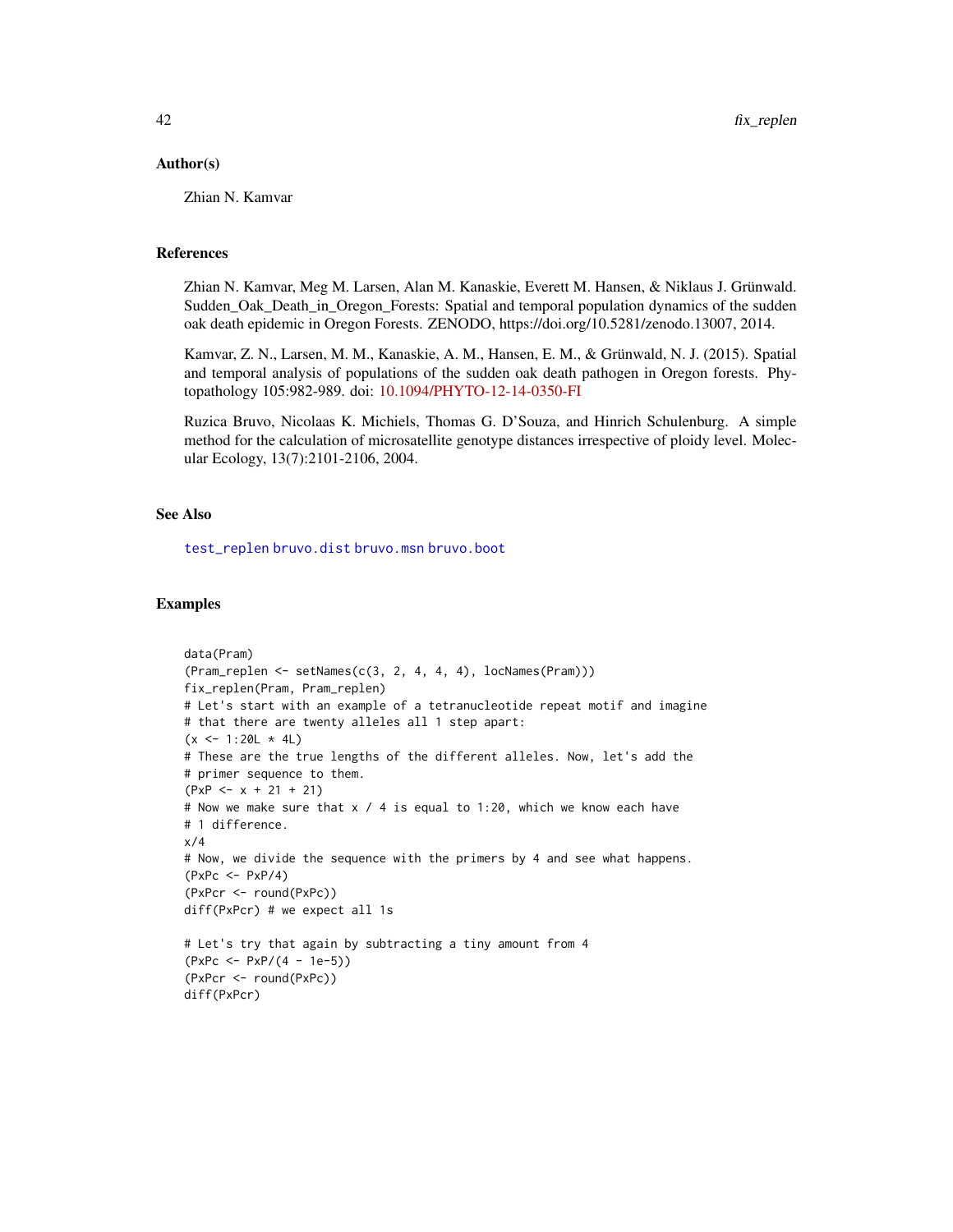## <span id="page-42-1"></span><span id="page-42-0"></span>Description

GENclone is an S4 class that extends the [genind](#page-0-0) object. SNPclone is an S4 class that extends the [genlight](#page-0-0) object.

They will have all of the same attributes as their parent classes, but they will contain one extra slot to store extra information about multilocus genotypes.

#### Details

The genclone and snpclone classes will allow for more optimized methods of clone correction.

Previously for [genind](#page-0-0) and [genlight](#page-0-0) objects, multilocus genotypes were not retained after a data set was subset by population. The new mlg slot allows us to assign the multilocus genotypes and retain that information no matter how we subset the data set. This new slot can either contain numeric values for multilocus genotypes OR it can contain a special internal [MLG](#page-0-0) class that allows for custom multilocus genotype definitions and filtering.

#### **Slots**

mlg a vector representing multilocus genotypes for the data set OR an object of class [MLG](#page-0-0).

# Extends

The genclone class extends class ["genind"](#page-0-0), directly. The snpclone class extends class ["genlight"](#page-0-0), directly.

## Note

When calculating multilocus genotypes for genclone objects, a rank function is used, but calculation of multilocus genotypes for snpclone objects is distance-based (via [bitwise.dist](#page-12-0) and [mlg.filter](#page-70-0)). This means that genclone objects are sensitive to missing data, whereas snpclone objects are insensitive.

#### Author(s)

Zhian N. Kamvar

#### See Also

[as.genclone](#page-15-0) [as.snpclone](#page-11-0) [genind](#page-0-0) [genlight](#page-0-0) [strata](#page-0-0) [setPop](#page-0-0) [MLG](#page-0-0) [mll](#page-74-0) [mlg.filter](#page-70-0)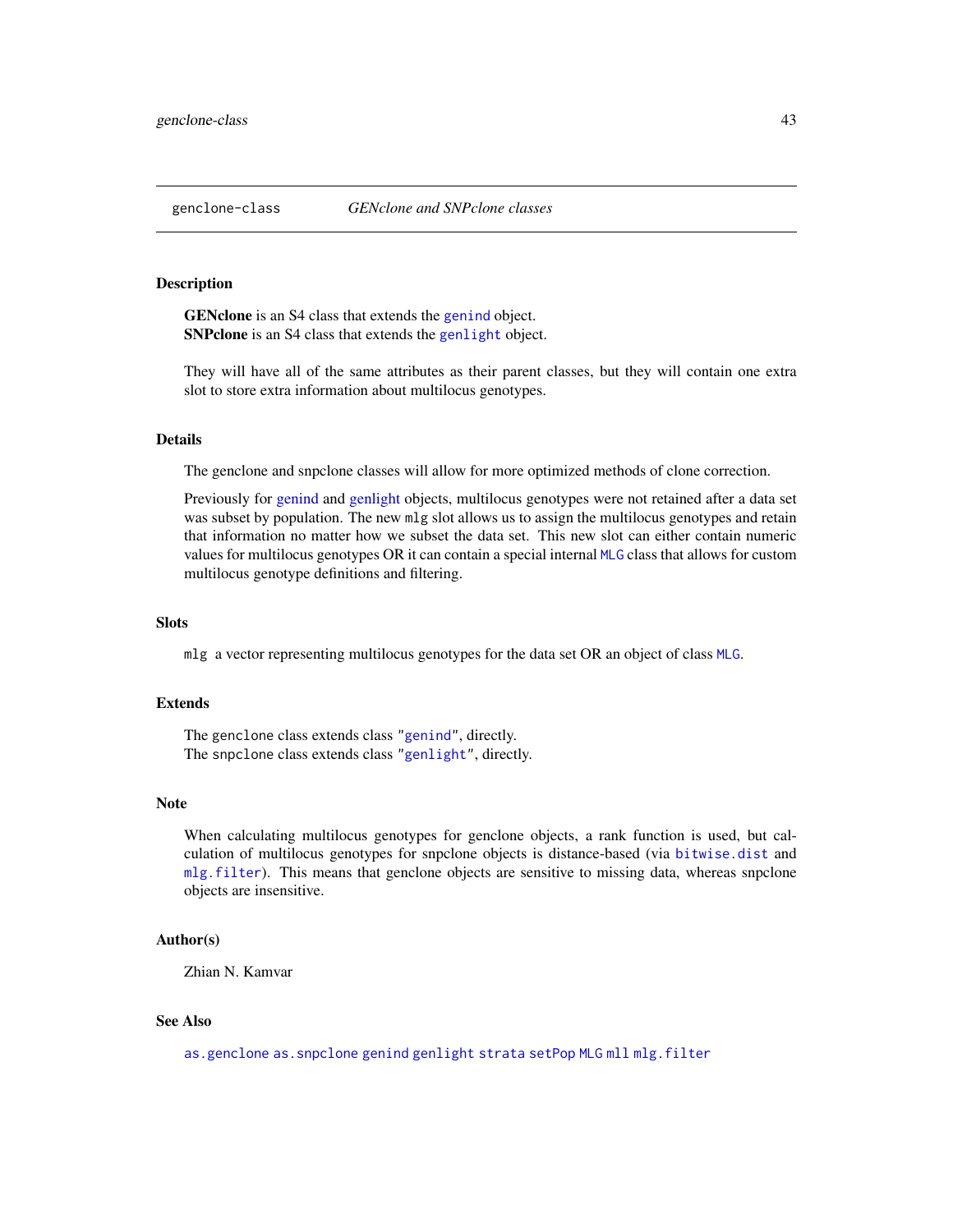# Examples

```
## Not run:
# genclone objects can be created from genind objects
#
data(partial_clone)
partial_clone
(pc <- as.genclone(partial_clone))
# snpclone objects can be created from genlight objects
#
set.seed(999)
(g1 \leq-g1Sim(100, 0, n.snp.struc = 1e3, ploidy = 2, parallel = FALSE))(sc <- as.snpclone(rbind(gl, gl, parallel = FALSE), parallel = FALSE))
#
# Use mlg.filter to create a distance threshold to define multilocus genotypes.
mlg.filter(sc, threads = 1L) <- 0.25
sc # 82 mlgs
## End(Not run)
```
genind2genalex *Export data from genind objects to genalex formatted \\*.csv files.*

#### Description

genind2genalex will export a genclone or genind object to a \\*.csv file formatted for use in genalex.

# Usage

```
genind2genalex(
 gid,
 filename = ",
 overwrite = FALSE,
 quiet = FALSE,
 pop = NULL,
 allstrata = TRUE,
 geo = FALSE,
 geodf = "xy",sep = ","sequence = FALSE
)
```
# Arguments

gid a [genclone](#page-42-1) or [genind](#page-0-0) object.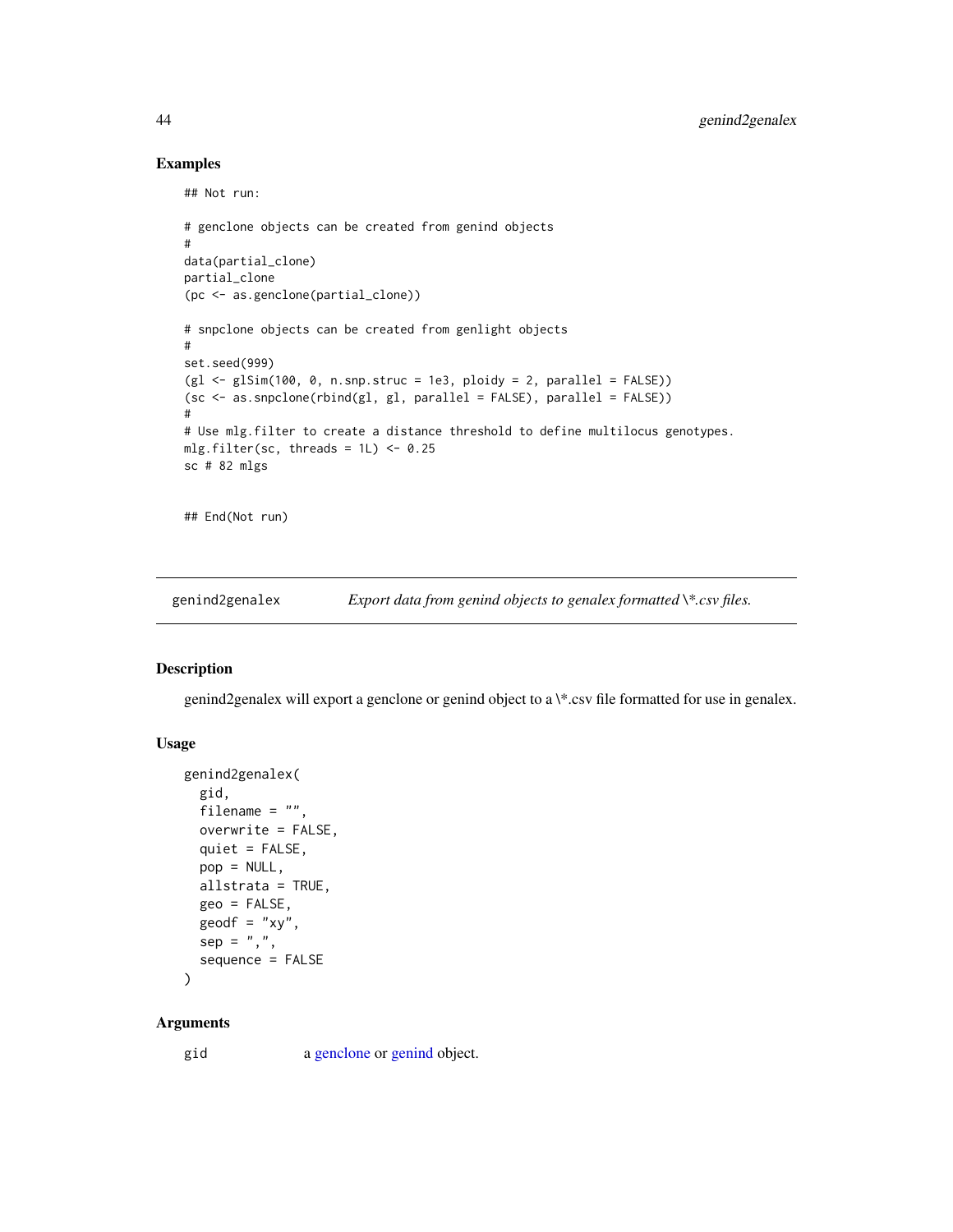# genind2genalex 45

| filename  | a string indicating the name and/or path of the file you wish to create. If this is<br>left unchanged, the results will be saved in a temporary file and a warning will<br>be displayed for six seconds before the file is written. This process should give<br>you time to cancel the process and choose a file path. Otherwise, the name of the<br>file is returned, so you can copy that to a file of your choice with file.copy() |
|-----------|---------------------------------------------------------------------------------------------------------------------------------------------------------------------------------------------------------------------------------------------------------------------------------------------------------------------------------------------------------------------------------------------------------------------------------------|
| overwrite | logical if FALSE (default) and filename exists, then the file will not be over-<br>written. Set this option to TRUE to overwrite the file.                                                                                                                                                                                                                                                                                            |
| quiet     | logical If FALSE a message will be printed to the screen.                                                                                                                                                                                                                                                                                                                                                                             |
| pop       | a character vector OR formula specifying the population factor. This can be used<br>to specify a specific subset of strata or custom population factor for the output.<br>Note that the allstrata command has precedence over this unless the value of<br>this is a new population factor.                                                                                                                                            |
| allstrata | if this is TRUE, the strata will be combined into a single population factor in the<br>genalex file.                                                                                                                                                                                                                                                                                                                                  |
| geo       | logical Default is FALSE. If it is set to TRUE, the resulting file will have two<br>columns for geographic data.                                                                                                                                                                                                                                                                                                                      |
| geodf     | character Since the other slot in the adegenet object can contain many dif-<br>ferent items, you must specify the name of the data frame in the other slot<br>containing your geographic coordinates. It defaults to "xy".                                                                                                                                                                                                            |
| sep       | a character specifying what character to use to separate columns. Defaults to<br>" "                                                                                                                                                                                                                                                                                                                                                  |
| sequence  | when TRUE, sequence data will be converted to integers as per the GenAlEx<br>specifications.                                                                                                                                                                                                                                                                                                                                          |

# Value

The the file path or connection where the data were written.

# Note

If your data set lacks a population structure, it will be coded in the new file as a single population labeled "Pop". Likewise, if you don't have any labels for your individuals, they will be labeled as "ind1" through "ind*N*", with *N* being the size of your population.

# Author(s)

Zhian N. Kamvar

# See Also

[read.genalex\(\)](#page-114-0), [clonecorrect\(\)](#page-26-0), [genclone,](#page-42-1) [genind](#page-0-0)

# Examples

```
## Not run:
data(nancycats)
genind2genalex(nancycats, "~/Documents/nancycats.csv", geo=TRUE)
```
## End(Not run)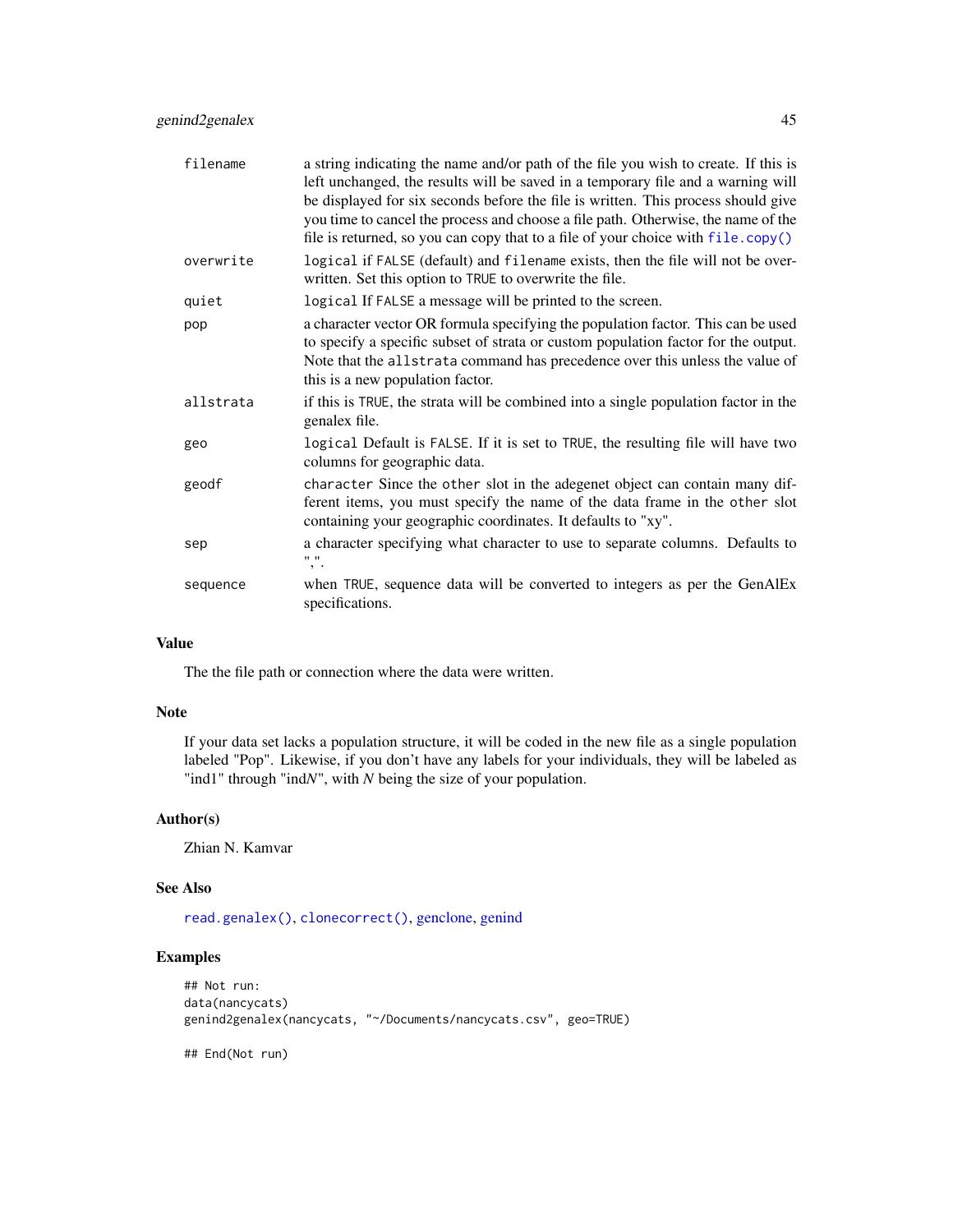# Description

Genotype accumulation curves are useful for determining the minimum number of loci necessary to discriminate between individuals in a population. This function will randomly sample loci without replacement and count the number of multilocus genotypes observed.

# Usage

```
genotype_curve(
  gen,
  sample = 100,
 maxloci = 0L,
 quiet = FALSE,
  thresh = 1,
  plot = TRUE,
  drop = TRUE,dropna = TRUE)
```
# Arguments

| gen     | a genclone, genind, or loci object.                                                                                                                                                                                         |
|---------|-----------------------------------------------------------------------------------------------------------------------------------------------------------------------------------------------------------------------------|
| sample  | an integer defining the number of times loci will be resampled without replace-<br>ment.                                                                                                                                    |
| maxloci | the maximum number of loci to sample. By default, $maxloci = 0$ , which indi-<br>cates that $n - 1$ loci are to be used. Note that this will always take min( $n - 1$ ,<br>maxloci)                                         |
| quiet   | if FALSE (default), Progress of the iterations will be displayed. If TRUE, nothing<br>is printed to screen as the function runs.                                                                                            |
| thresh  | a number from 0 to 1. This will draw a line at that fraction of multilocus geno-<br>types, rounded. Defaults to 1, which will draw a line at the maximum number<br>of observable genotypes.                                 |
| plot    | if TRUE (default), the genotype curve will be plotted via ggplot2. If FALSE, the<br>resulting matrix will be visibly returned.                                                                                              |
| drop    | if TRUE (default), monomorphic loci will be removed before analysis as these<br>loci affect the shape of the curve.                                                                                                         |
| dropna  | if TRUE (default) and drop = TRUE, NAs will be ignored when determining if a<br>locus is monomorphic. When FALSE, presence of NAs will result in the locus<br>being retained. This argument has no effect when drop = FALSE |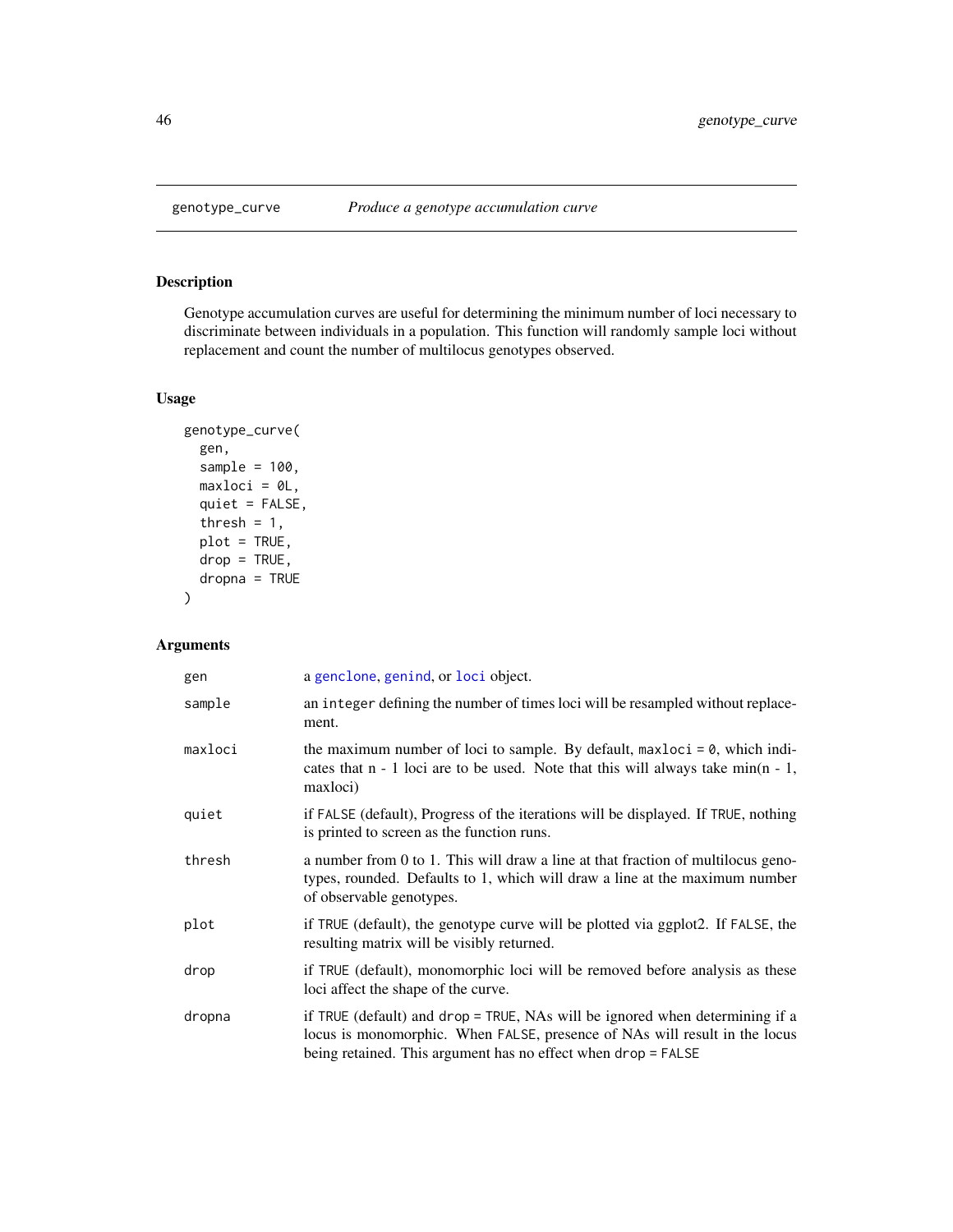#### Details

Internally, this function works by converting the data into a [loci](#page-0-0) object, which represents genotypes as a data frame of factors. Random samples are taken of 1 to n-1 columns of the matrix and the number of unique rows are counted to determine the number of multilocus genotypes in that random sample. This function does not take into account any definitions of MLGs via [mlg.filter](#page-70-0) or [mll.custom](#page-75-0).

# Value

(invisibly by deafuls) a matrix of integers showing the results of each randomization. Columns represent the number of loci sampled and rows represent an independent sample.

#### Author(s)

Zhian N. Kamvar

#### Examples

```
data(nancycats)
nan_geno <- genotype_curve(nancycats)
## Not run:
# Marker Type Comparison --------------------------------------------------
# With AFLP data, it is often necessary to include more markers for resolution
data(Aeut)
Ageno <- genotype_curve(Aeut)
# Many microsatellite data sets have hypervariable markers
data(microbov)
mgeno <- geotype_curve(microbov)
# Adding a trendline ------------------------------------------------------
# Trendlines: you can add a smoothed trendline with geom_smooth()
library("ggplot2")
p <- last_plot()
p + geom_smooth()
# Producing Figures for Publication ---------------------------------------
# This data set has been pre filtered
data(monpop)
mongeno <- genotype_curve(monpop)
# Here, we add a curve and a title for publication
p <- last_plot()
mytitle <- expression(paste("Genotype Accumulation Curve for ",
                            italic("M. fructicola")))
p + geom_smooth() +
  theme_bw() +
  theme(text = element_text(size = 12, family = "serif")) +
```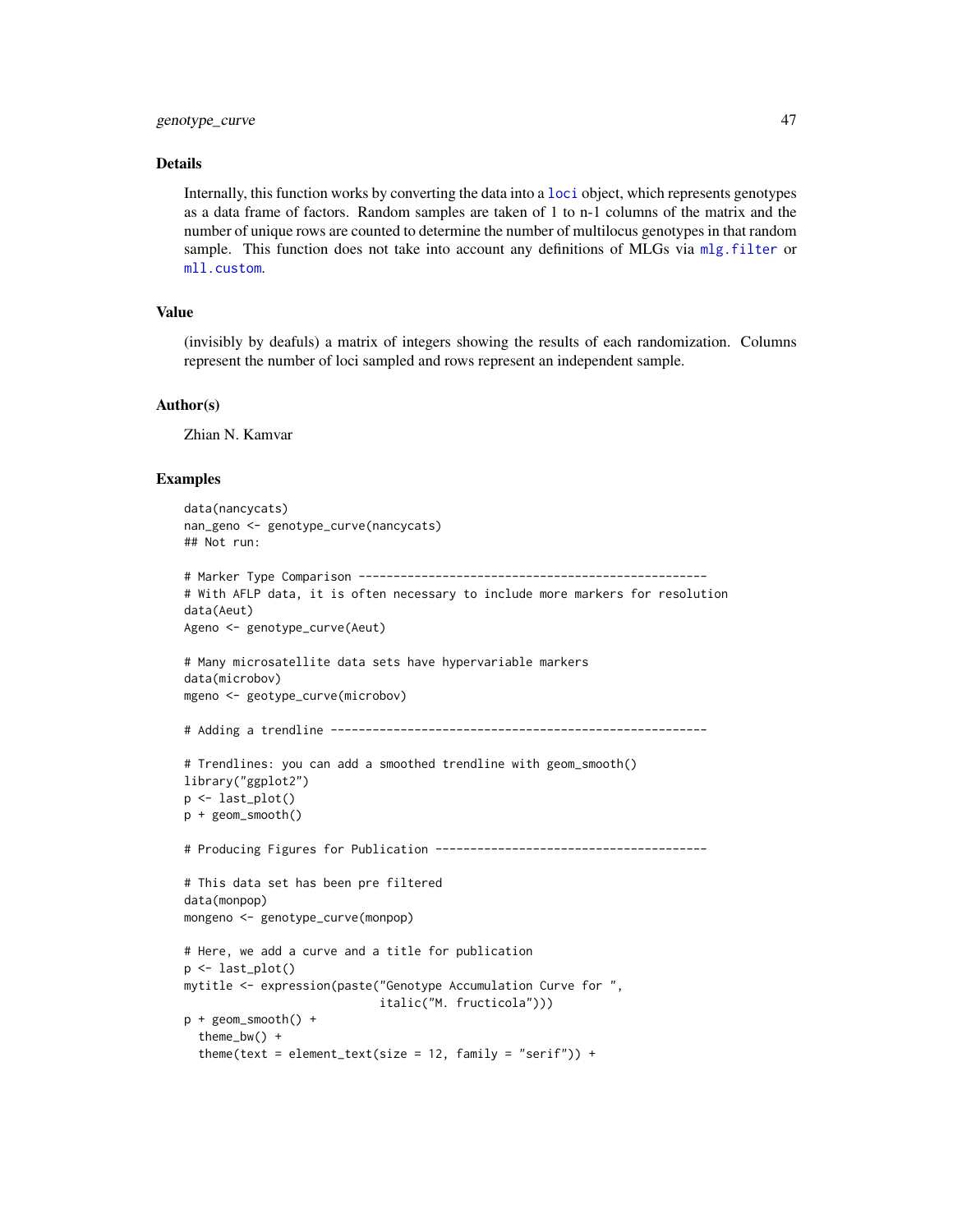```
theme(title = element_text(size = 14)) +
 ggtitle(mytitle)
## End(Not run)
```
getfile *Get a file name and path and store them in a list.*

# Description

getfile is a convenience function that serves as a wrapper for the functions [file.choose\(\)](#page-0-0), [file.path\(\)](#page-0-0), and [list.files\(\)](#page-0-0). If the user is working in a GUI environment, a window will pop up, allowing the user to choose a specified file regardless of path.

# Usage

getfile(multi = FALSE, pattern = NULL, combine = TRUE)

# Arguments

| multi   | this is an indicator to allow the user to store the names of multiple files found in<br>the directory. This is useful in conjunction with $poppr$ all().    |
|---------|-------------------------------------------------------------------------------------------------------------------------------------------------------------|
| pattern | a regex() pattern for use while multi $==$ TRUE. This will grab all files matching<br>this pattern.                                                         |
| combine | logical. When this is set to TRUE (default), the \$files vector will have the path<br>appended to them. When it is set to FALSE, it will have the basename. |

# Value

| path  | a character string of the absolute path to the chosen file or files |
|-------|---------------------------------------------------------------------|
| files | a character vector containing the chosen file name or names.        |

# Author(s)

Zhian N. Kamvar

# Examples

```
## Not run:
```

```
x \leftarrow getfile()poppr(x$files)
```
y <- getfile(multi=TRUE, pattern="^.+?dat\$") #useful for reading in multiple FSTAT formatted files.

yfiles <- poppr.all(y\$files)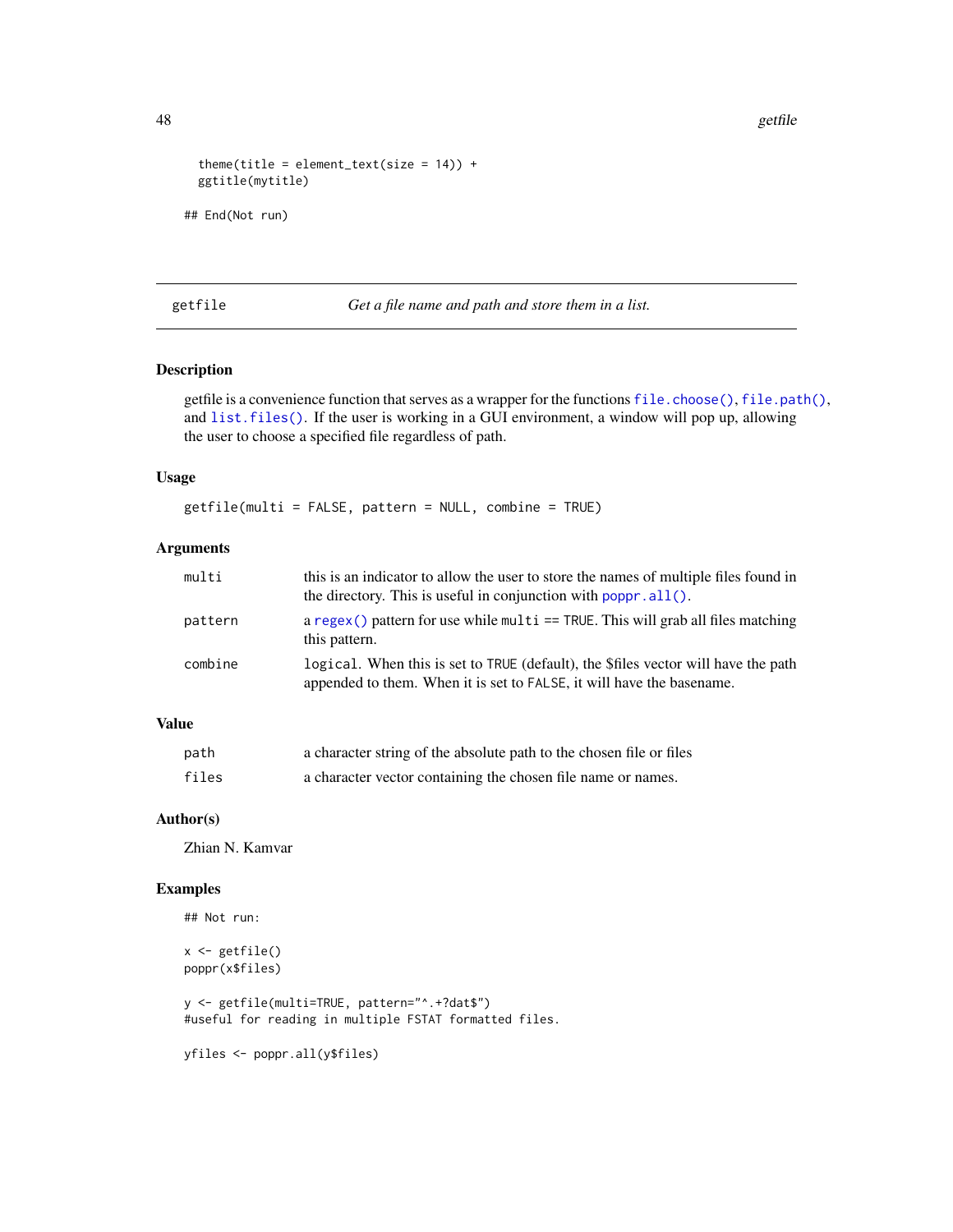## End(Not run)

greycurve *Display a greyscale gradient adjusted to specific parameters*

# Description

This function has one purpose. It is for deciding the appropriate scaling for a grey palette to be used for edge weights of a minimum spanning network.

# Usage

```
greycurve(
  data = seq(0, 1, length = 1000),glim = c(0, 0.8),\text{gadj} = 3,
 gweight = 1,
  scalebar = FALSE
)
```
# Arguments

| data     | a sequence of numbers to be converted to greyscale.                                                                                                                                                                                                      |
|----------|----------------------------------------------------------------------------------------------------------------------------------------------------------------------------------------------------------------------------------------------------------|
| glim     | "grey limit". Two numbers between zero and one. They determine the upper<br>and lower limits for the gray function. Default is $0$ (black) and 0.8 (20% black).                                                                                          |
| gadj     | "grey adjust". a positive integer greater than zero that will serve as the expo-<br>nent to the edge weight to scale the grey value to represent that weight.                                                                                            |
| gweight  | "grey weight", an integer. If it's 1, the grey scale will be weighted to empha-<br>size the differences between closely related nodes. If it is 2, the grey scale will<br>be weighted to emphasize the differences between more distantly related nodes. |
| scalebar | When this is set to TRUE, two scalebars will be plotted. The purpose of this is for<br>adding a scale bar to minimum spanning networks produced in earlier versions<br>of poppr.                                                                         |

# Value

A plot displaying a grey gradient from 0.001 to 1 with minimum and maximum values displayed as yellow lines, and an equation for the correction displayed in red.

# Author(s)

Zhian N. Kamvar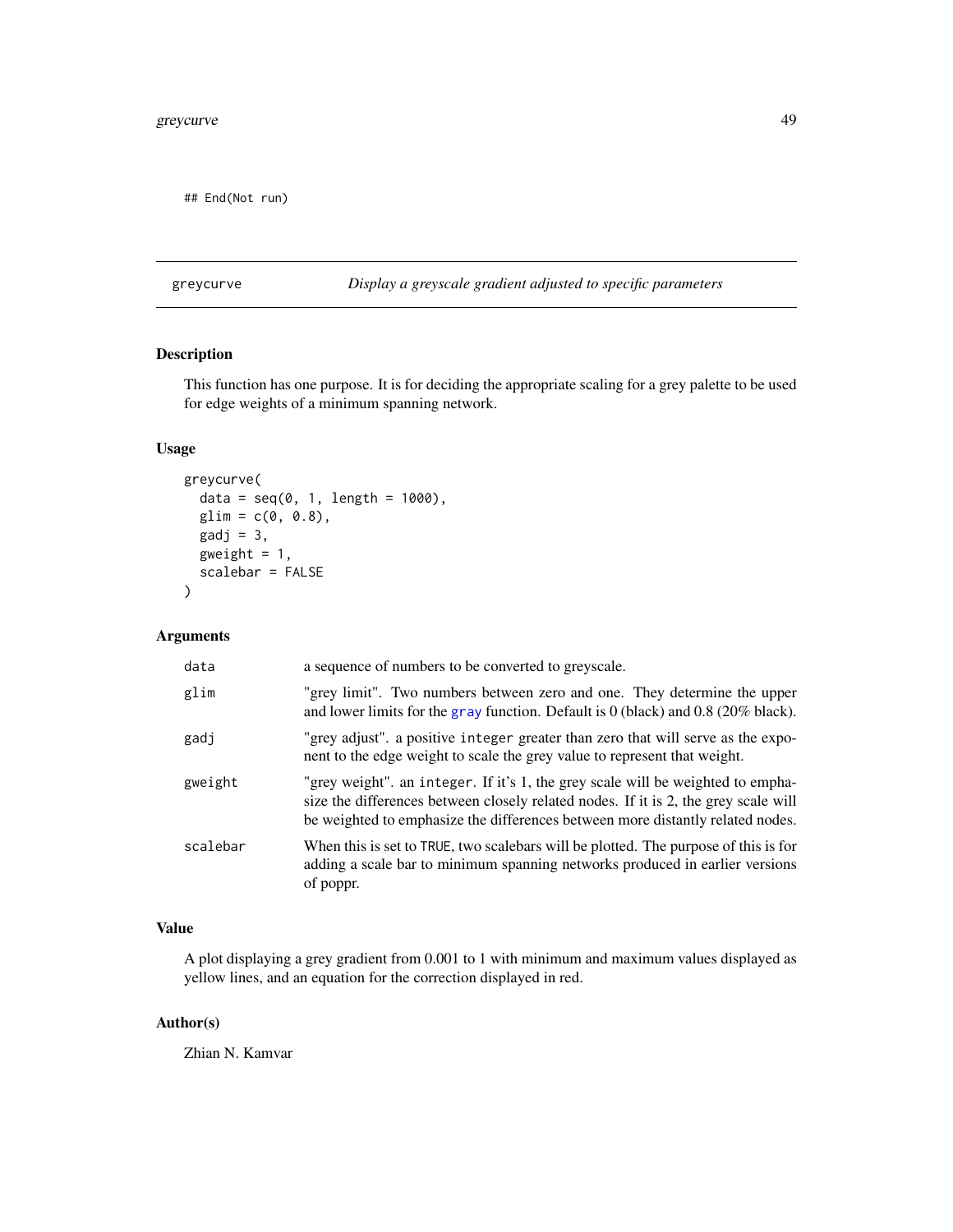## Examples

```
# Normal grey curve with an adjustment of 3, an upper limit of 0.8, and
# weighted towards smaller values.
greycurve()
## Not run:
# 1:1 relationship grey curve.
greycurve(gadj=1, glim=1:0)
# Grey curve weighted towards larger values.
greycurve(gweight=2)
# Same as the first, but the limit is 1.
greycurve(glim=1:0)
# Setting the lower limit to 0.1 and weighting towards larger values.
greycurve(glim=c(0.1,0.8), gweight=2)
## End(Not run)
```
#### ia *Index of Association*

# Description

Calculate the Index of Association and Standardized Index of Association.

- ia() calculates the index of association over all loci in the data set.
- pair.ia() calculates the index of association in a pairwise manner among all loci.
- resample.ia() calculates the index of association on a reduced data set multiple times to create a distribution, showing the variation of values observed at a given sample size (previously jack.ia).

#### Usage

```
ia(
  gid,
  sample = 0,
  method = 1,
  quiet = FALSE,missing = "ignore",
 plot = TRUE,
  hist = TRUE,
  index = "rbarD".valuereturn = FALSE
\lambdapair.ia(
```
 $50$  ia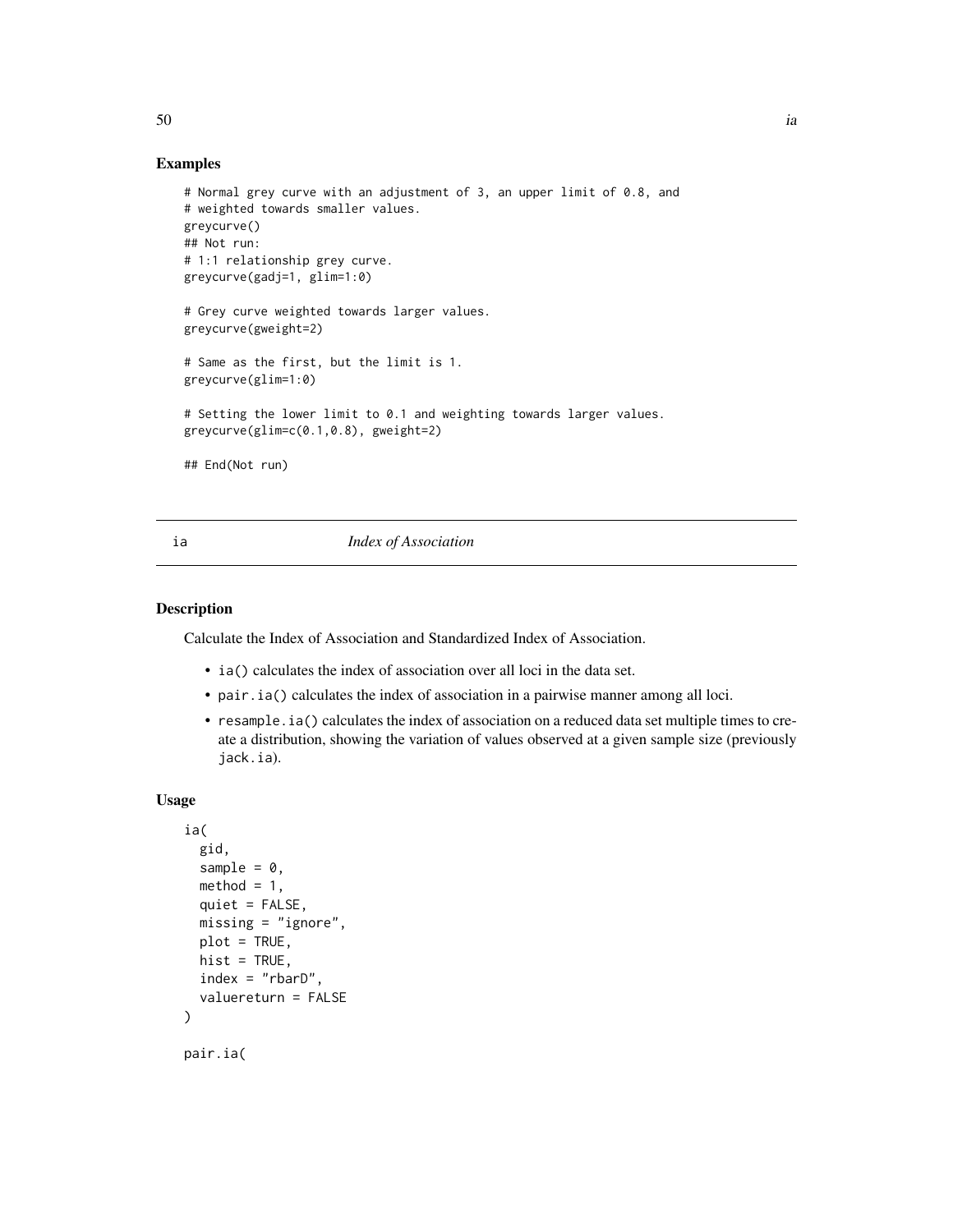```
gid,
 sample = OL,
 quiet = FALSE,
 plot = TRUE,
 low = "blue",high = "red",limits = NULL,
 index = "rbarD",method = 1L)
```
resample.ia(gid, n = NULL, reps = 999, quiet = FALSE, use\_psex = FALSE, ...)

jack.ia(gid, n = NULL, reps = 999, quiet = FALSE)

# Arguments

| gid         | a genind or genclone object.                                                                                                                                                                                                                                                              |
|-------------|-------------------------------------------------------------------------------------------------------------------------------------------------------------------------------------------------------------------------------------------------------------------------------------------|
| sample      | an integer indicating the number of permutations desired (eg 999).                                                                                                                                                                                                                        |
| method      | an integer from 1 to 4 indicating the sampling method desired, see shufflepop<br>for details.                                                                                                                                                                                             |
| quiet       | Should the function print anything to the screen while it is performing calcula-<br>tions?                                                                                                                                                                                                |
|             | TRUE prints nothing.                                                                                                                                                                                                                                                                      |
|             | FALSE (default) will print the population name and progress bar.                                                                                                                                                                                                                          |
| missing     | a character string. see missingno for details.                                                                                                                                                                                                                                            |
| plot        | When TRUE (default), a heatmap of the values per locus pair will be plotted<br>(for pair.ia()). When sampling $> 0$ , different things happen with ia() and<br>pair.ia(). For ia(), a histogram for the data set is plotted. For pair.ia(),<br>p-values are added as text on the heatmap. |
| hist        | logical Deprecated. Use plot.                                                                                                                                                                                                                                                             |
| index       | character either "Ia" or "rbarD". If hist = TRUE, this indicates which index<br>you want represented in the plot (default: "rbarD").                                                                                                                                                      |
| valuereturn | logical if TRUE, the index values from the reshuffled data is returned. If FALSE<br>(default), the index is returned with associated p-values in a 4 element numeric<br>vector.                                                                                                           |
| low         | (for pair.ia) a color to use for low values when $plot = TRUE$                                                                                                                                                                                                                            |
| high        | (for pair.ia) a color to use for low values when $plot = TRUE$                                                                                                                                                                                                                            |
| limits      | (for pair.ia) the limits to be used for the color scale. Defaults to NULL. If you<br>want to use a custom range, supply two numbers between -1 and 1, (e.g. limits<br>$= c(-0.15,1))$                                                                                                     |
| n           | an integer specifying the number of samples to be drawn. Defaults to NULL,<br>which then uses the number of multilocus genotypes.                                                                                                                                                         |
| reps        | an integer specifying the number of replicates to perform. Defaults to 999.                                                                                                                                                                                                               |

ia 31 a 51 a 52 a 52 a 53 a 53 a 54 a 551 a 552 a 553 a 553 a 554 a 553 a 554 a 551 a 551 a 551 a 551 a 551 a 551 a 551 a 551 a 551 a 551 a 551 a 551 a 551 a 551 a 551 a 551 a 551 a 551 a 551 a 551 a 551 a 551 a 551 a 551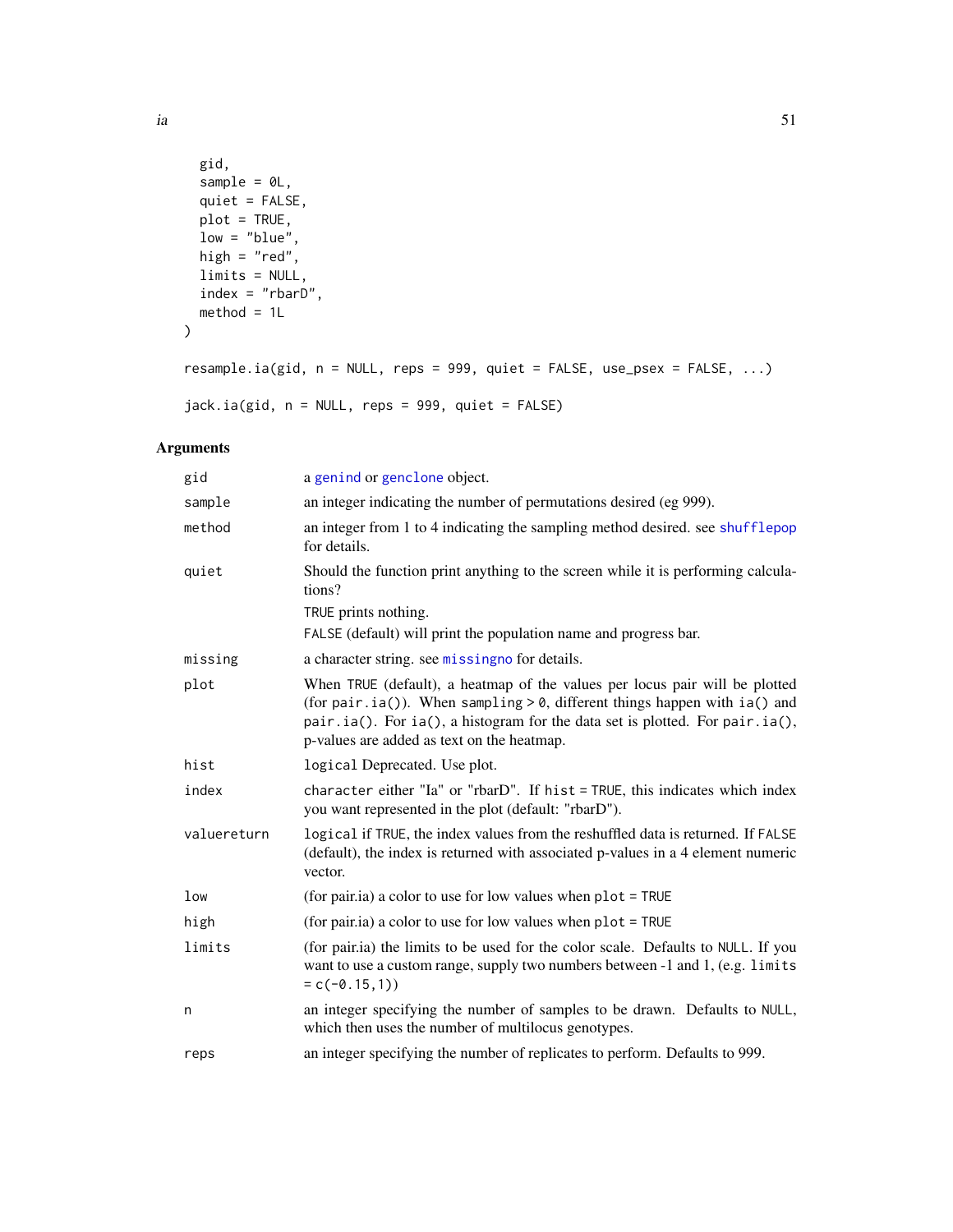| use_psex | a logical. If TRUE, the samples will be weighted by the value of psex. Defaults |
|----------|---------------------------------------------------------------------------------|
|          | to FALSE.                                                                       |
| .        | arguments passed on to psex                                                     |

# Details

The index of association was originally developed by A.H.D. Brown analyzing population structure of wild barley (Brown, 1980). It has been widely used as a tool to detect clonal reproduction within populations . Populations whose members are undergoing sexual reproduction, whether it be selfing or out-crossing, will produce gametes via meiosis, and thus have a chance to shuffle alleles in the next generation. Populations whose members are undergoing clonal reproduction, however, generally do so via mitosis. This means that the most likely mechanism for a change in genotype is via mutation. The rate of mutation varies from species to species, but it is rarely sufficiently high to approximate a random shuffling of alleles. The index of association is a calculation based on the ratio of the variance of the raw number of differences between individuals and the sum of those variances over each locus . You can also think of it as the observed variance over the expected variance. If they are the same, then the index is zero after subtracting one (from Maynard-Smith, 1993):

$$
I_A = \frac{V_O}{V_E} - 1
$$

Since the distance is more or less a binary distance, any sort of marker can be used for this analysis. In the calculation, phase is not considered, and any difference increases the distance between two individuals. Remember that each column represents a different allele and that each entry in the table represents the fraction of the genotype made up by that allele at that locus. Notice also that the sum of the rows all equal one. Poppr uses this to calculate distances by simply taking the sum of the absolute values of the differences between rows.

The calculation for the distance between two individuals at a single locus with *a* allelic states and a ploidy of *k* is as follows (except for Presence/Absence data):

$$
d = \frac{k}{2} \sum_{i=1}^{a} |A_i - B_i|
$$

To find the total number of differences between two individuals over all loci, you just take *d* over *m* loci, a value we'll call *D*:

$$
D = \sum_{i=1}^{m} d_i
$$

These values are calculated over all possible combinations of individuals in the data set,  $\binom{n}{2}$  after which you end up with  $\binom{n}{2} \cdot m$  values of *d* and  $\binom{n}{2}$  values of *D*. Calculating the observed variances is fairly straightforward (modified from Agapow and Burt, 2001):

$$
V_O = \frac{\sum_{i=1}^{\binom{n}{2}} D_i^2 - \frac{(\sum_{i=1}^{\binom{n}{2}} D_i)^2}{(\sum_{i=1}^{\binom{n}{2}})^2}}{\binom{n}{2}}
$$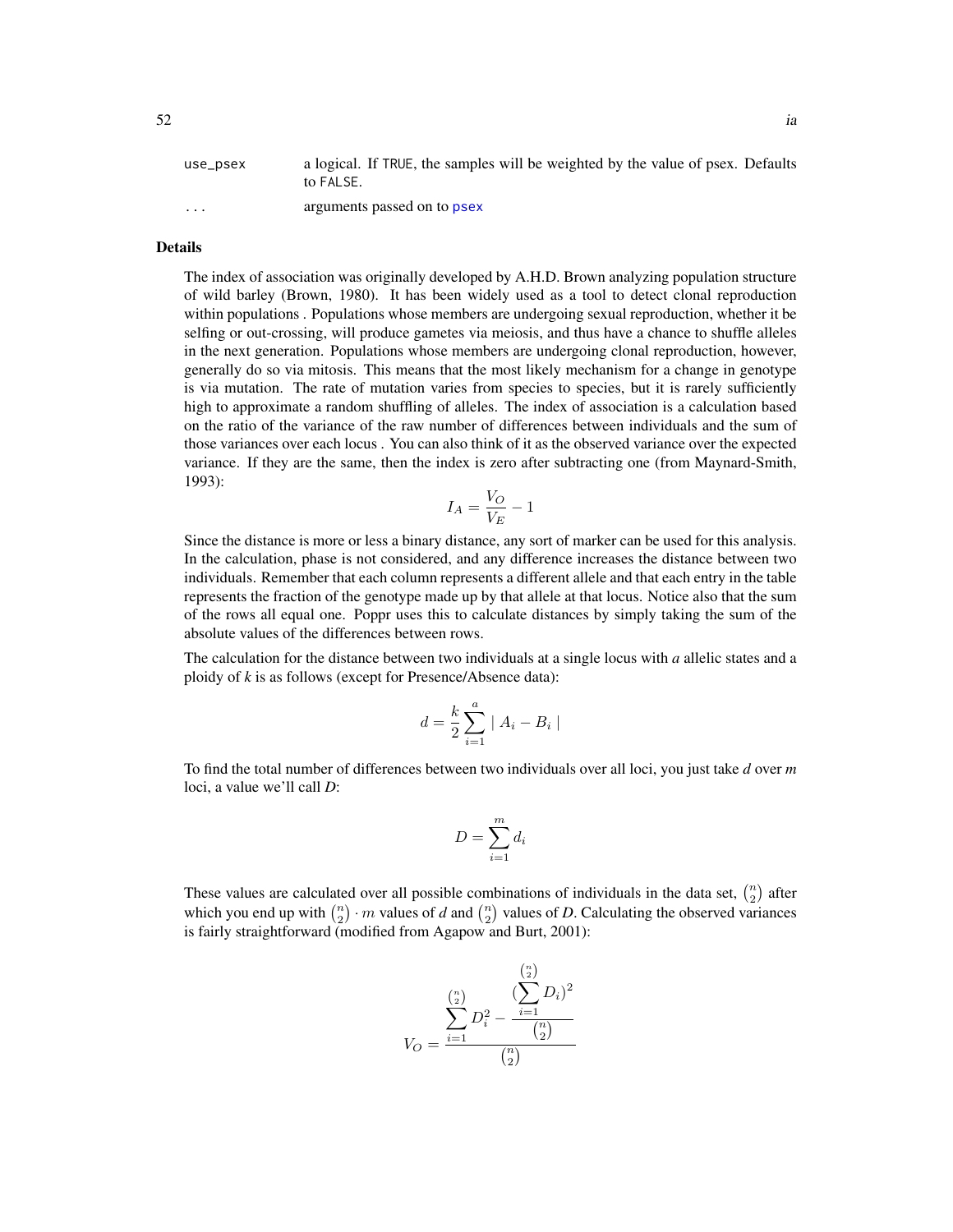Calculating the expected variance is the sum of each of the variances of the individual loci. The calculation at a single locus, *j* is the same as the previous equation, substituting values of *D* for *d*:



The expected variance is then the sum of all the variances over all *m* loci:

$$
V_E = \sum_{j=1}^{m} var_j
$$

Agapow and Burt showed that  $I_A$  increases steadily with the number of loci, so they came up with an approximation that is widely used,  $\bar{r}_d$ . For the derivation, see the manual for *multilocus*.

$$
\bar{r}_d = \frac{V_O - V_E}{2 \sum_{j=1}^m \sum_{k \neq j}^m \sqrt{var_j \cdot var_k}}
$$

# Value

for pair.ia: A matrix with two columns and choose(nLoc(gid), 2) rows representing the values for Ia and rbarD per locus pair.

#### If no sampling has occurred::

A named number vector of length 2 giving the Index of Association, "Ia"; and the Standardized Index of Association, "rbarD"

If there is sampling:: A a named number vector of length 4 with the following values:

- Ia numeric. The index of association.
- p.Ia A number indicating the p-value resulting from a one-sided permutation test based on the number of samples indicated in the original call.
- rbarD numeric. The standardized index of association.
- p.rD A factor indicating the p-value resulting from a one-sided permutation test based on the number of samples indicated in the original call.

#### If there is sampling and valureturn = TRUE:

A list with the following elements:

- index The above vector
- samples A data frame with s by 2 column data frame where s is the number of samples defined. The columns are for the values of Ia and rbarD, respectively.

resample.ia(): a data frame with the index of association and standardized index of association in columns. Number of rows represents the number of reps.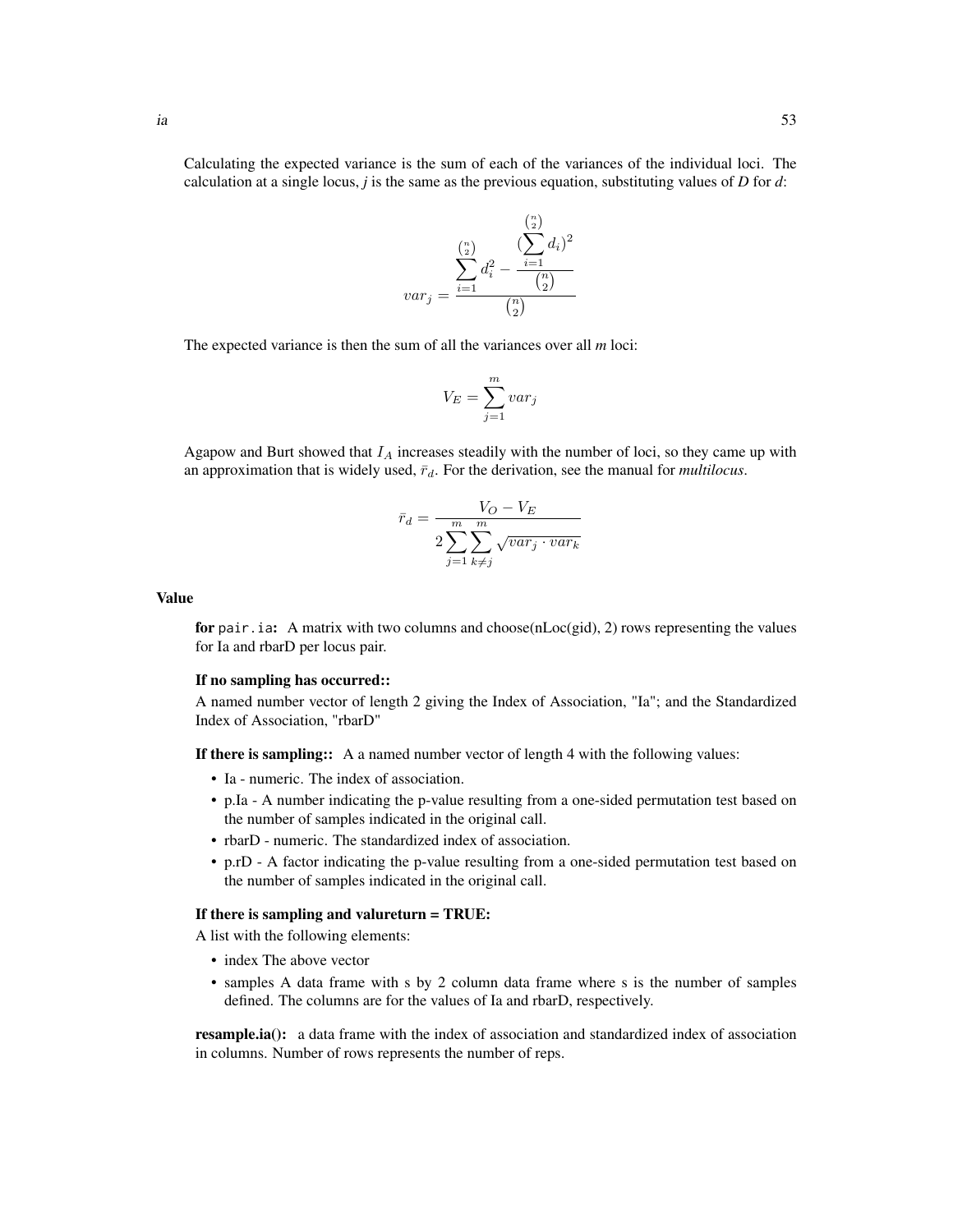# Note

jack.ia() is deprecated as the name was misleading. Please use resample.ia()

#### Author(s)

Zhian N. Kamvar

# References

Paul-Michael Agapow and Austin Burt. Indices of multilocus linkage disequilibrium. *Molecular Ecology Notes*, 1(1-2):101-102, 2001

A.H.D. Brown, M.W. Feldman, and E. Nevo. Multilocus structure of natural populations of *Hordeum spontaneum*. *Genetics*, 96(2):523-536, 1980.

J M Smith, N H Smith, M O'Rourke, and B G Spratt. How clonal are bacteria? Proceedings of the National Academy of Sciences, 90(10):4384-4388, 1993.

# See Also

[poppr](#page-90-0), [missingno](#page-64-0), [import2genind](#page-0-0), [read.genalex](#page-114-0), [clonecorrect](#page-26-0), [win.ia](#page-126-0), [samp.ia](#page-122-0)

### Examples

```
data(nancycats)
ia(nancycats)
# Pairwise over all loci:
data(partial_clone)
res <- pair.ia(partial_clone)
plot(res, low = "black", high = "green", index = "Ia")
# Resampling
data(Pinf)
resample.ia(Pinf, reps = 99)
## Not run:
# Pairwise IA with p-values (this will take about a minute)
res <- pair.ia(partial_clone, sample = 999)
head(res)
# Plot the results of resampling rbarD.
library("ggplot2")
Pinf.resamp <- resample.ia(Pinf, reps = 999)
ggplot(Pinf.resamp[2], aes(x = rbarD)) +geom_histogram() +
  geom_vline(xintercept = ia(Pinf)[2]) +
  geom_vline(xintercept = ia(clonecorrect(Pinf))[2], linetype = 2) +
  xlab(expression(bar(r)[d]))
# Get the indices back and plot the distributions.
```

```
nansamp <- ia(nancycats, sample = 999, valuereturn = TRUE)
```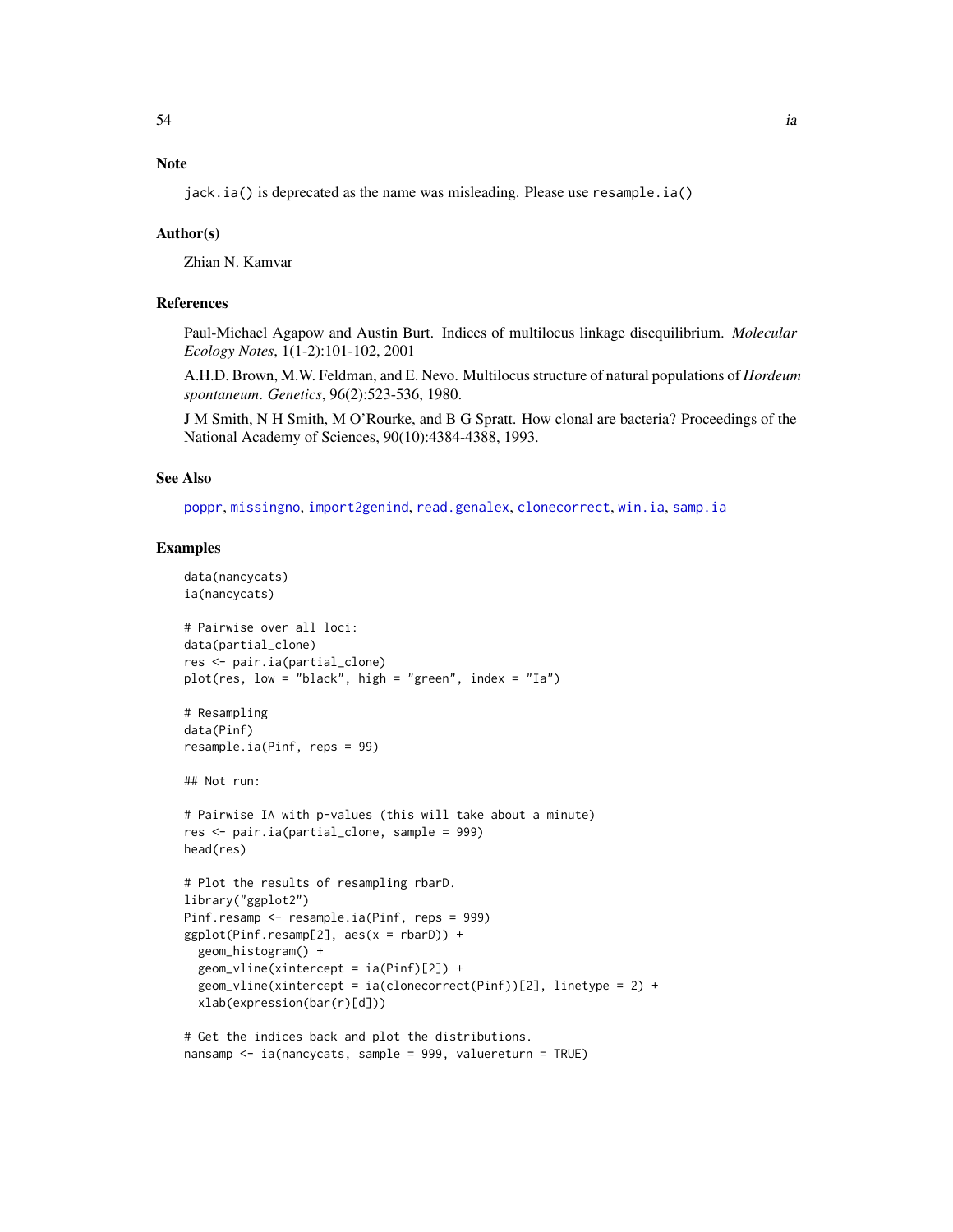```
imsn 55
```

```
plot(nansamp, index = "Ia")
plot(nansamp, index = "rbarD")
# You can also adjust the parameters for how large to display the text
# so that it's easier to export it for publication/presentations.
library("ggplot2")
plot(nansamp, labsize = 5, linesize = 2) +
 theme_bw() + # adding a theme
 theme(text = element_text(size = rel(5))) + # changing text size
 theme(plot.title = element_text(size = rel(4))) + # changing title size
 ggtitle("Index of Association of nancycats") # adding a new title
# Get the index for each population.
lapply(seppop(nancycats), ia)
# With sampling
lapply(seppop(nancycats), ia, sample = 999)
# Plot pairwise ia for all populations in a grid with cowplot
# Set up the library and data
library("cowplot")
data(monpop)
splitStrata(monpop) <- ~Tree/Year/Symptom
setPop(monpop) <- ~Tree
# Need to set up a list in which to store the plots.
plotlist <- vector(mode = "list", length = nPop(monpop))
names(plotlist) <- popNames(monpop)
# Loop throgh the populations, calculate pairwise ia, plot, and then
# capture the plot in the list
for (i in popNames(monpop)){
 x \le pair.ia(monpop[pop = i], limits = c(-0.15, 1)) # subset, calculate, and plot
 plotlist[[i]] <- ggplot2::last_plot() # save the last plot
}
# Use the plot_grid function to plot.
plot_grid(plotlist = plotlist, labels = paste("Tree", popNames(monpop)))
## End(Not run)
```
imsn *Create minimum spanning networks interactively*

#### Description

This function will launch an interactive interface that allows you to create, plot, manipulate, and save minimum spanning networks. It runs using the shiny R package.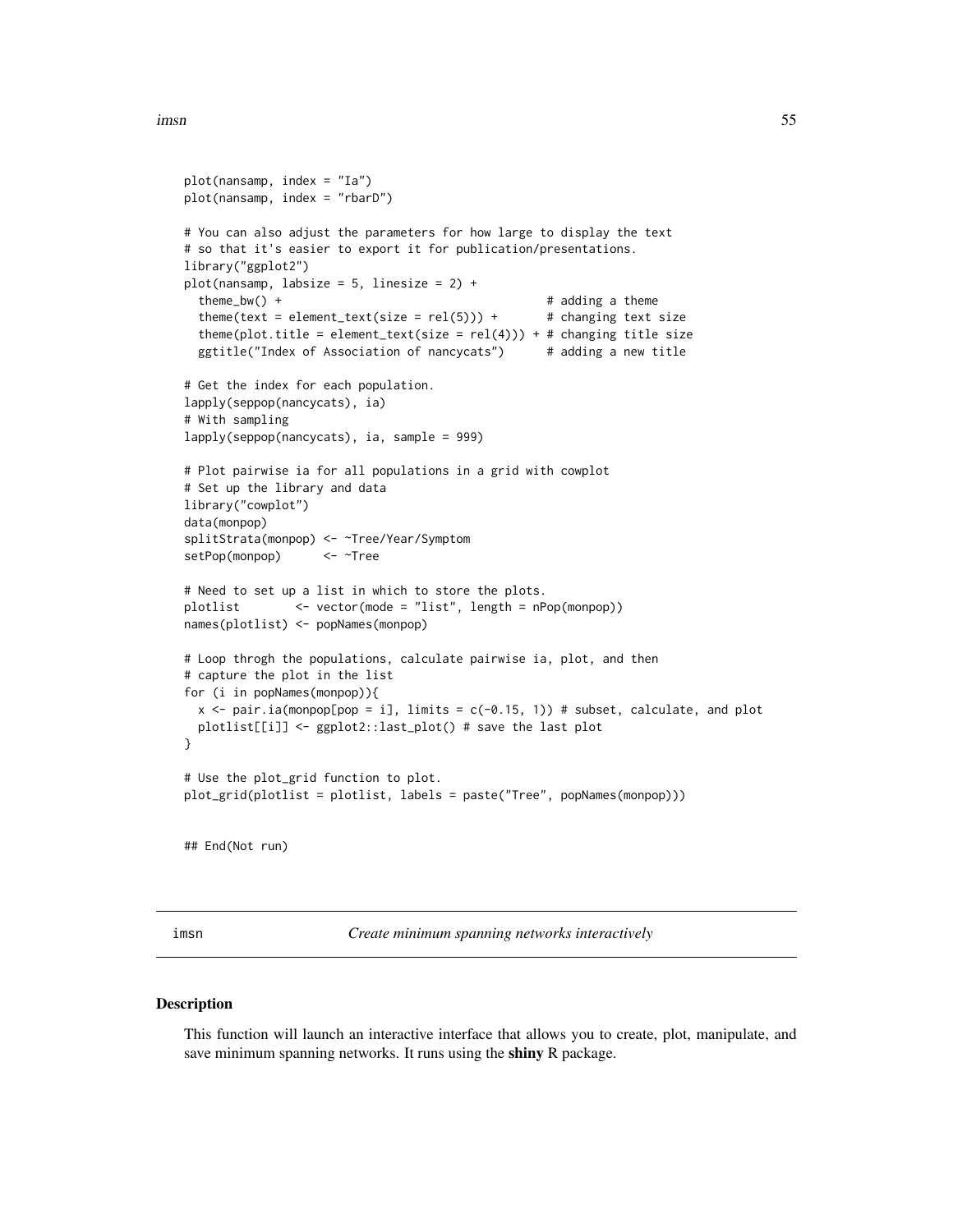### Usage

imsn()

#### Details

Creating and plotting MSNs requires three steps:

- 1. Create a distance matrix from your data
- 2. Create a minimum spanning network with your data and the matrix
- 3. Visualize the minimum spanning network

The function [plot\\_poppr\\_msn](#page-85-0) is currently the most flexible way of visualizing your minimum spanning network, but with 20 parameters, it can become pretty intimidating trying to find the right display for your MSN.

With this function, all three steps are combined into one interactive interface that will allow you to intuitively modify your minimum spanning network and even save the results to a pdf or png file.

#### Value

NULL, invisibly

# Interface

Buttons: In the left hand panel, there are three buttons to execute the functions. These allow you to run the data set after you manipulate all of the parameters.

- GO! This button will start the application with the specified parameters
- reData Use this button when you have changed any parameters under the section Data Parameters. This involves recalculating the distance matrix and msn.
- reGraph Use this button when you have changed any parameters under the section Graphical Parameters. This involves superficial changes to the display of the minimum spanning network.

# Tabs:

The right hand panel contains different tabs related to your data set of choice.

- Plot The minimum spanning network itself
- Data A display of your data set
- Command The commands used to create the plot. You can copy and paste this to an R file for reproducibility.
- Save Plot This provides a tool for you to save the plot to a PDF or PNG image.
- Session Information displays the result of [sessionInfo](#page-0-0) for reproducibility.

# Author(s)

Zhian N. Kamvar

# See Also

[plot\\_poppr\\_msn](#page-85-0) [diss.dist](#page-30-0) [bruvo.dist](#page-19-0) [bruvo.msn](#page-22-0) [poppr.msn](#page-100-0) [nei.dist](#page-79-0) [popsub](#page-104-0) [missingno](#page-64-0)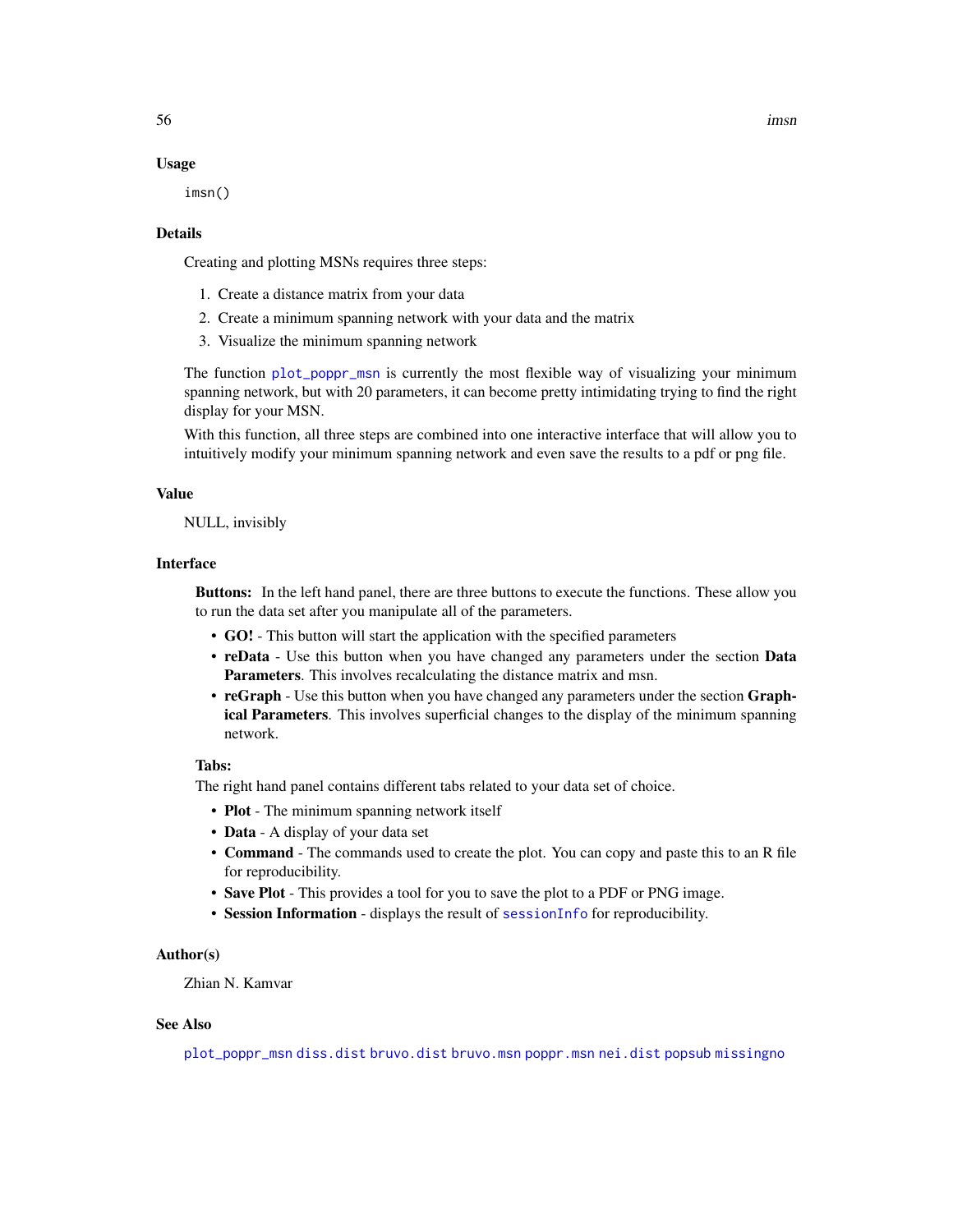#### incomp 57

#### Examples

## Not run:

```
# Set up some data
library("poppr")
library("magrittr")
data(monpop)
splitStrata(monpop) <- ~Tree/Year/Symptom
summary(monpop)
monpop_ssr \leq c(CHMFc4 = 7, CHMFc5 = 2, CHMFc12 = 4,
                SEA = 4, SED = 4, SEE = 2, SEG = 6,
                SEI = 3, SEL = 4, SEN = 2, SEP = 4,
                SEQ = 2, SER = 4)
t26 <- monpop %>% setPop(~Tree) %>% popsub("26") %>% setPop(~Year/Symptom)
t26
if (interactive()) {
 imsn() # select Bruvo's distance and enter "monpop_ssr" into the Repeat Length field.
 # It is also possible to run this from github if you are connected to the internet.
 # This allows you to access any bug fixes that may have been updated before a formal
 # release on CRAN
 shiny::runGitHub("grunwaldlab/poppr", subdir = "inst/shiny/msn_explorer")
 # You can also use your own distance matrices, but there's a small catch.
 # in order to do so, you must write a function that will subset the matrix
 # to whatever populations are in your data. Here's an example with the above
 mondist <- bruvo.dist(monpop, replen = monpop_ssr)
 myDist \leq function(x, d = mondist){
  dm \le - as matrix(d) # Convert the dist object to a square matrix
  xi \leftarrow indNames(x) # Grab the sample names that exist
  return(as.dist(dm[xi, xi])) # return only the elements that have the names
                               # in the data set
 }
 # After executing imsn, choose:
 # Distance: custom
 # myDist
 imsn()
}
## End(Not run)
```
incomp *Check for samples that are incomparable due to missing data*

#### **Description**

If two samples share no loci typed in common, they are incomparable and will produce missing data in a distance matrix, which could lead to problems with further analyses. This function finds these samples and returns a matrix of how many other samples these are incomparable with.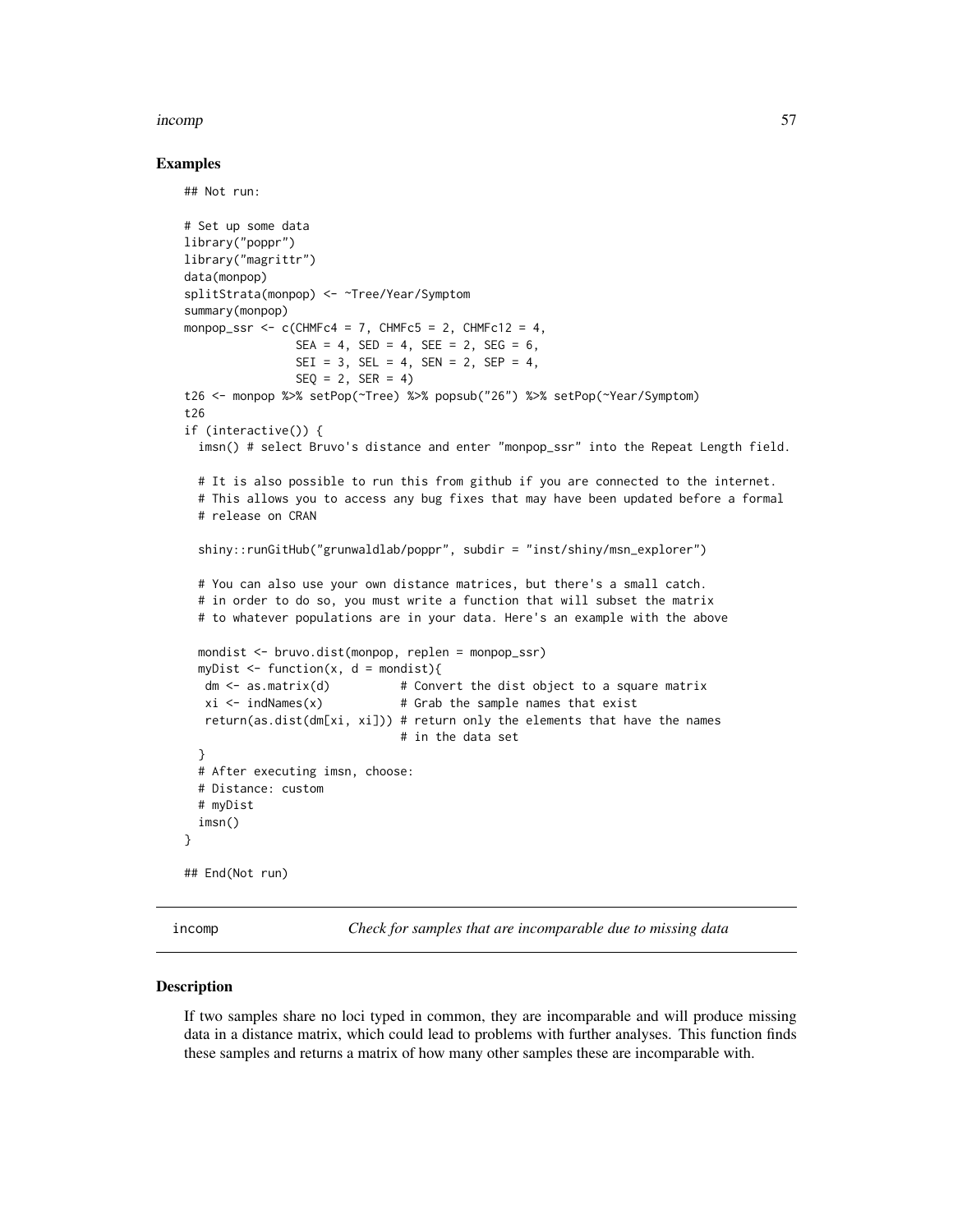#### Usage

incomp(gid)

#### Arguments

gid a genind or genclone object

# Value

a square matrix with samples that are incomparable

# Examples

```
data(nancycats)
# These two populations have no samples that are incomparable
incomp(nameycats[pop = c(1, 17)])# If you reduce the number of loci, we find that there are
# incomparable samples.
\text{incomp}(\text{nancycats}[\text{pop} = c(1, 17), \text{loc} = c(1, 4)])
```

```
informloci Remove all non-phylogentically informative loci
```
# Description

This function will facilitate in removing phylogenetically uninformative loci from a [genclone](#page-42-1) or [genind](#page-0-0) object. The user has the ability to define what uninformative means by setting a cutoff value for either percentage of differentiating genotypes or minor allele frequency.

# Usage

```
information (pop, cutoff = 2/nInd(pop), MAF = 0.01, quiet = FALSE)
```
# Arguments

| pop        | a genclone or genind object.                                                                                                                                       |
|------------|--------------------------------------------------------------------------------------------------------------------------------------------------------------------|
| cutoff     | numeric. A number from 0 to 1 defining the minimum number of differentiating<br>samples.                                                                           |
| <b>MAF</b> | numeric. A number from $0$ to 1 defining the minimum minor allele frequency.<br>This is passed as the thresh parameter of ispoly.                                  |
| quiet      | logical. When quiet = TRUE (default), messages indicating the loci removed<br>will be printed to screen. When quiet = FALSE, nothing will be printed to<br>screen. |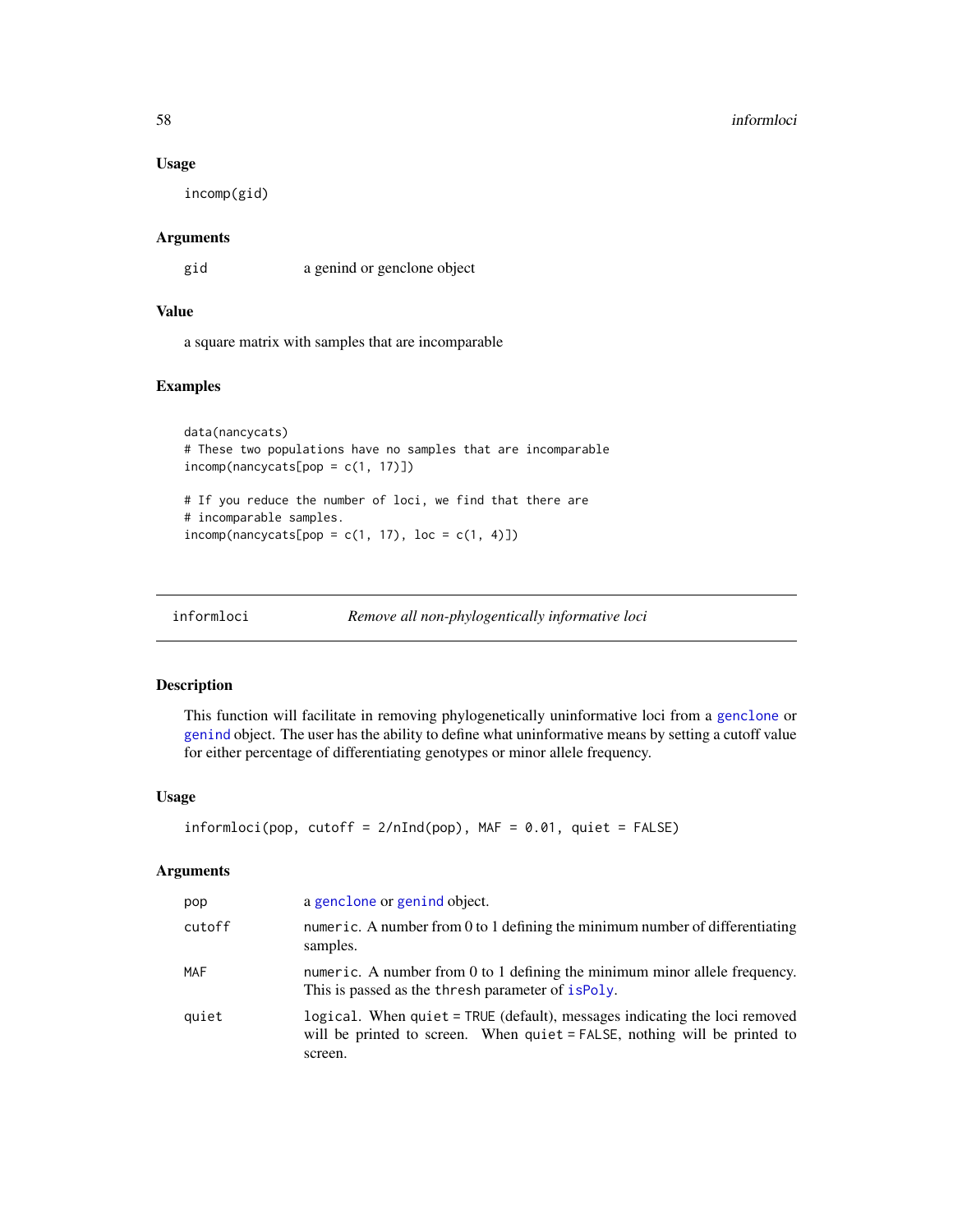#### informloci 59

#### Details

This function will remove uninformative loci using a traditional MAF cutoff (using [isPoly](#page-0-0) from adegenet) as well as analyzing the number of observed genotypes in a locus. This is important for clonal organisms that can have fixed heterozygous sites not detected by MAF methods.

# Value

A genind object with user-defined informative loci.

#### Note

This will have a few side effects that affect certain analyses. First, the number of multilocus genotypes might be reduced due to the reduced number of markers (if you are only using a genind object). Second, if you plan on using this data for analysis of the index of association, be sure to use the standardized version (rbarD) that corrects for the number of observed loci.

#### Author(s)

Zhian N. Kamvar

#### Examples

```
# We will use a dummy data set to demonstrate how this detects uninformative
# loci using both MAF and a cutoff.
genos <- c("A/A", "A/B", "A/C", "B/B", "B/C", "C/C")
v <- sample(genos, 100, replace = TRUE)
w <- c(rep(genos[2], 99), genos[3]) # found by cutoff
x <- c(rep(genos[1], 98), genos[3], genos[2]) # found by MAF
y <- c(rep(genos[1], 99), genos[2]) # found by both
z <- sample(genos, 100, replace = TRUE)
dat \leq df2genind(data.frame(v = v, w = w, x = x, y = y, z = z), sep = "/")
informloci(dat)
## Not run:
# Ignore MAF
informloci(dat, MAF = 0)
# Ignore cutoff
informloci(dat, cutoff = 0)
# Real data
data(H3N2)
informloci(H3N2)
## End(Not run)
```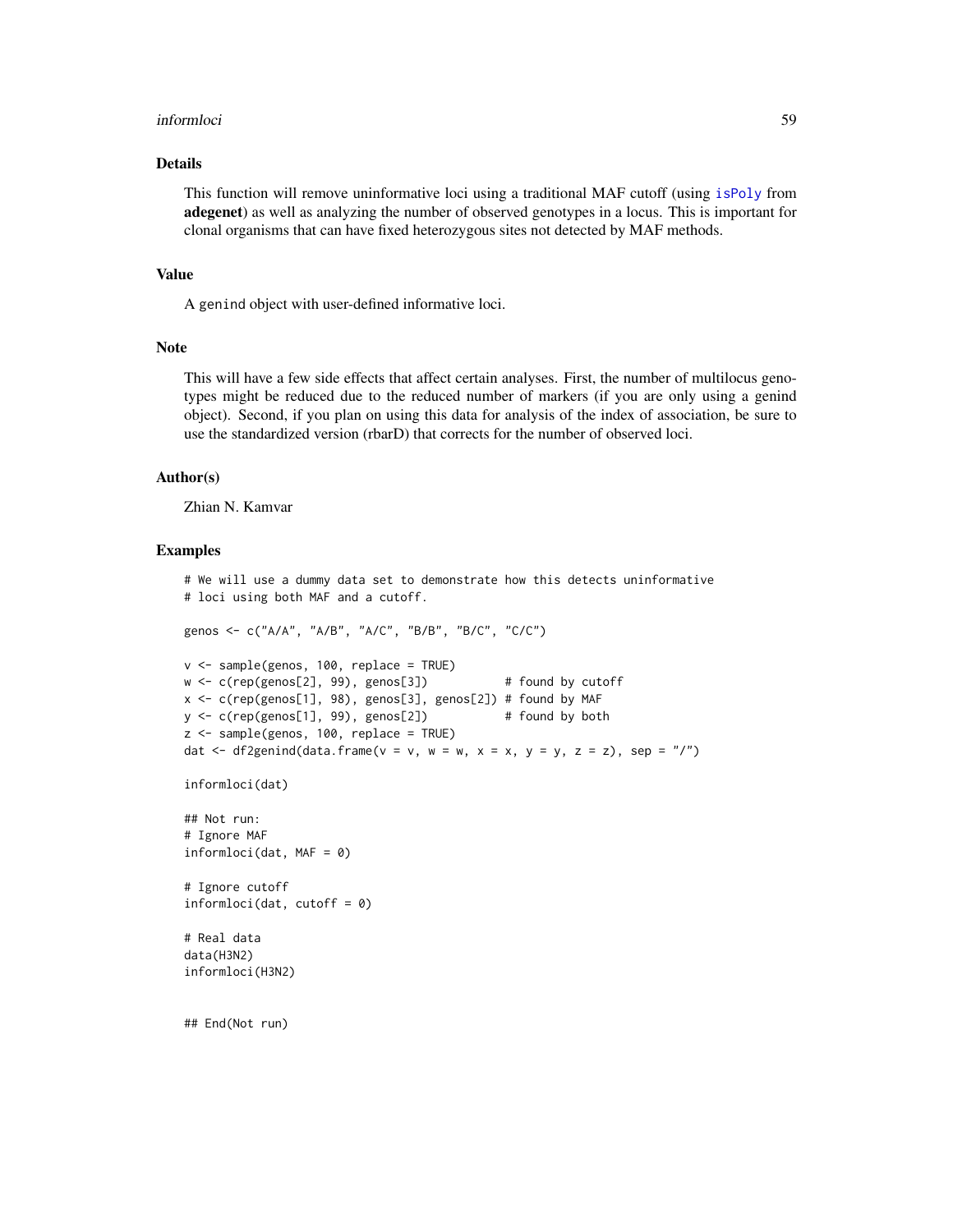# Description

Create a table summarizing missing data or ploidy information of a genind or genclone object

# Usage

```
info_table(
  gen,
  type = c("missing", "ploidy"),
 percent = TRUE,
 plot = FALSE,
 df = FALSE,returnplot = FALSE,
 low = "blue",high = "red",
 plotlab = TRUE,
 scaled = TRUE
)
```
# Arguments

| gen        | a genind or genclone object.                                                                                                                                                                                                                     |
|------------|--------------------------------------------------------------------------------------------------------------------------------------------------------------------------------------------------------------------------------------------------|
| type       | character. What information should be returned. Choices are "missing" (De-<br>fault) and "ploidy". See Description.                                                                                                                              |
| percent    | logical. (ONLY FOR type = 'missing') If TRUE (default), table and plot will<br>represent missing data as a percentage of each cell. If FALSE, the table and plot<br>will represent missing data as raw counts. (See details)                     |
| plot       | logical. If TRUE, a simple heatmap will be produced. If FALSE (default), no<br>heatmap will be produced.                                                                                                                                         |
| df         | logical. If TRUE, the data will be returned as a long form data frame. If FALSE<br>(default), a matrix with samples in rows and loci in columns will be returned.                                                                                |
| returnplot | logical. If TRUE, a list is returned with two elements: table - the normal<br>output and plot - the ggplot object. If FALSE, the table is returned.                                                                                              |
| low        | character. What color should represent no missing data or lowest observed<br>ploidy? (default: "blue")                                                                                                                                           |
| high       | character. What color should represent the highest amount of missing data or<br>observed ploidy? (default: "red")                                                                                                                                |
| plotlab    | logical. (ONLY FOR type = 'missing') If TRUE (default), values of missing<br>data greater than 0% will be plotted. If FALSE, the plot will appear un-appended.                                                                                   |
| scaled     | logical. (ONLY FOR type = 'missing') This is for when percent = TRUE.<br>If TRUE (default), the color specified in high will represent the highest observed<br>value of missing data. If FALSE, the color specified in high will represent 100%. |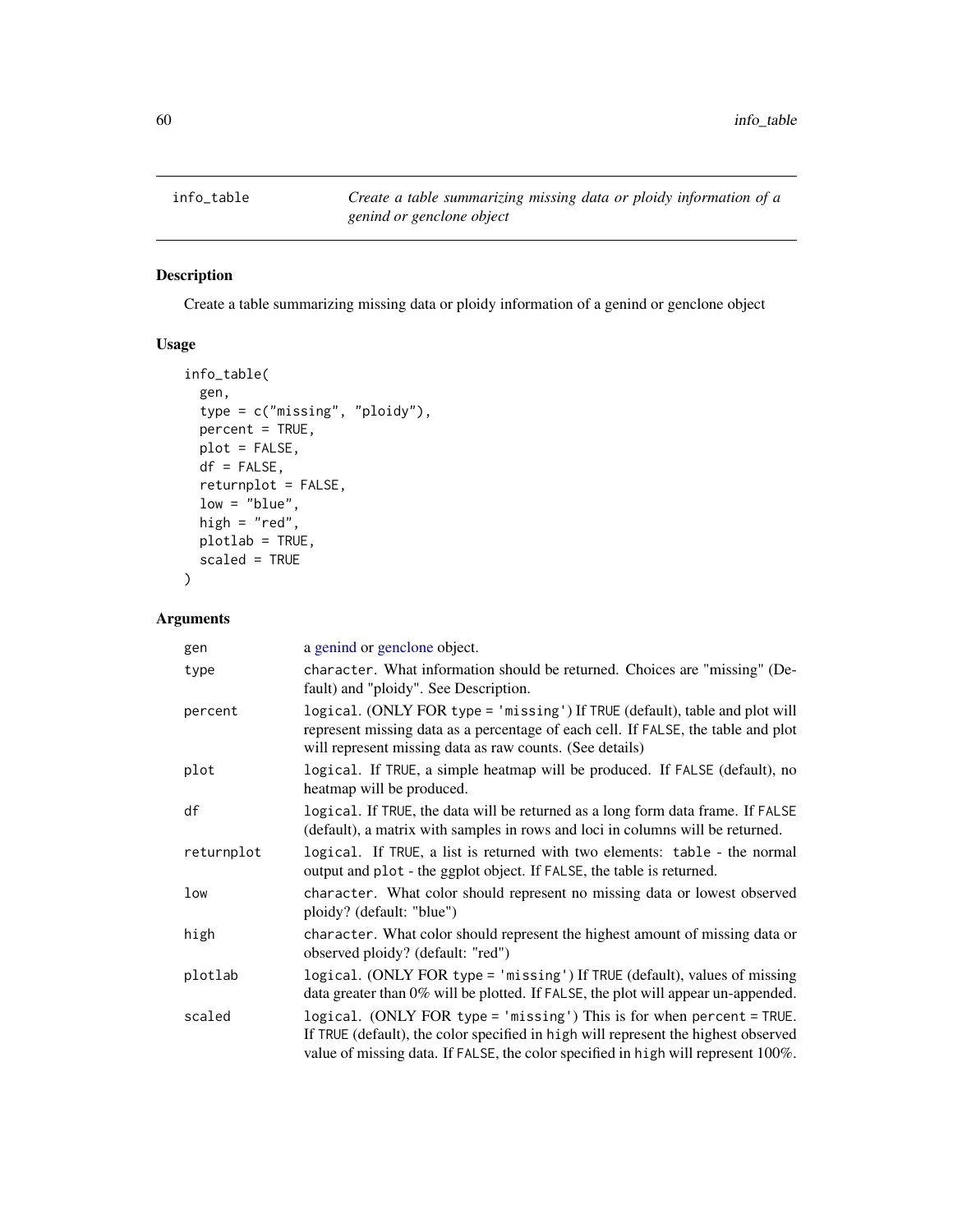#### is.snpclone 61

## Details

Missing data is accounted for on a per-population level. Ploidy is accounted for on a per-individual level.

For type = 'missing': This data is potentially useful for identifying areas of systematic missing data. There are a few caveats to be aware of.

- Regarding counts of missing data: Each count represents the number of individuals with missing data at each locus. The last column, "mean" can be thought of as the average number of individuals with missing data per locus.
- Regarding percentage missing data: This percentage is relative to the population and locus, not to the entire data set. The last column, "mean" represents the average percent of the population with missing data per locus.

For type = 'ploidy': This option is useful for data that has been imported with mixed ploidies. It will summarize the relative levels of ploidy per individual per locus. This is simply based off of observed alleles and does not provide any further estimates.

#### Value

a matrix, data frame (df = TRUE), or a list (returnplot = TRUE) representing missing data per population (type = 'missing') or ploidy per individual (type = 'ploidy') in a [genind](#page-0-0) or [genclone](#page-42-1) object.

#### Author(s)

Zhian N. Kamvar

#### Examples

```
data(nancycats)
nancy.miss <- info_table(nancycats, plot = TRUE, type = "missing")
data(Pinf)
Pinf.ploid <- info_table(Pinf, plot = TRUE, type = "ploidy")
```
is.snpclone *Check for validity of a genclone or snpclone object*

# Description

Check for validity of a genclone or snpclone object

#### Usage

```
is.snpclone(x)
```
is.clone(x)

is.genclone(x)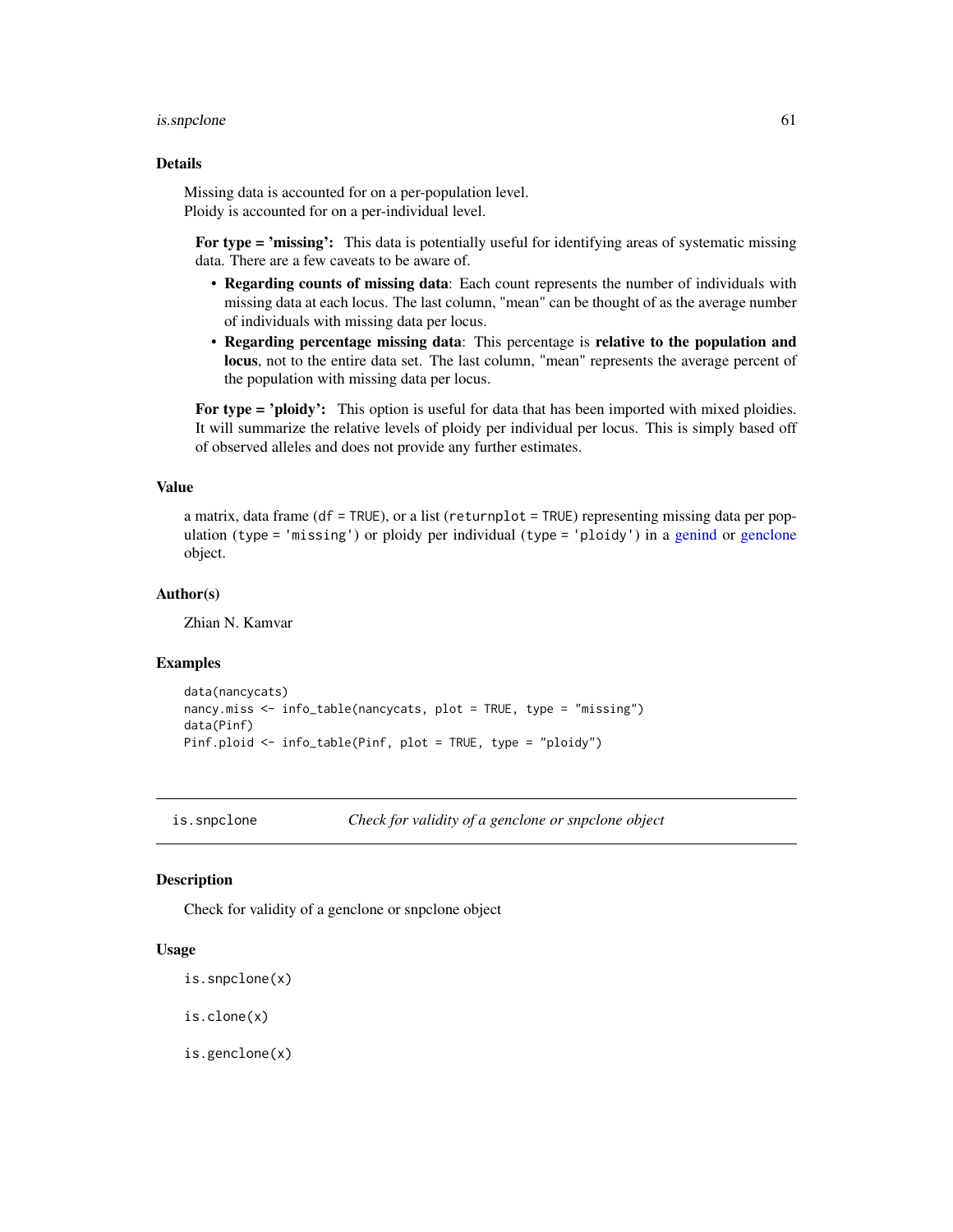# Arguments

x a genclone or snpclone object

# Note

a [genclone](#page-42-1) object will always be a valid [genind](#page-0-0) object and a [snpclone](#page-42-0) object will always be a valid [genlight](#page-0-0) object.

# Author(s)

Zhian N. Kamvar

# Examples

```
(sc <- as.snpclone(glSim(100, 1e3, ploid=2, parallel = FALSE),
                   parallel = FALSE, n.cores = 1L))
is.snpclone(sc)
is.clone(sc)
data(nancycats)
nanclone <- as.genclone(nancycats)
is.genclone(nanclone)
```
locus\_table *Create a table of summary statistics per locus.*

# Description

Create a table of summary statistics per locus.

#### Usage

```
locus_table(
  x,
  index = "simpson",
  lev = "allele",
  population = "ALL",
  information = TRUE
\mathcal{L}
```
## Arguments

| X     | a genind or genclone object.                                            |
|-------|-------------------------------------------------------------------------|
| index | Which diversity index to use. Choices are                               |
|       | • "simpson" (Default) to give Simpson's index                           |
|       | • "shannon" to give the Shannon-Wiener index                            |
|       | • "invsimpson" to give the Inverse Simpson's index aka the Stoddard and |
|       | Tayor index.                                                            |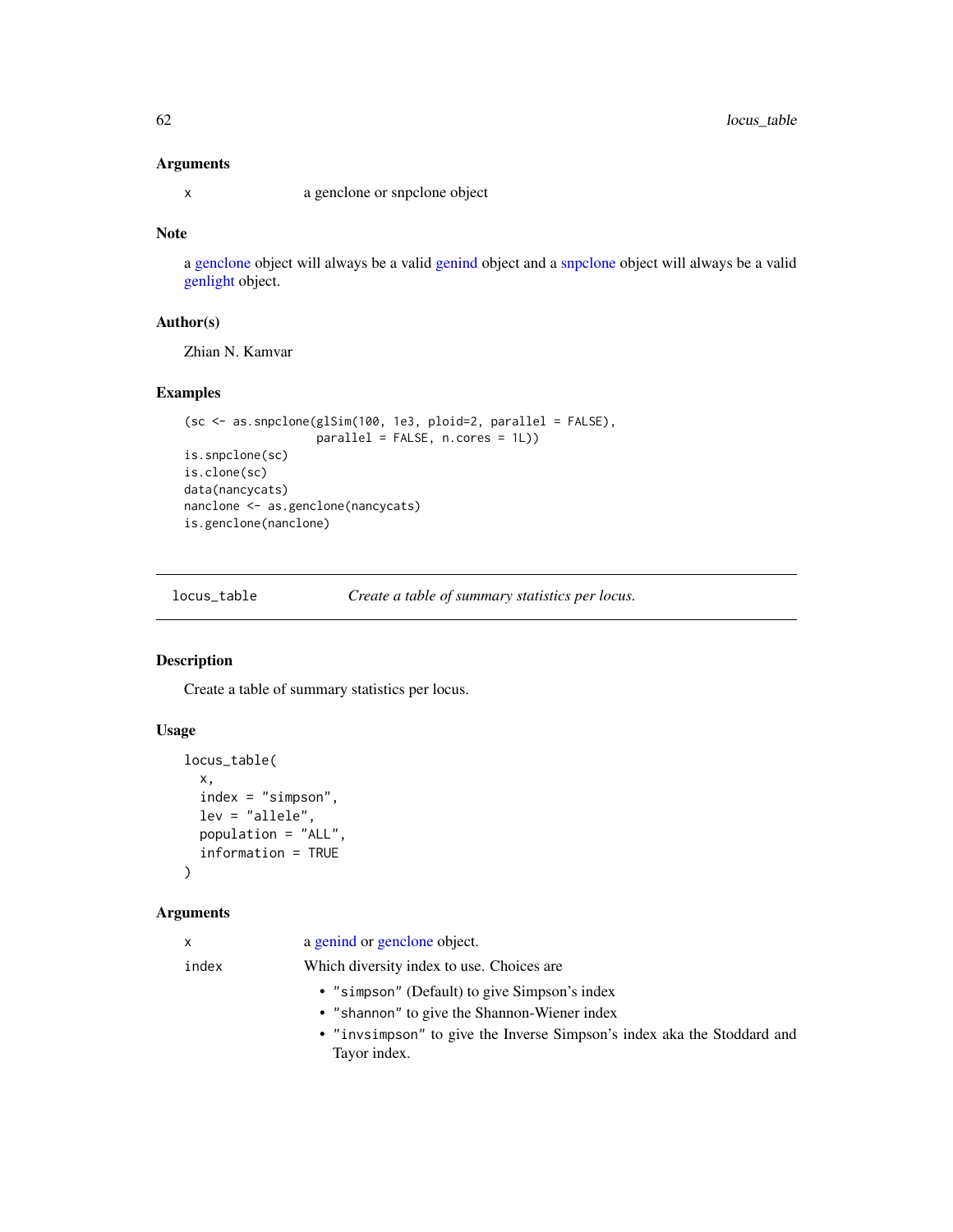#### locus\_table 63

| 1ev         | At what level do you want to analyze diversity? Choices are "allele" (Default)<br>or "genotype".                               |
|-------------|--------------------------------------------------------------------------------------------------------------------------------|
| population  | Select the populations to be analyzed. This is the parameter sublist passed on<br>to the function popsub(). Defaults to "ALL". |
| information | When TRUE (Default), this will print out a header of information to the R console.                                             |

#### Value

a table with 4 columns indicating the Number of alleles/genotypes observed, Diversity index chosen, Nei's 1978 gene diversity (expected heterozygosity), and Evenness.

#### **Note**

The calculation of Hexp is  $(\frac{n}{n-1})$ 1 -  $\sum_{i=1}^{k} p_i^2$  where p is the allele frequencies at a given locus and n is the number of observed alleles (Nei, 1978) in each locus and then returning the average. Caution should be exercised in interpreting the results of Hexp with polyploid organisms with ambiguous ploidy. The lack of allelic dosage information will cause rare alleles to be over-represented and artificially inflate the index. This is especially true with small sample sizes.

If lev = "genotype", then all statistics reflect **genotypic** diversity within each locus. This includes the calculation for Hexp, which turns into the unbiased Simpson's index.

#### Author(s)

Zhian N. Kamvar

#### References

Jari Oksanen, F. Guillaume Blanchet, Roeland Kindt, Pierre Legendre, Peter R. Minchin, R. B. O'Hara, Gavin L. Simpson, Peter Solymos, M. Henry H. Stevens, and Helene Wagner. vegan: Community Ecology Package, 2012. R package version 2.0-5.

Niklaus J. Gr\"unwald, Stephen B. Goodwin, Michael G. Milgroom, and William E. Fry. Analysis of genotypic diversity data for populations of microorganisms. Phytopathology, 93(6):738-46, 2003

J.A. Ludwig and J.F. Reynolds. Statistical Ecology. A Primer on Methods and Computing. New York USA: John Wiley and Sons, 1988.

E.C. Pielou. Ecological Diversity. Wiley, 1975.

J.A. Stoddart and J.F. Taylor. Genotypic diversity: estimation and prediction in samples. Genetics, 118(4):705-11, 1988.

Masatoshi Nei. Estimation of average heterozygosity and genetic distance from a small number of individuals. Genetics, 89(3):583-590, 1978.

Claude Elwood Shannon. A mathematical theory of communication. Bell Systems Technical Journal, 27:379-423,623-656, 1948

# See Also

[vegan::diversity\(\)](#page-0-0), [poppr\(\)](#page-90-0)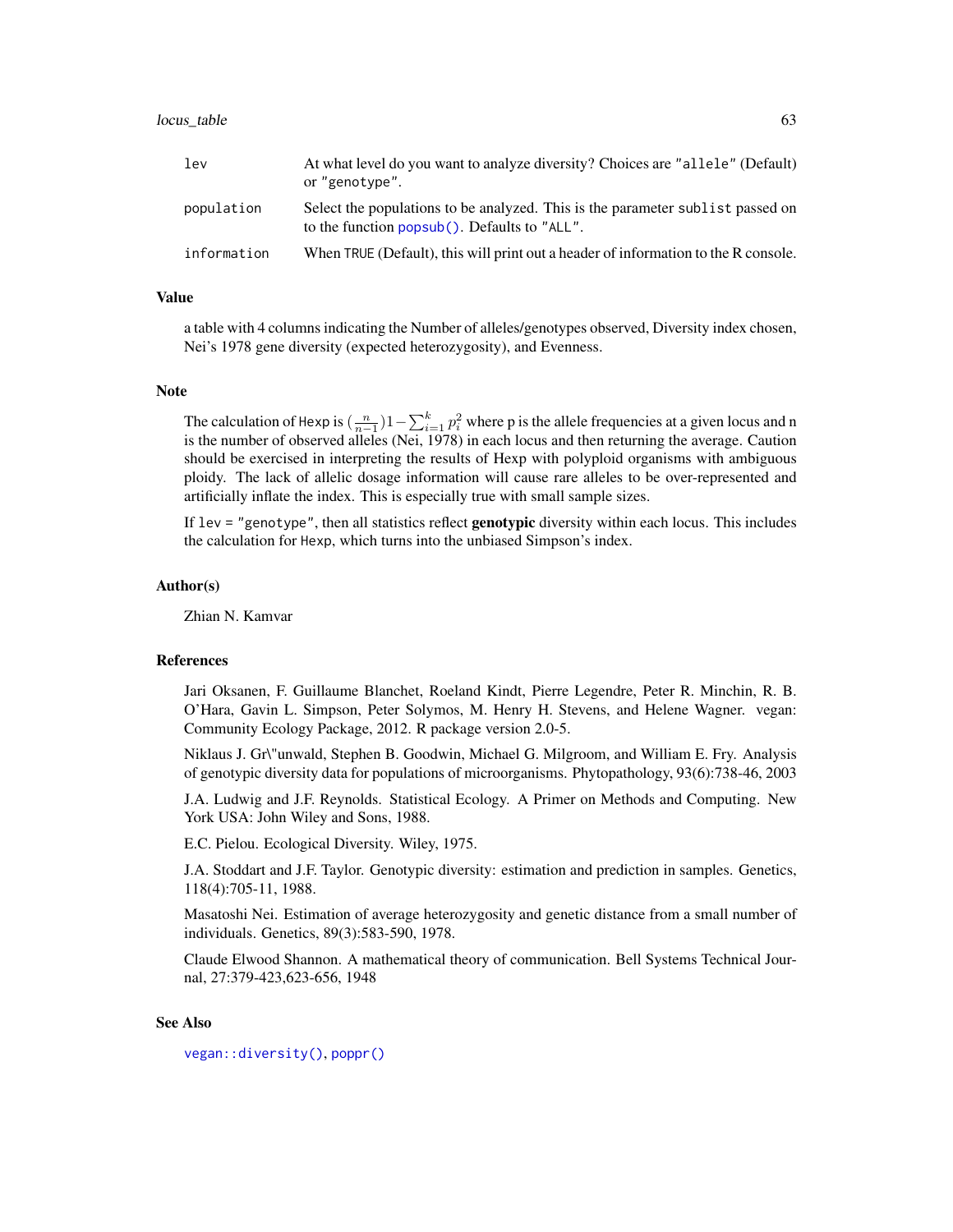# Examples

```
data(nancycats)
locus_table(nancycats[pop = 5])
## Not run:
# Analyze locus statistics for the North American population of P. infestans.
# Note that due to the unknown dosage of alleles, many of these statistics
# will be artificially inflated for polyploids.
data(Pinf)
locus_table(Pinf, population = "North America")
```
## End(Not run)

make\_haplotypes *Split samples from a genind object into pseudo-haplotypes*

# Description

Split samples from a genind object into pseudo-haplotypes

# Usage

make\_haplotypes(gid)

#### Arguments

gid a [genind](#page-0-0) or [genlight](#page-0-0) object.

# Details

Certain analyses, such as [amova](#page-96-0) work best if within-sample variance (error) can be estimated. Practically, this is performed by splitting the genotypes across all loci to create multiple haplotypes. This way, the within-sample distance can be calculated and incorporated into the model. Please note that the haplotypes generated are based on the order of the unphased alleles in the genind object and do not represent true haplotypes.

Haploid data will be returned un-touched.

#### Value

a haploid genind object with an extra [strata](#page-0-0) column called "Individual".

## Note

The [other slot](#page-0-0) will not be copied over to the new genind object.

# See Also

[poppr.amova\(\)](#page-96-0) [pegas::amova\(\)](#page-0-0) [as.genambig\(\)](#page-15-0)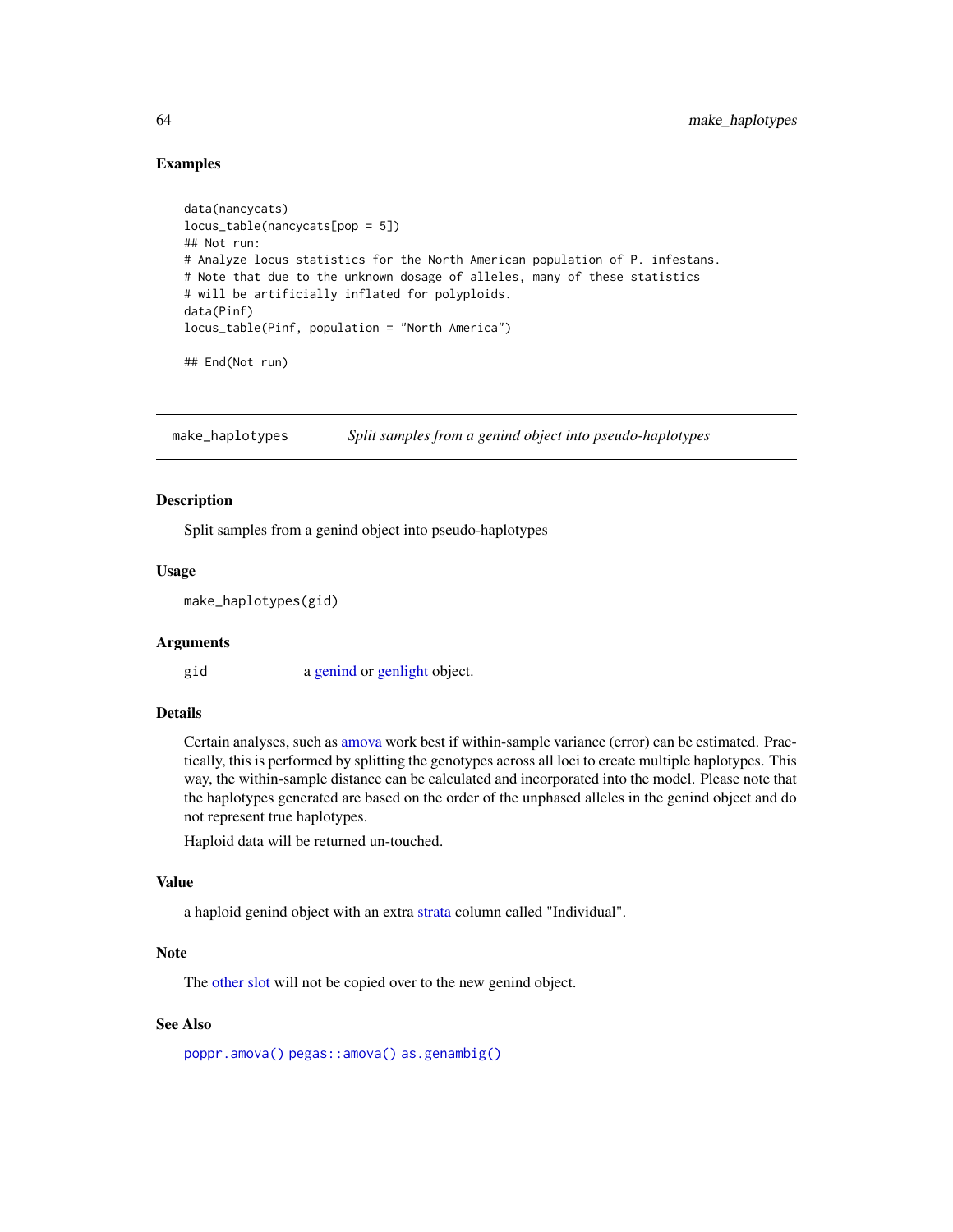#### missingno 65

### Examples

```
# Diploid data is doubled -------------------------------------------------
data(nancycats)
nan9 <- nancycats[pop = 9]
nan9hap <- make_haplotypes(nan9)
nan9 # 9 individuals from population 9
nan9hap # 18 haplotypes
strata(nan9hap) # strata gains a new column: Individual
indNames(nan9hap) # individuals are renamed sequentially
# Mix ploidy data can be split, but should be treated with caution --------
#
# For example, the Pinf data set contains 86 tetraploid individuals,
# but there appear to only be diploids and triploid genotypes. When
# we convert to haplotypes, those with all missing data are dropped.
data(Pinf)
Pinf
pmiss <- info_table(Pinf, type = "ploidy", plot = TRUE)
# No samples appear to be triploid across all loci. This will cause
# several haplotypes to have a lot of missing data.
p_haps <- make_haplotypes(Pinf)
p_haps
head(genind2df(p_haps), n = 20)
```
<span id="page-64-0"></span>

missingno *Treat missing data*

# Description

missingno gives the user four options to deal with missing data: remove loci, remove samples, replace with zeroes, or replace with average allele counts.

#### Usage

```
missingno(pop, type = "loci", cutoff = 0.05, quiet = FALSE, freq = FALSE)
```
#### Arguments

| pop    | a genclone or genind object.                                                                                                                                                      |
|--------|-----------------------------------------------------------------------------------------------------------------------------------------------------------------------------------|
| type   | a character string: can be "ignore", "zero", "mean", "loci", or "geno" (see<br>Details for definitions).                                                                          |
| cutoff | numeric. A number from $0$ to 1 indicating the allowable rate of missing data<br>in either genotypes or loci. This will be ignored for type values of "mean" or<br>$"$ zero $"$ . |
| quiet  | if TRUE, it will print to the screen the action performed.                                                                                                                        |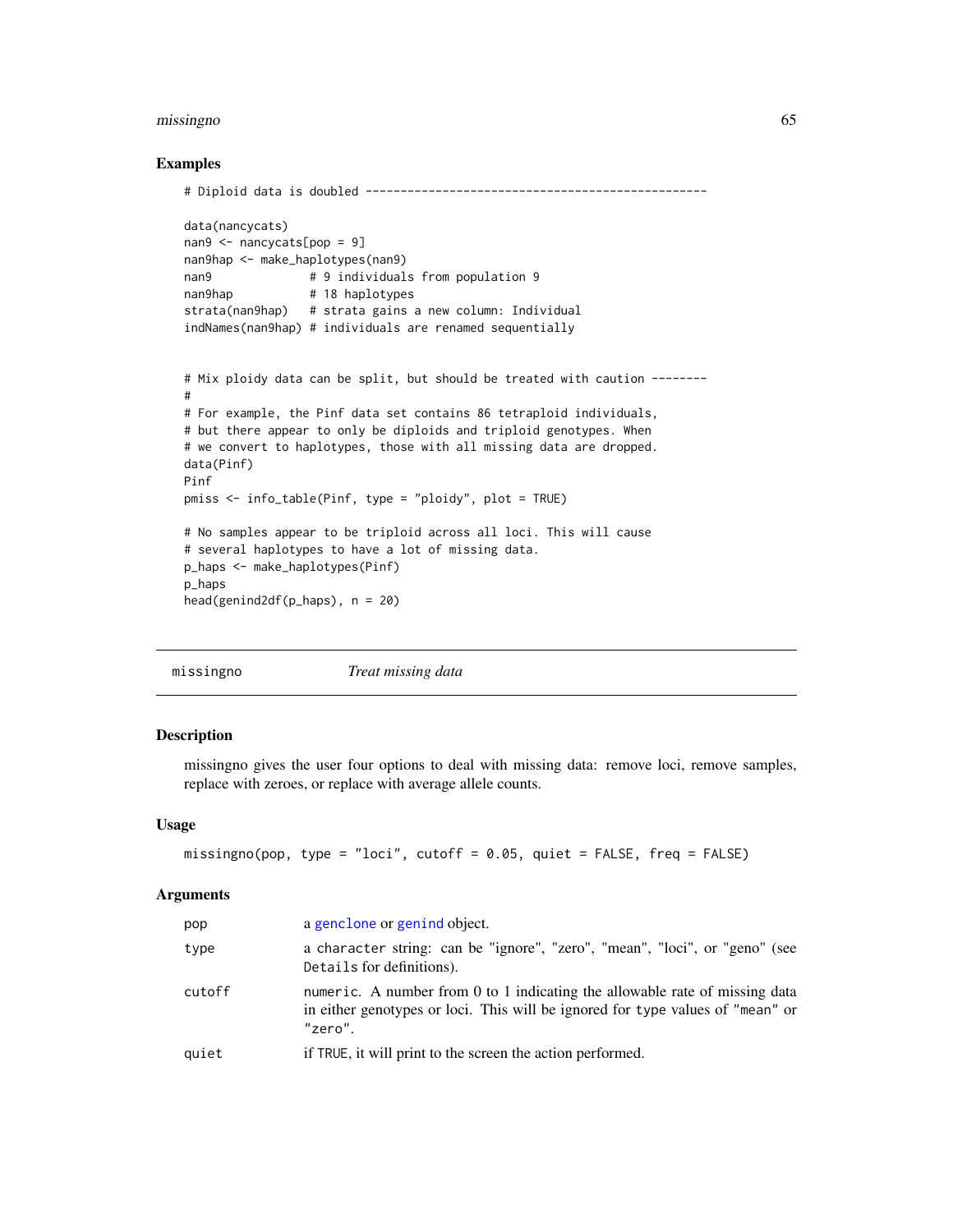freq defaults to FALSE. This option is passed on to the [tab](#page-0-0) function. If TRUE, the matrix in the genind object will be replaced by a numeric matrix (as opposed to integer). THIS IS NOT RECOMMENDED. USE THE FUNCTION [tab](#page-0-0) instead.

# Details

These methods provide a way to deal with systematic missing data and to give a wrapper for adegenet's [tab](#page-0-0) function. ALL OF THESE ARE TO BE USED WITH CAUTION.

Using this function with polyploid data (where missing data is coded as "0") may give spurious results.

# Treatment types:

- "ignore" does not remove or replace missing data.
- "loci" removes all loci containing missing data in the entire data set.
- "genotype" removes any genotypes/isolates/individuals with missing data.
- "mean" replaces all NA's with the mean of the alleles for the entire data set.
- "zero" or "0" replaces all NA's with "0". Introduces more diversity.

# Value

a [genclone](#page-42-1) or [genind](#page-0-0) object.

#### Note

*"wild missingno appeared!"*

#### Author(s)

Zhian N. Kamvar

#### See Also

[tab](#page-0-0), [poppr](#page-90-0), [poppr.amova](#page-96-0), [nei.dist](#page-79-0), [aboot](#page-7-0)

#### Examples

data(nancycats)

nancy.locina <- missingno(nancycats, type = "loci")

```
## Found 617 missing values.
## 2 loci contained missing values greater than 5%.
## Removing 2 loci : fca8 fca45
nancy.genona <- missingno(nancycats, type = "geno")
```
## Found 617 missing values. ## 38 genotypes contained missing values greater than 5%.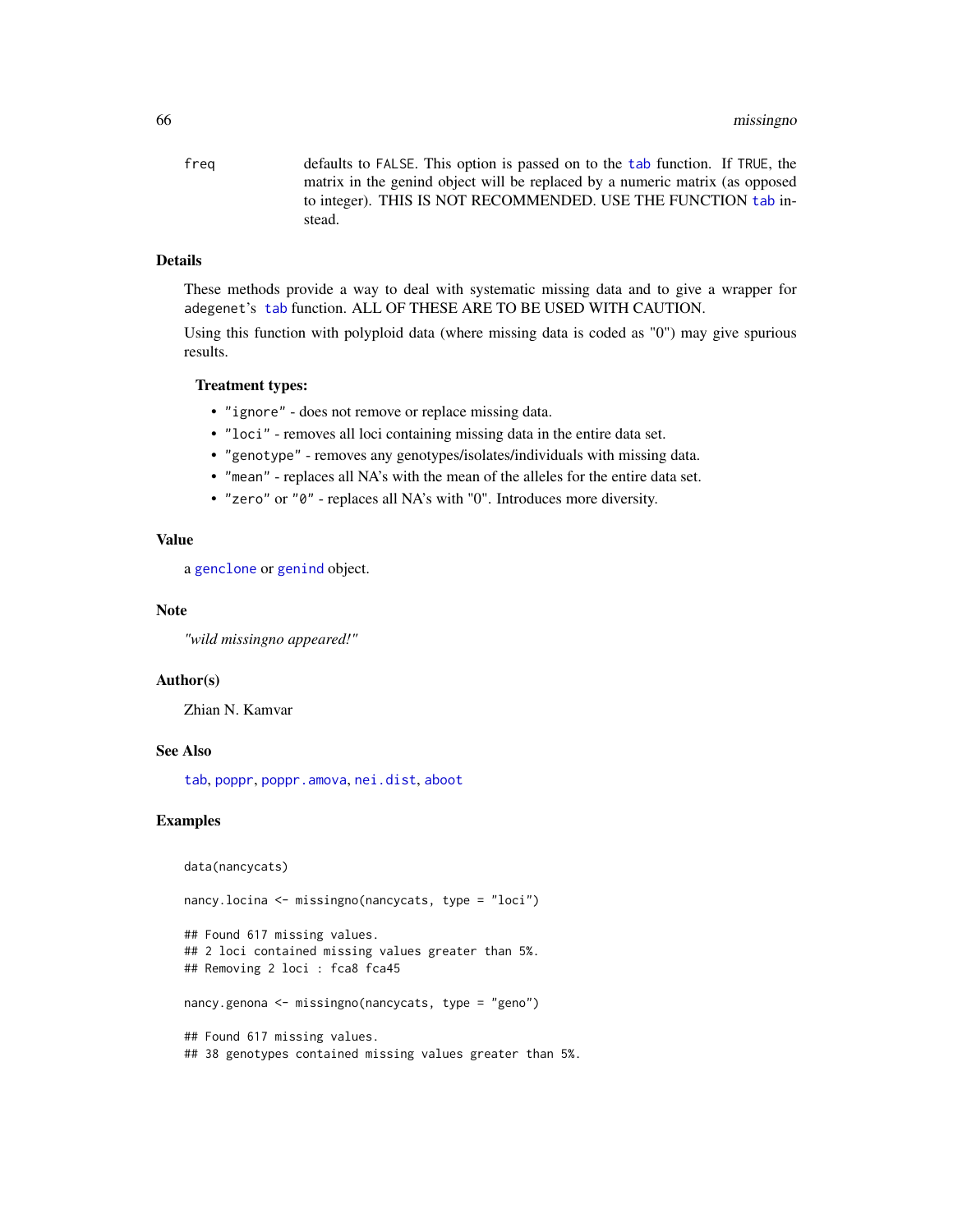```
mlg 67
```

```
## Removing 38 genotypes : N215 N216 N188 N189 N190 N191 N192 N302 N304 N310
## N195 N197 N198 N199 N200 N201 N206 N182 N184 N186 N298 N299 N300 N301 N303
## N282 N283 N288 N291 N292 N293 N294 N295 N296 N297 N281 N289 N290
# Replacing all NA with "0" (see tab in the adegenet package).
nancy.0 <- missingno(nancycats, type = "0")
## Replaced 617 missing values
# Replacing all NA with the mean of each column (see tab in the
# adegenet package).
nancy.mean <- missingno(nancycats, type = "mean")
## Replaced 617 missing values
```
mlg *Create counts, vectors, and matrices of multilocus genotypes.*

#### Description

Create counts, vectors, and matrices of multilocus genotypes.

# Usage

```
mlg(gid, quiet = FALSE)
mlg.table(
  gid,
  strata = NULL,
  sublist = "ALL",blacklist = NULL,
  mlgsub = NULL,
 bar = TRUE,plot = TRUE,
  total = FALSE,
  color = FALSE,
 background = FALSE,
  quiet = FALSE)
mlg.vector(gid, reset = FALSE)
mlg.crosspop(
  gid,
  strata = NULL,
  sublist = "ALL",blacklist = NULL,
  mlgsub = NULL,
```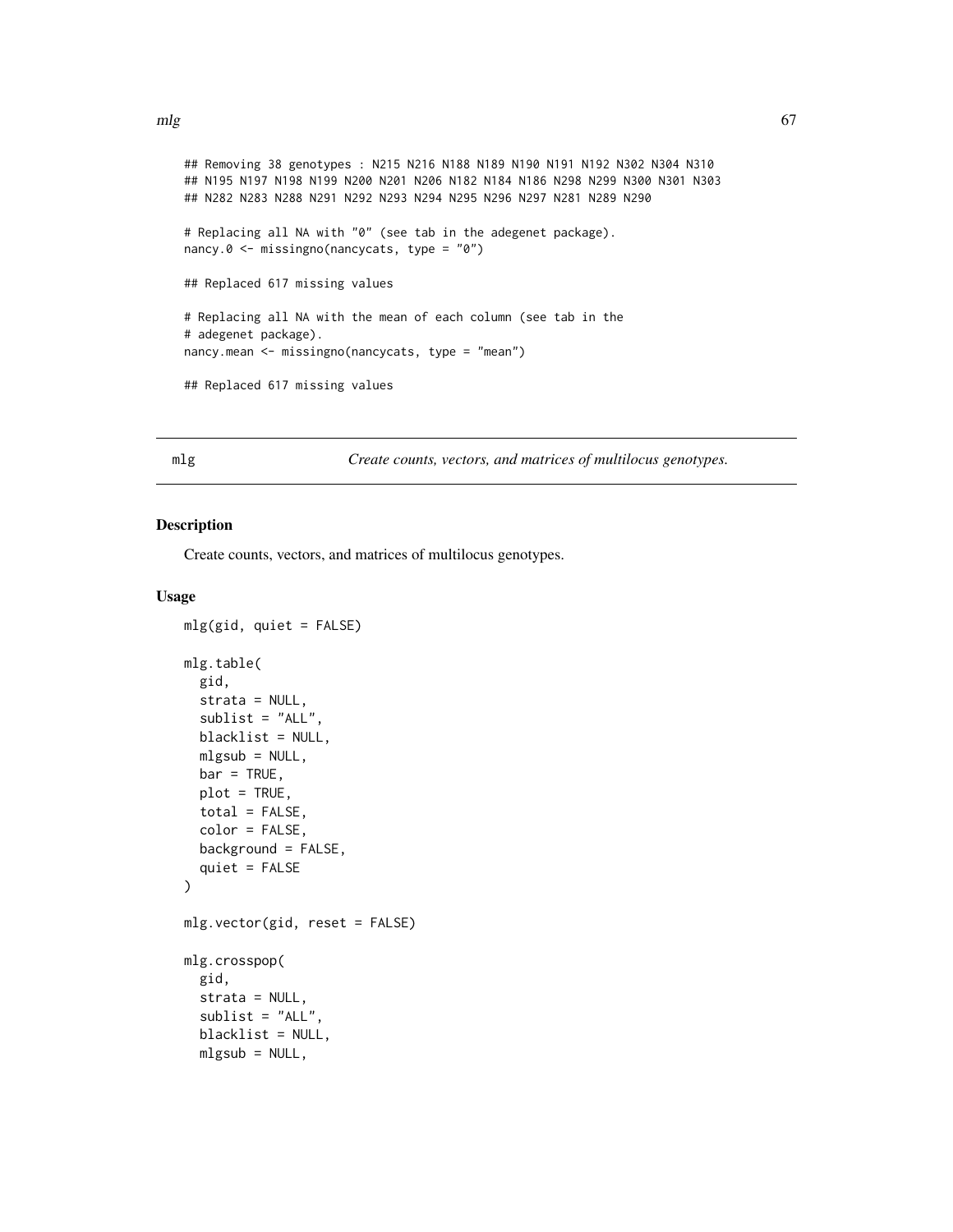```
indexreturn = FALSE,
  df = FALSE,
  quiet = FALSE\mathcal{L}
```
mlg.id(gid)

# Arguments

| gid         | a genind, genclone, genlight, or snpclone object.                                                                                                                                                                                                                               |
|-------------|---------------------------------------------------------------------------------------------------------------------------------------------------------------------------------------------------------------------------------------------------------------------------------|
| quiet       | Logical. If FALSE, progress of functions will be printed to the screen.                                                                                                                                                                                                         |
| strata      | a formula specifying the strata at which computation is to be performed.                                                                                                                                                                                                        |
| sublist     | a vector of population names or indices that the user wishes to keep. Default<br>to "ALL".                                                                                                                                                                                      |
| blacklist   | a vector of population names or indices that the user wishes to discard. Default<br>to NULL.                                                                                                                                                                                    |
| mlgsub      | a vector of multilocus genotype indices with which to subset mlg. table and<br>mlg.crosspop. NOTE: The resulting table from mlg.table will only contain<br>countries with those MLGs                                                                                            |
| bar         | deprecated. Same as plot. Retained for compatibility.                                                                                                                                                                                                                           |
| plot        | logical If TRUE, a bar graph for each population will be displayed showing the<br>relative abundance of each MLG within the population.                                                                                                                                         |
| total       | logical If TRUE, a row containing the sum of all represented MLGs is appended<br>to the matrix produced by mlg.table.                                                                                                                                                           |
| color       | an option to display a single barchart for mlg.table, colored by population (note,<br>this becomes facetted if background = TRUE).                                                                                                                                              |
| background  | an option to display the the total number of MLGs across populations per facet<br>in the background of the plot.                                                                                                                                                                |
| reset       | logical. For genclone objects, the MLGs are defined by the input data, but they<br>do not change if more or less information is added (i.e. loci are dropped). Setting<br>reset = TRUE will recalculate MLGs. Default is FALSE, returning the MLGs<br>defined in the @mlg slot. |
| indexreturn | logical If TRUE, a vector will be returned to index the columns of mlg. table.                                                                                                                                                                                                  |
| df          | logical If TRUE, return a data frame containing the counts of the MLGs and<br>what countries they are in. Useful for making graphs with ggplot.                                                                                                                                 |

# Details

Multilocus genotypes are the unique combination of alleles across all loci. For details of how these are calculated see vignette("mlg",package = "poppr"). In short, for genind and genclone objects, they are calculated by using a rank function on strings of alleles, which is sensitive to missing data. For genlight and snpclone objects, they are calculated with distance methods via [bitwise.dist](#page-12-0) and [mlg.filter](#page-70-0), which means that these are insensitive to missing data. Three different types of MLGs can be defined in poppr:

• original - the default definition of multilocus genotypes as detailed above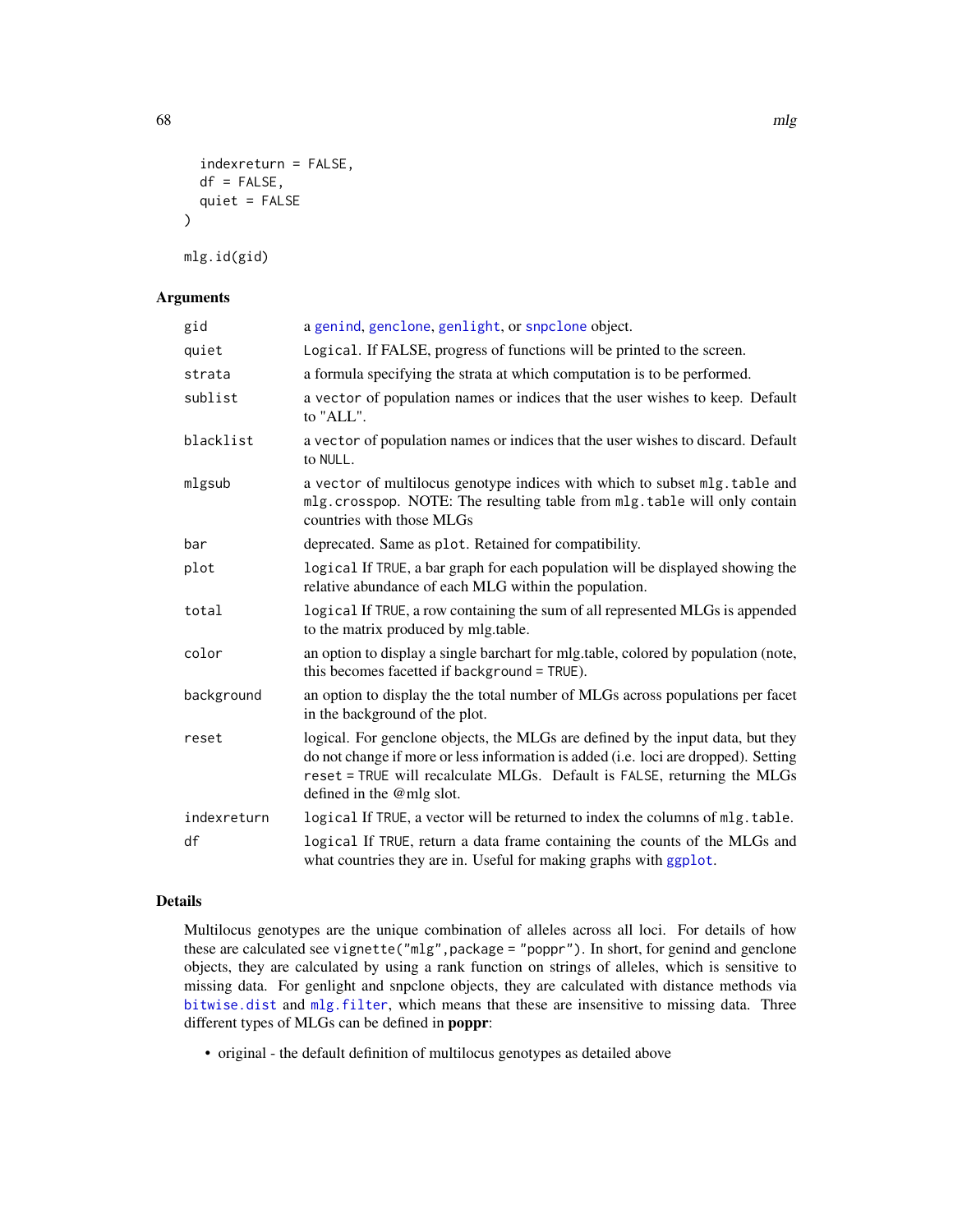- contracted these are multilocus genotypes collapsed into multilocus lineages (ml1) with genetic distance via [mlg.filter](#page-70-0)
- custom user-defined multilocus genotypes. These are useful for information such as mycelial compatibility groups

#### All of the functions documented here will work on any of the MLG types defined in poppr

# Value

mlg: an integer describing the number of multilocus genotypes observed.

mlg.table: a matrix with columns indicating unique multilocus genotypes and rows indicating populations. This table can be used with the funciton [diversity\\_stats](#page-36-0) to calculate the Shannon-Weaver index (H), Stoddart and Taylor's index (aka inverse Simpson's index; G), Simpson's index (lambda), and evenness (E5).

mlg.vector: a numeric vector naming the multilocus genotype of each individual in the dataset.

#### mlg.crosspop:

- default a list where each element contains a named integer vector representing the number of individuals represented from each population in that MLG
- indexreturn = TRUE a vector of integers defining the multilocus genotypes that have individuals crossing populations
- df = TRUE A long form data frame with the columns: MLG, Population, Count. Useful for graphing with ggplot2

mlg.id: a list of multilocus genotypes with the associated individual names per MLG.

a list containing vectors of population names for each MLG.

#### **Note**

The resulting matrix of mlg.table can be used for analysis with the [vegan](#page-0-0) package.

mlg.vector will recalculate the mlg vector for [genind](#page-0-0) objects and will return the contents of the mlg slot in [genclone](#page-42-1) objects. This means that MLGs will be different for subsetted [genind](#page-0-0) objects.

## Author(s)

Zhian N. Kamvar

# See Also

[diversity](#page-0-0) [diversity\\_stats](#page-36-0) [popsub](#page-104-0) [mll](#page-74-0) [mlg.filter](#page-70-0) [mll.custom](#page-75-0)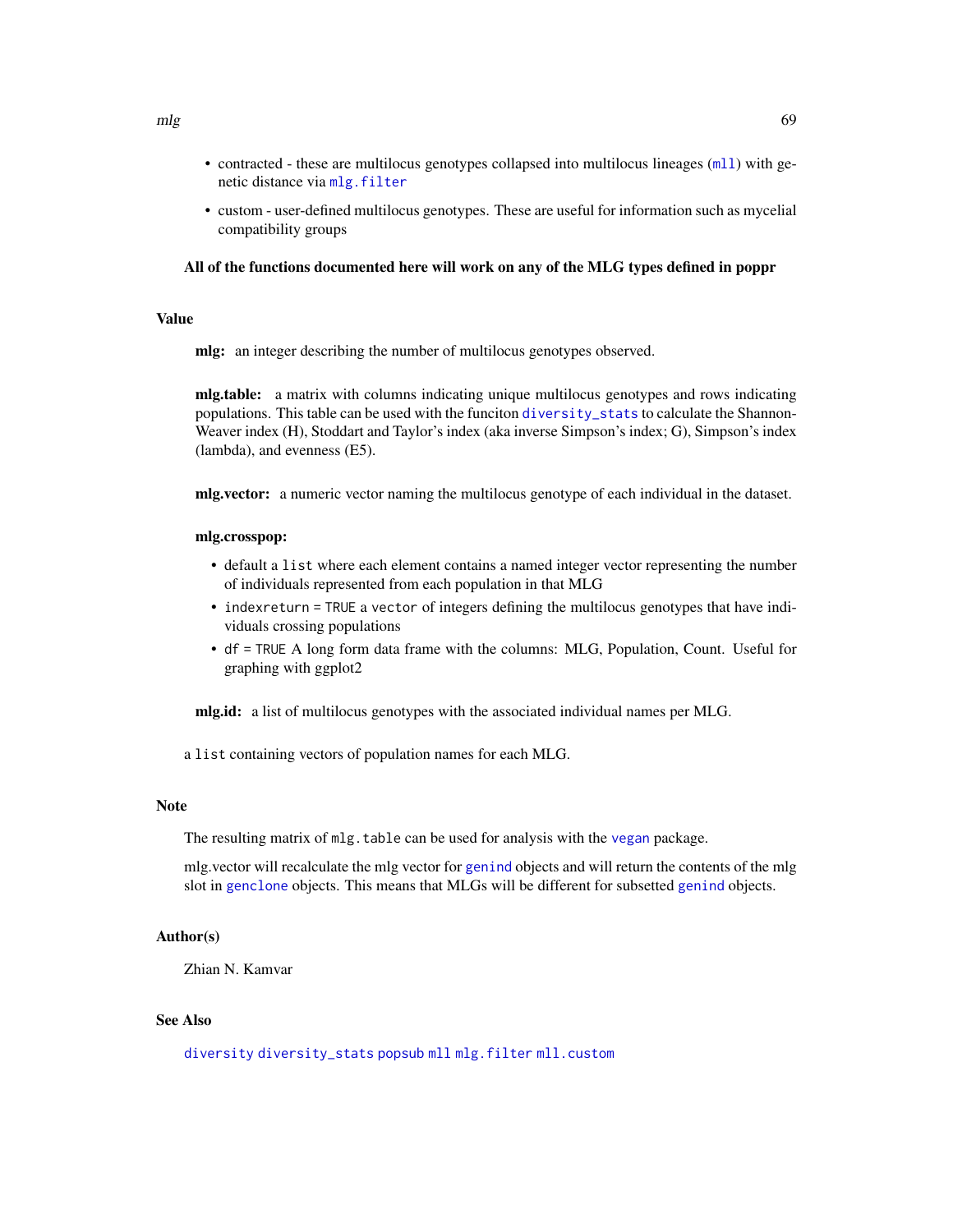#### Examples

```
# Load the data set
data(Aeut)
# Investigate the number of multilocus genotypes.
amlg <- mlg(Aeut)
amlg # 119
# show the multilocus genotype vector
avec <- mlg.vector(Aeut)
avec
# Get a table
atab <- mlg.table(Aeut, color = TRUE)
atab
# See where multilocus genotypes cross populations
acrs <- mlg.crosspop(Aeut) # MLG.59: (2 inds) Athena Mt. Vernon
# See which individuals belong to each MLG
aid <- mlg.id(Aeut)
aid["59"] # individuals 159 and 57
## Not run:
# For the mlg.table, you can also choose to display the number of MLGs across
# populations in the background
mlg.table(Aeut, background = TRUE)
mlg.table(Aeut, background = TRUE, color = TRUE)
# A simple example. 10 individuals, 5 genotypes.
mat1 <- matrix(ncol=5, 25:1)mat1 <- rbind(mat1, mat1)
mat <- matrix(nrow=10, ncol=5, paste(mat1,mat1,sep="/"))
mat.gid <- df2genind(mat, sep="/")
mlg(mat.gid)
mlg.vector(mat.gid)
mlg.table(mat.gid)
# Now for a more complicated example.
# Data set of 1903 samples of the H3N2 flu virus genotyped at 125 SNP loci.
data(H3N2)
mlg(H3N2, quiet = FALSE)
H.vec <- mlg.vector(H3N2)
# Changing the population vector to indicate the years of each epidemic.
pop(H3N2) <- other(H3N2)$x$country
H.tab <- mlg.table(H3N2, plot = FALSE, total = TRUE)
```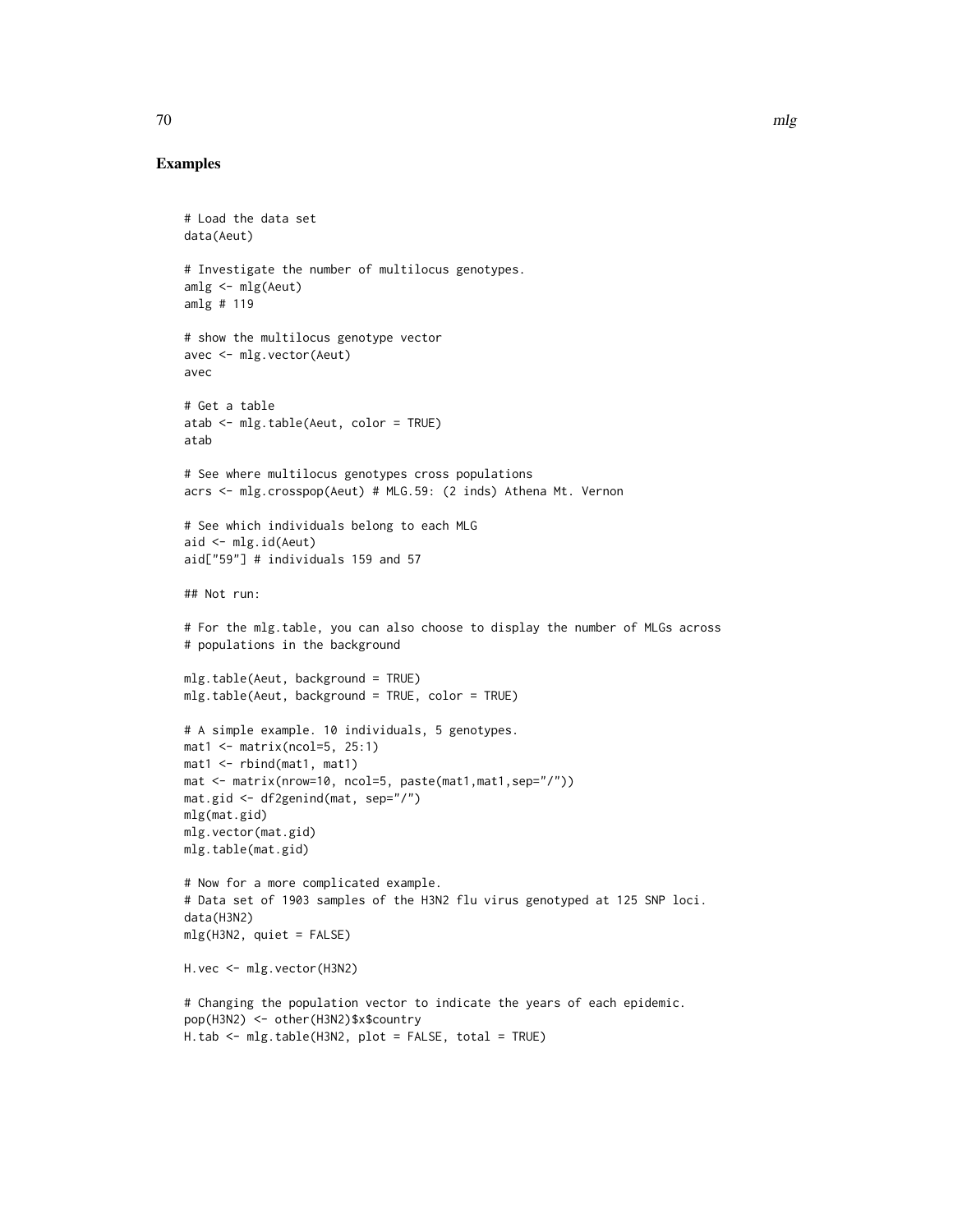#### mlg.filter 71

```
# Show which genotypes exist accross populations in the entire dataset.
res <- mlg.crosspop(H3N2, quiet = FALSE)
# Let's say we want to visualize the multilocus genotype distribution for the
# USA and Russia
mlg.table(H3N2, sublist = c("USA", "Russia"), bar=TRUE)
# An exercise in subsetting the output of mlg.table and mlg.vector.
# First, get the indices of each MLG duplicated across populations.
inds <- mlg.crosspop(H3N2, quiet = FALSE, indexreturn = TRUE)
# Since the columns of the table from mlg.table are equal to the number of
# MLGs, we can subset with just the columns.
H.sub <- H.tab[, inds]
# We can also do the same by using the mlgsub flag.
H.sub <- mlg.table(H3N2, mlgsub = inds)
# We can subset the original data set using the output of mlg.vector to
# analyze only the MLGs that are duplicated across populations.
new.H <- H3N2[H.vec %in% inds, ]
## End(Not run)
```
<span id="page-70-0"></span>mlg.filter *MLG definitions based on genetic distance*

# **Description**

Multilocus genotypes are initially defined by naive string matching, but this definition does not take into account missing data or genotyping error, casting these as unique genotypes. Defining multilocus genotypes by genetic distance allows you to incorporate genotypes that have missing data o genotyping error into their parent clusters.

#### Usage

```
mlg.filter(
 pop,
  threshold = 0,
 missing = "asis",
 memory = FALSE,algorithm = "farthest_neighbor",
  distance = "diss.dist",
  threads = 1L,
  stats = "MLGs",
  ...
)
```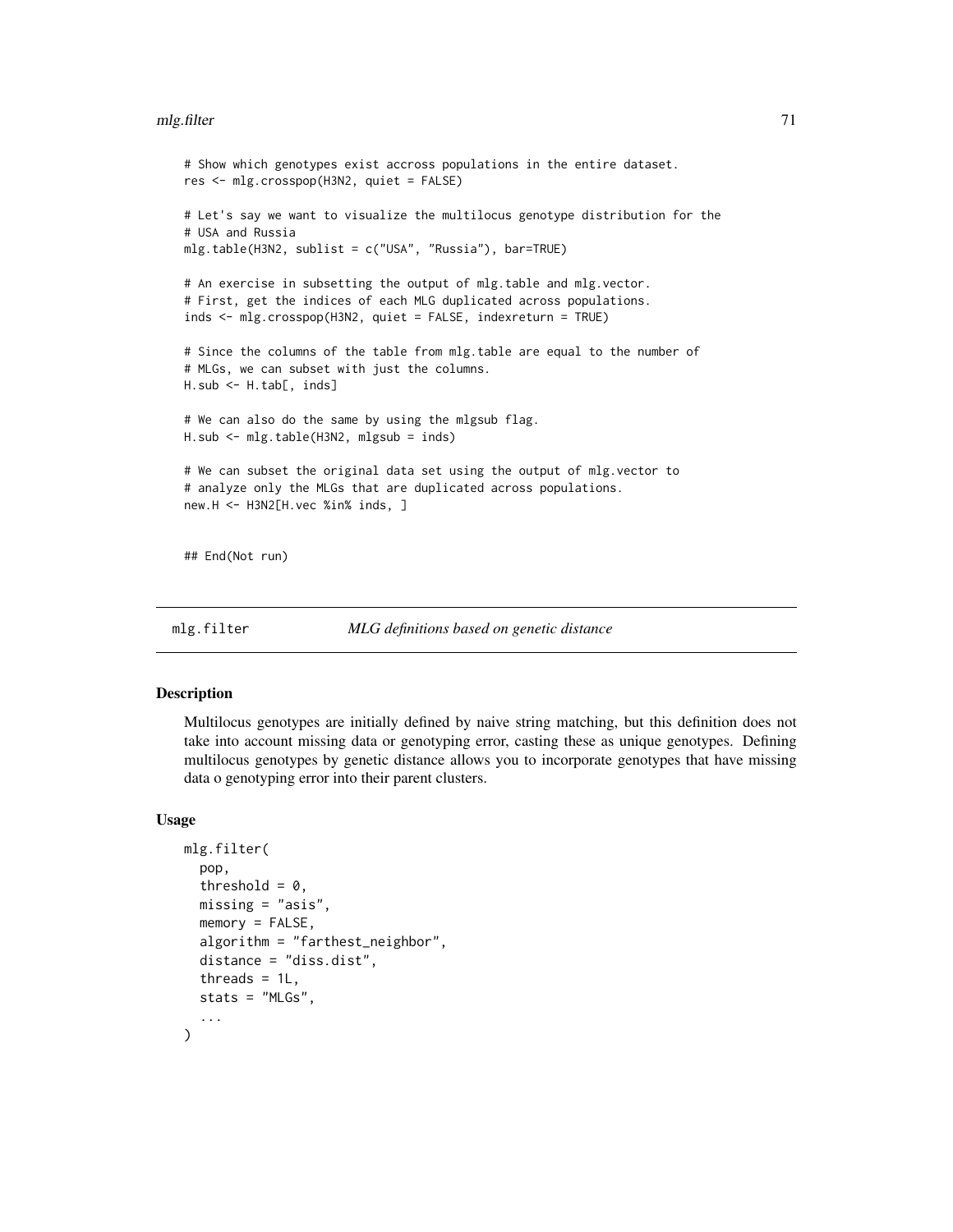```
mlg.filter(
 pop,
 missing = "asis",
 memory = FALSE,
 algorithm = "farthest_neighbor",
  distance = "diss.dist",
  threads = 1L,
  ...
) <- value
```
# Arguments

| a genclone, snpclone, or genind object.                                                                                                                                                                                                                                                            |
|----------------------------------------------------------------------------------------------------------------------------------------------------------------------------------------------------------------------------------------------------------------------------------------------------|
| a number indicating the minimum distance two MLGs must be separated by to<br>be considered different. Defaults to 0, which will reflect the original (naive)<br>MLG definition.                                                                                                                    |
| any method to be used by missingno: "mean", "zero", "loci", "genotype", or<br>"asis" (default).                                                                                                                                                                                                    |
| whether this function should remember the last distance matrix it generated.<br>TRUE will attempt to reuse the last distance matrix if the other parameters are<br>the same. (default) FALSE will ignore any stored matrices and not store any it<br>generates.                                    |
| determines the type of clustering to be done.                                                                                                                                                                                                                                                      |
| "farthest_neighbor" <i>(default)</i> merges clusters based on the maximum dis-<br>tance between points in either cluster. This is the strictest of the three.                                                                                                                                      |
| "nearest_neighbor" merges clusters based on the minimum distance between<br>points in either cluster. This is the loosest of the three.                                                                                                                                                            |
| "average_neighbor" merges clusters based on the average distance between<br>every pair of points between clusters.                                                                                                                                                                                 |
| a character or function defining the distance to be applied to pop. Defaults to<br>diss.dist for genclone objects and bitwise.dist for snpclone objects. A<br>matrix or table containing distances between individuals (such as the output of<br>rogers.dist) is also accepted for this parameter. |
| (unused) Previously, this was the maximum number of parallel threads to be<br>used within this function. Default is 1 indicating that this function will run<br>serially. Any other number will result in a warning.                                                                               |
| a character vector specifying which statistics should be returned (details below).<br>Choices are "MLG", "THRESHOLDS", "DISTANCES", "SIZES", or "ALL".<br>If choosing "ALL" or more than one, a named list will be returned.                                                                       |
| any parameters to be passed off to the distance method.                                                                                                                                                                                                                                            |
| the threshold at which genotypes should be collapsed.                                                                                                                                                                                                                                              |
|                                                                                                                                                                                                                                                                                                    |

# Details

This function will take in any distance matrix or function and collapse multilocus genotypes below a given threshold. If you use this function as the assignment method (mlg.filter(myData, distance =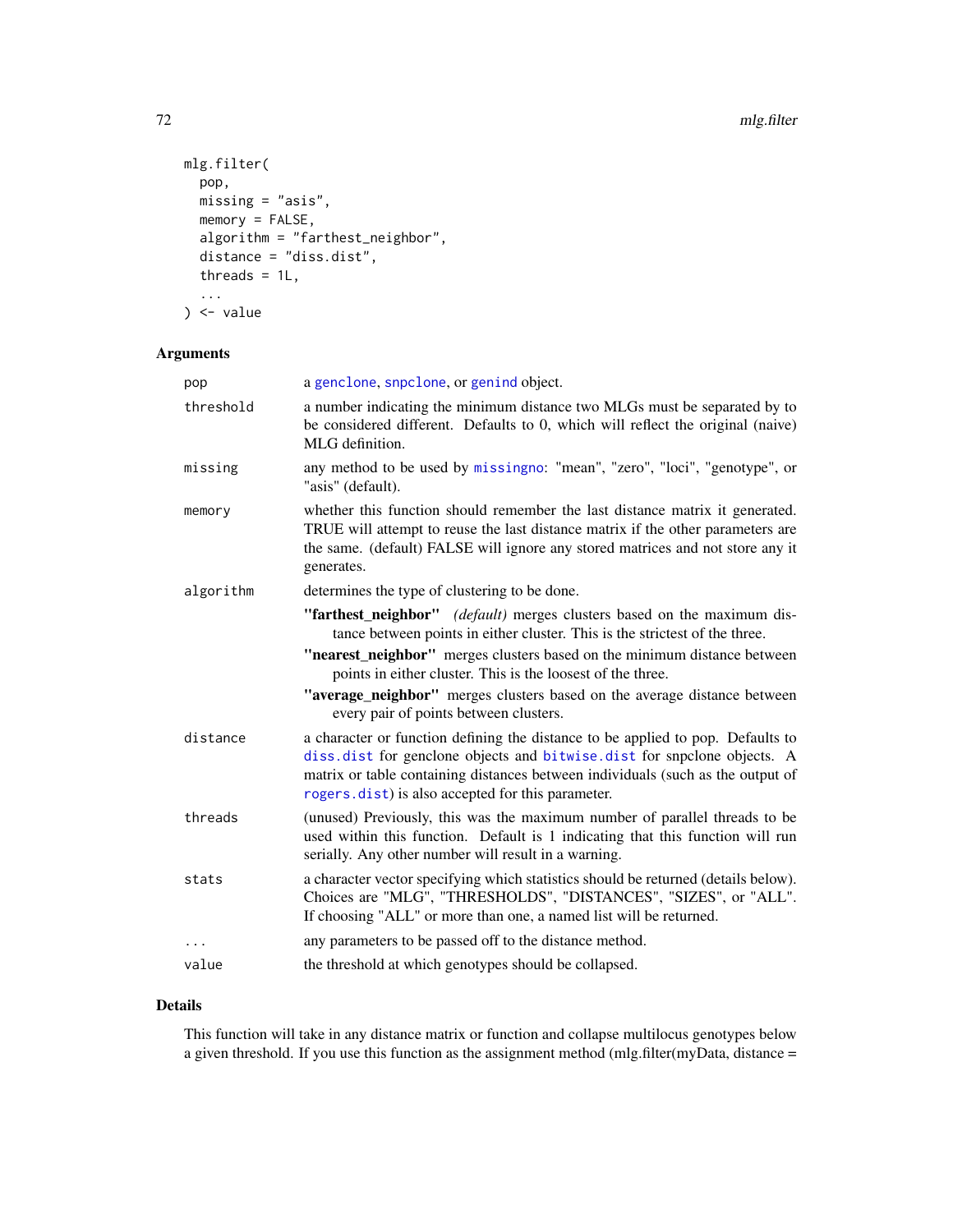### mlg.filter 73

 $myDist$   $\leq$  0.5), the distance function or matrix will be remembered by the object. This means that if you define your own distance matrix or function, you must keep it in memory to further utilize mlg.filter.

### Value

Default, a vector of collapsed multilocus genotypes. Otherwise, any combination of the following:

MLGs: a numeric vector defining the multilocus genotype cluster of each individual in the dataset. Each genotype cluster is separated from every other genotype cluster by at least the defined threshold value, as calculated by the selected algorithm.

THRESHOLDS: A numeric vector representing the thresholds beyond which clusters of multilocus genotypes were collapsed.

DISTANCES: A square matrix representing the distances between each cluster.

SIZES: The sizes of the multilocus genotype clusters in order.

# Note

mlg.vector makes use of mlg.vector grouping prior to applying the given threshold. Genotype numbers returned by mlg.vector represent the lowest numbered genotype (as returned by mlg.vector) in in each new multilocus genotype. Therefore mlg.filter and mlg.vector return the same vector when threshold is set to 0 or less.

### See Also

[filter\\_stats](#page-38-0), [cutoff\\_predictor](#page-28-0), [mll](#page-74-0), [genclone](#page-42-0), [snpclone](#page-42-0), [diss.dist](#page-30-0), [bruvo.dist](#page-19-0)

```
data(partial_clone)
pc <- as.genclone(partial_clone, threads = 1L) # convert to genclone object
# Basic Use ---------------------------------------------------------------
# Show MLGs at threshold 0.05
mlg.filter(pc, threshold = 0.05, distance = "nei.dist", threads = 1L)
pc # 26 mlgs
# Set MLGs at threshold 0.05
mlg.filter(pc, distance = "nei.dist", threads = 1L) <- 0.05
pc # 25 mlgs
## Not run:
# The distance definition is persistant
mlg.filter(pc) <- 0.1
pc # 24 mlgs
```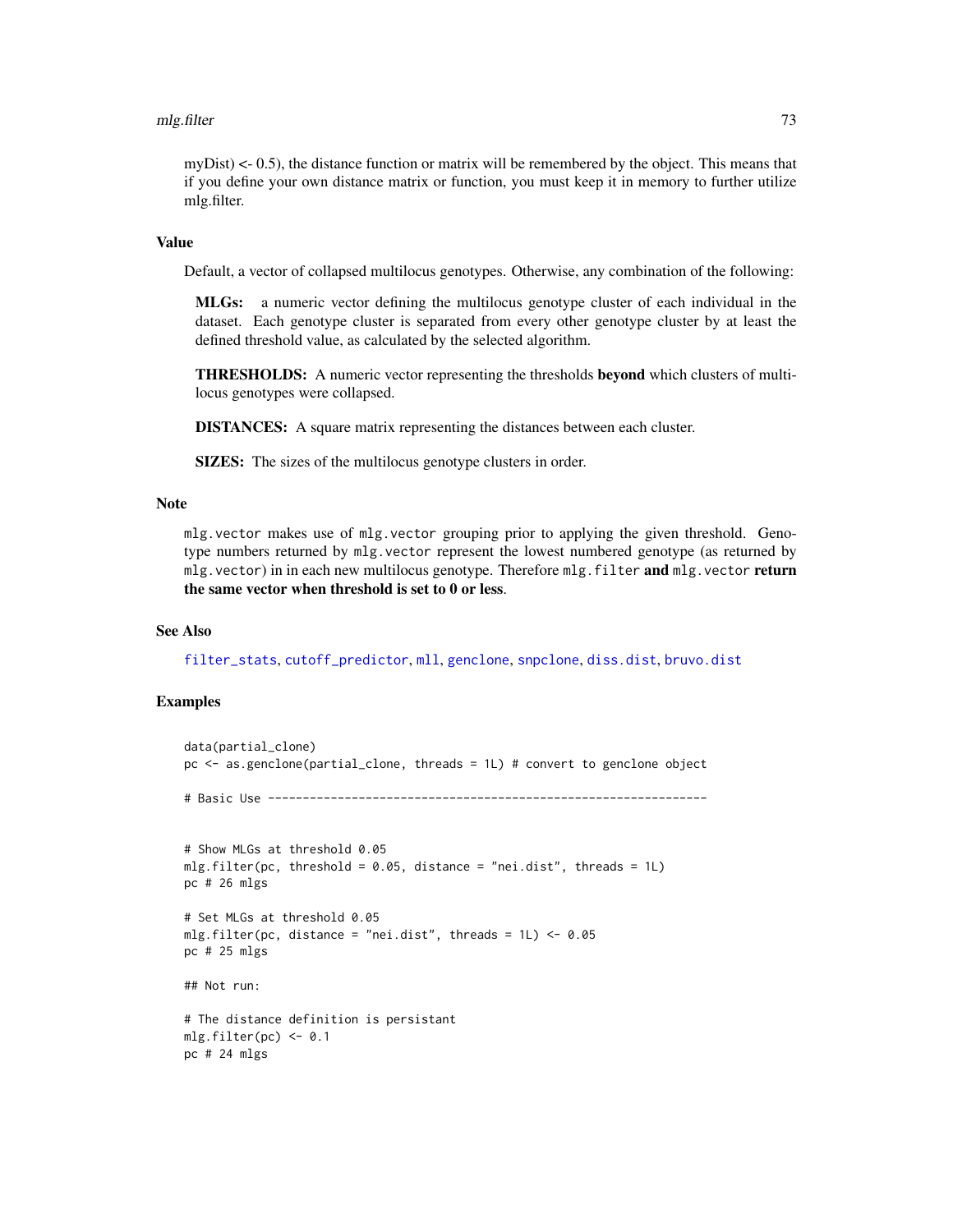```
# But you can still change the definition
mlg.filter(pc, distance = "diss.dist", percent = TRUE) <- 0.1
pc
# Choosing a threshold ----------------------------------------------------
# Thresholds for collapsing multilocus genotypes should not be arbitrary. It
# is important to consider what threshold is suitable. One method of choosing
# a threshold is to find a gap in the distance distribution that represents
# clonal groups. You can look at this by analyzing the distribution of all
# possible thresholds with the function "cutoff_predictor".
# For this example, we'll use Bruvo's distance to predict the cutoff for
# P. infestans.
data(Pinf)
Pinf
# Repeat lengths are necessary for Bruvo's distance
(pinfreps <- fix_replen(Pinf, c(2, 2, 6, 2, 2, 2, 2, 2, 3, 3, 2)))
# Now we can collect information of the thresholds. We can set threshold = 1
# because we know that this will capture the maximum possible distance:
(thresholds <- mlg.filter(Pinf, distance = bruvo.dist, stats = "THRESHOLDS",
                          replen = pinfreps, threshold = 1))
# We can use these thresholds to find an appropriate cutoff
(pcut <- cutoff_predictor(thresholds))
mlg.filter(Pinf, distance = bruvo.dist, replen = pinfreps) <- pcut
Pinf
# This can also be visualized with the "filter_stats" function.
# Special case: threshold = 0 ---------------------------------------------
# It's important to remember that a threshold of 0 is equal to the original
# MLG definition. This example will show a data set that contains genotypes
# with missing data that share all alleles with other genotypes except for
# the missing one.
data(monpop)
monpop # 264 mlg
mlg.filter(monpop) <- 0
nmll(monpop) # 264 mlg
# In order to merge these genotypes with missing data, we should set the
# threshold to be slightly higher than 0. We will use the smallest fraction
# the computer can store.
mlg.filter(monpop) <- .Machine$double.eps ^ 0.5
```
nmll(monpop) # 236 mlg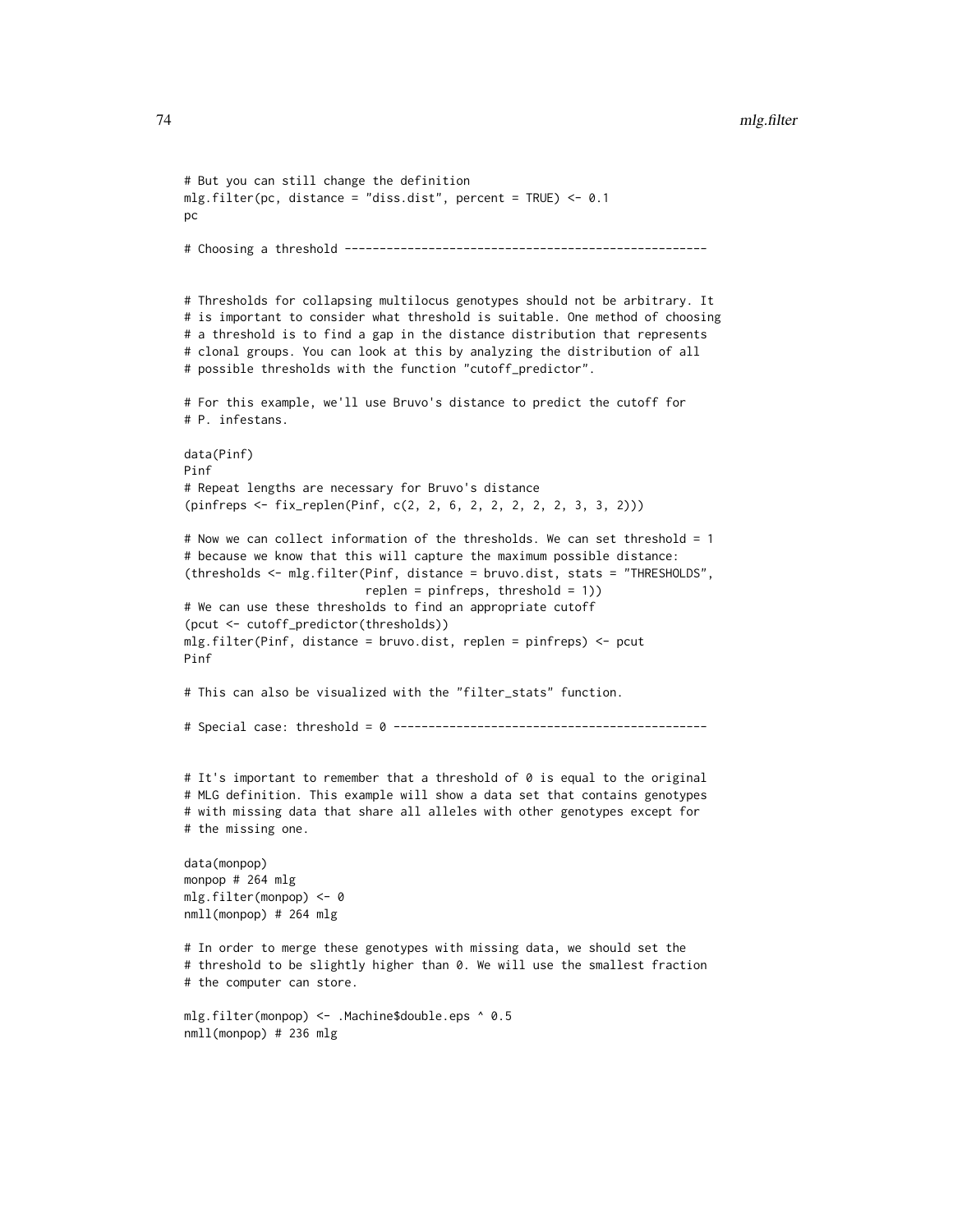mll and the contract of the contract of the contract of the contract of the contract of the contract of the contract of the contract of the contract of the contract of the contract of the contract of the contract of the co

```
# Custom distance ---------------------------------------------------------
# Custom genetic distances can be used either in functions from other
# packages or user-defined functions
data(Pinf)
Pinf
mlg.filter(Pinf, distance = function(x) dist(tab(x))) <- 3
Pinf
mlg.filter(Pinf) <- 4
Pinf
# genlight / snpclone objects ---------------------------------------------
set.seed(999)
gc \leftarrow as.snpclone(glsim(100, 0, n.snp.struc = 1e3, ploidy = 2))gc # 100 mlgs
mlg.filter(gc) <- 0.25
gc # 82 mlgs
## End(Not run)
```
<span id="page-74-0"></span>

mll *Access and manipulate multilocus lineages.*

# Description

The following methods allow the user to access and manipulate multilocus lineages in genclone or snpclone objects.

# Usage

 $mll(x, type = NULL)$  $null(x, type = NULL)$  $mll(x)$  <- value

|       | a genclone or snpclone object.                                                                                                               |
|-------|----------------------------------------------------------------------------------------------------------------------------------------------|
| type  | a character specifying "original", "contracted", or "custom" defining they type<br>of mlgs to return. Defaults to what is set in the object. |
| value | a character specifying which mlg type is visible in the object. See details.                                                                 |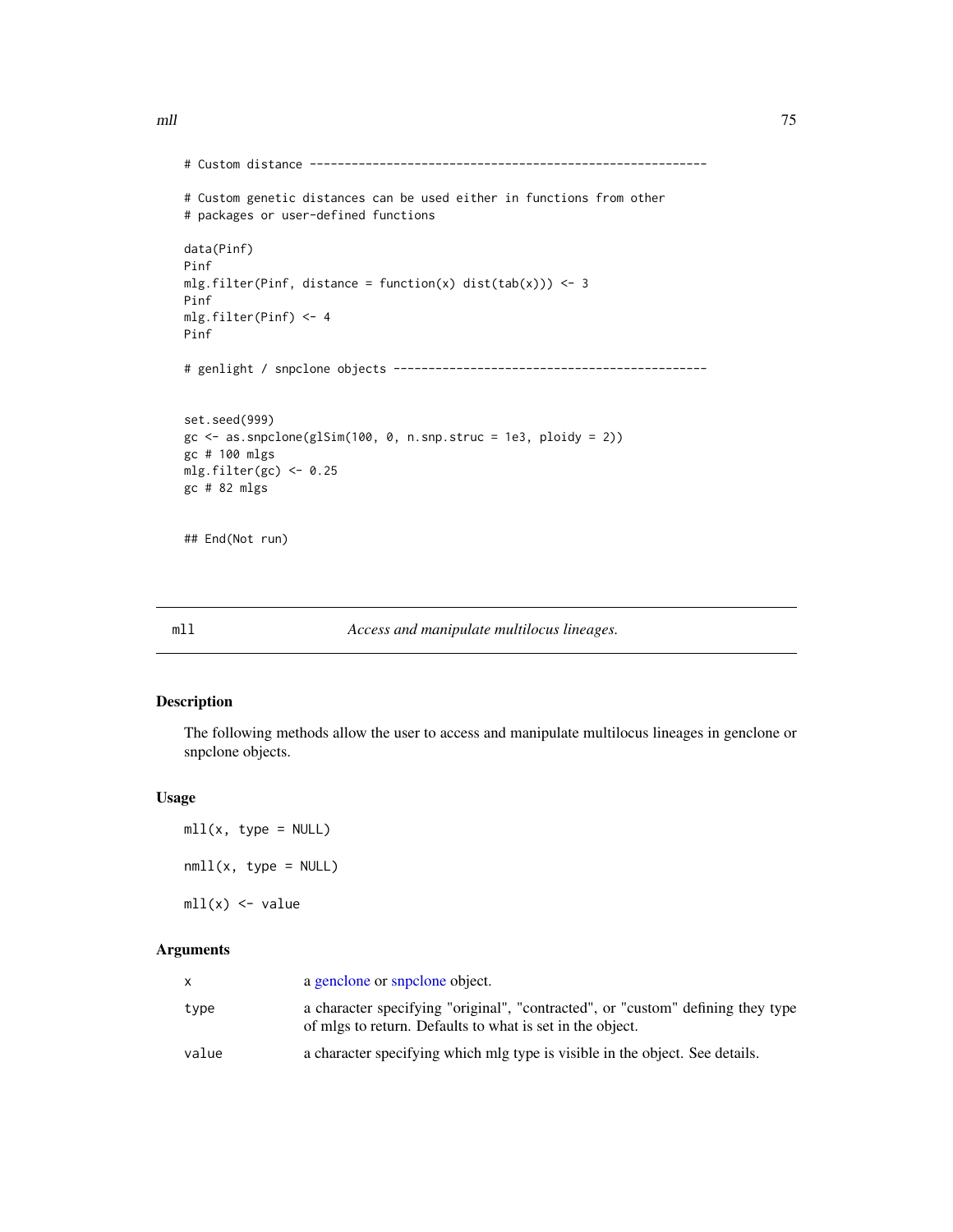# Details

[genclone](#page-42-1) and [snpclone](#page-42-0) objects have a slot for an internal class of object called [MLG.](#page-0-0) This class allows the storage of flexible mll definitions:

- "original" naive mlgs defined by string comparison. This is default.
- "contracted" mlgs defined by a genetic distance threshold.
- "custom" user-defined MLGs

# Value

an object of the same type as x.

# Author(s)

Zhian N. Kamvar

# See Also

[mll.custom](#page-75-0) [mlg.table](#page-66-0)

### Examples

```
data(partial_clone)
pc <- as.genclone(partial_clone)
mll(pc)
mll(pc) <- "custom"
mll(pc)
mll.levels(pc) <- LETTERS
mll(pc)
```
<span id="page-75-0"></span>mll.custom *Define custom multilocus lineages*

### Description

This function will allow you to define custom multilocus lineages for your data set.

### Usage

mll.custom(x, set = TRUE, value)  $mll.custom(x, set = TRUE)$  <- value mll.levels(x, set = TRUE, value) mll.levels(x, set = TRUE) <- value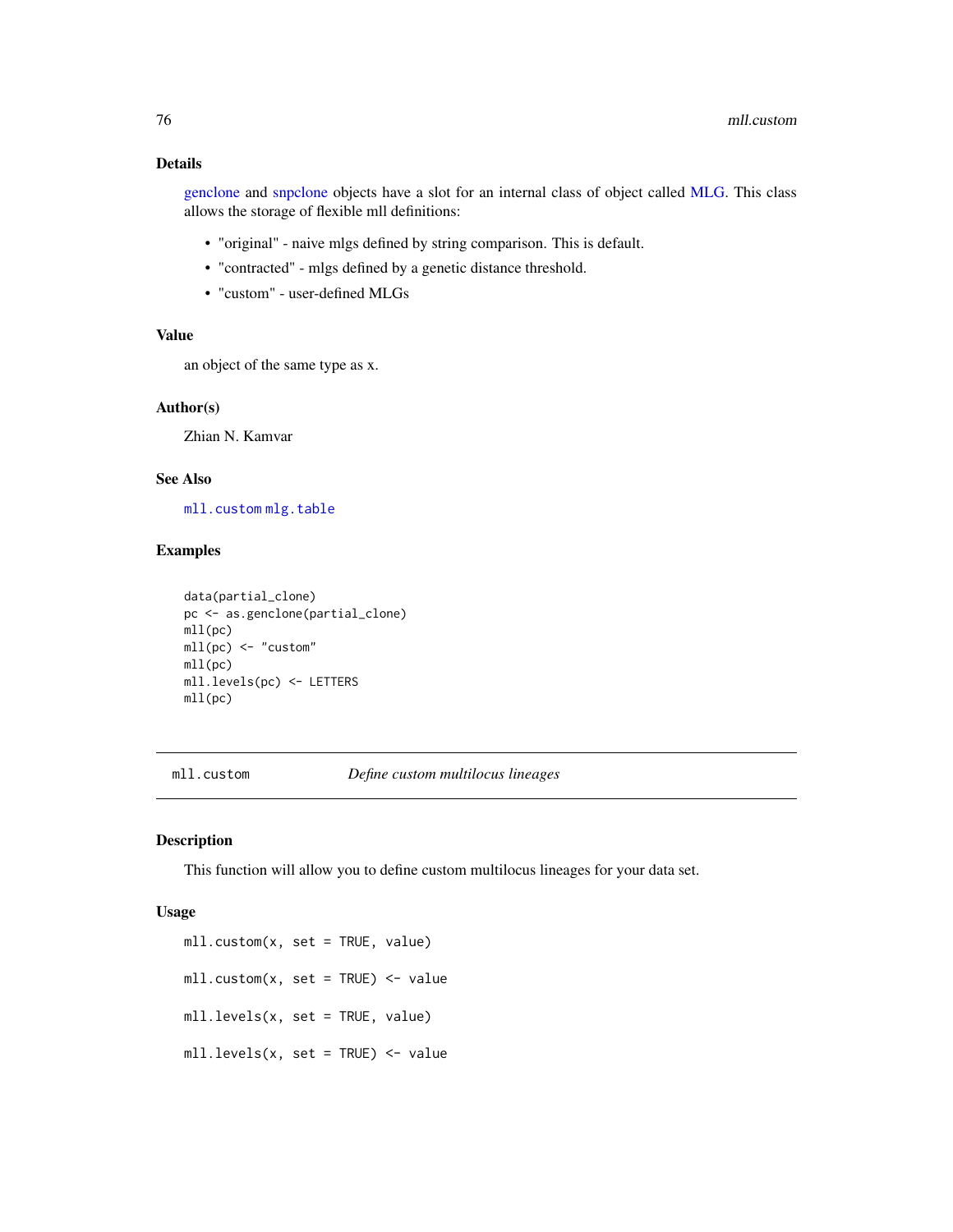### mll.reset 77

## Arguments

| $\mathsf{x}$ | a genclone or snpclone object.                                                                                                     |
|--------------|------------------------------------------------------------------------------------------------------------------------------------|
| set          | logical. If TRUE (default), the visible mlls will be set to 'custom'.                                                              |
| value        | a vector that defines the multilocus lineages for your data. This can be a vector<br>of ANYTHING that can be turned into a factor. |

# Value

an object of the same type as x

# Author(s)

Zhian N. Kamvar

# See Also

[mll](#page-74-0) [mlg.table](#page-66-0)

# Examples

```
data(partial_clone)
pc <- as.genclone(partial_clone)
mll.custom(pc) <- LETTERS[mll(pc)]
mll(pc)
# Let's say we had a mistake and the A mlg was actually B.
mll.levels(pc)[mll.levels(pc) == "A"] <- "B"
mll(pc)
# Set the MLL back to the original definition.
mll(pc) <- "original"
mll(pc)
```
mll.reset *Reset multilocus lineages*

# Description

This function will allow you to reset multilocus lineages for your data set.

# Usage

```
mll.reset(x, value)
```

|       | a genclone or snpclone object.                                       |
|-------|----------------------------------------------------------------------|
| value | a character vector that specifies which levels you wish to be reset. |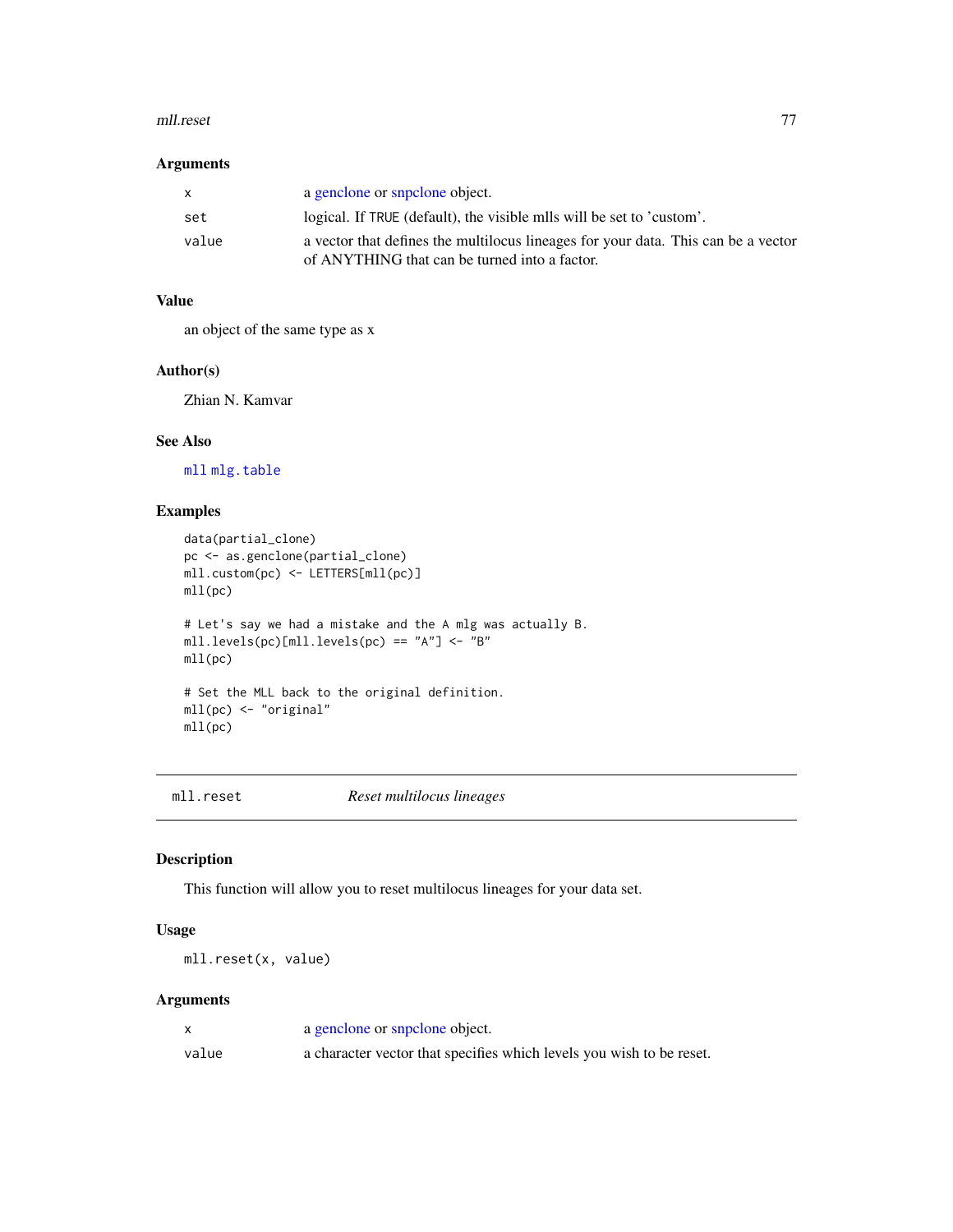### Value

an object of the same type as x

### Note

This method has no assignment method. If "original" is not contained in "value", it is assumed that the "original" definition will be used to reset the MLGs.

### Author(s)

Zhian N. Kamvar

# See Also

[mll](#page-74-0) [mlg.table](#page-66-0) [mll.custom](#page-75-0)

```
# This data set was a subset of a larger data set, so the multilocus
# genotypes are not all sequential
data(Pinf)
mll(Pinf) <- "original"
mll(Pinf)
# If we use mll.reset, then it will become sequential
Pinf.new <- mll.reset(Pinf, TRUE) # reset all
mll(Pinf.new)
## Not run:
# It is possible to reset only specific mll definitions. For example, let's
# say that we wanted to filter our multilocus genotypes by nei's distance
mlg.filter(Pinf, dist = nei.dist, missing = "mean") <- 0.02
# And we wanted to set those as custom genotypes,
mll.custom(Pinf) <- mll(Pinf, "contracted")
mll.levels(Pinf) <- .genlab("MLG", nmll(Pinf, "custom"))
# We could reset just the original and the filtered if we wanted to and keep
# the custom as it were.
Pinf.new <- mll.reset(Pinf, c("original", "contracted"))
mll(Pinf.new, "original")
mll(Pinf.new, "contracted")
mll(Pinf.new, "custom")
# If "original" is not one of the values, then that is used as a baseline.
Pinf.orig <- mll.reset(Pinf, "contracted")
mll(Pinf.orig, "contracted")
mll(Pinf.new, "contracted")
```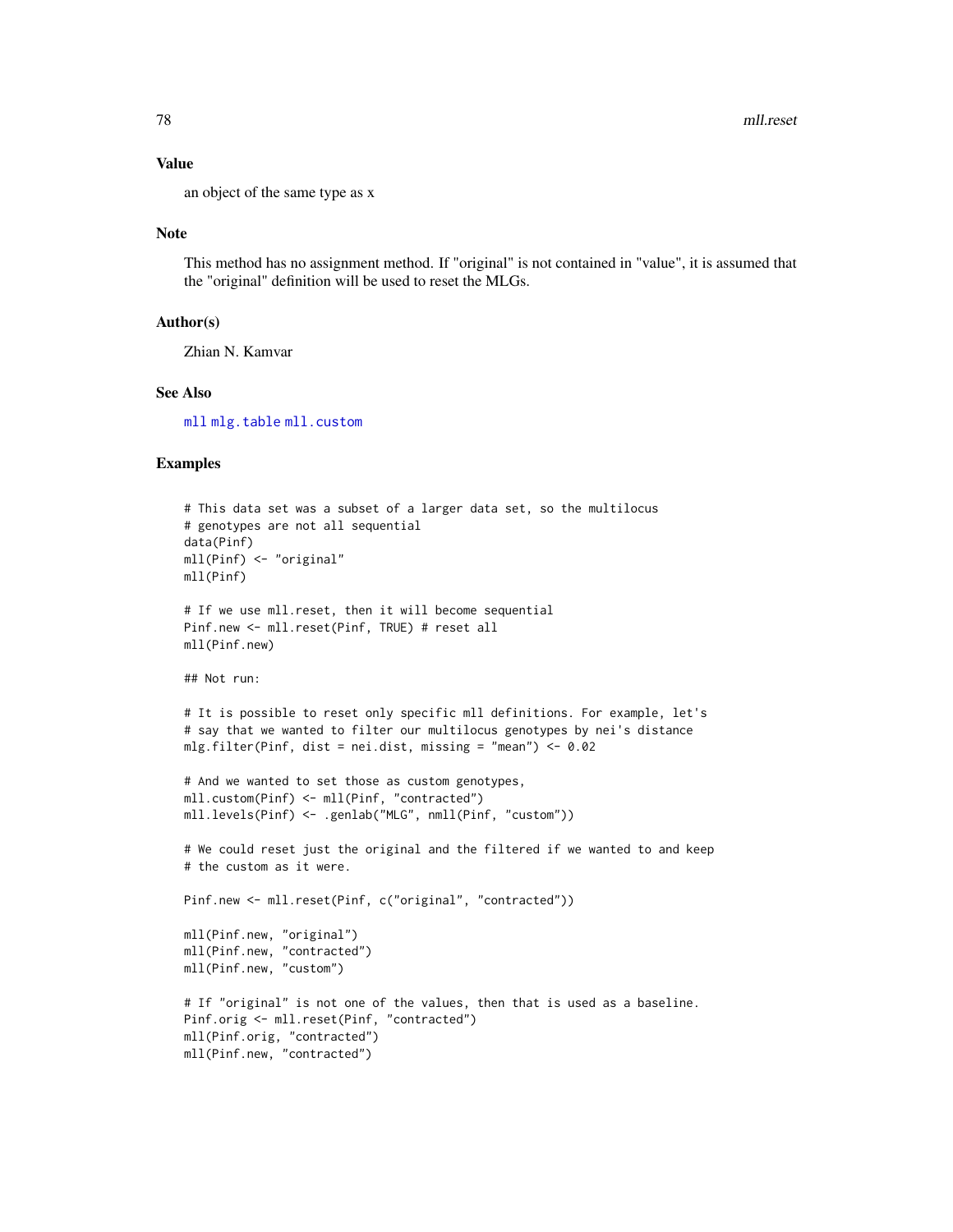### monpop 79

## End(Not run)

monpop *Peach brown rot pathogen \*Monilinia fructicola\**

### Description

This is microsatellite data for a population of the haploid plant pathogen \*Monilinia fructicola\* that causes disease within peach tree canopies (Everhart & Scherm, 2014). Entire populations within trees were sampled across 3 years (2009, 2010, and 2011) in a total of four trees, where one tree was sampled in all three years, for a total of 6 within-tree populations. Within each year, samples in the spring were taken from affected blossoms (termed "BB" for blossom blight) and in late summer from affected fruits (termed "FR" for fruit rot). There are a total of 694 isolates with 65 to 173 isolates within each canopy population that were characterized using a set of 13 microsatellite markers.

### Usage

data(monpop)

# Format

a [genclone-class] object with 3 hierarchical levels coded into one population factor. These are named "Tree", "Year", and "Symptom"

# References

SE Everhart, H Scherm, (2015) Fine-scale genetic structure of \*Monilinia fructicola\* during brown rot epidemics within individual peach tree canopies. Phytopathology 105:542-549 doi: [10.1094/PHY](https://doi.org/10.1094/PHYTO-03-14-0088-R)TO-[03-14-0088-R](https://doi.org/10.1094/PHYTO-03-14-0088-R)

```
data(monpop)
splitStrata(monpop) <- ~Tree/Year/Symptom
setPop(monpop) <- ~Symptom/Year
monpop
```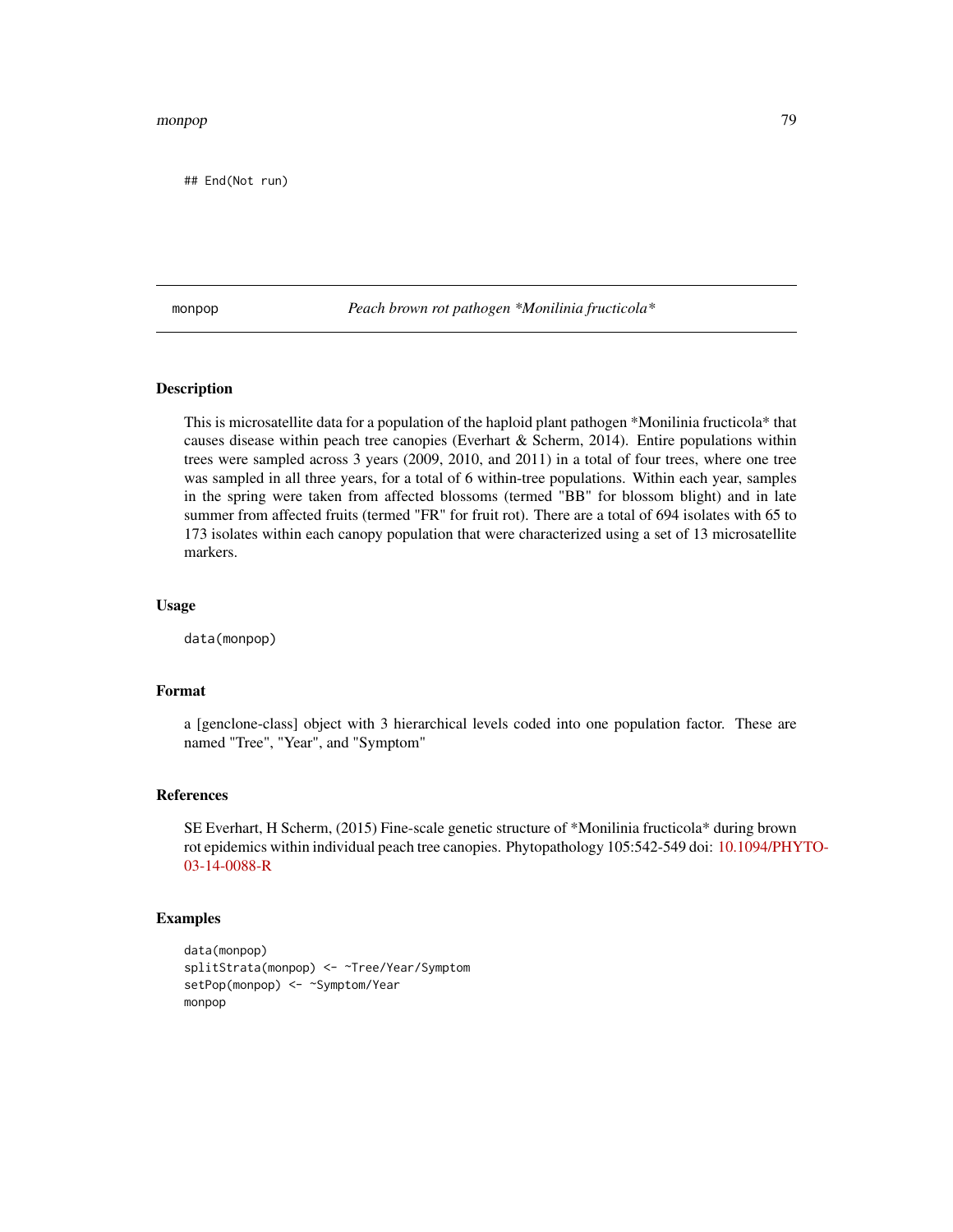## Description

These functions are modified from the function [dist.genpop](#page-0-0) to be applicable for distances between individuals.

### Usage

```
nei.dist(x, warning = TRUE)
edwards.dist(x)
rogers.dist(x)
reynolds.dist(x)
provesti.dist(x)
prevosti.dist
```
# Arguments

|         | a genind, genclone, or matrix object.                                                                                                                               |
|---------|---------------------------------------------------------------------------------------------------------------------------------------------------------------------|
| warning | If TRUE, a warning will be printed if any infinite values are detected and replaced.<br>If FALSE, these values will be replaced without warning. See Details below. |

# Format

An object of class function of length 1.

# Details

It is important to be careful with the interpretation of these distances as they were originally intended for calculation of between-population distance. As Nei's distance is the negative log of 0:1, this means that it is very possible to obtain distances of infinity. When this happens, infinite values are corrected to be 10 \* max(D) where D is the distance matrix without infinite values.

## Value

an object of class dist with the same number of observations as the number of individuals in your data.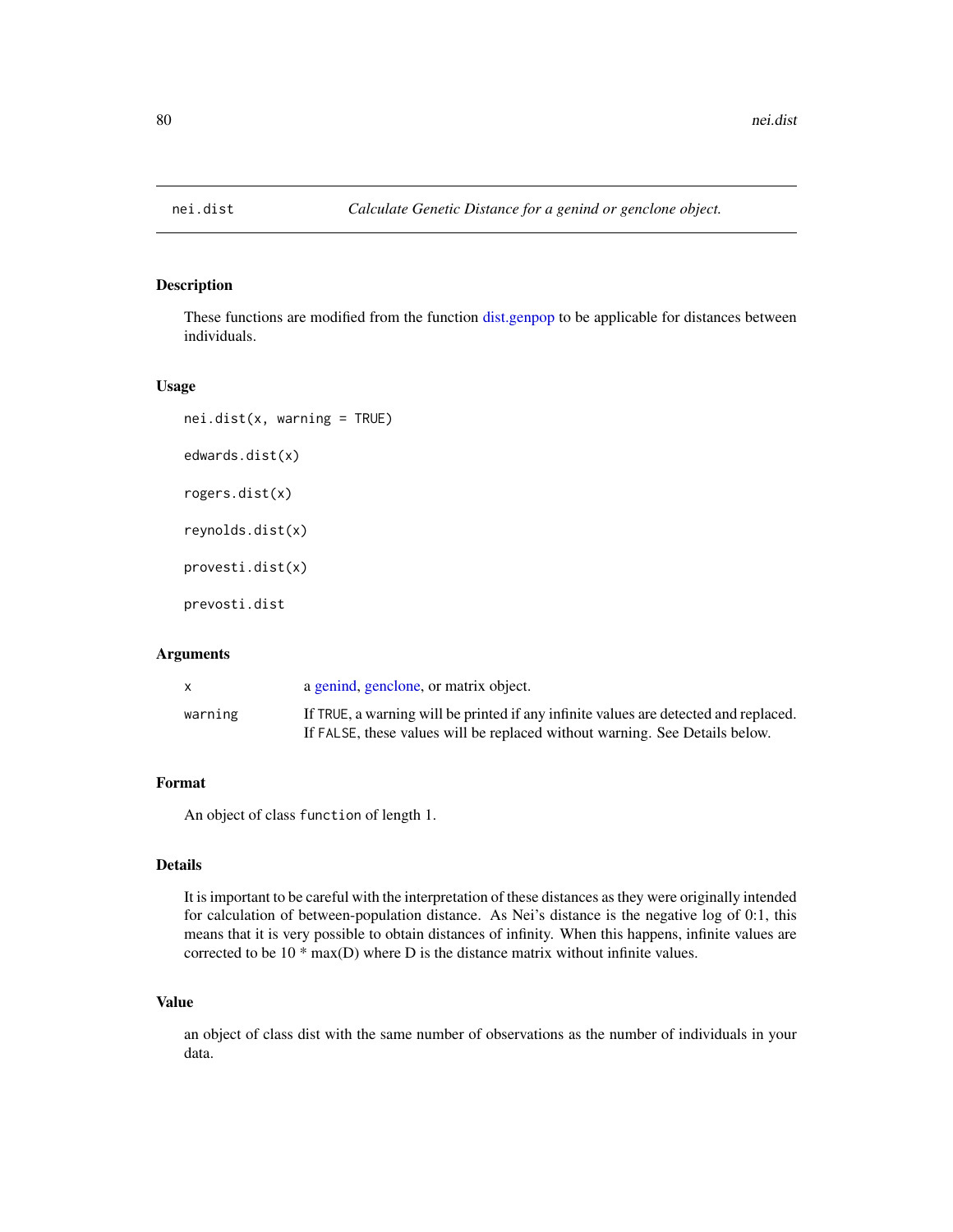### nei.dist 81

### **Note**

Prevosti's distance is identical to [diss.dist](#page-30-0), except that diss.dist is optimized for a larger number of individuals  $(n > 125)$  at the cost of required memory. Both prevosti.dist and provesti.dist are the same function, provesti.dist is a spelling error and exists for backwards compatibility.

These distances were adapted from the **adegenet** function [dist.genpop](#page-0-0) to work with [genind](#page-0-0) objects.

### Author(s)

Zhian N. Kamvar (poppr adaptation) Thibaut Jombart (adegenet adaptation) Daniel Chessel (ade4)

### References

Nei, M. (1972) Genetic distances between populations. American Naturalist, 106, 283-292.

Nei M. (1978) Estimation of average heterozygosity and genetic distance from a small number of individuals. Genetics, 23, 341-369.

Avise, J. C. (1994) Molecular markers, natural history and evolution. Chapman & Hall, London.

Edwards, A.W.F. (1971) Distance between populations on the basis of gene frequencies. Biometrics, 27, 873-881.

Cavalli-Sforza L.L. and Edwards A.W.F. (1967) Phylogenetic analysis: models and estimation procedures. Evolution, 32, 550-570.

Hartl, D.L. and Clark, A.G. (1989) Principles of population genetics. Sinauer Associates, Sunderland, Massachussetts (p. 303).

Reynolds, J. B., B. S. Weir, and C. C. Cockerham. (1983) Estimation of the coancestry coefficient: basis for a short-term genetic distance. Genetics, 105, 767-779.

Rogers, J.S. (1972) Measures of genetic similarity and genetic distances. Studies in Genetics, Univ. Texas Publ., 7213, 145-153.

Avise, J. C. (1994) Molecular markers, natural history and evolution. Chapman & Hall, London.

Prevosti A. (1974) La distancia genetica entre poblaciones. Miscellanea Alcobe, 68, 109-118.

Prevosti A., Oca\~na J. and Alonso G. (1975) Distances between populations of Drosophila subobscura, based on chromosome arrangements frequencies. Theoretical and Applied Genetics, 45, 231-241.

For more information on dissimilarity indexes:

Gower J. and Legendre P. (1986) Metric and Euclidean properties of dissimilarity coefficients. Journal of Classification, 3, 5-48

Legendre P. and Legendre L. (1998) Numerical Ecology, Elsevier Science B.V. 20, pp274-288.

## See Also

[aboot](#page-7-0) [diss.dist](#page-30-0) [poppr.amova](#page-96-0)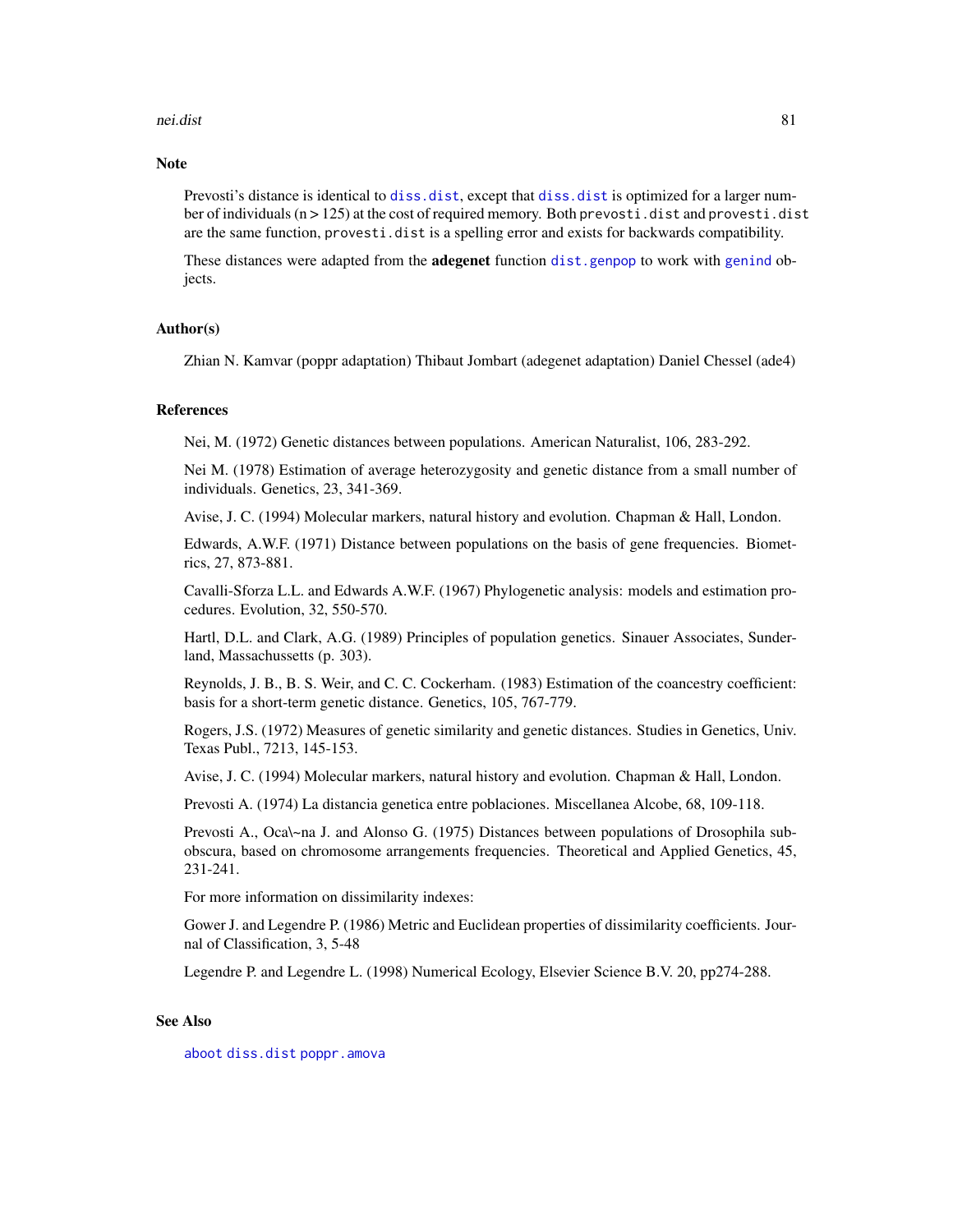### Examples

```
data(nancycats)
(nan9 <- popsub(nancycats, 9))
(neinan <- nei.dist(nan9))
(ednan <- edwards.dist(nan9))
(rodnan <- rogers.dist(nan9))
(reynan <- reynolds.dist(nan9))
(pronan <- prevosti.dist(nan9))
```
old2new\_genclone *Convert an old genclone object to a new genclone object*

## Description

Convert an old genclone object to a new genclone object

## Usage

old2new\_genclone(object, donor = new(class(object)))

## Arguments

| object | a genclone object from poppr v. 1.1     |
|--------|-----------------------------------------|
| donor  | a new genclone object from poppr v. 2.0 |

# Author(s)

Zhian N. Kamvar

| partial_clone | Simulated data illustrating a Minimum Spanning Network based on |
|---------------|-----------------------------------------------------------------|
|               | <i>Bruvo's Distance</i>                                         |

### Description

These data were simulated using SimuPOP version 1.0.8 with 99.9% clonal reproduction over 10,000 generations. Populations were assigned post-hoc and are simply present for the purposes of demonstrating a minimum spanning network with Bruvo's distance.

### Usage

data(partial\_clone)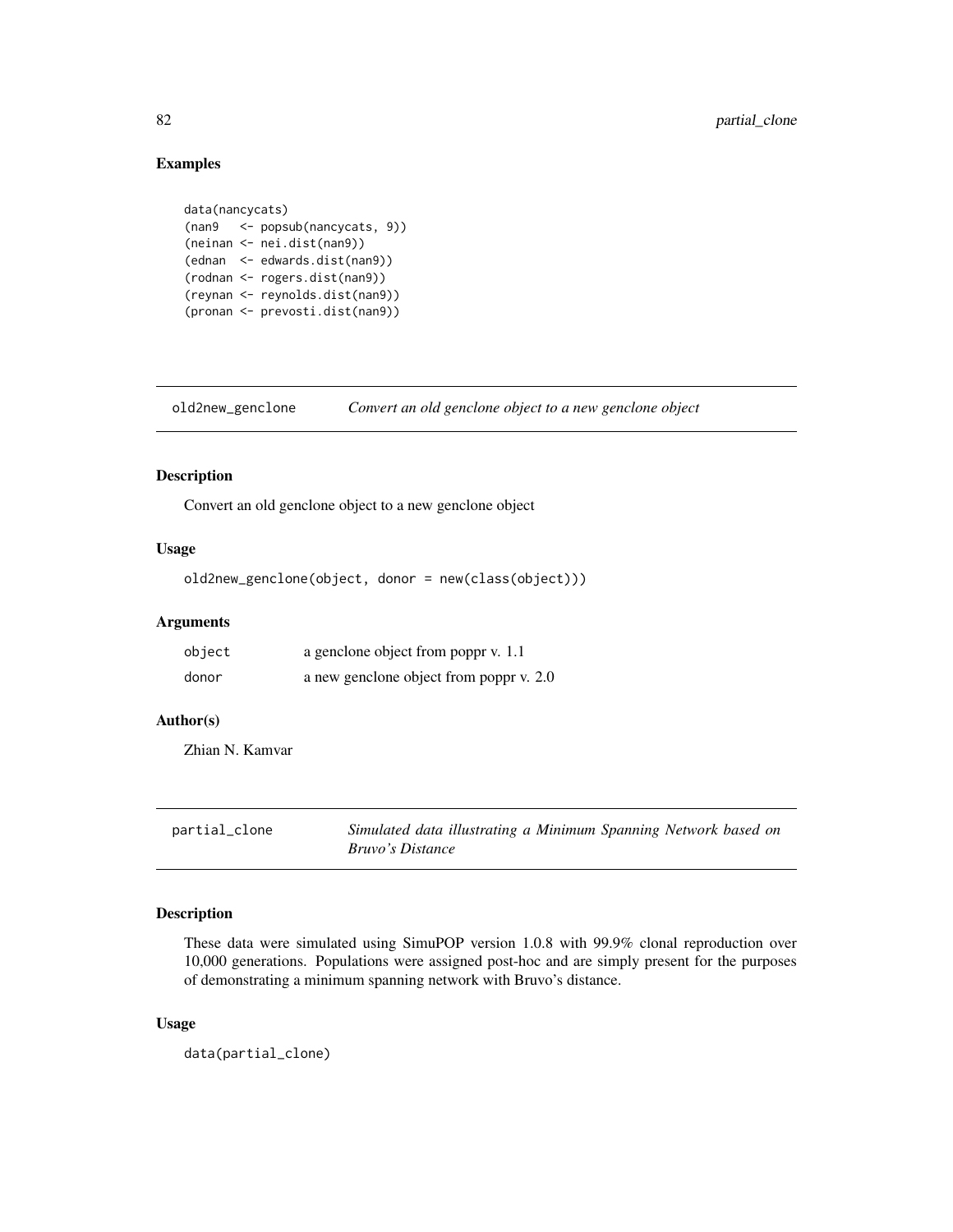### pgen 333 and 2012 and 2012 and 2012 and 2012 and 2012 and 2012 and 2012 and 2012 and 2012 and 2012 and 2012 and

### Format

a [genind()] object with 50 individuals, 10 loci, and four populations.

# References

Bo Peng and Christopher Amos (2008) Forward-time simulations of nonrandom mating populations using simuPOP. \*bioinformatics\*, 24 (11): 1408-1409.

| ۰. |  |
|----|--|

**Genotype Probability** 

### Description

Calculate the probability of genotypes based on the product of allele frequencies over all loci.

# Usage

 $pgen(gid, pop = NULL, by pop = TRUE, log = TRUE, freq = NULL, ...)$ 

# Arguments

| gid       | a genind or genclone object.                                                                                                                                                                                                                                                                                                                  |
|-----------|-----------------------------------------------------------------------------------------------------------------------------------------------------------------------------------------------------------------------------------------------------------------------------------------------------------------------------------------------|
| pop       | either a formula to set the population factor from the strata slot or a vector<br>specifying the population factor for each sample. Defaults to NULL.                                                                                                                                                                                         |
| $by\_pop$ | When this is TRUE (default), the calculation will be done by population.                                                                                                                                                                                                                                                                      |
| log       | a logical if $\log$ =TRUE (default), the values returned will be $\log(Pgen)$ . If $\log$<br>$=$ FALSE, the values returned will be Pgen.                                                                                                                                                                                                     |
| freg      | a vector or matrix of allele frequencies. This defaults to NULL, indicating that the<br>frequencies will be determined via round-robin approach in rraf. If this matrix<br>or vector is not provided, zero-value allele frequencies will automatically be<br>corrected. For details, please see the documentation on correcting rare alleles. |
|           | options from correcting rare alleles. The default is to correct allele frequencies<br>to $1/n$                                                                                                                                                                                                                                                |

### Details

Pgen is the probability of a given genotype occuring in a population assuming HWE. Thus, the value for diploids is

$$
P_{gen} = \left(\prod_{i=1}^{m} p_i\right) 2^h
$$

where  $p_i$  are the allele frequencies and  $h$  is the count of the number of heterozygous sites in the sample (Arnaud-Haond et al. 2007; Parks and Werth, 1993). The allele frequencies, by default, are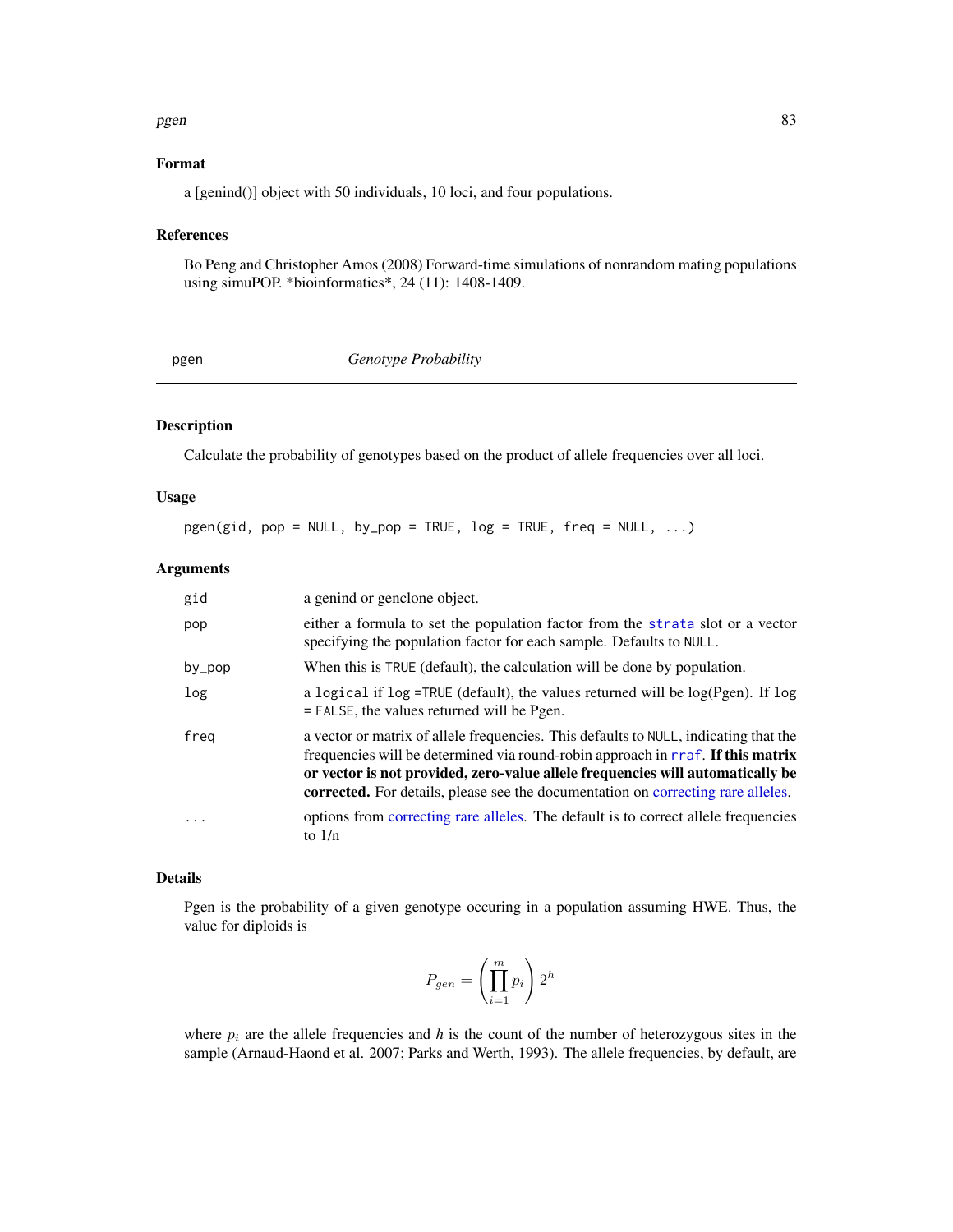calculated using a round-robin approach where allele frequencies at a particular locus are calculated on the clone-censored genotypes without that locus.

To avoid issues with numerical precision of small numbers, this function calculates pgen per locus by adding up log-transformed values of allele frequencies. These can easily be transformed to return the true value (see examples).

### Value

A vector containing Pgen values per locus for each genotype in the object.

### Note

For haploids, Pgen at a particular locus is the allele frequency. This function cannot handle polyploids. Additionally, when the argument pop is not NULL, by\_pop is automatically TRUE.

### Author(s)

Zhian N. Kamvar, Jonah Brooks, Stacy A. Krueger-Hadfield, Erik Sotka

### References

Arnaud-Haond, S., Duarte, C. M., Alberto, F., & Serrão, E. A. 2007. Standardizing methods to address clonality in population studies. *Molecular Ecology*, 16(24), 5115-5139.

Parks, J. C., & Werth, C. R. 1993. A study of spatial features of clones in a population of bracken fern, *Pteridium aquilinum* (Dennstaedtiaceae). *American Journal of Botany*, 537-544.

### See Also

[psex](#page-108-0), [rraf](#page-118-0), [rrmlg](#page-120-0), [rare\\_allele\\_correction](#page-112-0)

```
data(Pram)
head(pgen(Pram, log = FALSE))
## Not run:
# You can also supply the observed allele frequencies
pramfreq <- Pram %>% genind2genpop() %>% tab(freq = TRUE)
head(pgen(Pram, log = FALSE, freq = pramfreq))
# You can get the Pgen values over all loci by summing over the logged results:
pgen(Pram, log = TRUE) %>% # calculate pgen matrix
 rowSums(na.rm = TRUE) %>% # take the sum of each row
 exp() \# take the exponent of the results
# You can also take the product of the non-logged results:
apply(pgen(Pram, log = FALSE), 1, prod, na.rm = TRUE)## Rare Allele Correction ---------------------------------------------------
##
# If you don't supply a table of frequencies, they are calculated with rraf
```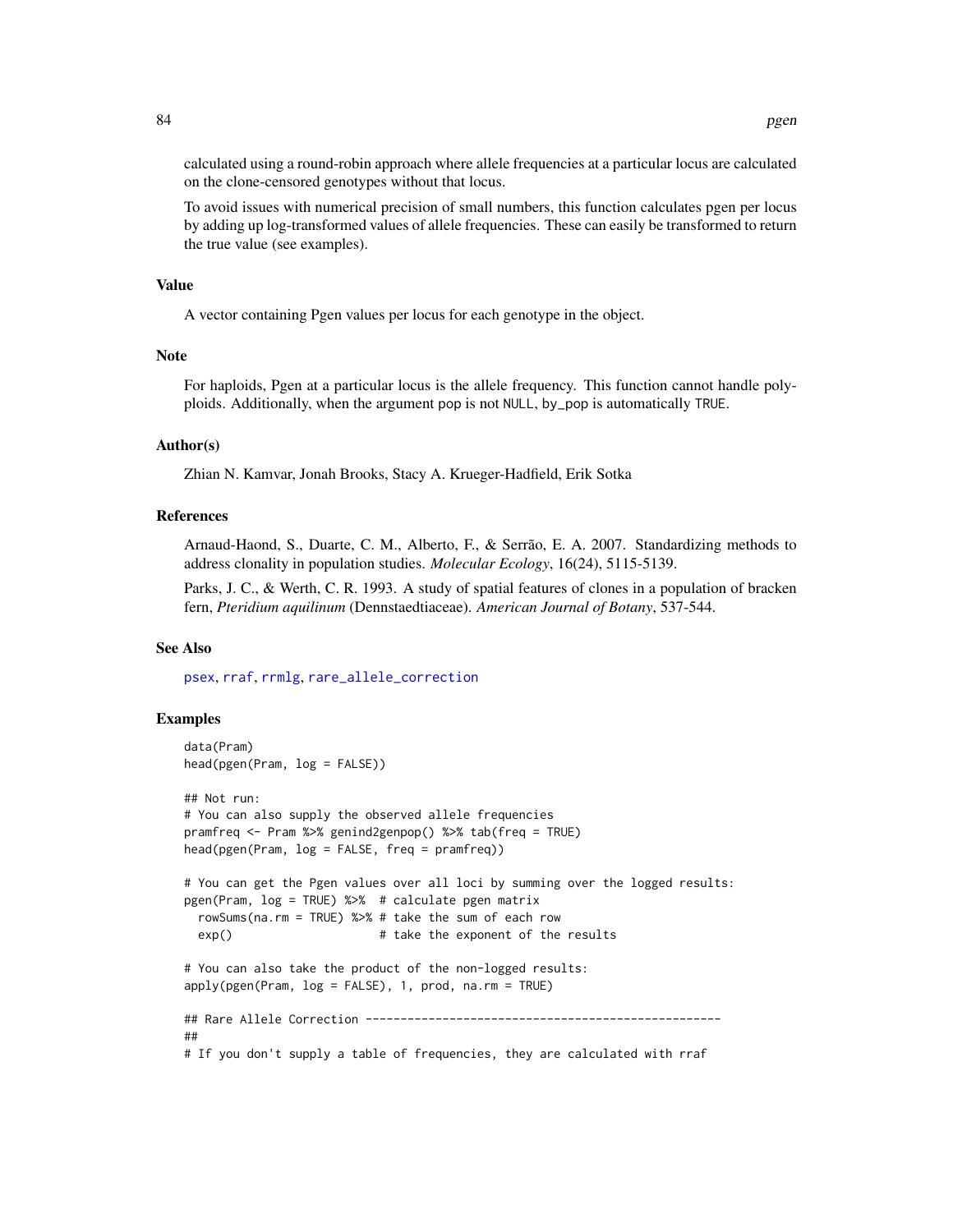### $\mathbf{P}\text{inf}$  85

```
# with correction = TRUE. This is normally benign when analyzing large
# populations, but it can have a great effect on small populations. To help
# control this, you can supply arguments described in
# help("rare_allele_correction").
# Default is to correct by 1/n per population. Since the calculation is
# performed on a smaller sample size due to round robin clone correction, it
# would be more appropriate to correct by 1/rrmlg at each locus. This is
# acheived by setting d = "rrmlg". Since this is a diploid, we would want to
# account for the number of chromosomes, and so we set mul = 1/2
head(pgen(Pram, log = FALSE, d = "rrmlg", mu1 = 1/2)) # compare with the output above
# If you wanted to treat all alleles as equally rare, then you would set a
# specific value (let's say the rare alleles are 1/100):
head(pgen(Pram, log = FALSE, e = 1/100))
## End(Not run)
```
Pinf *Phytophthora infestans data from Mexico and South America.*

# **Description**

The Pinf data set contains 86 isolates genotyped over 11 microsatellite loci collected from Mexico, Peru, Columbia, and Ecuador. This is a subset of the data used for the reference below.

### Usage

data(Pinf)

### Format

a [genclone-class] object with 2 hierarchical levels called "Continent" and "Country" that contain 2 and 4 populations, respectively.

### References

Goss, Erica M., Javier F. Tabima, David EL Cooke, Silvia Restrepo, William E. Fry, Gregory A. Forbes, Valerie J. Fieland, Martha Cardenas, and Niklaus J. Grünwald. "The Irish potato famine pathogen \*Phytophthora infestans\* originated in central Mexico rather than the Andes." Proceedings of the National Academy of Sciences 111:8791-8796. doi: [10.1073/pnas.1401884111](https://doi.org/10.1073/pnas.1401884111)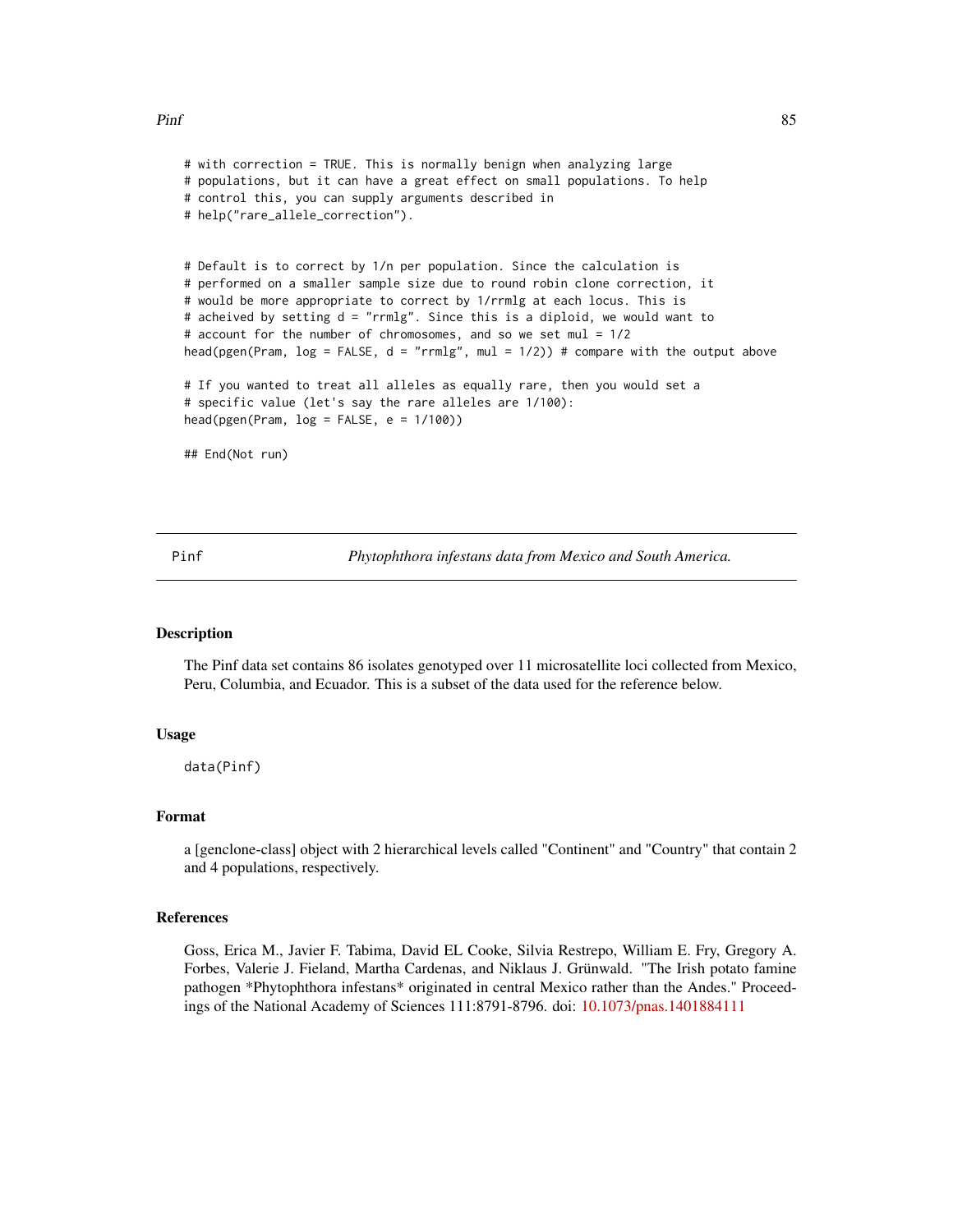<span id="page-85-0"></span>

## Description

This function allows you to take the output of poppr.msn and bruvo.msn and customize the plot by labeling groups of individuals, size of nodes, and adjusting the palette and scale bar.

### Usage

```
plot_poppr_msn(
  x,
 poppr_msn,
 gscale = TRUE,
  gadj = 3,
 mlg.compute = "original",
 glim = c(0, 0.8),gweight = 1,
 wscale = TRUE,
 nodescale = 10,nodebase = NULL,
  nodelab = 2,
  inds = "ALL",mlg = FALSE,quantiles = TRUE,
  cutoff = NULL,
 palette = NULL,
  layfun = layout.auto,
  beforecut = FALSE,
 pop.leg = TRUE,
  size.leg = TRUE,
  scale.leg = TRUE,
  ...
\mathcal{L}
```

| $\mathsf{x}$ | a genind, genclone, genlight, or snpclone object from which poppr_msn<br>was derived.                                                                                                                |
|--------------|------------------------------------------------------------------------------------------------------------------------------------------------------------------------------------------------------|
| poppr_msn    | a list produced from either poppr.msn or bruvo.msn. This list should con-<br>tain a graph, a vector of population names and a vector of hexadecimal color<br>definitions for each population.        |
| gscale       | "grey scale". If this is TRUE, this will scale the color of the edges proportional<br>to the observed distance, with the lines becoming darker for more related nodes.<br>See greveurve for details. |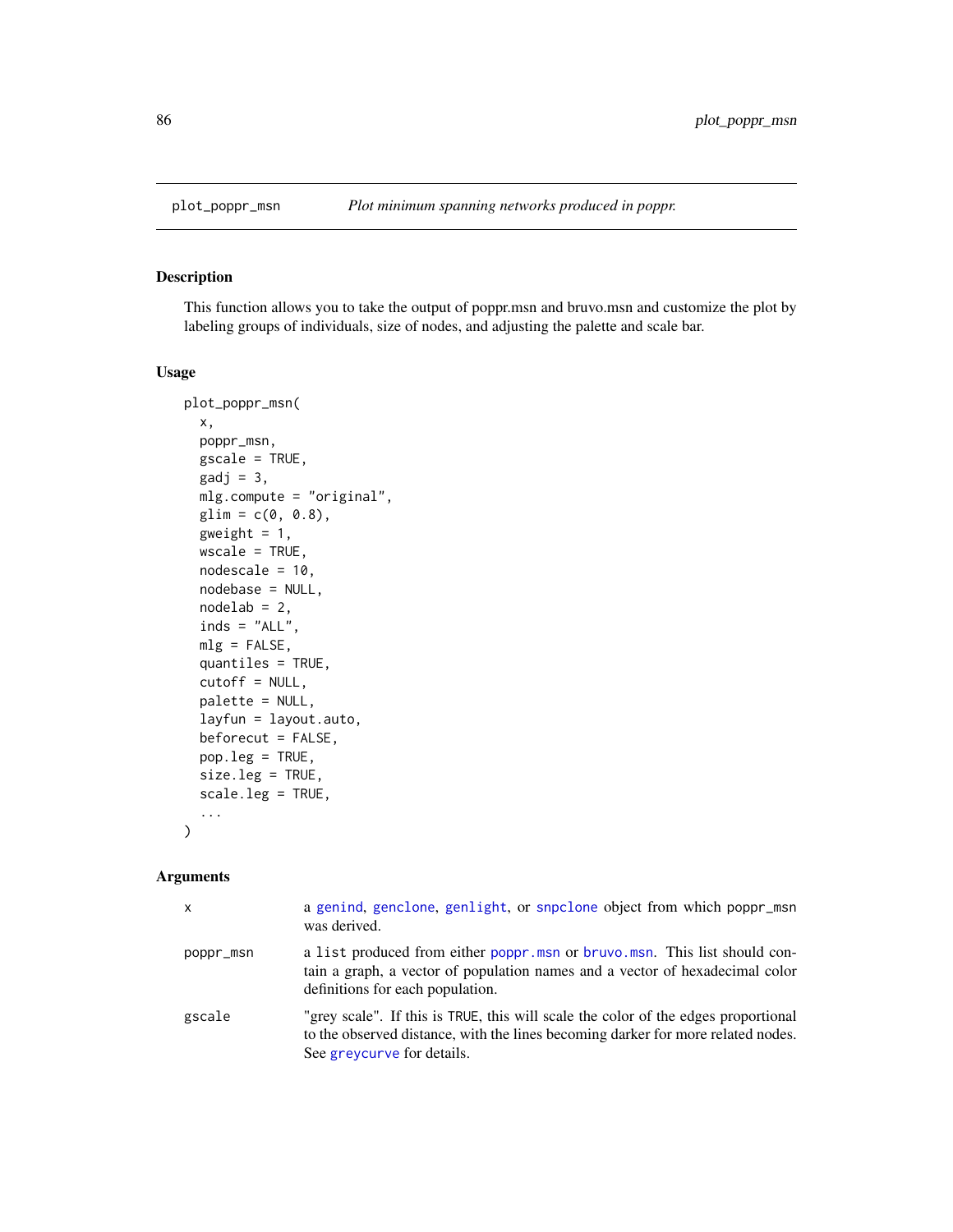| gadj        | "grey adjust". a positive integer greater than zero that will serve as the expo-<br>nent to the edge weight to scale the grey value to represent that weight.                                                                                                 |
|-------------|---------------------------------------------------------------------------------------------------------------------------------------------------------------------------------------------------------------------------------------------------------------|
| mlg.compute | if the multilocus genotypes are set to "custom" (see m11. custom for details) in<br>your genclone object, this will specify which mlg level to calculate the nodes<br>from. See details.                                                                      |
| glim        | "grey limit". Two numbers between zero and one. They determine the upper<br>and lower limits for the gray function. Default is $0$ (black) and 0.8 (20% black).                                                                                               |
| gweight     | "grey weight". an integer. If it's 1, the grey scale will be weighted to empha-<br>size the differences between closely related nodes. If it is 2, the grey scale will<br>be weighted to emphasize the differences between more distantly related nodes.      |
| wscale      | "width scale". If this is TRUE, the edge widths will be scaled proportional to<br>the inverse of the observed distance, with the lines becoming thicker for more<br>related nodes.                                                                            |
| nodescale   | a numeric indicating how to scale the node sizes (scales by area).                                                                                                                                                                                            |
| nodebase    | deprecated a numeric indicating what base logarithm should be used to scale<br>the node sizes. Defaults to 1.15. See details.                                                                                                                                 |
| nodelab     | an integer specifying the smallest size of node to label. See details.                                                                                                                                                                                        |
| inds        | a character or numeric vector indicating which samples or multilocus geno-<br>types to label on the graph. See details.                                                                                                                                       |
| mlg         | logical When TRUE, the nodes will be labeled by multilocus genotype. When<br>FALSE (default), nodes will be labeled by sample names.                                                                                                                          |
| quantiles   | logical. When set to TRUE (default), the scale bar will be composed of the<br>quantiles from the observed edge weights. When set to FALSE, the scale bar<br>will be composed of a smooth gradient from the minimum edge weight to the<br>maximum edge weight. |
| cutoff      | a number indicating the longest distance to display in your graph. This is per-<br>formed by removing edges with weights greater than this number.                                                                                                            |
| palette     | a function or character corresponding to a specific palette you want to use to<br>delimit your populations. The default is whatever palette was used to produce<br>the original graph.                                                                        |
| layfun      | a function specifying the layout of nodes in your graph. It defaults to layout . auto.                                                                                                                                                                        |
| beforecut   | if TRUE, the layout of the graph will be computed before any edges are removed<br>with cutoff. If FALSE (Default), the layout will be computed after any edges<br>are removed.                                                                                |
| pop.leg     | if TRUE, a legend indicating the populations will appear in the top right corner of<br>the graph, but will not overlap. Setting pop. leg = FALSE disables this legend.<br>See details.                                                                        |
| size.leg    | if TRUE, a legend displyaing the number of samples per node will appear either<br>below the population legend or in the top right corner of the graph. Setting<br>$size$ . $leg$ = FALSE disables this legend.                                                |
| scale.leg   | if TRUE, a scale bar indicating the distance will appear under the graph. Setting<br>scale.leg = FALSE suppresses this bar. See details.                                                                                                                      |
|             | any other parameters to be passed on to plot. igraph.                                                                                                                                                                                                         |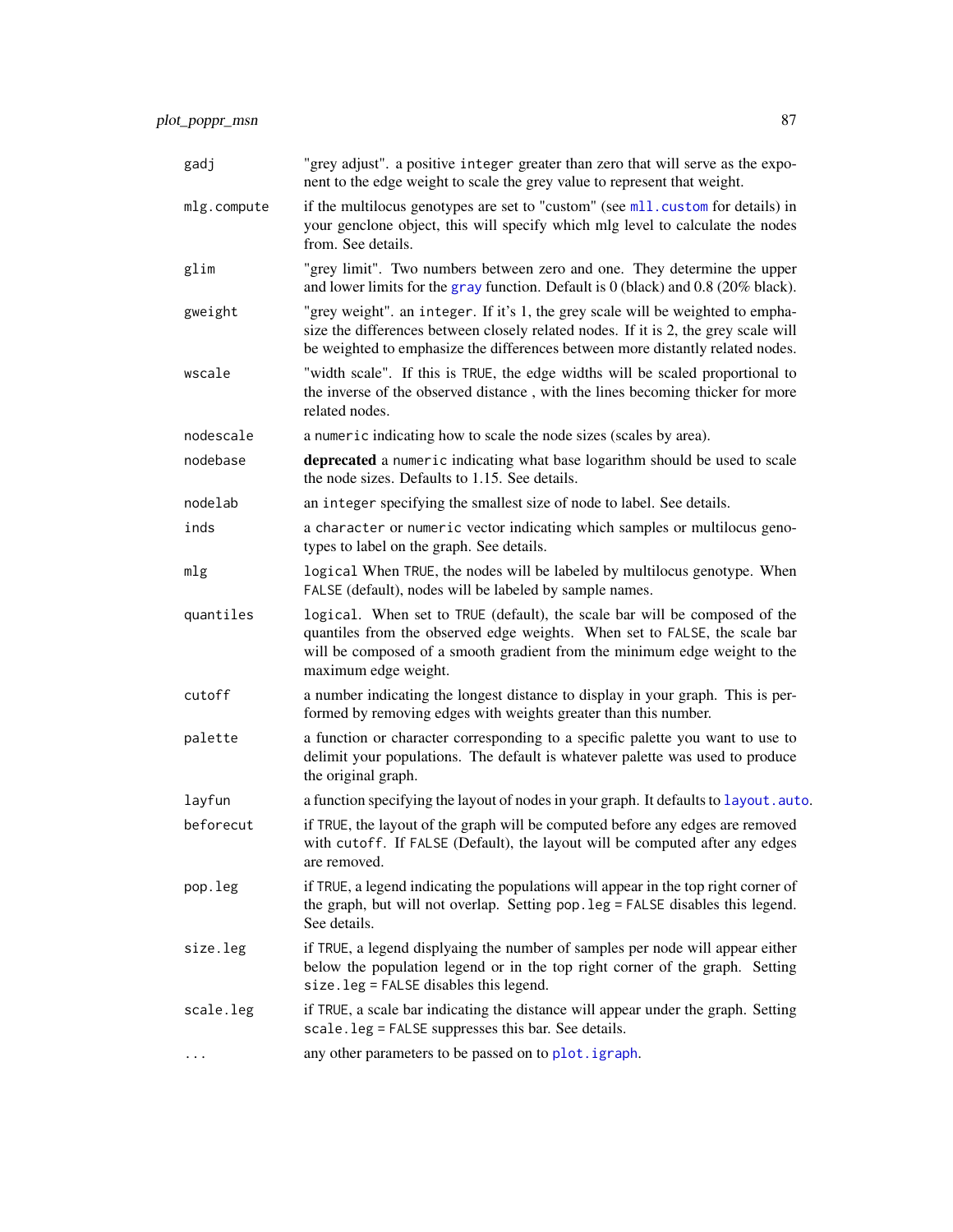# Details

The previous incarnation of msn plotting in poppr simply plotted the minimum spanning network with the legend of populations, but did not provide a scale bar and it did not provide the user a simple way of manipulating the layout or labels. This function allows the user to manipulate many facets of graph creation, making the creation of minimum spanning networks ever so slightly more user friendly.

This function must have both the source data and the output msn to work. The source data must contain the same population structure as the graph. Every other parameter has a default setting.

### Parameter details:

- inds By default, the graph will label each node (circle) with all of the samples (individuals) that are contained within that node. As each node represents a single multilocus genotype (MLG) or individuals ( $n \ge 1$ ), this argument is designed to allow you to selectively label the nodes based on query of sample name or MLG number. If the option mlg = TRUE, the multilocus genotype assignment will be used to label the node. If you do not want to label the nodes by individual or multilocus genotype, simply set this to a name that doesn't exist in your data.
- nodescale The nodes (circles) on the graph represent different multilocus genotypes. The area of the nodes represent the number of individuals. Setting nodescale will scale the area of the nodes.
- nodelab If a node is not labeled by individual, this will label the size of the nodes greater than or equal to this value. If you don't want to label the size of the nodes, simply set this to a very high number.
- cutoff This is useful for when you want to investigate groups of multilocus genotypes separated by a specific distance or if you have two distinct populations and you want to physically separate them in your network.
- beforecut This is an indicator useful if you want to maintain the same position of the nodes before and after removing edges with the cutoff argument. This works best if you set a seed before you run the function.

mlg.compute: Each node on the graph represents a different multilocus genotype. The edges on the graph represent genetic distances that connect the multilocus genotypes. In genclone objects, it is possible to set the multilocus genotypes to a custom definition. This creates a problem for clone correction, however, as it is very possible to define custom lineages that are not monophyletic. When clone correction is performed on these definitions, information is lost from the graph. To circumvent this, The clone correction will be done via the computed multilocus genotypes, either "original" or "contracted". This is specified in the mlg.compute argument, above.

legends: To avoid drawing the legend over the graph, legends are separated by different plotting areas. This means that if legends are included, you cannot plot multiple MSNs in a single plot. The scale bar (to be added in manually) can be obtained from [greycurve](#page-48-0) and the legend can be plotted with [legend](#page-0-0).

### Value

the modified msn list, invisibly.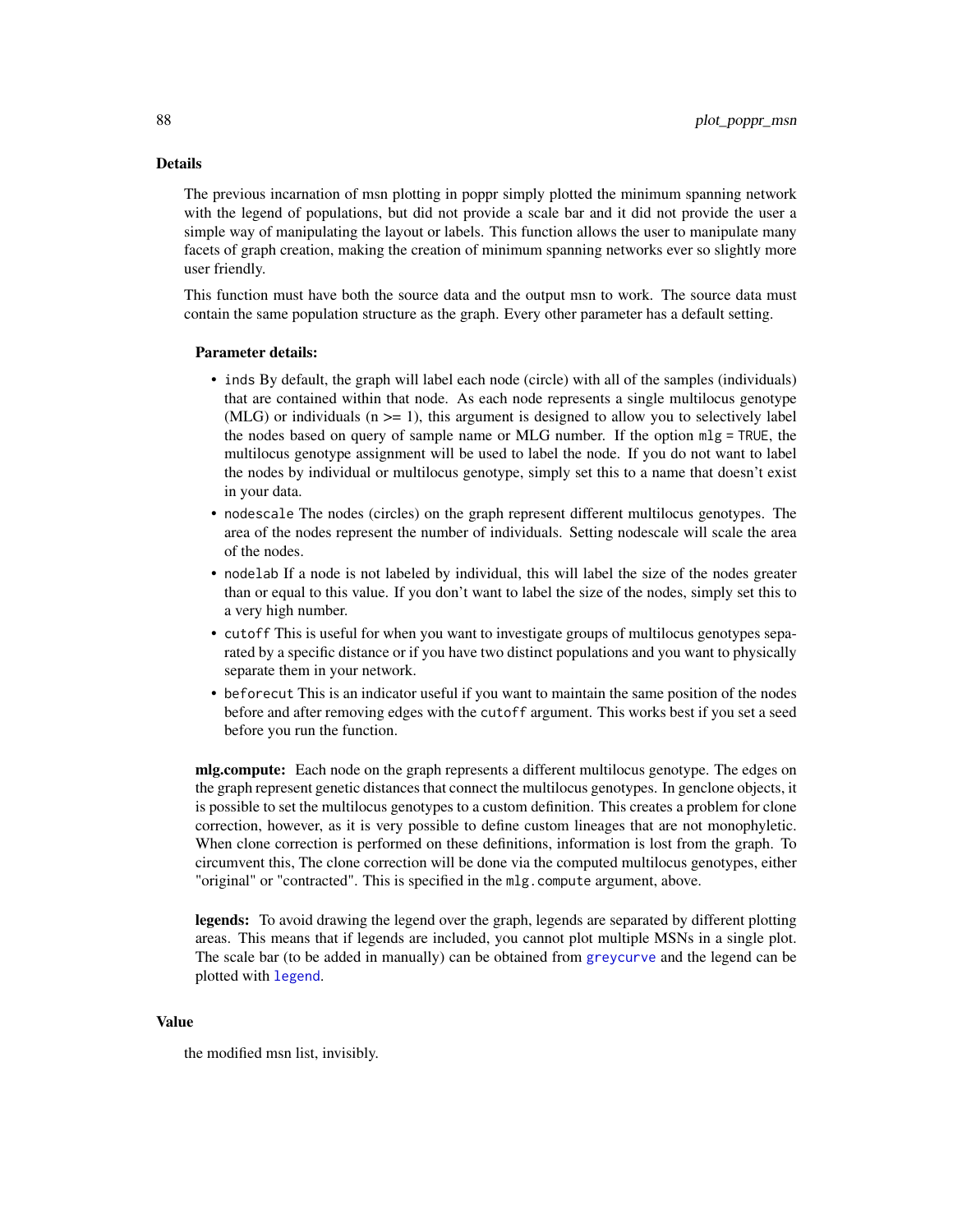### Author(s)

Zhian N. Kamvar

### See Also

[layout.auto](#page-0-0) [plot.igraph](#page-0-0) [poppr.msn](#page-100-0) [bruvo.msn](#page-22-0) [greycurve](#page-48-0) [delete.edges](#page-0-0) [palette](#page-0-0)

```
# Using a data set of the Aphanomyces eutieches root rot pathogen.
data(Aeut)
adist <- diss.dist(Aeut, percent = TRUE)
amsn <- poppr.msn(Aeut, adist, showplot = FALSE)
# Default
library("igraph") # To get all the layouts.
set.seed(500)
plot_poppr_msn(Aeut, amsn, gadj = 15)
## Not run:
# Different layouts (from igraph) can be used by supplying the function name.
set.seed(500)
plot_poppr_msn(Aeut, amsn, gadj = 15, layfun = layout_with_kk)
# Removing link between populations (cutoff = 0.2) and labelling no individuals
set.seed(500)
plot_poppr_msn(Aeut, amsn, inds = "none", gadj = 15, beforecut = TRUE, cutoff = 0.2)
# Labelling individual #57 because it is an MLG that crosses populations
# Showing clusters of MLGS with at most 5% variation
# Notice that the Mt. Vernon population appears to be more clonal
set.seed(50)
plot\_poppr\_msn(Aeut, amsn, gadj = 15, cutoff = 0.05, inds = "057")data(partial_clone)
pcmsn <- bruvo.msn(partial_clone, replen = rep(1, 10))
# You can plot using a color palette or a vector of named colors
# Here's a way to define the colors beforehand
pc_colors <- nPop(partial_clone) %>%
  RColorBrewer::brewer.pal("Set2") %>%
  setNames(popNames(partial_clone))
pc_colors
# Labelling the samples contained in multilocus genotype 9
set.seed(999)
plot_poppr_msn(partial_clone, pcmsn, palette = pc_colors, inds = 9)
# Doing the same thing, but using one of the sample names as input.
```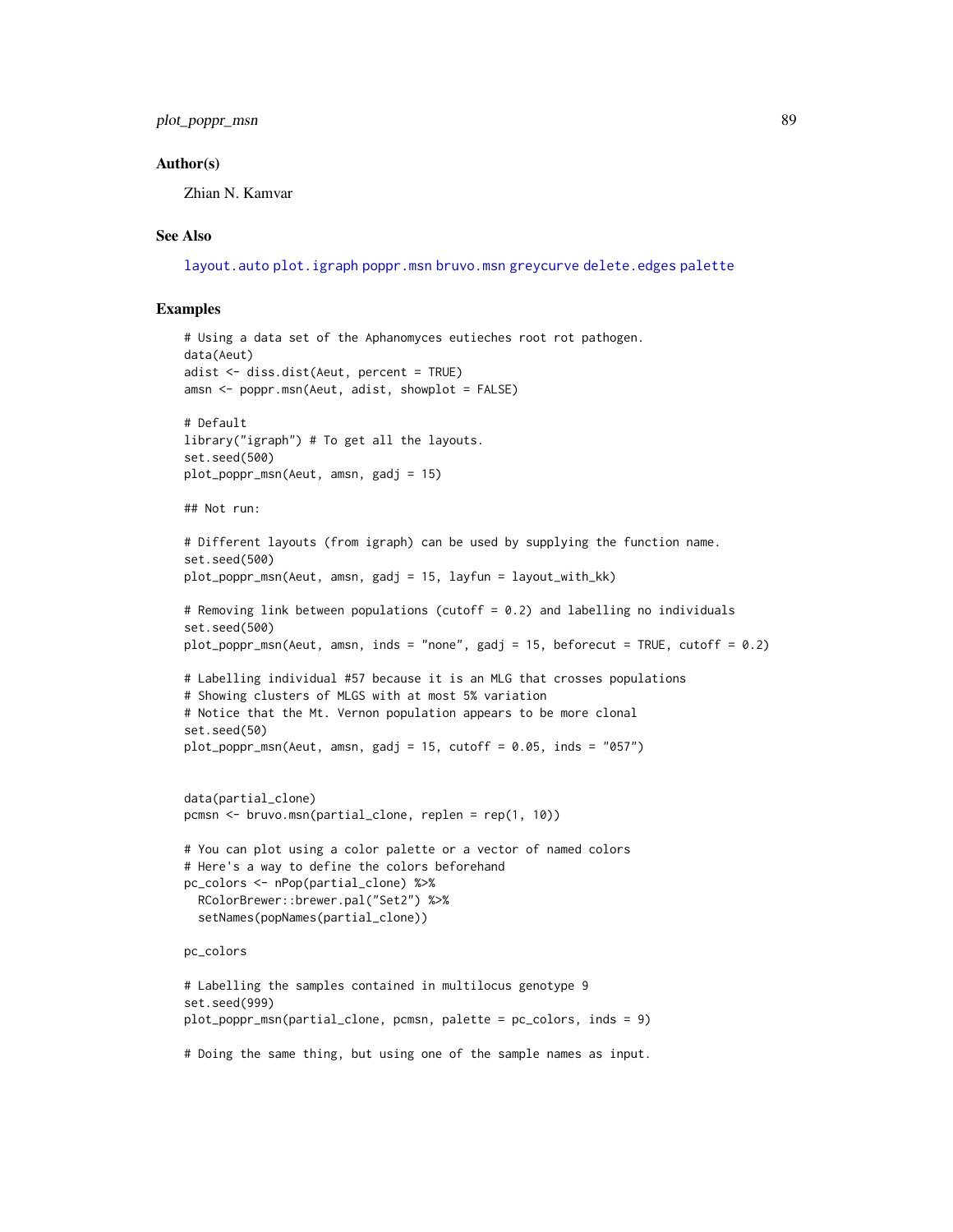```
set.seed(999)
plot_poppr_msn(partial_clone, pcmsn, palette = pc_colors, inds = "sim 20")
# Note that this is case sensitive. Nothing is labeled.
set.seed(999)
plot_poppr_msn(partial_clone, pcmsn, palette = pc_colors, inds = "Sim 20")
# Something pretty
data(microbov)
mdist <- diss.dist(microbov, percent = TRUE)
micmsn <- poppr.msn(microbov, mdist, showplot = FALSE)
plot_poppr_msn(microbov, micmsn, palette = "terrain.colors", inds = "n",
  quantiles = FALSE)
plot_poppr_msn(microbov, micmsn, palette = "terrain.colors", inds = "n",
  cutoff = 0.3, quantiles = FALSE)### Utilizing vectors for palettes
data(Pram)
Pram_sub <- popsub(Pram, blacklist = c("Nursery_CA", "Nursery_OR"))
# Creating the network for the forest
min_span_net_sub <- bruvo.msn(Pram_sub, replen = other(Pram)$REPLEN,
                              add = TRUE, loss = TRUE, showplot = FALSE,
                              include.ties = TRUE)
# Creating the network with nurseries
min_span_net <- bruvo.msn(Pram, replen = other(Pram)$REPLEN,
                              add = TRUE, loss = TRUE, showplot = FALSE,
                              include.ties = TRUE)
# Only forest genotypes
set.seed(70)
plot_poppr_msn(Pram,
               min_span_net_sub,
               inds = "ALL".mlg = TRUE,\text{gadj} = 9,
               nodescale = 5,
               palette = other(Pram)$comparePal,
               cutoff = NULL,
               quantiles = FALSE,
               beforecut = TRUE)
# With Nurseries
set.seed(70)
plot_poppr_msn(Pram,
               min_span_net,
               inds = "ALL".mlg = TRUE,\text{gadj} = 9,
               nodescale = 5,
```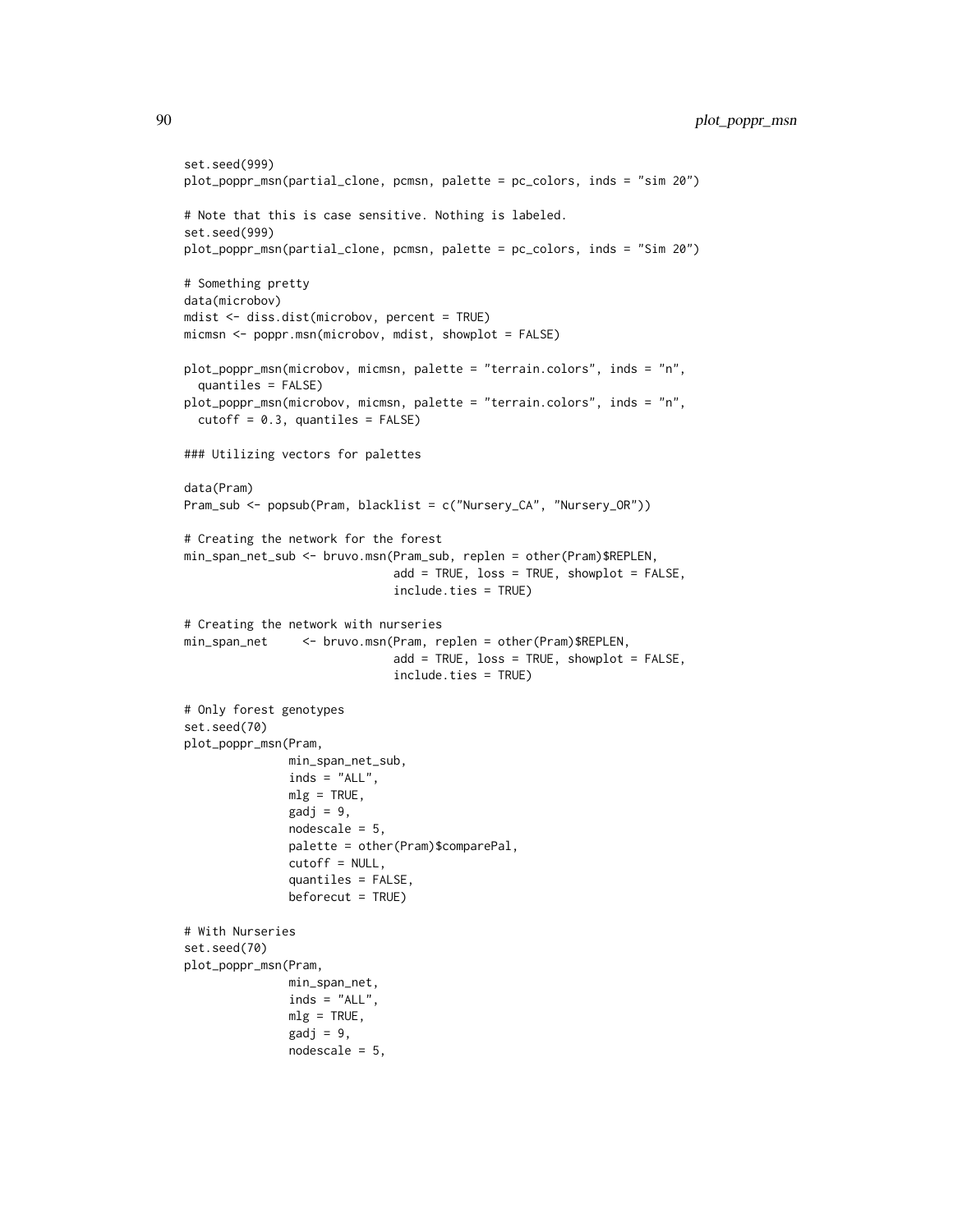poppr 91

```
palette = other(Pram)$comparePal,
cutoff = NULL,
quantiles = FALSE,
beforecut = TRUE)
```
## End(Not run)

<span id="page-90-0"></span>poppr *Produce a basic summary table for population genetic analyses.*

# Description

For the poppr package description, please see [package?poppr](#page-2-0)

This function allows the user to quickly view indices of heterozygosity, evenness, and linkage to aid in the decision of a path to further analyze a specified dataset. It natively takes [genind](#page-0-0) and [genclone](#page-42-1) objects, but can convert any raw data formats that adegenet can take (fstat, structure, genetix, and genpop) as well as genalex files exported into a csv format (see [read.genalex](#page-114-0) for details).

## Usage

```
poppr(
  dat,
  total = TRUE,sublist = "ALL",blacklist = NULL,
  sample = 0,
  method = 1,
 missing = "ignore",
  cutoff = 0.05,
  quiet = FALSE,
  clonecorrect = FALSE,
  strata = 1,
  keep = 1,plot = TRUE,
  hist = TRUE,index = "rbarD",min samp = 10,legend = FALSE,
  ...
)
```

| dat   | a genind object OR a genclone object OR any fstat, structure, genetix, genpop,<br>or genalex formatted file. |
|-------|--------------------------------------------------------------------------------------------------------------|
| total | When TRUE (default), indices will be calculated for the pooled populations.                                  |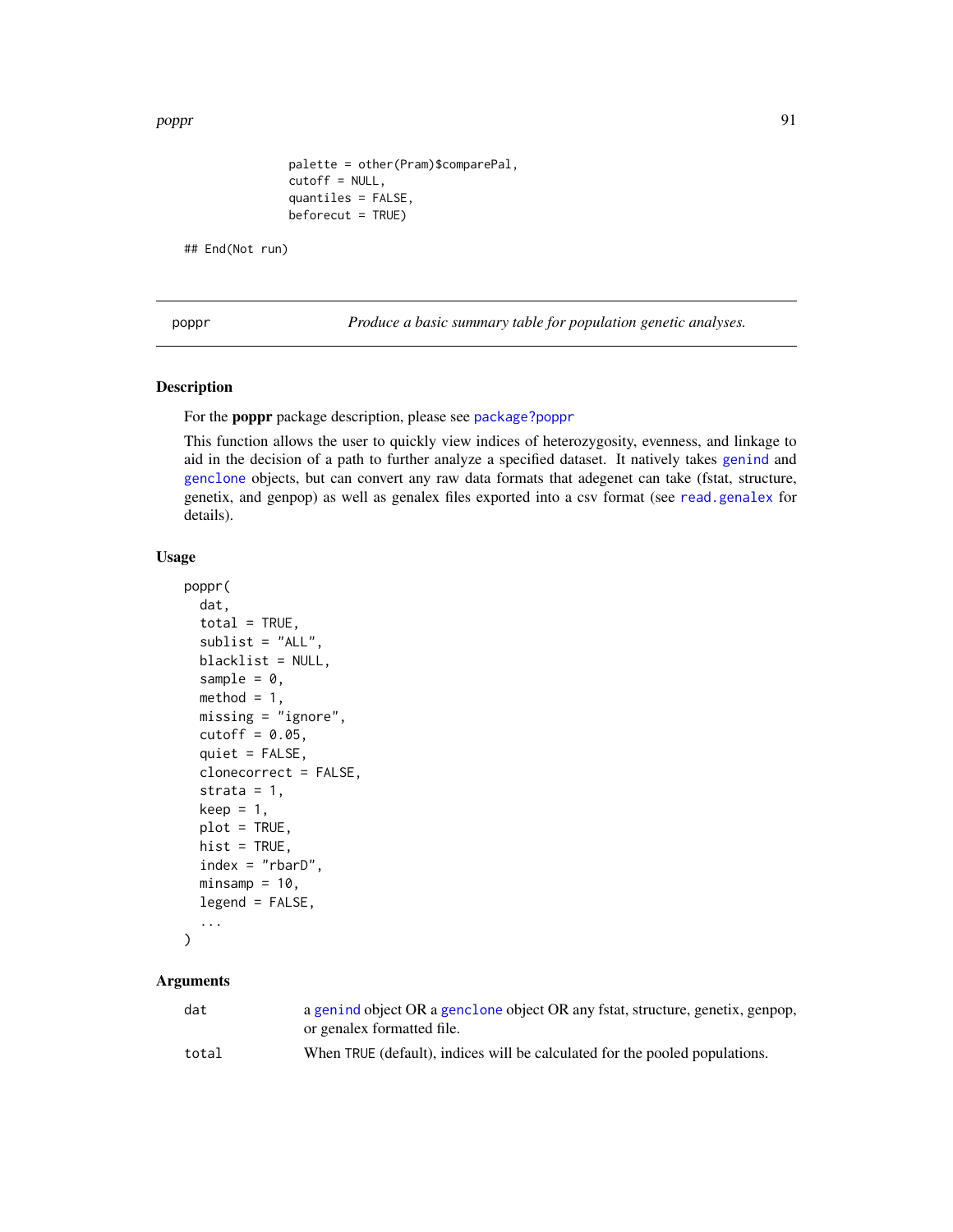| sublist      | a list of character strings or integers to indicate specific population names (ac-<br>cessed via popNames). Defaults to "ALL".                                                                                                                                                                                                                                                                                             |
|--------------|----------------------------------------------------------------------------------------------------------------------------------------------------------------------------------------------------------------------------------------------------------------------------------------------------------------------------------------------------------------------------------------------------------------------------|
| blacklist    | a list of character strings or integers to indicate specific populations to be re-<br>moved from analysis. Defaults to NULL.                                                                                                                                                                                                                                                                                               |
| sample       | an integer indicating the number of permutations desired to obtain p-values.<br>Sampling will shuffle genotypes at each locus to simulate a panmictic population<br>using the observed genotypes. Calculating the p-value includes the observed<br>statistics, so set your sample number to one off for a round p-value (eg. sample =<br>999 will give you $p = 0.001$ and sample = 1000 will give you $p = 0.000999001$ . |
| method       | an integer from 1 to 4 indicating the method of sampling desired. see shufflepop<br>for details.                                                                                                                                                                                                                                                                                                                           |
| missing      | how should missing data be treated? "zero" and "mean" will set the missing<br>values to those documented in tab. "loci" and "geno" will remove any loci or<br>genotypes with missing data, respectively (see missing no for more information.                                                                                                                                                                              |
| cutoff       | numeric a number from 0 to 1 indicating the percent missing data allowed for<br>analysis. This is to be used in conjunction with the flag missing (see missing no<br>for details)                                                                                                                                                                                                                                          |
| quiet        | FALSE (default) will display a progress bar for each population analyzed.                                                                                                                                                                                                                                                                                                                                                  |
| clonecorrect | default FALSE. must be used with the strata parameter, or the user will poten-<br>tially get undesired results. see clonecorrect for details.                                                                                                                                                                                                                                                                              |
| strata       | a formula indicating the hierarchical levels to be used. The hierarchies should<br>be present in the strata slot. See strata for details.                                                                                                                                                                                                                                                                                  |
| keep         | an integer. This indicates which strata you wish to keep after clone correct-<br>ing your data sets. To combine strata, just set keep from 1 to the number of<br>straifications set in strata. see clonecorrect for details.                                                                                                                                                                                               |
| plot         | logical if TRUE (default) and sampling > 0, a histogram will be produced for<br>each population.                                                                                                                                                                                                                                                                                                                           |
| hist         | logical Deprecated. Use plot.                                                                                                                                                                                                                                                                                                                                                                                              |
| index        | character Either "Ia" or "rbarD". If hist = TRUE, this will determine the index<br>used for the visualization.                                                                                                                                                                                                                                                                                                             |
| minsamp      | an integer indicating the minimum number of individuals to resample for rar-<br>efaction analysis. See rarefy for details.                                                                                                                                                                                                                                                                                                 |
| legend       | logical. When this is set to TRUE, a legend describing the resulting table<br>columns will be printed. Defaults to FALSE                                                                                                                                                                                                                                                                                                   |
| .            | arguments to be passed on to diversity_stats                                                                                                                                                                                                                                                                                                                                                                               |

# Details

This table is intended to be a first look into the dynamics of mutlilocus genotype diversity. Many of the statistics (except for the the index of association) are simply based on counts of multilocus genotypes and do not take into account the actual allelic states. Descriptions of the statistics can be found in the Algorithms and Equations vignette: vignette("algo",package = "poppr").

sampling: The sampling procedure is explicitly for testing the index of association. None of the other diversity statistics (H, G, lambda, E.5) are tested with this sampling due to the differing data types. To obtain confidence intervals for these statistics, please see [diversity\\_ci](#page-33-0).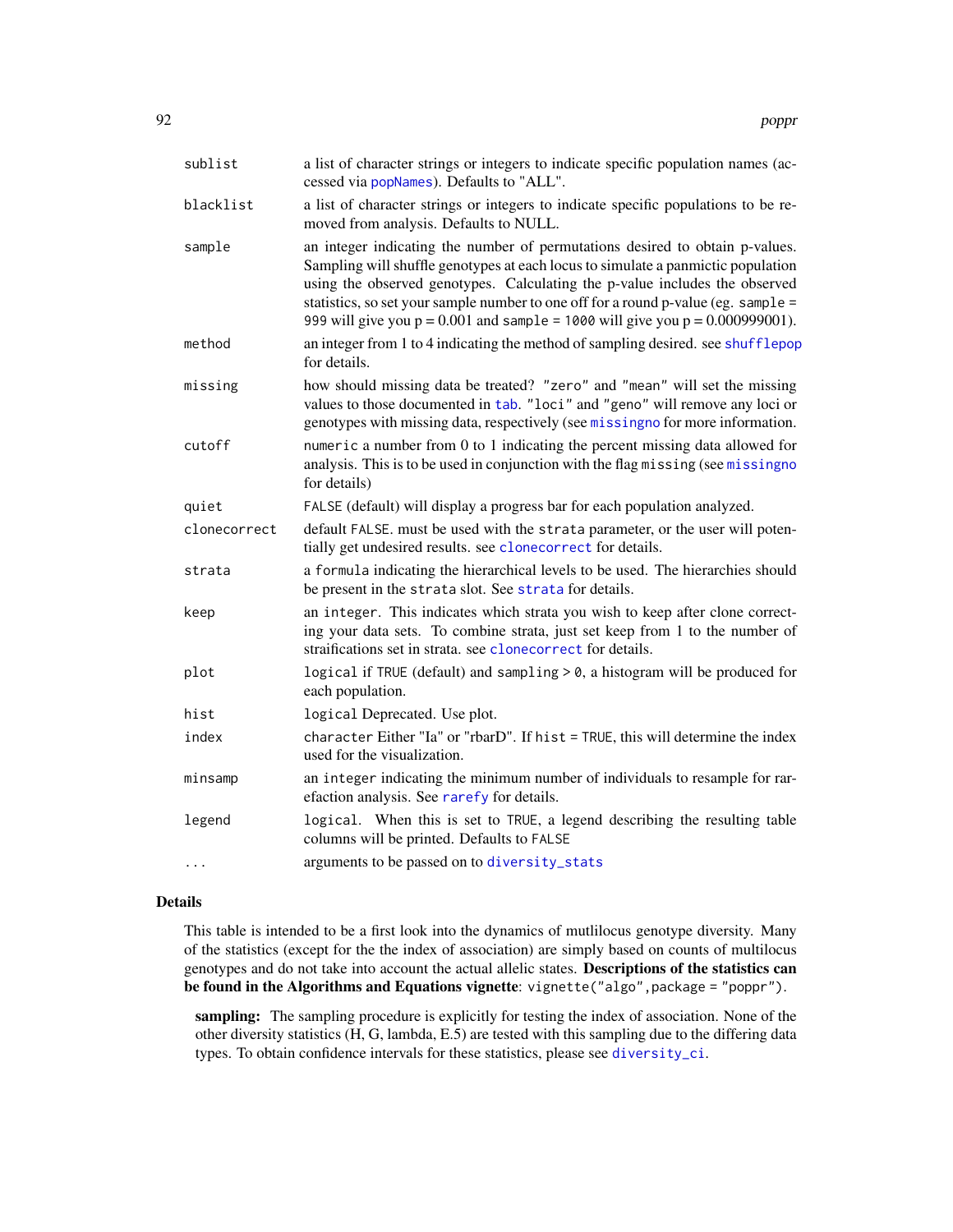### poppr 533 and 533 and 533 and 533 and 533 and 533 and 533 and 533 and 533 and 533 and 533 and 533 and 533 and 533 and 533 and 533 and 533 and 533 and 533 and 533 and 533 and 533 and 533 and 533 and 533 and 533 and 533 and

rarefaction: Rarefaction analysis is performed on the number of multilocus genotypes because it is relatively easy to estimate (Grünwald et al., 2003). To obtain rarefied estimates of diversity, it is possible to use [diversity\\_ci](#page-33-0) with the argument rarefy = TRUE

graphic: This function outputs a ggplot2 graphic of histograms. These can be manipulated to be visualized in another manner by retrieving the plot with the [last\\_plot](#page-0-0) command from ggplot2. A useful manipulation would be to arrange the graphs into a single column so that the values of the statistic line up:

p <-last\_plot(); p + facet\_wrap(~population,ncol = 1,scales = "free\_y") The name for the groupings is "population" and the name for the x axis is "value".

## Value

A data frame with populations in rows and the following columns:

| Pop        | A vector indicating the population factor                                                                                                                                |
|------------|--------------------------------------------------------------------------------------------------------------------------------------------------------------------------|
| N          | An integer vector indicating the number of individuals/isolates in the specified<br>population.                                                                          |
| <b>MLG</b> | An integer vector indicating the number of multilocus genotypes found in the<br>specified population, (see: mlg)                                                         |
| eMLG       | The expected number of MLG at the lowest common sample size (set by the<br>parameter minsamp).                                                                           |
| <b>SE</b>  | The standard error for the rarefaction analysis                                                                                                                          |
| H          | Shannon-Weiner Diversity index                                                                                                                                           |
| G          | Stoddard and Taylor's Index                                                                                                                                              |
| lambda     | Simpson's index                                                                                                                                                          |
| E.5        | Evenness                                                                                                                                                                 |
| Hexp       | Nei's gene diversity (expected heterozygosity)                                                                                                                           |
| Ia         | A numeric vector giving the value of the Index of Association for each popula-<br>tion factor, (see ia).                                                                 |
| p.Ia       | A numeric vector indicating the p-value for Ia from the number of reshufflings<br>indicated in sample. Lowest value is 1/n where n is the number of observed<br>values.  |
| rbarD      | A numeric vector giving the value of the Standardized Index of Association for<br>each population factor, (see ia).                                                      |
| p.rD       | A numeric vector indicating the p-value for rbarD from the number of reshuffles<br>indicated in sample. Lowest value is 1/n where n is the number of observed<br>values. |
| File       | A vector indicating the name of the original data file.                                                                                                                  |

# Note

The calculation of Hexp has changed from poppr 1.x. It was previously calculated based on the diversity of multilocus genotypes, resulting in a value of 1 for sexual populations. This was obviously not Nei's 1978 expected heterozygosity. We have thus changed the statistic to be the true value of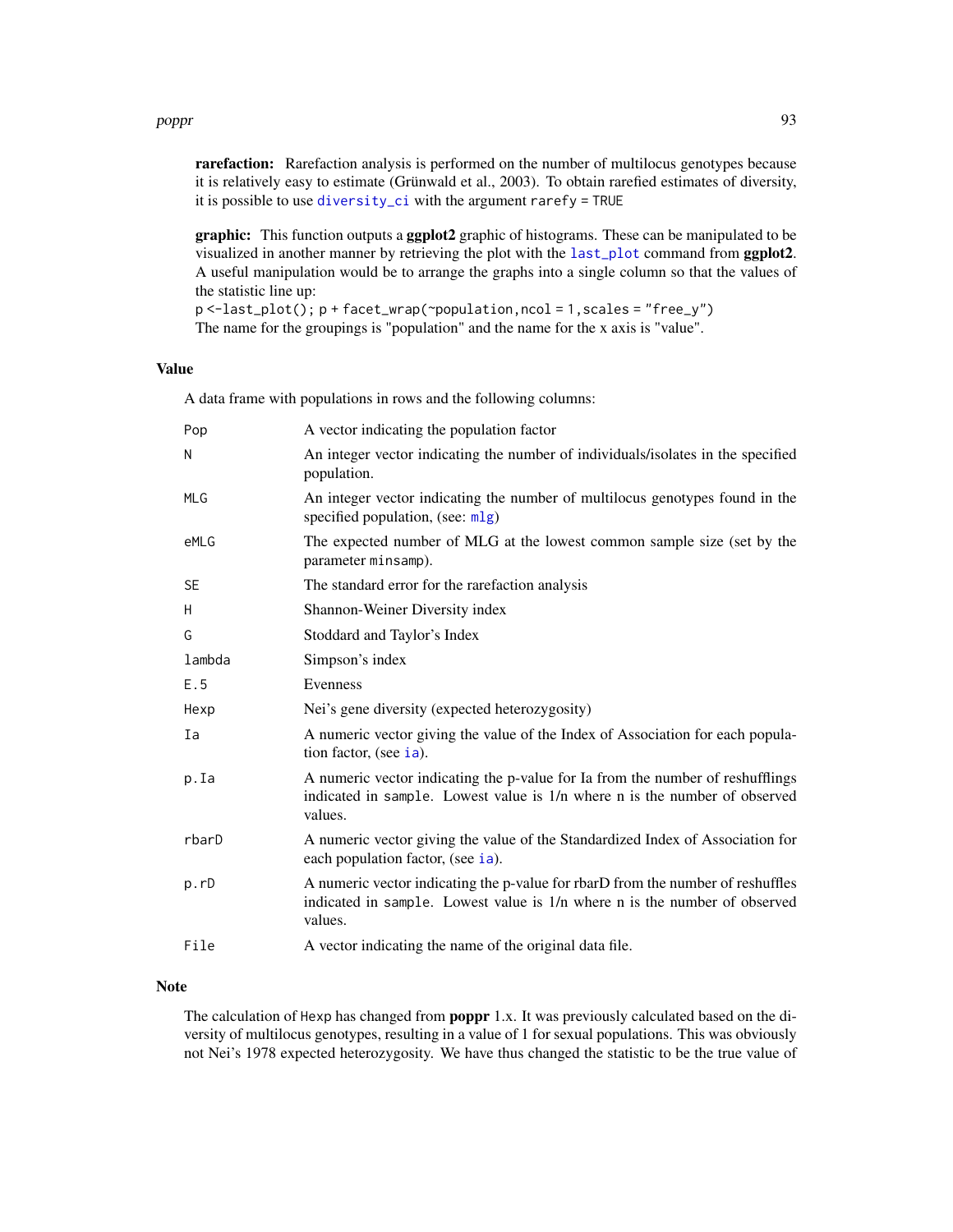Hexp by calculating  $\left(\frac{n}{n-1}\right)1 - \sum_{i=1}^{k} p_i^2$  where p is the allele frequencies at a given locus and n is the number of observed alleles (Nei, 1978) in each locus and then returning the average. Caution should be exercised in interpreting the results of Hexp with polyploid organisms with ambiguous ploidy. The lack of allelic dosage information will cause rare alleles to be over-represented and artificially inflate the index. This is especially true with small sample sizes.

### Author(s)

Zhian N. Kamvar

### References

Paul-Michael Agapow and Austin Burt. Indices of multilocus linkage disequilibrium. *Molecular Ecology Notes*, 1(1-2):101-102, 2001

A.H.D. Brown, M.W. Feldman, and E. Nevo. Multilocus structure of natural populations of *Hordeum spontaneum*. *Genetics*, 96(2):523-536, 1980.

Niklaus J. Gr\"unwald, Stephen B. Goodwin, Michael G. Milgroom, and William E. Fry. Analysis of genotypic diversity data for populations of microorganisms. Phytopathology, 93(6):738-46, 2003

Bernhard Haubold and Richard R. Hudson. Lian 3.0: detecting linkage disequilibrium in multilocus data. Bioinformatics, 16(9):847-849, 2000.

Kenneth L.Jr. Heck, Gerald van Belle, and Daniel Simberloff. Explicit calculation of the rarefaction diversity measurement and the determination of sufficient sample size. Ecology, 56(6):pp. 1459- 1461, 1975

Masatoshi Nei. Estimation of average heterozygosity and genetic distance from a small number of individuals. Genetics, 89(3):583-590, 1978.

S H Hurlbert. The nonconcept of species diversity: a critique and alternative parameters. Ecology, 52(4):577-586, 1971.

J.A. Ludwig and J.F. Reynolds. Statistical Ecology. A Primer on Methods and Computing. New York USA: John Wiley and Sons, 1988.

Simpson, E. H. Measurement of diversity. Nature 163: 688, 1949 doi:10.1038/163688a0

Good, I. J. (1953). On the Population Frequency of Species and the Estimation of Population Parameters. *Biometrika* 40(3/4): 237-264.

Lande, R. (1996). Statistics and partitioning of species diversity, and similarity among multiple communities. *Oikos* 76: 5-13.

Jari Oksanen, F. Guillaume Blanchet, Roeland Kindt, Pierre Legendre, Peter R. Minchin, R. B. O'Hara, Gavin L. Simpson, Peter Solymos, M. Henry H. Stevens, and Helene Wagner. vegan: Community Ecology Package, 2012. R package version 2.0-5.

E.C. Pielou. Ecological Diversity. Wiley, 1975.

Claude Elwood Shannon. A mathematical theory of communication. Bell Systems Technical Journal, 27:379-423,623-656, 1948

J M Smith, N H Smith, M O'Rourke, and B G Spratt. How clonal are bacteria? Proceedings of the National Academy of Sciences, 90(10):4384-4388, 1993.

J.A. Stoddart and J.F. Taylor. Genotypic diversity: estimation and prediction in samples. Genetics, 118(4):705-11, 1988.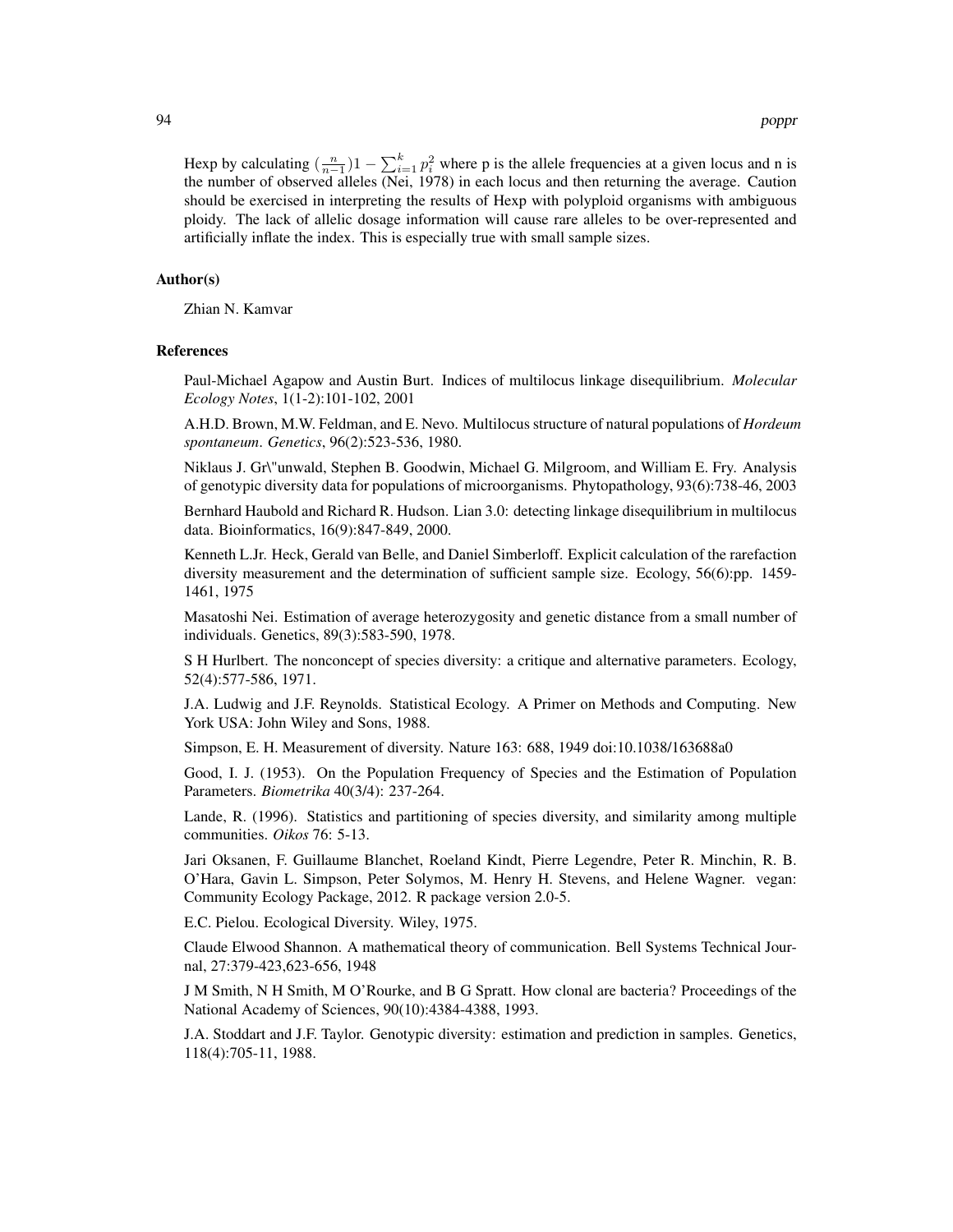poppr 95

### See Also

[clonecorrect](#page-26-0), [poppr.all](#page-95-0), [ia](#page-49-0), [missingno](#page-64-0), [mlg](#page-66-1), [diversity\\_stats](#page-36-0), [diversity\\_ci](#page-33-0)

```
data(nancycats)
poppr(nancycats)
## Not run:
# Sampling
poppr(nancycats, sample = 999, total = FALSE, plot = TRUE)
# Customizing the plot
library("ggplot2")
p <- last_plot()
p + facet_wrap(~population, scales = "free_y", ncol = 1)
# Turning off diversity statistics (see get_stats)
poppr(nancycats, total=FALSE, H = FALSE, G = FALSE, lambda = FALSE, E5 = FALSE)
# The previous version of poppr contained a definition of Hexp, which
# was calculated as (N/(N - 1))*lambda. It basically looks like an unbiased
# Simpson's index. This statistic was originally included in poppr because it
# was originally included in the program multilocus. It was finally figured
# to be an unbiased Simpson's diversity metric (Lande, 1996; Good, 1953).
data(Aeut)
uSimp \leq function(x){
  lambda <- vegan::diversity(x, "simpson")
  x \leftarrow drop(as.matrix(x))if (length(dim(x)) > 1){
   N < - rowSums(x)} else {
   N \le -\text{sum}(x)}
  return((N/(N-1))*lambda)
}
poppr(Aeut, uSimp = uSimp)
# Demonstration with viral data
# Note: this is a larger data set that could take a couple of minutes to run
# on slower computers.
data(H3N2)
strata(H3N2) <- data.frame(other(H3N2)$x)
setPop(H3N2) <- ~country
poppr(H3N2, total = FALSE, sublist=c("Austria", "China", "USA"),
clonecorrect = TRUE, strata = \simcountry/year)
## End(Not run)
```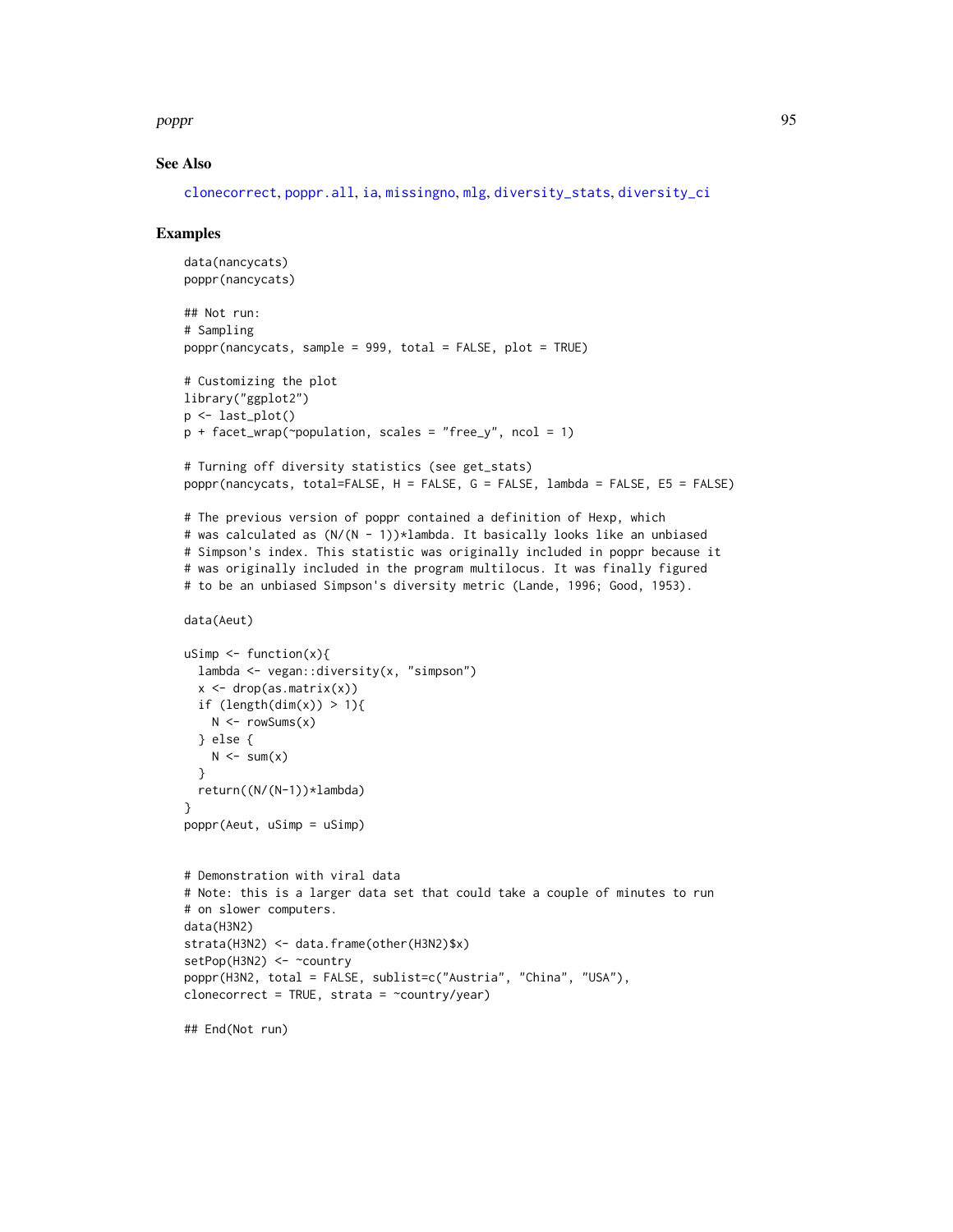<span id="page-95-0"></span>

# Description

poppr.all is a wrapper function that will loop through a list of files from the working directory, execute [poppr](#page-90-0), and concatenate the output into one data frame.

# Usage

```
poppr.all(filelist, ...)
```
# Arguments

| filelist | a list of files in the current working directory |
|----------|--------------------------------------------------|
| $\cdots$ | arguments passed on to poppr                     |

### Value

see [poppr](#page-90-0)

## Author(s)

Zhian N. Kamvar

# See Also

[poppr](#page-90-0), [getfile](#page-47-0)

# Examples

```
## Not run:
# Obtain a list of fstat files from a directory.
x <- getfile(multi=TRUE, pattern="^.+?dat$")
# run the analysis on each file.
poppr.all(file.path(x$path, x$files))
```
## End(Not run)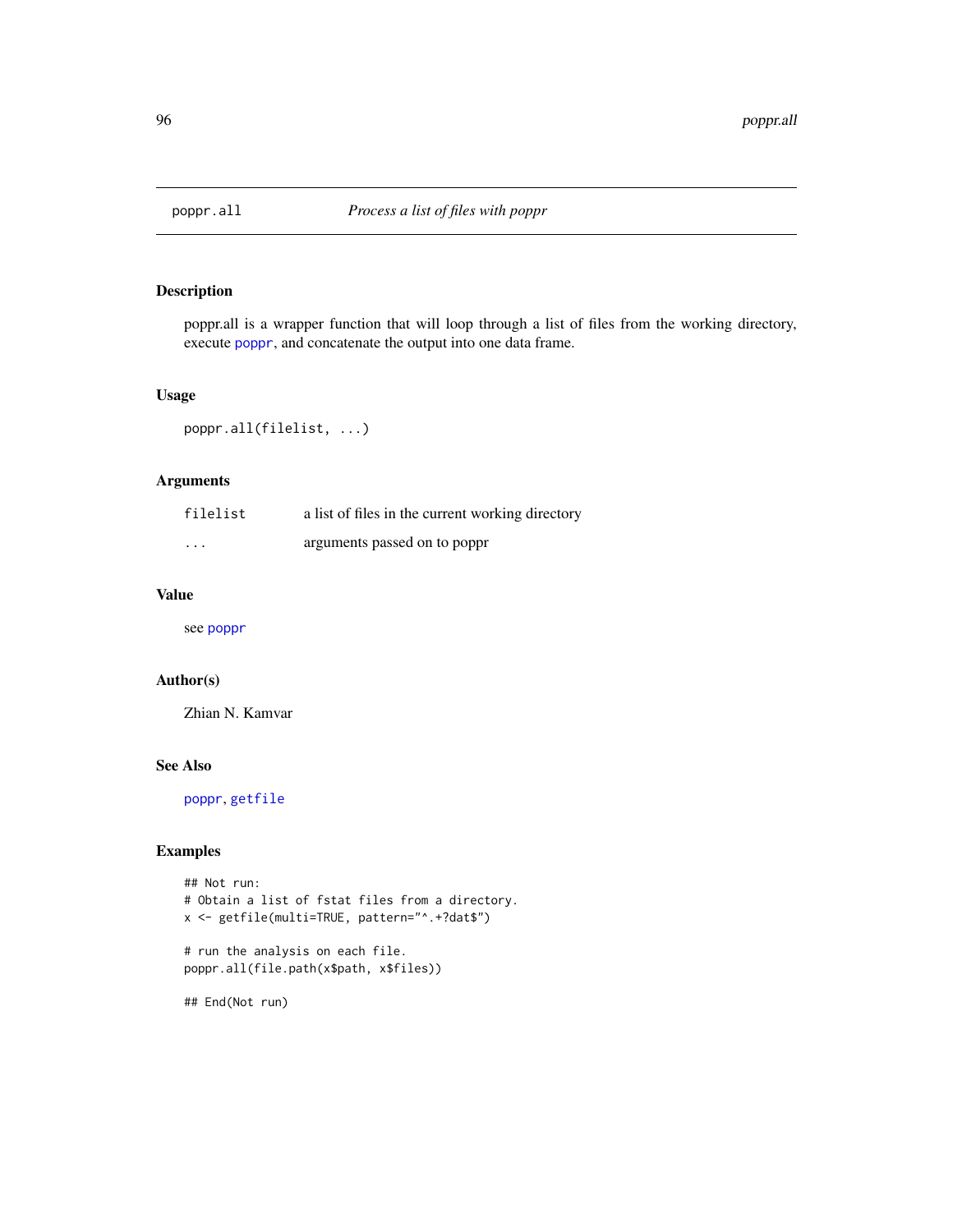<span id="page-96-0"></span>poppr.amova *Perform Analysis of Molecular Variance (AMOVA) on genind or genclone objects.*

# Description

This function simplifies the process necessary for performing AMOVA in R. It gives user the choice of utilizing either the ade4 or the pegas implementation of AMOVA. See [ade4::amova\(\)](#page-0-0) (ade4) and [pegas::amova\(\)](#page-0-0) (pegas) for details on the specific implementation.

### Usage

```
poppr.amova(
 x,
 hier = NULL,
 clonecorrect = FALSE,
 within = TRUE,
 dist = NULL,squared = TRUE,freq = TRUE,correction = "quasieuclid",
  sep = "''',filter = FALSE,
  threshold = 0,
  algorithm = "farthest_neighbor",
  threads = 1L,
 missing = "loci",
 cutoff = 0.05,
  quiet = FALSE,
 method = c("ade4", "pegas"),
 nperm = 0)
```

| $\mathsf{x}$ | a genind, genclone, genlight, or snpclone object                                                                                                                                                               |
|--------------|----------------------------------------------------------------------------------------------------------------------------------------------------------------------------------------------------------------|
| hier         | a hierarchical formula that defines your population hierarchy. (e.g.: ~Population/Subpopulation).<br>See Details below.                                                                                        |
| clonecorrect | logical if TRUE, the data set will be clone corrected with respect to the lowest<br>level of the hierarchy. The default is set to FALSE. See clonecorrect () for<br>details.                                   |
| within       | logical. When this is set to TRUE (Default), variance within individuals are<br>calculated as well. If this is set to FALSE, The lowest level of the hierarchy will<br>be the sample level. See Details below. |
| dist         | an optional distance matrix calculated on your data. If this is set to NULL (de-<br>fault), the raw pairwise distances will be calculated via dist().                                                          |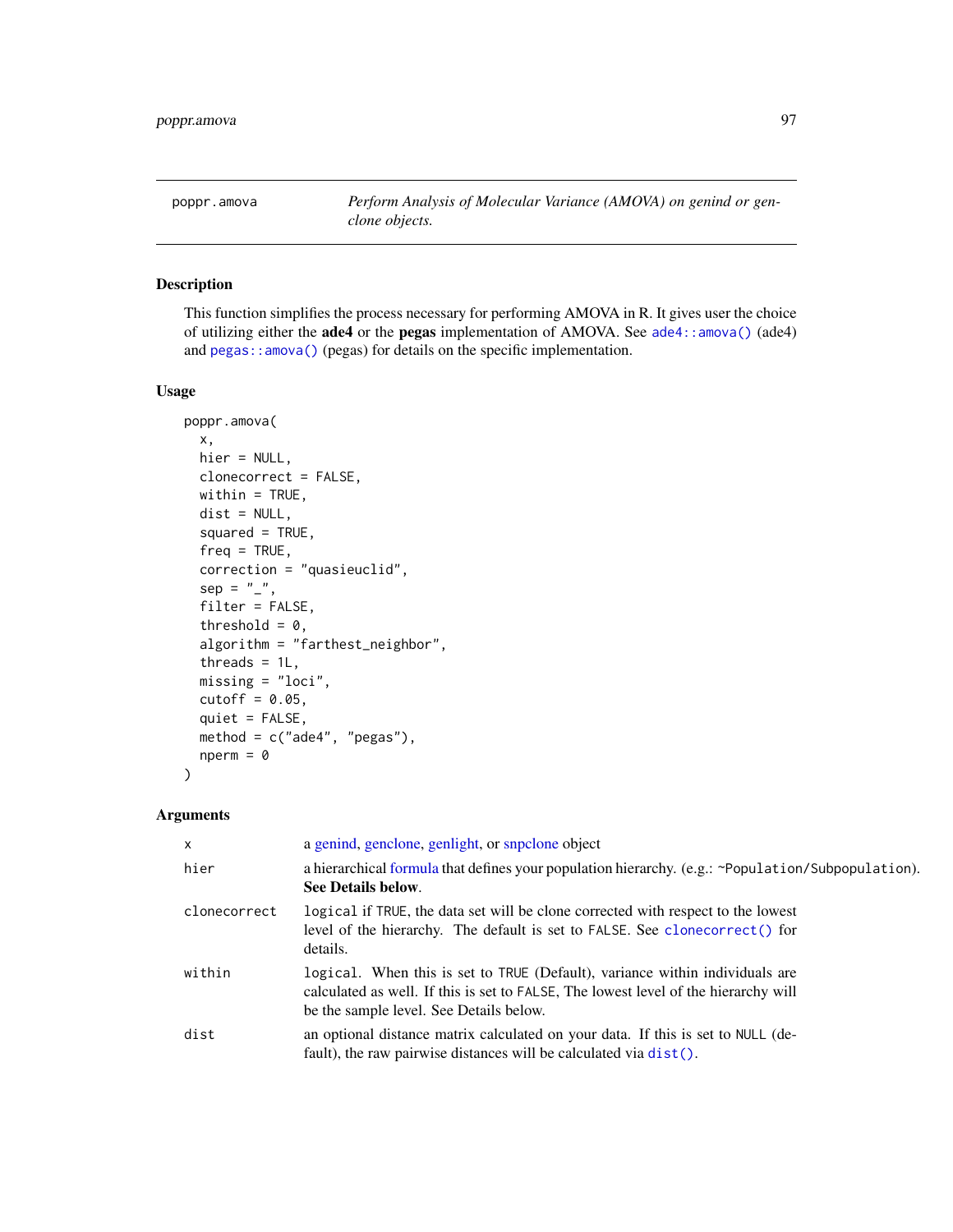| squared    | if a distance matrix is supplied, this indicates whether or not it represents squared<br>distances.                                                                                                                                                                                                                                                                                                                                         |
|------------|---------------------------------------------------------------------------------------------------------------------------------------------------------------------------------------------------------------------------------------------------------------------------------------------------------------------------------------------------------------------------------------------------------------------------------------------|
| freg       | logical. If within = FALSE, the parameter rho is calculated (Ronfort et al.<br>1998; Meirmans and Liu 2018). By setting freq = TRUE, (default) allele counts<br>will be converted to frequencies before the distance is calculated, otherwise,<br>the distance will be calculated on allele counts, which can bias results in mixed-<br>ploidy data sets. Note that this option has no effect for haploid or presence/absence<br>data sets. |
| correction | a character defining the correction method for non-euclidean distances. Op-<br>tions are ade4::quasieuclid()(Default), ade4::lingoes(), and ade4::cailliez().<br>See Details below.                                                                                                                                                                                                                                                         |
| sep        | Deprecated. As of poppr version 2, this argument serves no purpose.                                                                                                                                                                                                                                                                                                                                                                         |
| filter     | logical When set to TRUE, mlg.filter will be run to determine genotypes from<br>the distance matrix. It defaults to FALSE. You can set the parameters with<br>algorithm and threshold arguments. Note that this will not be performed<br>when within = TRUE. Note that the threshold should be the number of allow-<br>able substitutions if you don't supply a distance matrix.                                                            |
| threshold  | a number indicating the minimum distance two MLGs must be separated by to<br>be considered different. Defaults to 0, which will reflect the original (naive)<br>MLG definition.                                                                                                                                                                                                                                                             |
| algorithm  | determines the type of clustering to be done.                                                                                                                                                                                                                                                                                                                                                                                               |
|            | "farthest_neighbor" (default) merges clusters based on the maximum dis-<br>tance between points in either cluster. This is the strictest of the three.                                                                                                                                                                                                                                                                                      |
|            | "nearest_neighbor" merges clusters based on the minimum distance between<br>points in either cluster. This is the loosest of the three.                                                                                                                                                                                                                                                                                                     |
|            | "average_neighbor" merges clusters based on the average distance between<br>every pair of points between clusters.                                                                                                                                                                                                                                                                                                                          |
| threads    | integer When using filtering or genlight objects, this parameter specifies the<br>number of parallel processes passed to mlg. filter() and/or bitwise.dist().                                                                                                                                                                                                                                                                               |
| missing    | specify method of correcting for missing data utilizing options given in the func-<br>tion missingno(). Default is "loci". This only applies to genind or genclone<br>objects.                                                                                                                                                                                                                                                              |
| cutoff     | specify the level at which missing data should be removed/modified. See missingno()<br>for details. This only applies to genind or genclone objects.                                                                                                                                                                                                                                                                                        |
| quiet      | logical If FALSE (Default), messages regarding any corrections will be printed<br>to the screen. If TRUE, no messages will be printed.                                                                                                                                                                                                                                                                                                      |
| method     | Which method for calculating AMOVA should be used? Choices refer to pack-<br>age implementations: "ade4" (default) or "pegas". See details for differences.                                                                                                                                                                                                                                                                                 |
| nperm      | the number of permutations passed to the pegas implementation of amova.                                                                                                                                                                                                                                                                                                                                                                     |

## Details

The poppr implementation of AMOVA is a very detailed wrapper for the ade4 implementation. The output is an [ade4::amova\(\)](#page-0-0) class list that contains the results in the first four elements. The inputs are contained in the last three elements. The inputs required for the ade4 implementation are: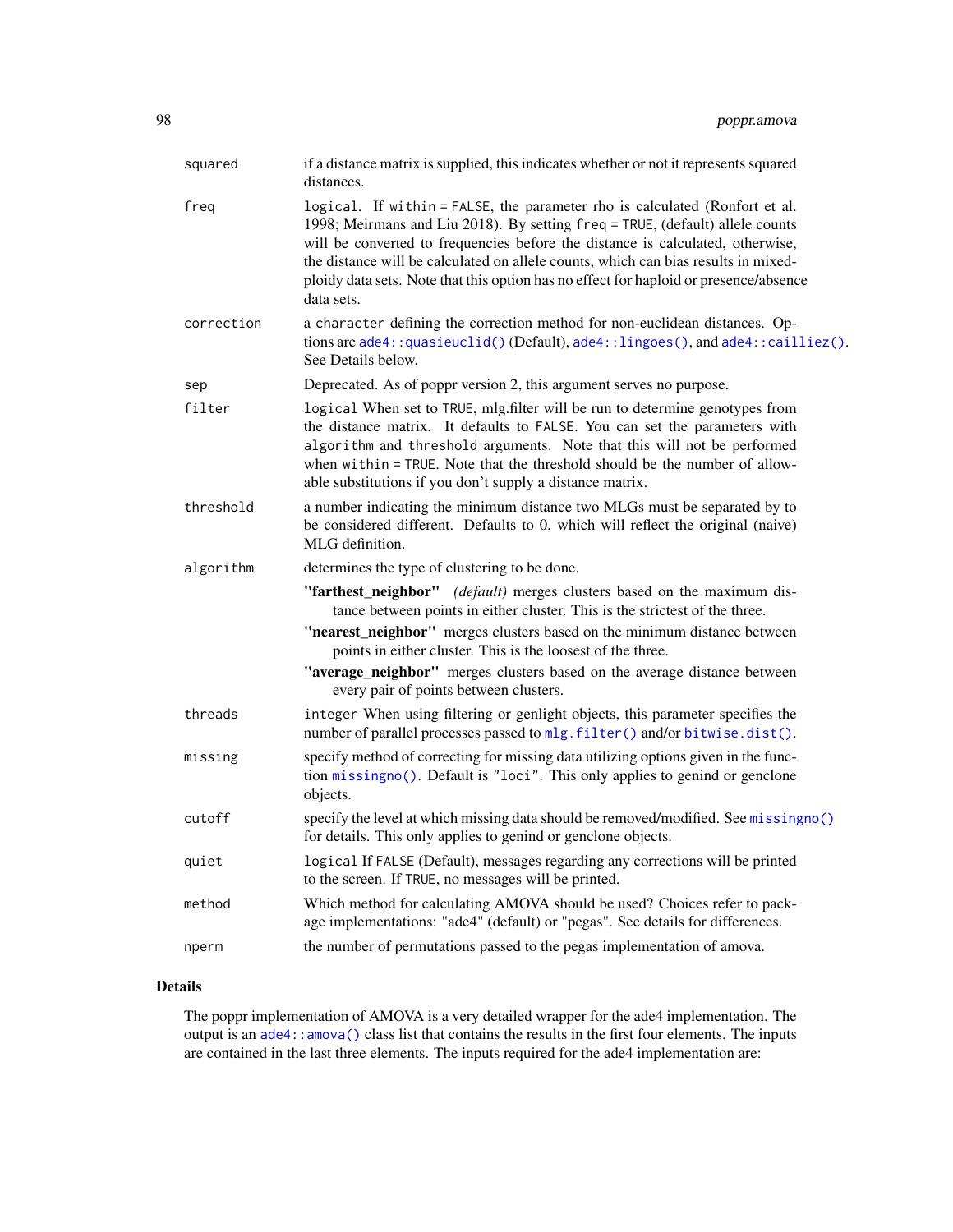- 1. a distance matrix on all unique genotypes (haplotypes)
- 2. a data frame defining the hierarchy of the distance matrix
- 3. a genotype (haplotype) frequency table.

All of this data can be constructed from a [genind](#page-0-0) or [genlight](#page-0-0) object, but can be daunting for a novice R user. *This function automates the entire process*. Since there are many variables regarding genetic data, some points need to be highlighted:

On Hierarchies:: The hierarchy is defined by different population strata that separate your data hierarchically. These strata are defined in the strata slot of [genind,](#page-0-0) [genlight,](#page-0-0) [genclone,](#page-42-1) and [snpclone](#page-42-0) objects. They are useful for defining the population factor for your data. See the function [strata\(\)](#page-0-0) for details on how to properly define these strata.

On Within Individual Variance:: Heterozygosities within genotypes are sources of variation from within individuals and can be quantified in AMOVA. When within = TRUE, poppr will split genotypes into haplotypes with the function [make\\_haplotypes\(\)](#page-63-0) and use those to calculate within-individual variance. No estimation of phase is made. This acts much like the default settings for AMOVA in the Arlequin software package. Within individual variance will not be calculated for haploid individuals or dominant markers as the haplotypes cannot be split further. Setting within = FALSE uses the euclidean distance of the allele frequencies within each individual. Note: within = TRUE is incompatible with filter = TRUE. In this case, within will be set to FALSE

On Euclidean Distances:: With the ade4 implementation of AMOVA (utilized by poppr), distances must be Euclidean (due to the nature of the calculations). Unfortunately, many genetic distance measures are not always euclidean and must be corrected for before being analyzed. Poppr automates this with three methods implemented in **ade4**, [quasieuclid\(\)](#page-0-0), [lingoes\(\)](#page-0-0), and [cailliez\(\)](#page-0-0). The correction of these distances should not adversely affect the outcome of the analysis.

On Filtering:: Filtering multilocus genotypes is performed by [mlg.filter\(\)](#page-70-0). This can necessarily only be done AMOVA tests that do not account for within-individual variance. The distance matrix used to calculate the amova is derived from using  $mlg$ . filter() with the option stats = "distance", which reports the distance between multilocus genotype clusters. One useful way to utilize this feature is to correct for genotypes that have equivalent distance due to missing data. (See example below.)

On Methods:: Both ade4 and pegas have implementations of AMOVA, both of which are appropriately called "amova". The ade4 version is faster, but there have been questions raised as to the validity of the code utilized. The pegas version is slower, but careful measures have been implemented as to the accuracy of the method. It must be noted that there appears to be a bug regarding permuting analyses where within individual variance is accounted for (within = TRUE) in the pegas implementation. If you want to perform permutation analyses on the pegas implementation, you must set within = FALSE. In addition, while clone correction is implemented for both methods, filtering is only implemented for the ade4 version.

On Polyploids:: As of poppr version 2.7.0, this function is able to calculate phi statistics for within-individual variance for polyploid data with **full dosage information**. When a data set does not contain full dosage information for all samples, then the resulting pseudo-haplotypes will contain missing data, which would result in an incorrect estimate of variance.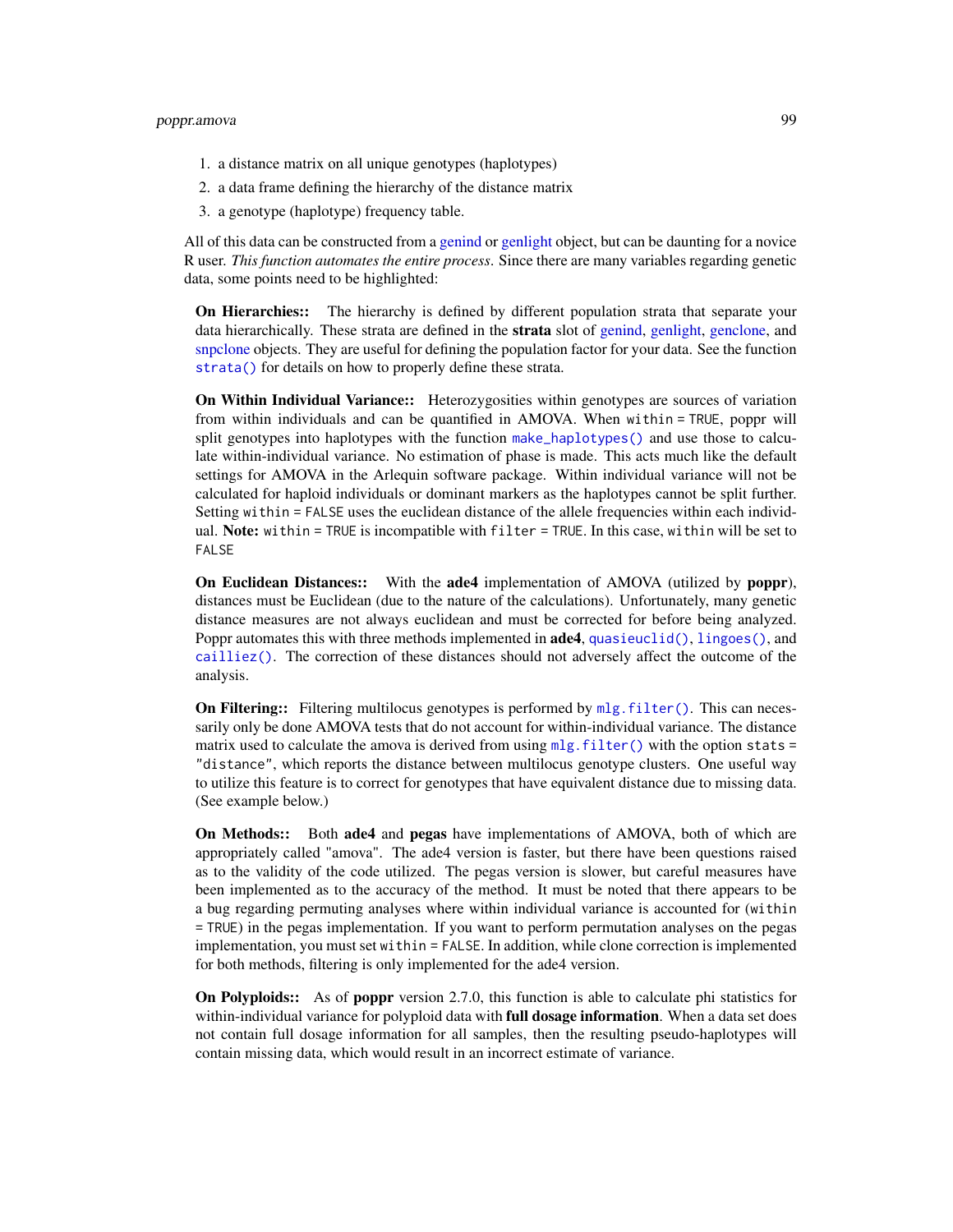Instead, the AMOVA will be performed on the distance matrix derived from allele counts or allele frequencies, depending on the freq option. This has been shown to be robust to estimates with mixed ploidy (Ronfort et al. 1998; Meirmans and Liu 2018). If you wish to brute-force your way to estimating AMOVA using missing values, you can split your haplotypes with the [make\\_haplotypes\(\)](#page-63-0) function.

One strategy for addressing ambiguous dosage in your polyploid data set would be to convert your data to **polysat**'s genambig class with the [as.genambig\(\)](#page-15-0), estimate allele frequencies with [polysat::deSilvaFreq\(\)](#page-0-0), and use these frequencies to randomly sample alleles to fill in the ambiguous alleles.

### Value

a list of class amova from the ade4 or pegas package. See [ade4::amova\(\)](#page-0-0) or [pegas::amova\(\)](#page-0-0) for details.

# **References**

Excoffier, L., Smouse, P.E. and Quattro, J.M. (1992) Analysis of molecular variance inferred from metric distances among DNA haplotypes: application to human mitochondrial DNA restriction data. *Genetics*, 131, 479-491.

Ronfort, J., Jenczewski, E., Bataillon, T., and Rousset, F. (1998). Analysis of population structure in autotetraploid species. *Genetics*, 150, 921–930.

Meirmans, P., Liu, S. (2018) Analysis of Molecular Variance (AMOVA) for Autopolyploids *Submitted*.

### See Also

[ade4::amova\(\)](#page-0-0), [pegas::amova\(\)](#page-0-0), [clonecorrect\(\)](#page-26-0), [diss.dist\(\)](#page-30-0), [missingno\(\)](#page-64-0), [ade4::is.euclid\(\)](#page-0-0), [strata\(\)](#page-0-0), [make\\_haplotypes\(\)](#page-63-0), [as.genambig\(\)](#page-15-0)

```
data(Aeut)
strata(Aeut) <- other(Aeut)$population_hierarchy[-1]
agc <- as.genclone(Aeut)
agc
amova.result <- poppr.amova(agc, ~Pop/Subpop)
amova.result
amova.test <- randtest(amova.result) # Test for significance
plot(amova.test)
amova.test
## Not run:
# You can get the same results with the pegas implementation
amova.pegas <- poppr.amova(agc, ~Pop/Subpop, method = "pegas")
amova.pegas
amova.pegas$varcomp/sum(amova.pegas$varcomp)
# Clone correction is possible
```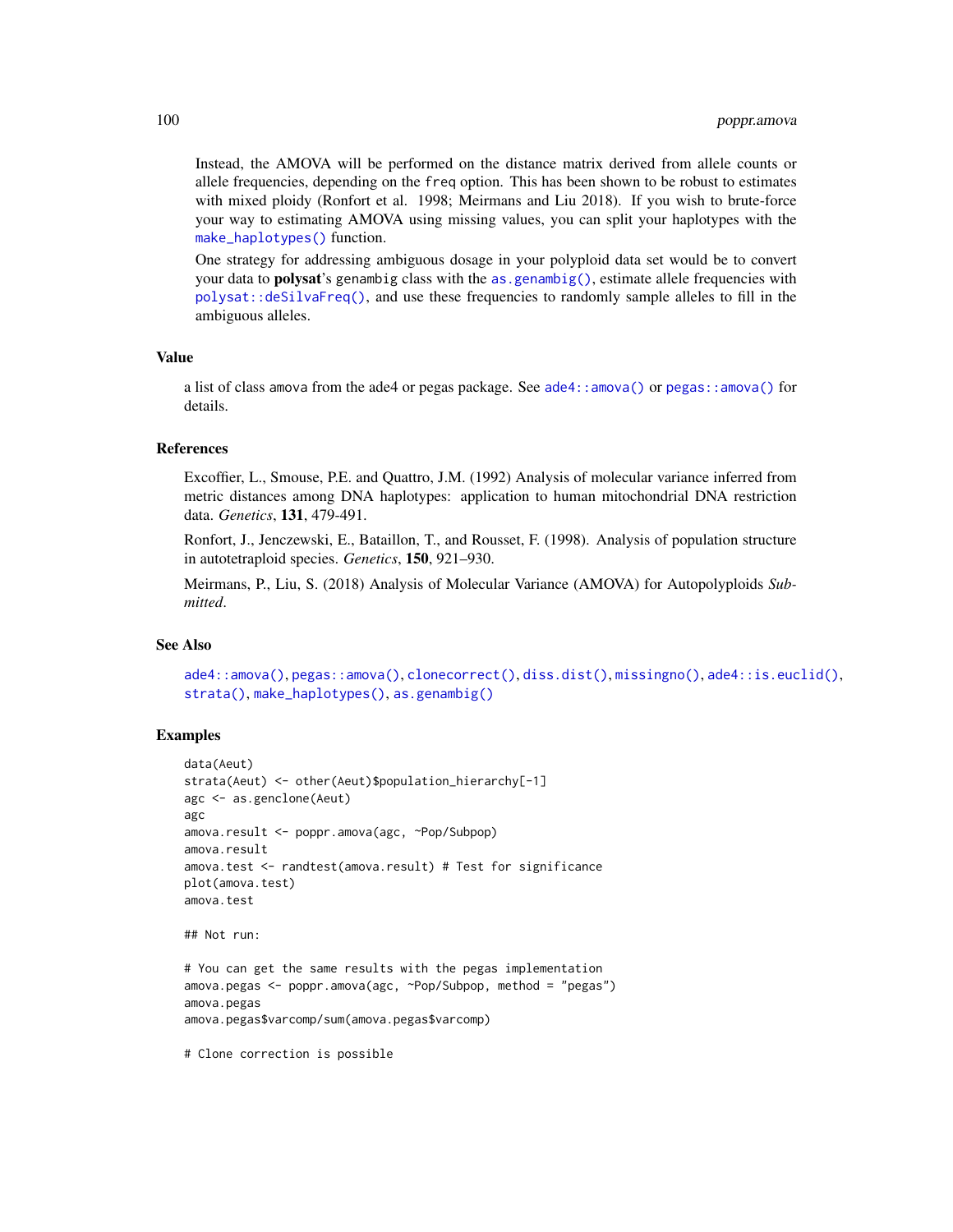# poppr.msn 101

```
amova.cc.result <- poppr.amova(agc, ~Pop/Subpop, clonecorrect = TRUE)
amova.cc.result
amova.cc.test <- randtest(amova.cc.result)
plot(amova.cc.test)
amova.cc.test
# Example with filtering
data(monpop)
splitStrata(monpop) <- ~Tree/Year/Symptom
poppr.amova(monpop, ~Symptom/Year) # gets a warning of zero distances
poppr.amova(monpop, ~Symptom/Year, filter = TRUE, threshold = 0.1) # no warning
```
## End(Not run)

<span id="page-100-0"></span>

| poppr.msn | Create a minimum spanning network of selected populations using a |
|-----------|-------------------------------------------------------------------|
|           | distance matrix.                                                  |

## Description

Create a minimum spanning network of selected populations using a distance matrix.

# Usage

```
poppr.msn(
  gid,
  distmat,
  palette = topo.colors,
 mlg.compute = "original",
  sublist = "All",blacklist = NULL,
  vertex.label = "MLG",
 gscale = TRUE,
  glim = c(0, 0.8),\text{gadj} = 3,
  gweight = 1,
 wscale = TRUE,
  showplot = TRUE,
  include.ties = FALSE,
  threshold = NULL,
  clustering.algorithm = NULL,
  ...
\mathcal{L}
```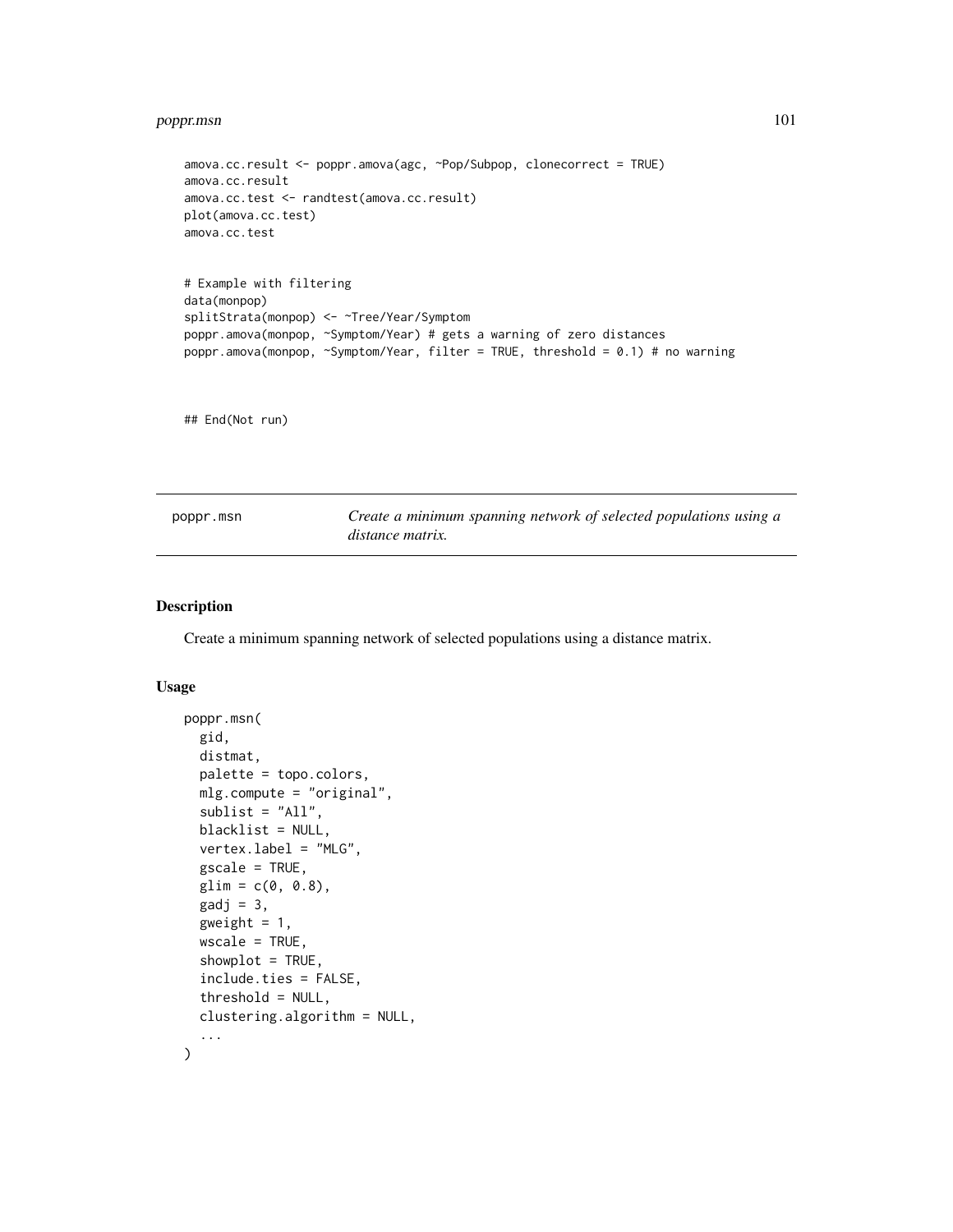| gid                  | a genind, genclone, genlight, or snpclone object                                                                                                                                                                                                                                                        |
|----------------------|---------------------------------------------------------------------------------------------------------------------------------------------------------------------------------------------------------------------------------------------------------------------------------------------------------|
| distmat              | a distance matrix that has been derived from your data set.                                                                                                                                                                                                                                             |
| palette              | a vector or function defining the color palette to be used to color the popula-<br>tions on the graph. It defaults to topo.colors. See examples for details.                                                                                                                                            |
| mlg.compute          | if the multilocus genotypes are set to "custom" (see ml1.custom for details) in<br>your genclone object, this will specify which mlg level to calculate the nodes<br>from. See details.                                                                                                                 |
| sublist              | a vector of population names or indexes that the user wishes to keep. Default<br>to "ALL".                                                                                                                                                                                                              |
| blacklist            | a vector of population names or indexes that the user wishes to discard. Default<br>to NULL                                                                                                                                                                                                             |
| vertex.label         | a vector of characters to label each vertex. There are two defaults: "MLG"<br>will label the nodes with the multilocus genotype from the original data set and<br>"inds" will label the nodes with the representative individual names.                                                                 |
| gscale               | "grey scale". If this is TRUE, this will scale the color of the edges proportional<br>to the observed distance, with the lines becoming darker for more related nodes.<br>See greycurve for details.                                                                                                    |
| glim                 | "grey limit". Two numbers between zero and one. They determine the upper<br>and lower limits for the gray function. Default is $0$ (black) and $0.8$ (20% black).<br>See greycurve for details.                                                                                                         |
| gadj                 | "grey adjust". a positive integer greater than zero that will serve as the ex-<br>ponent to the edge weight to scale the grey value to represent that weight. See<br>greycurve for details.                                                                                                             |
| gweight              | "grey weight". an integer. If it's 1, the grey scale will be weighted to empha-<br>size the differences between closely related nodes. If it is 2, the grey scale will<br>be weighted to emphasize the differences between more distantly related nodes.<br>See greycurve for details.                  |
| wscale               | "width scale". If this is TRUE, the edge widths will be scaled proportional to<br>the inverse of the observed distance, with the lines becoming thicker for more<br>related nodes.                                                                                                                      |
| showplot             | logical. If TRUE, the graph will be plotted. If FALSE, it will simply be returned.                                                                                                                                                                                                                      |
| include.ties         | logical. If TRUE, the graph will include all edges that were arbitrarily passed<br>over in favor of another edge of equal weight. If FALSE, which is the default,<br>one edge will be arbitrarily selected when two or more edges are tied, resulting<br>in a pure minimum spanning network.            |
| threshold            | numeric. By default, this is NULL, which will have no effect. Any threshold<br>value passed to this argument will be used in mlg. filter prior to creating the<br>MSN. If you have a data set that contains contracted MLGs, this argument will<br>override the threshold in the data set. See Details. |
| clustering.algorithm |                                                                                                                                                                                                                                                                                                         |
|                      | string. By default, this is NULL. If threshold = NULL, this argument will have no<br>effect. When supplied with either "farthest_neighbor", "average_neighbor", or<br>"nearest_neighbor", it will be passed to mlg. filter prior to creating the MSN.                                                   |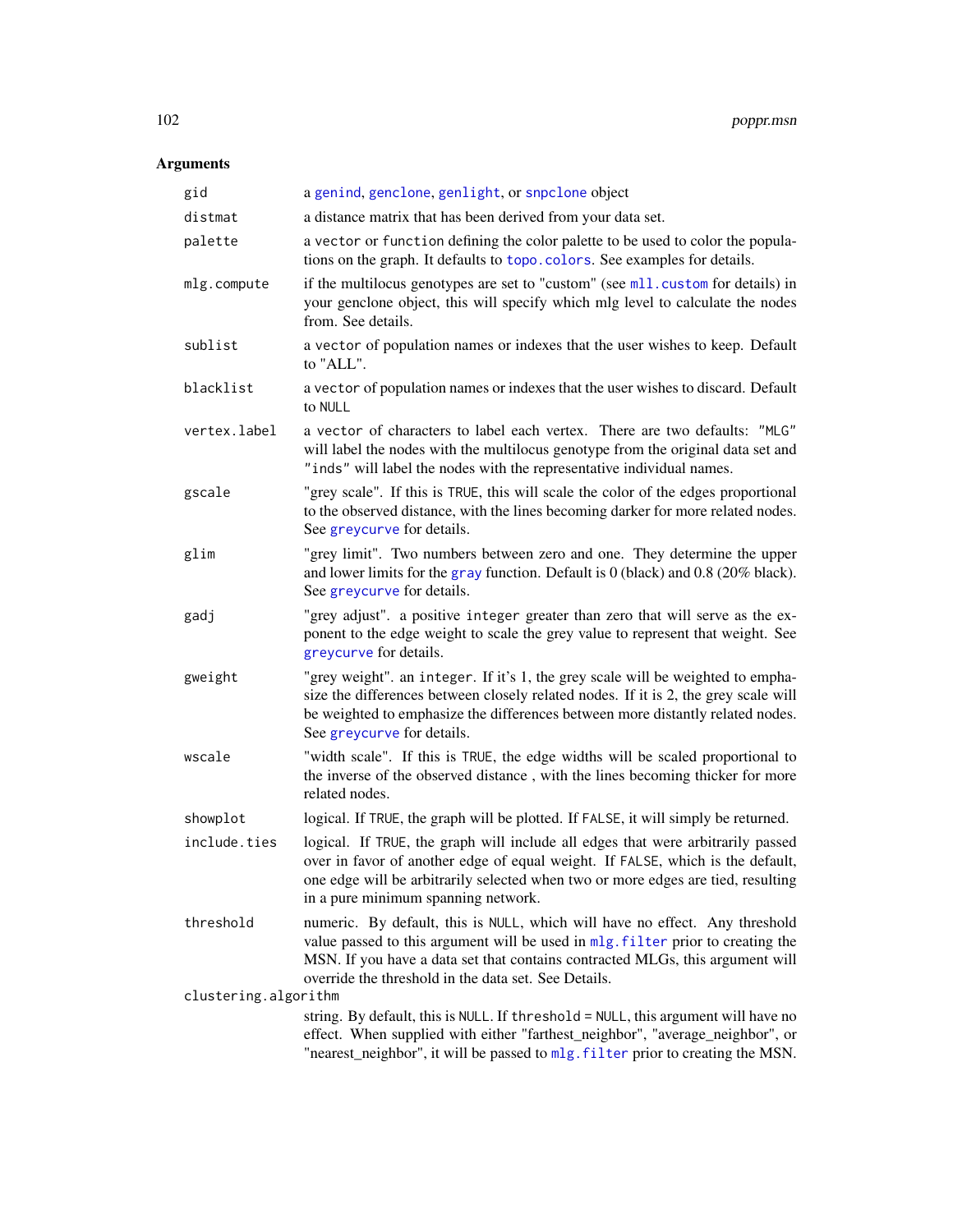### Details

The minimum spanning network generated by this function is generated via igraph's minimum. spanning. tree. The resultant graph produced can be plotted using igraph functions, or the entire object can be plotted using the function [plot\\_poppr\\_msn](#page-85-0), which will give the user a scale bar and the option to layout your data.

node sizes: The area of the nodes are representative of the number of samples. Because igraph scales nodes by radius, the node sizes in the graph are represented as the square root of the number of samples.

mlg.compute: Each node on the graph represents a different multilocus genotype. The edges on the graph represent genetic distances that connect the multilocus genotypes. In genclone objects, it is possible to set the multilocus genotypes to a custom definition. This creates a problem for clone correction, however, as it is very possible to define custom lineages that are not monophyletic. When clone correction is performed on these definitions, information is lost from the graph. To circumvent this, The clone correction will be done via the computed multilocus genotypes, either "original" or "contracted". This is specified in the mlg.compute argument, above.

contracted multilocus genotypes: If your incoming data set is of the class [genclone](#page-42-1), and it contains contracted multilocus genotypes, this function will retain that information for creating the minimum spanning network. You can use the arguments threshold and clustering.algorithm to change the threshold or clustering algorithm used in the network. For example, if you have a data set that has a threshold of 0.1 and you wish to have a minimum spanning network without a threshold, you can simply add threshold  $= 0.0$ , and no clustering will happen.

The threshold and clustering.algorithm arguments can also be used to filter un-contracted data sets.

All filtering will use the distance matrix supplied in the argument distmat.

# Value

| graph       | a minimum spanning network with nodes corresponding to MLGs within the<br>data set. Colors of the nodes represent population membership. Width and color |
|-------------|----------------------------------------------------------------------------------------------------------------------------------------------------------|
| populations | of the edges represent distance.<br>a vector of the population names corresponding to the vertex colors                                                  |
| colors      | a vector of the hexadecimal representations of the colors used in the vertex colors                                                                      |

# Note

The edges of these graphs may cross each other if the graph becomes too large.

## Author(s)

Javier F. Tabima, Zhian N. Kamvar, Jonah C. Brooks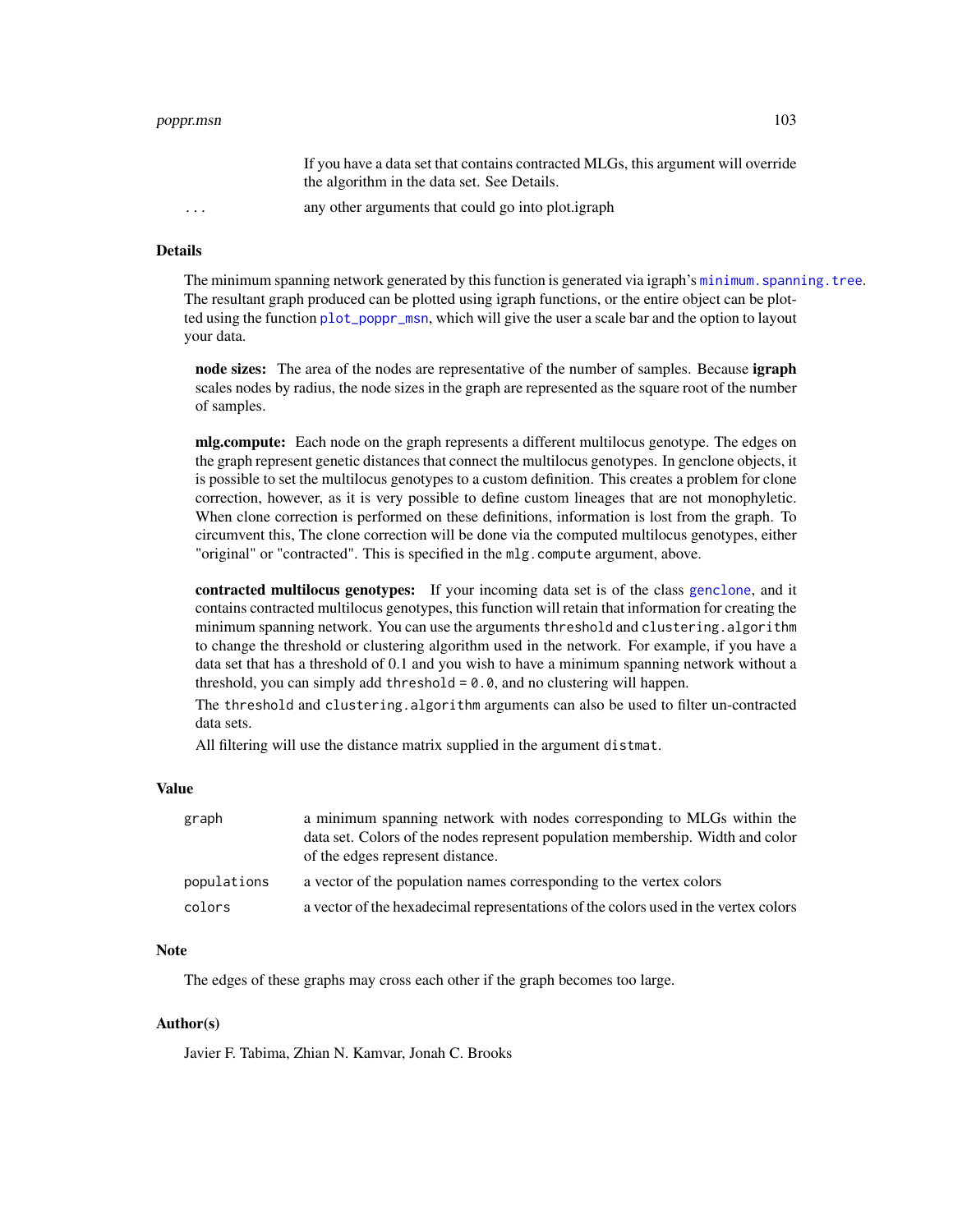# See Also

[plot\\_poppr\\_msn](#page-85-0) [nancycats](#page-0-0), [upgma](#page-0-0), [nj](#page-0-0), [nodelabels](#page-0-0), [tab](#page-0-0), [missingno](#page-64-0), [bruvo.msn](#page-22-0), [greycurve](#page-48-0)

### Examples

```
# Load the data set and calculate the distance matrix for all individuals.
data(Aeut)
A.dist <- diss.dist(Aeut)
# Graph it.
A.msn <- poppr.msn(Aeut, A.dist, gadj = 15, vertex.label = NA)
# Find the sizes of the nodes (number of individuals per MLL):
igraph::vertex_attr(A.msn$graph, "size")^2
## Not run:
# Set subpopulation structure.
Aeut.sub <- as.genclone(Aeut)
setPop(Aeut.sub) <- ~Pop/Subpop
# Plot respective to the subpopulation structure
As.msn <- poppr.msn(Aeut.sub, A.dist, gadj=15, vertex.label=NA)
# Show only the structure of the Athena population.
As.msn <- poppr.msn(Aeut.sub, A.dist, gadj=15, vertex.label=NA, sublist=1:10)
# Let's look at the structure of the microbov data set
library("igraph")
data(microbov)
micro.dist <- diss.dist(microbov, percent = TRUE)
micro.msn <- poppr.msn(microbov, micro.dist, vertex.label=NA)
# Let's plot it and show where individuals have < 15% of their genotypes
# different.
edge_weight <- E(micro.msn$graph)$weight
edge_labels <- ifelse(edge_weight < 0.15, round(edge_weight, 3), NA)
plot.igraph(micro.msn$graph, edge.label = edge_labels, vertex.size = 2,
edge.label.color = "red")
## End(Not run)
```
poppr\_has\_parallel *Determines whether openMP is support on this system.*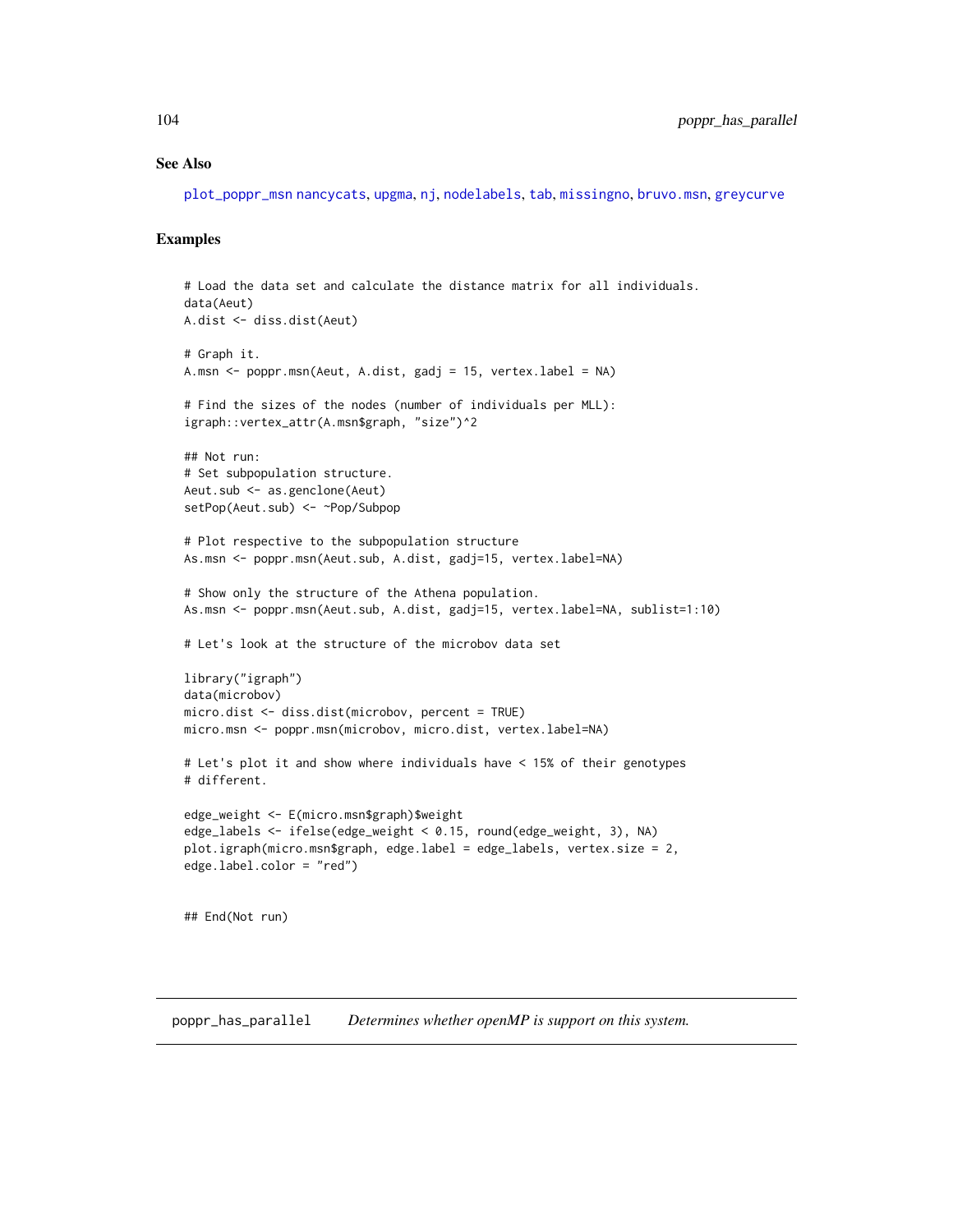### popsub 105

# Description

Determines whether openMP is support on this system.

### Usage

poppr\_has\_parallel()

# Value

FALSE if openMP is not supported, TRUE if it is

# Author(s)

Zhian N. Kamvar, Jonah C. Brooks

# Examples

poppr\_has\_parallel()

popsub *Subset data by population*

# Description

Create a new dataset with specified populations or exclude specified populations from the dataset.

### Usage

```
popsub(gid, sublist = "ALL", blacklist = NULL, mat = NULL, drop = TRUE)
```
# Arguments

| gid       | a genind, genclone, genlight, or snpclone object.                                                                                                 |
|-----------|---------------------------------------------------------------------------------------------------------------------------------------------------|
| sublist   | a vector of population names or indexes that the user wishes to keep. Default<br>to $"ALL"$ .                                                     |
| blacklist | a vector of population names or indexes that the user wishes to discard. Default<br>to NULL.                                                      |
| mat       | a matrix object produced by mlg. table to be subsetted. If this is present, the<br>subsetted matrix will be returned instead of the genind object |
| drop      | logical. If TRUE, unvarying alleles will be dropped from the population.                                                                          |

# Value

A genind object or a matrix.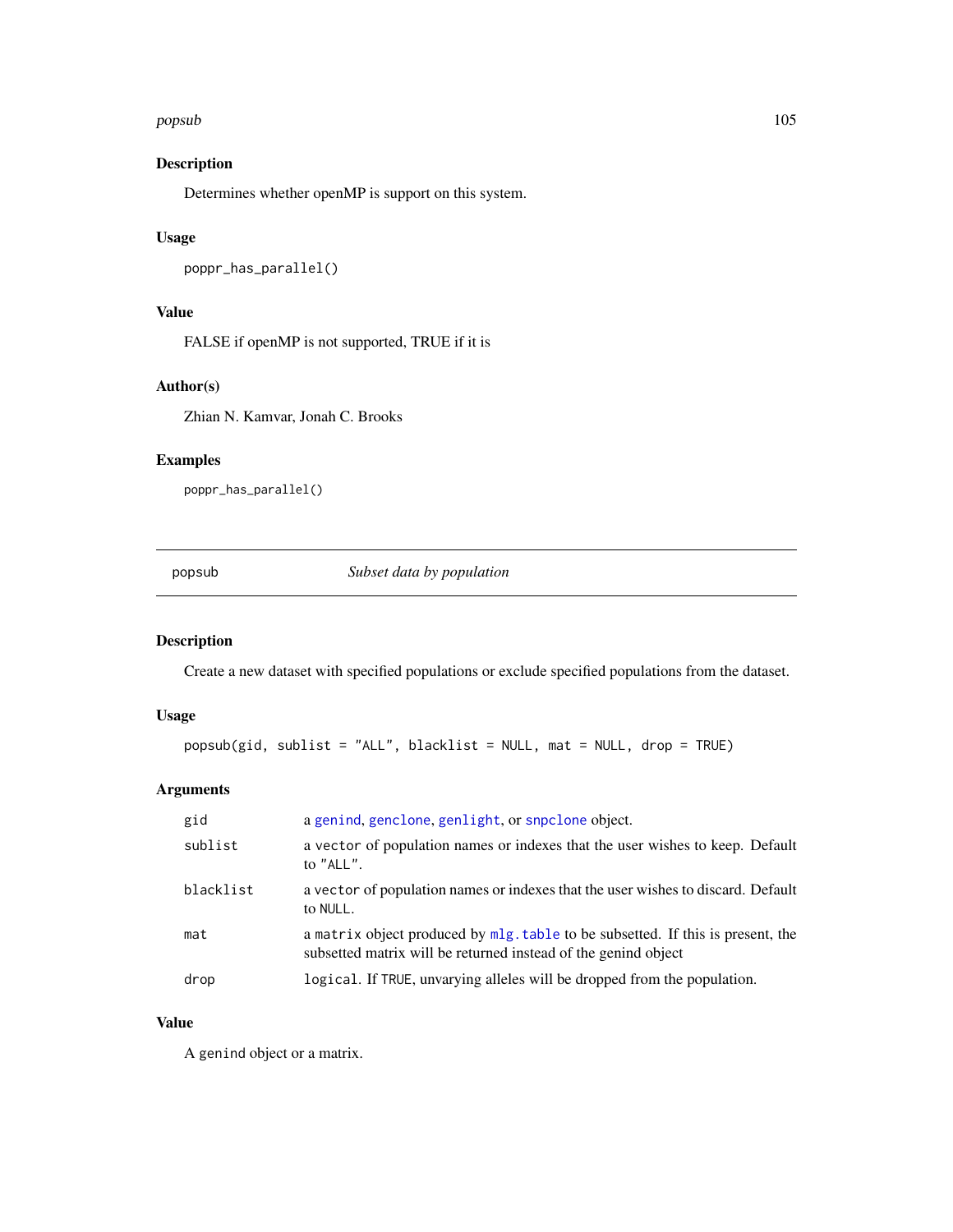### Author(s)

Zhian N. Kamvar

### Examples

```
# Load the dataset microbov.
data(microbov)
# List the population names.
popNames(microbov)
# Analyze only the populations with exactly 50 individuals
mic.50 \leq post(microbow, sublist = c(1:6, 11:15), blacklist = c(3, 4, 13, 14))## Not run:
# Analyze the first 10 populations, except for "Bazadais"
mic.10 <- popsub(microbov, sublist=1:10, blacklist="Bazadais")
# Take out the two smallest populations
micbig <- popsub(microbov, blacklist=c("NDama", "Montbeliard"))
# Analyze the two largest populations
miclrg <- popsub(microbov, sublist=c("BlondeAquitaine", "Charolais"))
## End(Not run)
```
Pram *Phytophthora ramorum data from OR Forests and Nurseries (OR and CA)*

### Description

This is the data set from <https://doi.org/10.5281/zenodo.13007>. It has been converted to the genclone object as of poppr version 2.0. It contains 729 samples of the Sudden Oak Death pathogen \*Phytophthora ramorum\* genotyped over five microsatellite loci (Kamvar et. al., 2015). 513 samples were collected from forests in Curry County, OR from 2001 to mid-2014 (labeled by watershed region). The other 216 samples represents genotypes collected from Nurseries in OR and CA from Goss et. al. (2009).

### Usage

data(Pram)

### Format

a [genclone-class] object with 3 hierarchical levels called "SOURCE", "YEAR", and, "STATE". The other slot contains a named vector of repeat lengths called "REPLEN", a matrix of xy coordinates for the forest samples called "xy", and a palette to color the ~SOURCE/STATE stratification called "comparePal".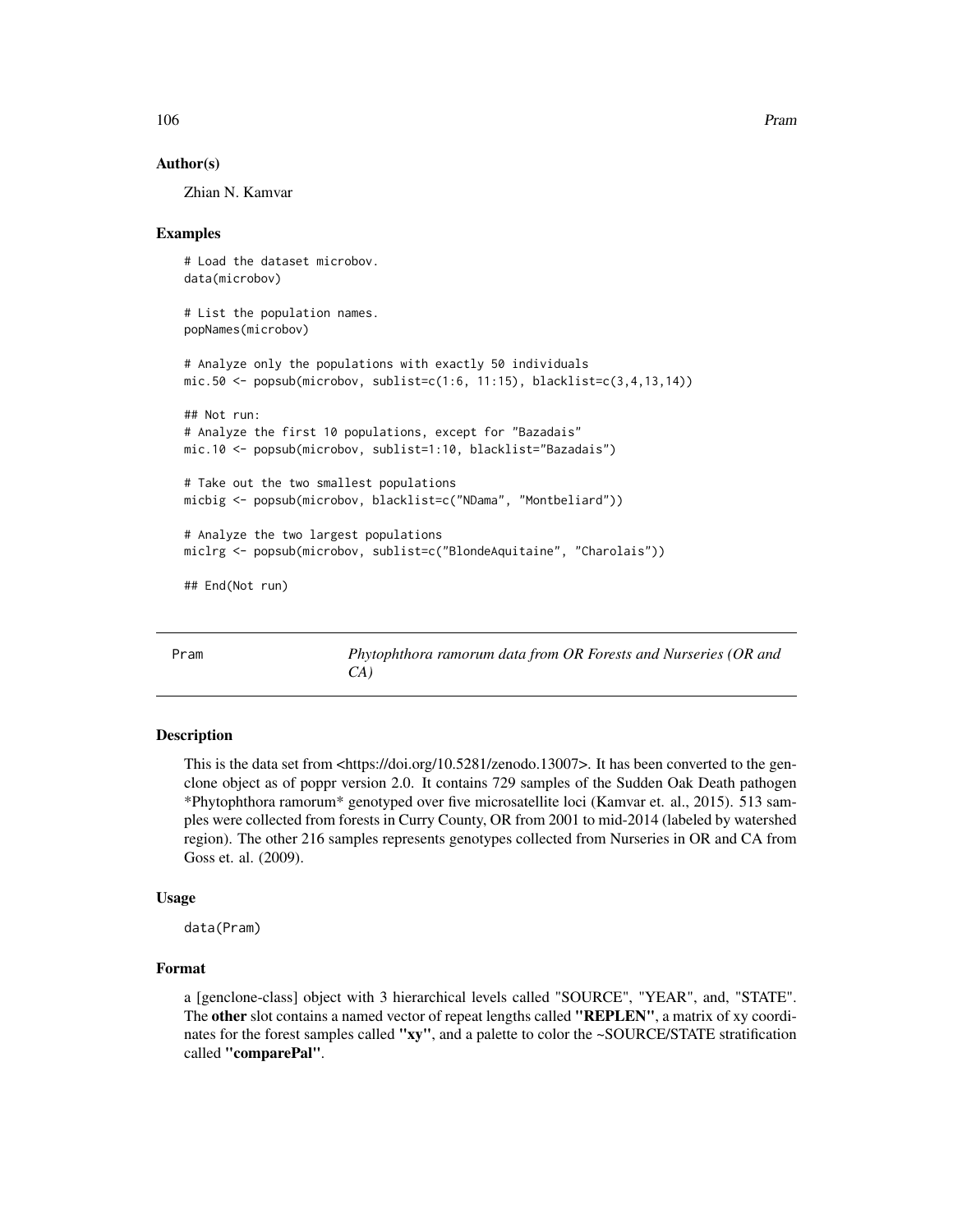# private\_alleles 107

### References

Kamvar, Z. N., Larsen, M. M., Kanaskie, A. M., Hansen, E. M., & Grünwald, N. J. (2015). Spatial and temporal analysis of populations of the sudden oak death pathogen in Oregon forests. Phytopathology 105:982-989. doi: [10.1094/PHYTO-12-14-0350-FI](https://doi.org/10.1094/PHYTO-12-14-0350-FI)

Zhian N. Kamvar, Meg M. Larsen, Alan M. Kanaskie, Everett M. Hansen, & Niklaus J. Grünwald. 2014. Sudden\_Oak\_Death\_in\_Oregon\_Forests: Spatial and temporal population dynamics of the sudden oak death epidemic in Oregon Forests. ZENODO, doi: [10.5281/zenodo.13007](https://doi.org/10.5281/zenodo.13007)

Goss, E. M., Larsen, M., Chastagner, G. A., Givens, D. R., and Grünwald, N. J. 2009. Population genetic analysis infers migration pathways of \*Phytophthora ramorum\* in US nurseries. PLoS Pathog. 5:e1000583. doi: [10.1371/journal.ppat.1000583](https://doi.org/10.1371/journal.ppat.1000583)

### Examples

data(Pram)

# Repeat lengths (previously processed via fix\_replen) other(Pram)\$REPLEN

# Color palette for source by state. Useful for minimum spanning networks other(Pram)\$comparePal

private\_alleles *Tabulate alleles the occur in only one population.*

### Description

Tabulate alleles the occur in only one population.

### Usage

```
private_alleles(
  gid,
  form = alleles \sim .,
  report = "table",
  level = "population",
  count.alleles = TRUE,
  drop = FALSE
```
)

| gid  | a genind or genclone object.                                                    |
|------|---------------------------------------------------------------------------------|
| form | a formula() giving the levels of markers and hierarchy to analyze. See Details. |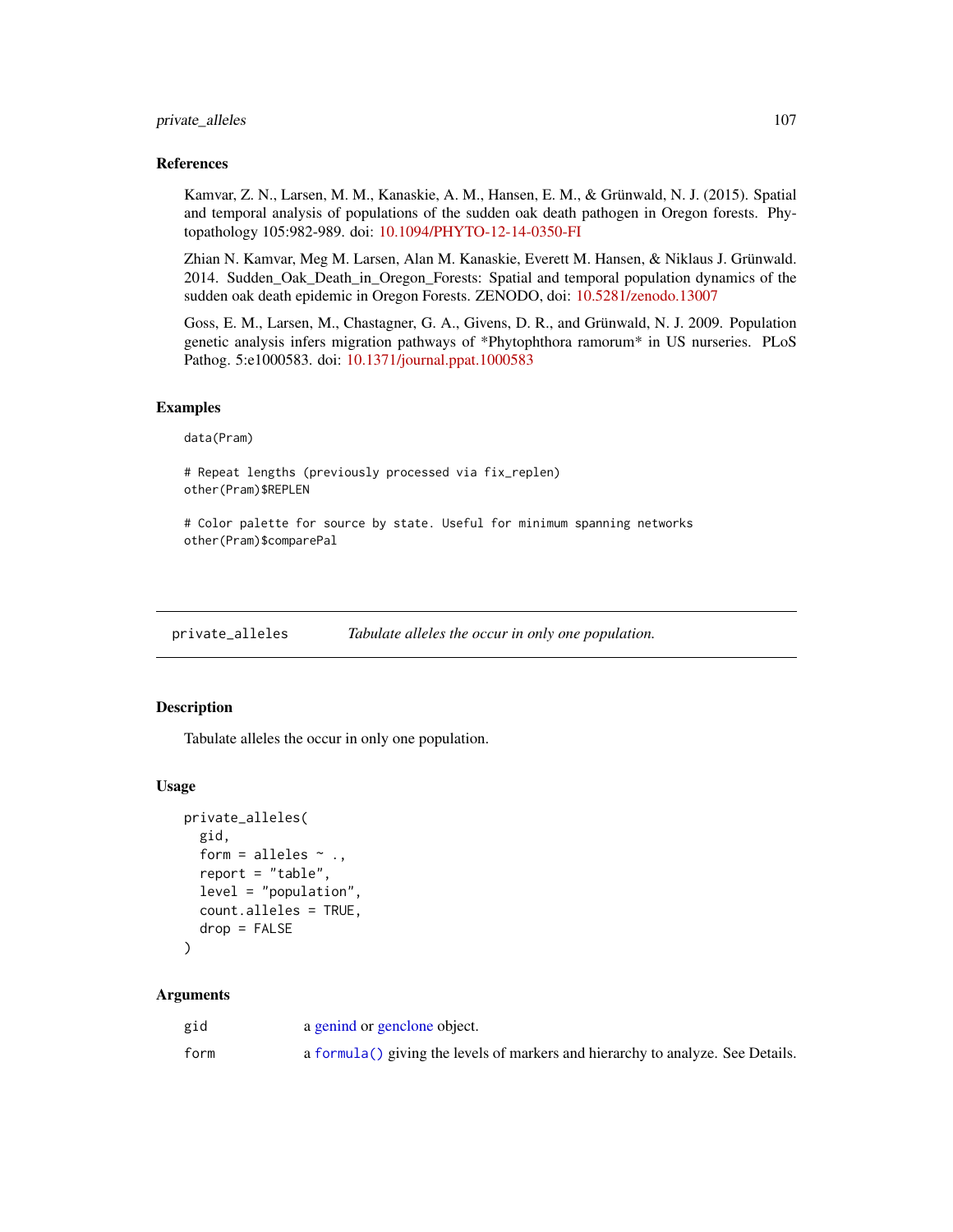| report        | one of "table", "vector", or "data. frame". Tables (Default) and data frame will<br>report counts along with populations or individuals. Vectors will simply report<br>which populations or individuals contain private alleles. Tables are matrices<br>with populations or individuals in rows and alleles in columns. Data frames are<br>long form. |
|---------------|-------------------------------------------------------------------------------------------------------------------------------------------------------------------------------------------------------------------------------------------------------------------------------------------------------------------------------------------------------|
| level         | one of "population" (Default) or "individual".                                                                                                                                                                                                                                                                                                        |
| count.alleles | logical. If TRUE (Default), The report will return the observed number of alle-<br>les private to each population. If FALSE, each private allele will be counted once,<br>regardless of dosage.                                                                                                                                                       |
| drop          | logical, if TRUE, populations/individuals without private alleles will be dropped<br>from the result. Defaults to FALSE.                                                                                                                                                                                                                              |

# Details

the argument form allows for control over the strata at which private alleles should be computed. It takes a form where the left hand side of the formula can be either "allele", "locus", or "loci". The right hand of the equation, by default is ".". If you change it, it must correspond to strata located in the [adegenet::strata\(\)](#page-0-0) slot. Note, that the right hand side is disabled for genpop objects.

# Value

a matrix, data.frame, or vector defining the populations or individuals containing private alleles. If vector is chosen, alleles are not defined.

### Author(s)

Zhian N. Kamvar

```
data(Pinf) # Load P. infestans data.
private_alleles(Pinf)
## Not run:
# Analyze private alleles based on the country of interest:
private_alleles(Pinf, alleles ~ Country)
# Number of observed alleles per locus
private_alleles(Pinf, locus ~ Country, count.alleles = TRUE)
# Get raw number of private alleles per locus.
(pal <- private_alleles(Pinf, locus ~ Country, count.alleles = FALSE))
# Get percentages.
sweep(pal, 2, nAll(Pinf)[colnames(pal)], FUN = "/")
# An example of how these data can be displayed.
library("ggplot2")
Pinfpriv <- private_alleles(Pinf, report = "data.frame")
```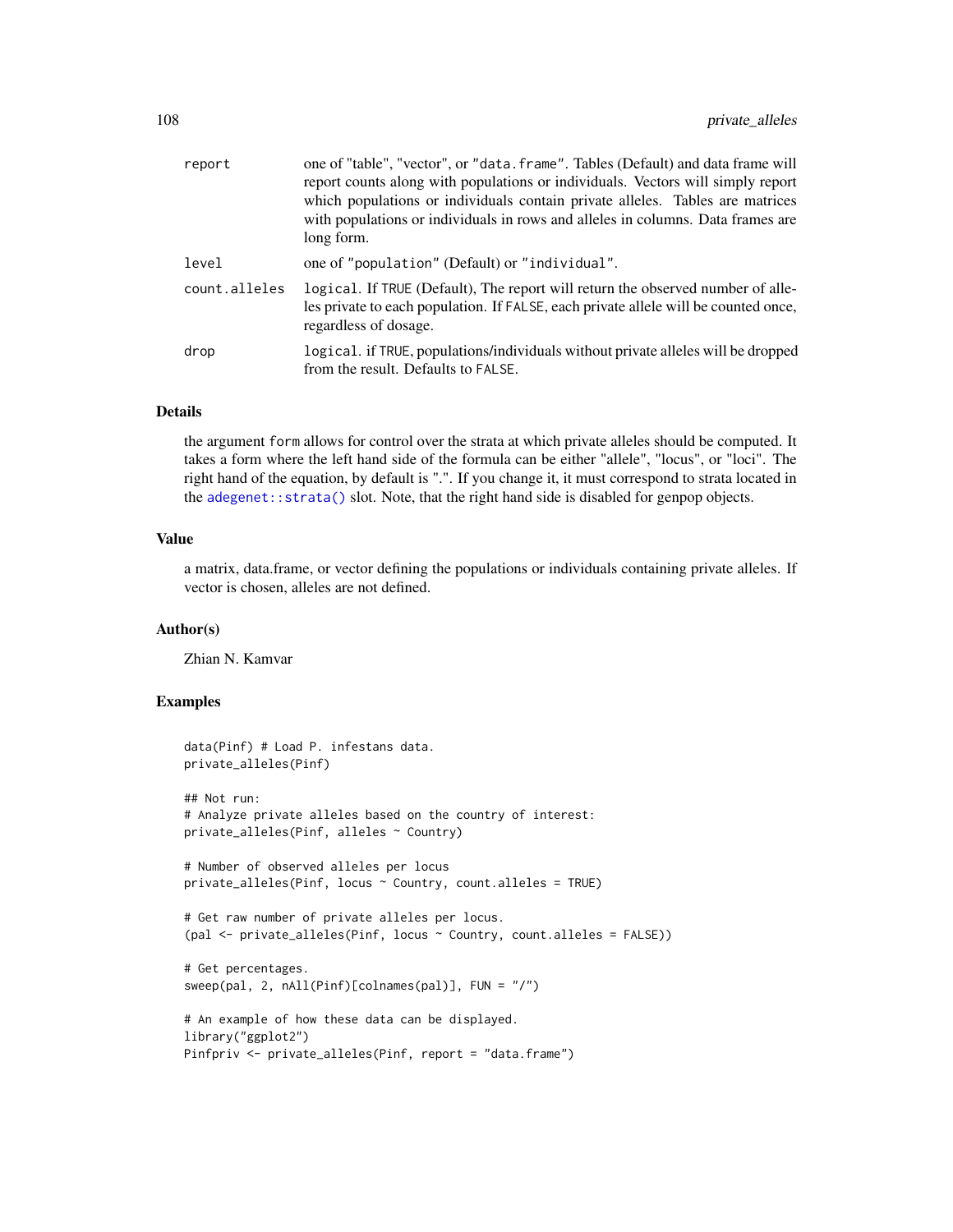```
ggplot(Pinfpriv) + geom\_tile(aes(x = population, y = allele, fill = count))
```

```
## End(Not run)
```
<span id="page-108-0"></span>psex *Probability of encountering a genotype more than once by chance*

# Description

Probability of encountering a genotype more than once by chance

# Usage

```
psex(
  gid,
  pop = NULL,
  by\_pop = TRUE,freq = NULL,
  G = NULL,method = c("single", "multiple"),
  ...
)
```

| gid    | a genind or genclone object.                                                                                                                                                                                                                                                                                                                                         |
|--------|----------------------------------------------------------------------------------------------------------------------------------------------------------------------------------------------------------------------------------------------------------------------------------------------------------------------------------------------------------------------|
| pop    | either a formula to set the population factor from the strata slot or a vector<br>specifying the population factor for each sample. Defaults to NULL.                                                                                                                                                                                                                |
| by_pop | When this is TRUE (default), the calculation will be done by population.                                                                                                                                                                                                                                                                                             |
| freg   | a vector or matrix of allele frequencies. This defaults to NULL, indicating that the<br>frequencies will be determined via round-robin approach in rraf. If this matrix<br>or vector is not provided, zero-value allele frequencies will automatically be<br>corrected. For details, please see the documentation on correcting rare alleles.                        |
| G      | an integer vector specifying the number of observed genets. If NULL, this will<br>be the number of original multilocus genotypes for method = "single" and the<br>number of populations for method = "multiple". G can also be a named integer<br>vector for each population if by_pop = TRUE. Unnamed vectors with a lengths<br>greater than 1 will throw an error. |
| method | which method of calculating psex should be used? Using method = "single"<br>(default) indicates that the calculation for psex should reflect the probability of<br>encountering a second genotype. Using method = "multiple" gives the proba-<br>bility of encountering multiple samples of the same genotype (see details).                                         |
|        | options from correcting rare alleles. The default is to correct allele frequencies<br>to $1/n$                                                                                                                                                                                                                                                                       |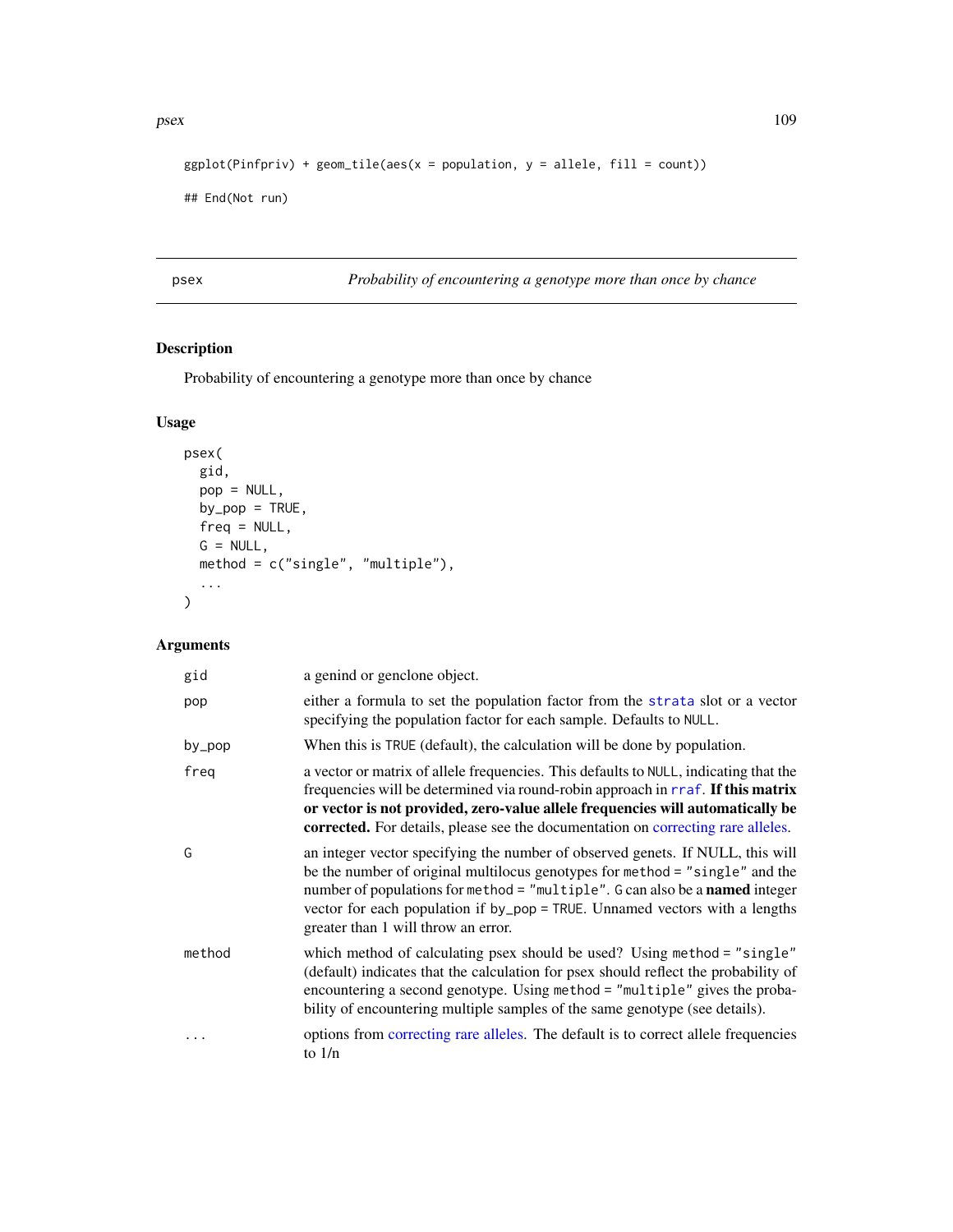#### <span id="page-109-0"></span>Details

single encounter:: Psex is the probability of encountering a given genotype more than once by chance. The basic equation from Parks and Werth (1993) is

$$
p_{sex} = 1 - (1 - p_{gen})^G)
$$

where *G* is the number of multilocus genotypes and *pgen* is the probability of a given genotype (see [pgen](#page-82-0) for its calculation). For a given value of alpha (e.g. alpha =  $0.05$ ), genotypes with psex < alpha can be thought of as a single genet whereas genotypes with psex > alpha do not have strong evidence that members belong to the same genet (Parks and Werth, 1993).

multiple encounters:: When method = "multiple", the method from Arnaud-Haond et al. (1997) is used where the sum of the binomial density is taken.

$$
p_{sex} = \sum_{i=n}^{N} {N \choose i} (p_{gen})^{i} (1 - p_{gen})^{N-i}
$$

where *N* is the number of sampling units *i* is the ith - 1 encounter of a given genotype, and *pgen* is the value of pgen for that genotype. This procedure is performed for all samples in the data. For example, if you have a genotype whose pgen value was 0.0001, with 5 observations out of 100 samples, the value of psex is computed like so:

dbinom(0:4, 100, 0.0001)

using by  $pop = TRUE$  and modifying  $G::$  It is possible to modify G for single or multiple encounters. With method = "single", G takes place of the exponent, whereas with method = "multiple", G replaces N (see above). If you supply a named vector for G with the population names and by\_pop = TRUE, then the value of G will be different for each population.

For example, in the case of method = "multiple", let's say you have two populations that share a genotype between them. The size of population A and B are 25 and 75, respectively, The values of pgen for that genotype in population A and B are 0.005 and 0.0001, respectively, and the number of samples with the genotype in popualtions A and B are 4 and 6, respectively. In this case psex for this genotype would be calculated for each population separately if we don't specify G:

 $psexA = dbinom(0:3, 25, 0.005)$ psexB = dbinom(0:5, 75, 0.0001)

If we specify  $G = 100$ , then it changes to:

psexA = dbinom(0:3, 100, 0.005) psexB = dbinom(0:5, 100, 0.0001)

We could also specify G to be the number of genotypes observed in the population (let's say  $A =$  $10, B = 20$ 

psexA = dbinom(0:3, 10, 0.005) psexB = dbinom(0:5, 20, 0.0001)

Unless freq is supplied, the function will automatically calculate the round-robin allele frequencies with [rraf](#page-118-0) and *G* with [nmll](#page-74-0).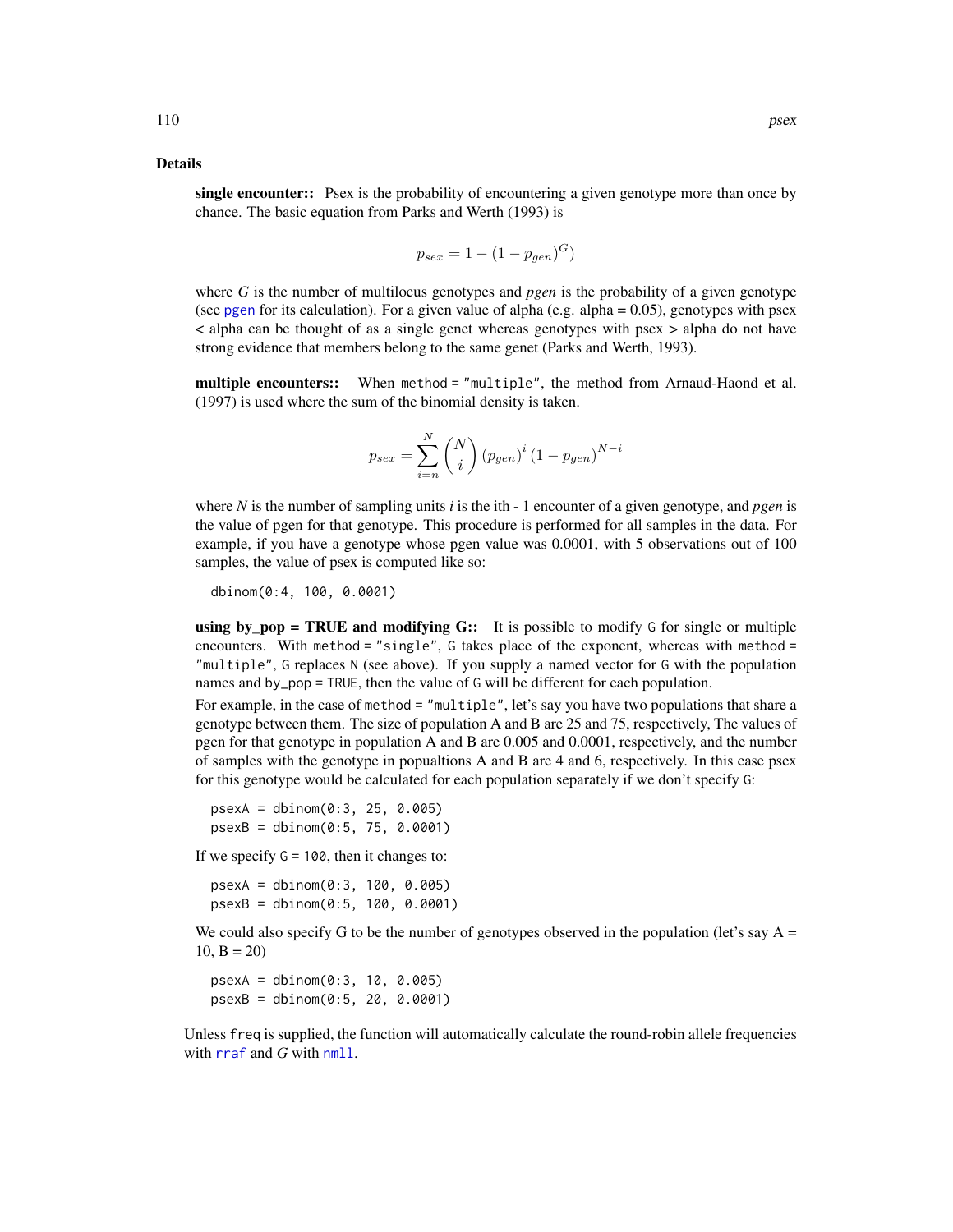# <span id="page-110-0"></span>Value

a vector of Psex for each sample.

#### **Note**

The values of Psex represent the value for each multilocus genotype. Additionally, when the argument pop is not NULL, by\_pop is automatically TRUE.

# Author(s)

Zhian N. Kamvar, Jonah Brooks, Stacy A. Krueger-Hadfield, Erik Sotka

# References

Arnaud-Haond, S., Duarte, C. M., Alberto, F., & Serrão, E. A. 2007. Standardizing methods to address clonality in population studies. *Molecular Ecology*, 16(24), 5115-5139.

Parks, J. C., & Werth, C. R. 1993. A study of spatial features of clones in a population of bracken fern, *Pteridium aquilinum* (Dennstaedtiaceae). *American Journal of Botany*, 537-544.

#### See Also

[pgen](#page-82-0), [rraf](#page-118-0), [rrmlg](#page-120-0), [rare\\_allele\\_correction](#page-112-0)

# Examples

data(Pram)

```
# With multiple encounters
Pram_psex <- psex(Pram, by_pop = FALSE, method = "multiple")
plot(Pram_psex, log = "y", col = ifelse(Pram_psex > 0.05, "red", "blue"))
abline(h = 0.05, 1ty = 2)title("Probability of multiple encounters")
## Not run:
```

```
# For a single encounter (default)
Pram_psex <- psex(Pram, by_pop = FALSE)
plot(Pram_psex, log = "y", col = ifelse(Pram_psex > 0.05, "red", "blue"))
abline(h = 0.05, 1ty = 2)title("Probability of second encounter")
```

```
# This can be also done assuming populations structure
Pram_psex <- psex(Pram, by_pop = TRUE, method = "multiple")
plot(Pram_psex, log = "y", col = ifelse(Pram_psex > 0.05, "red", "blue"))
abline(h = 0.05, 1ty = 2)title("Probability of multiple encounters\nwith pop structure")
```

```
# The above, but correcting zero-value alleles by 1/(2*rrmlg) with no
# population structure assumed
# Type ?rare_allele_correction for details.
Pram_psex2 <- psex(Pram, by\_pop = FALSE, d = "rrmlg", mul = 1/2, method = "multiple")plot(Pram_psex2, log = "y", col = ifelse(Pram_psex2 > 0.05, "red", "blue"))
```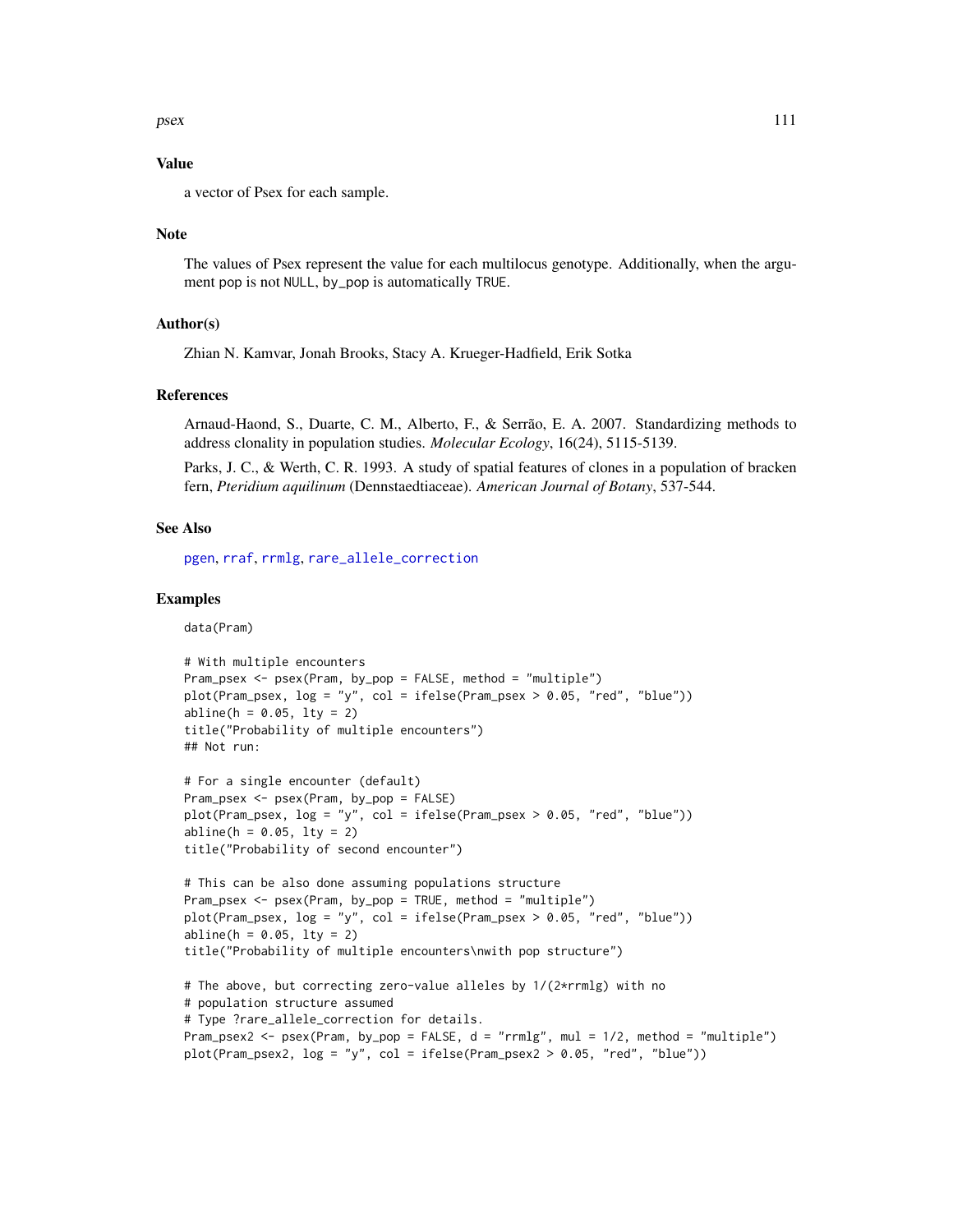```
abline(h = 0.05, 1ty = 2)title("Probability of multiple encounters\nwith pop structure (1/(2*rrmlg))")
# We can also set G to the total population size
(G \leq -nInd(Pram))Pram_psex \leq psex(Pram, by_pop = TRUE, method = "multiple", G = G)
plot(Pram_psex, log = "y", col = ifelse(Pram_psex > 0.05, "red", "blue"))abline(h = 0.05, 1ty = 2)title("Probability of multiple encounters\nwith pop structure G = 729")
# Or we can set G to the number of unique MLGs
(G \leq -\text{rowsums}(mlg.table(Pram, plot = FALSE) > 0)Pram_psex <- psex(Pram, by_pop = TRUE, method = "multiple", G = G)
plot(Pram_psex, log = "y", col = ifelse(Pram_psex > 0.05, "red", "blue"))abline(h = 0.05, 1ty = 2)title("Probability of multiple encounters\nwith pop structure G = nmll")
## An example of supplying previously calculated frequencies and G
# From Parks and Werth, 1993, using the first three genotypes.
# The row names indicate the number of samples found with that genotype
x < - "
Hk Lap Mdh2 Pgm1 Pgm2 X6Pgd2
54 12 12 12 23 22 11
36 22 22 11 22 33 11
10 23 22 11 33 13 13"
# Since we aren't representing the whole data set here, we are defining the
# allele frequencies before the analysis.
afreq <-c(Hk.1 = 0.167, Hk.2 = 0.795, Hk.3 = 0.038,Lap.1 = 0.190, Lap.2 = 0.798, Lap.3 = 0.012,
           Mdh2.0 = 0.011, Mdh2.1 = 0.967, Mdh2.2 = 0.022,
           Pgm1.2 = 0.279, Pgm1.3 = 0.529, Pgm1.4 = 0.162, Pgm1.5 = 0.029,
           Pgm2.1 = 0.128, Pgm2.2 = 0.385, Pgm2.3 = 0.487,
           X6Pgd2.1 = 0.526, X6Pgd2.2 = 0.051, X6Pgd2.3 = 0.423)
xtab \le read.table(text = x, header = TRUE, row.names = 1)
# Here we are expanding the number of samples to their observed values.
# Since we have already defined the allele frequencies, this step is actually
# not necessary.
all_samples <- rep(rownames(xtab), as.integer(rownames(xtab)))
xgid <- df2genind(xtab[all_samples, ], ncode = 1)
freqs <- afreq[colnames(tab(xgid))] # only used alleles in the sample
pSex < - psex(xgid, by\_pop = FALSE, freq = freqs, G = 45)# Note, pgen returns log values for each locus, here we take the sum across
# all loci and take the exponent to give us the value of pgen for each sample
pGen <- exp(rowSums(pgen(xgid, by_pop = FALSE, freq = freqs)))
res <- matrix(c(unique(pGen), unique(pSex)), ncol = 2)
```
colnames(res) <- c("Pgen", "Psex")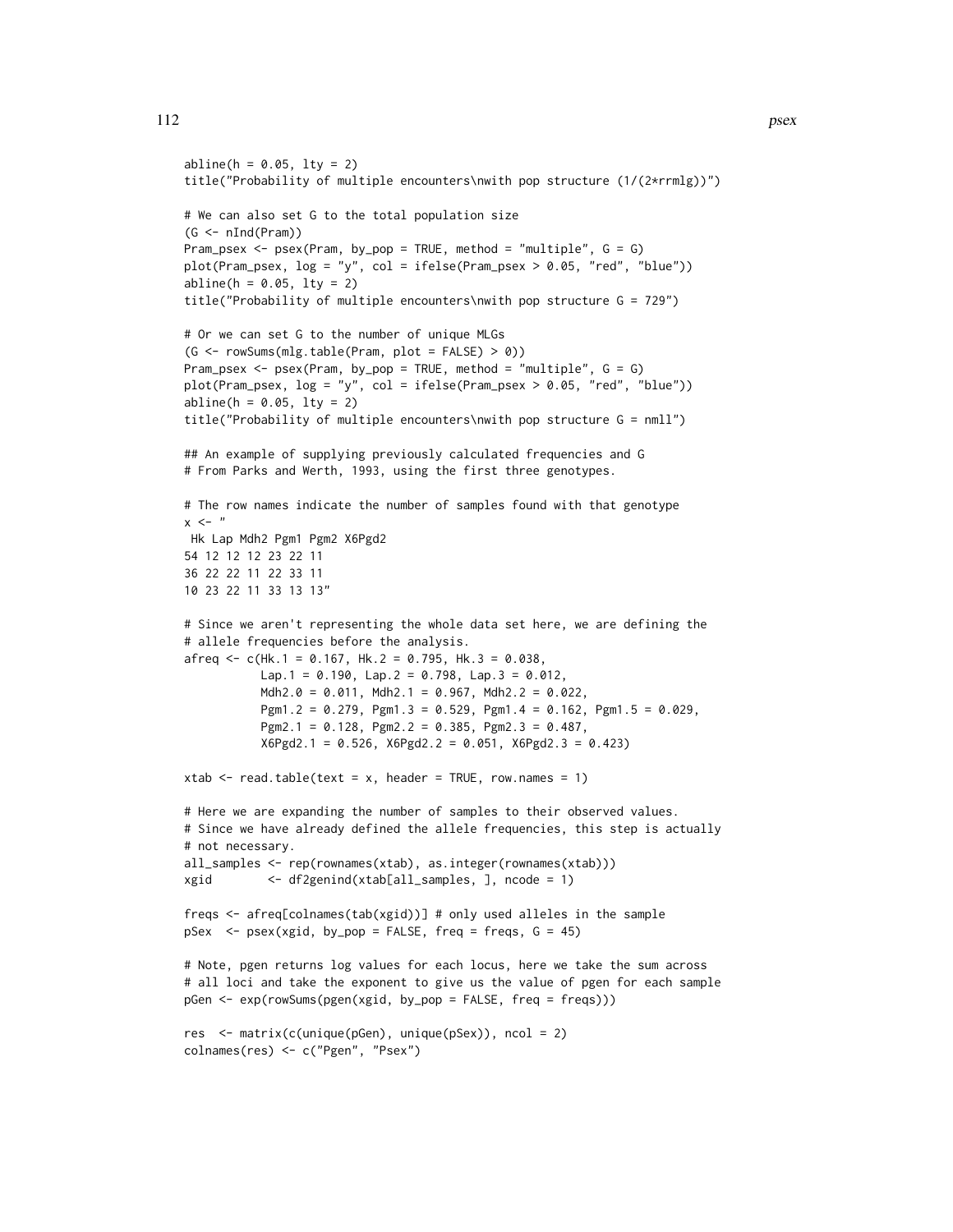```
res <- cbind(xtab, nRamet = rownames(xtab), round(res, 5))
rownames(res) <-1:3res # Compare to the first three rows of Table 2 in Parks & Werth, 1993
## End(Not run)
```
<span id="page-112-0"></span>rare\_allele\_correction

*Correcting rare allele frequencies*

#### Description

The following is a set of arguments for use in [rraf](#page-118-0), [pgen](#page-82-0), and [psex](#page-108-0) to correct rare allele frequencies that were lost in estimating round-robin allele frequencies.

# Arguments

| e          | a numeric epsilon value to use for all missing allele frequencies.                                                                                                                                            |
|------------|---------------------------------------------------------------------------------------------------------------------------------------------------------------------------------------------------------------|
| d          | the unit by which to take the reciprocal. $div =$ "sample" will be $1/(n \text{ samples})$ ,<br>$d = "mlg"$ will be 1/(n mlg), and $d = "rrmlg"$ will be 1/(n mlg at that locus).<br>This is overridden by e. |
| mul        | a multiplier for div. Default is $mul = 1$ . This parameter is overridden by e                                                                                                                                |
| sum_to_one | when TRUE, the original frequencies will be reduced so that all allele frequencies<br>will sum to one. <b>Default:</b> FALSE                                                                                  |

# Details

By default  $(d = "sample", e = NULL, sum_to_one = FALSE, mul = 1)$ , this will add  $1/(n$  samples) to all zero-value alleles. The basic formula is  $1/(d * m)$  unless e is specified. If sum to one = TRUE, then the frequencies will be scaled as  $x/sum(x)$  AFTER correction, indicating that the allele frequencies will be reduced. See the examples for details. The general pattern of correction is that the value of the MAF will be *rrmlg > mlg > sample*

# Motivation

When [calculating allele frequencies from a round-robin approach,](#page-118-0) rare alleles are often lost resulting in zero-valued allele frequencies (Arnaud-Haond et al. 2007, Parks and Werth 1993). This can be problematic when calculating values for [pgen](#page-82-0) and [psex](#page-108-0) because frequencies of zero will result in undefined values for samples that contain those rare alleles. The solution to this problem is to give an estimate for the frequency of those rare alleles, but the question of HOW to do that arises. These arguments provide a way to define how rare alleles are to be estimated/corrected.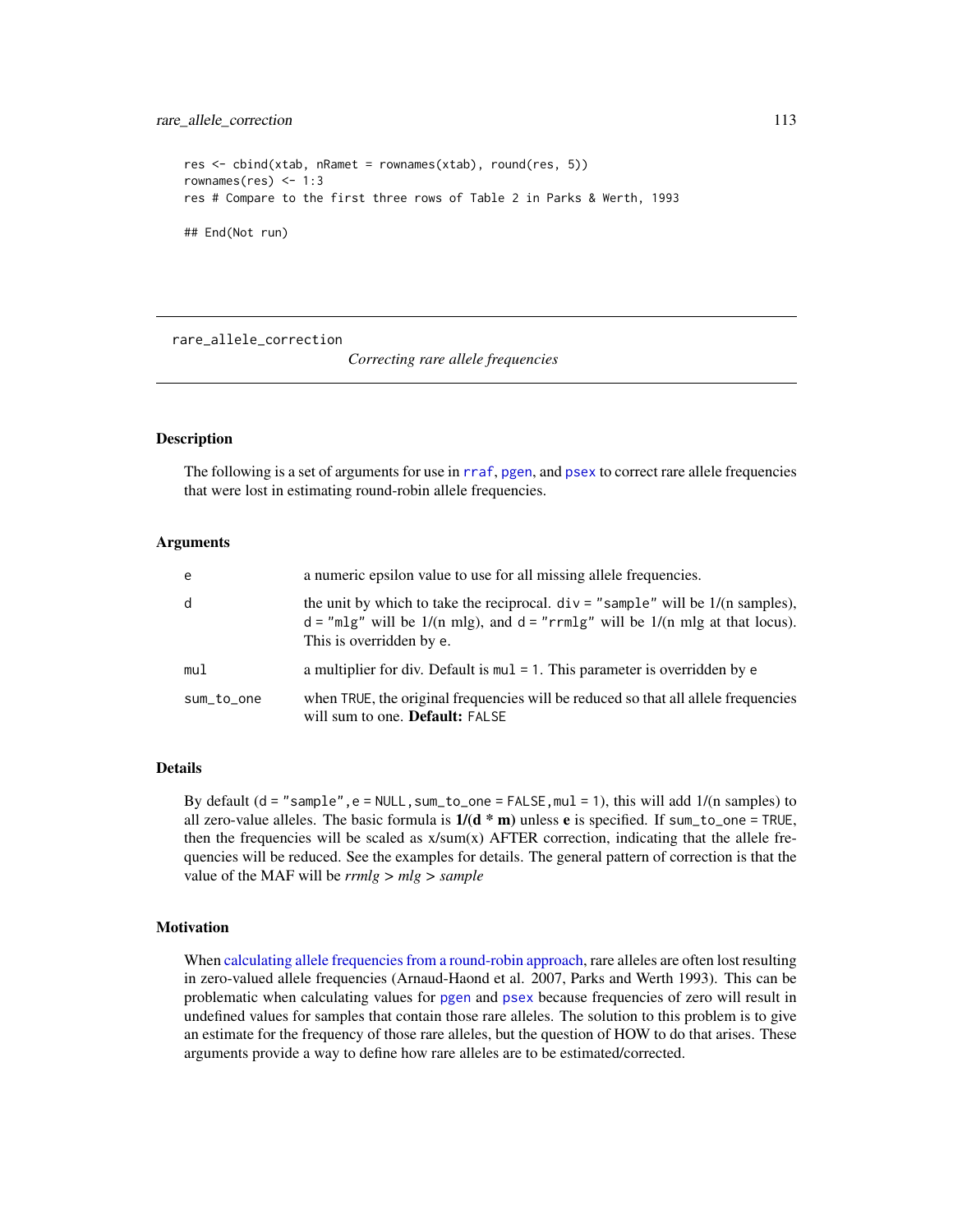#### Using these arguments

These arguments are for use in the functions [rraf](#page-118-0), [pgen](#page-82-0), and [psex](#page-108-0). They will replace the dots (...) that appear at the end of the function call. For example, if you want to set the minor allele frequencies to a specific value (let's say  $0.001$ ), regardless of locus, you can insert  $e = 0.001$  along with any other arguments (note, position is not specific):

 $pgen(my_data, e = 0.001, log = FALSE)$ psex(my\_data, method = "multiple", e = 0.001)

# Author(s)

Zhian N. Kamvar

#### References

Arnaud-Haond, S., Duarte, C. M., Alberto, F., & Serrão, E. A. 2007. Standardizing methods to address clonality in population studies. *Molecular Ecology*, 16(24), 5115-5139.

Parks, J. C., & Werth, C. R. 1993. A study of spatial features of clones in a population of bracken fern, *Pteridium aquilinum* (Dennstaedtiaceae). *American Journal of Botany*, 537-544.

#### See Also

[rraf](#page-118-0), [pgen](#page-82-0), [psex](#page-108-0), [rrmlg](#page-120-0)

#### Examples

## Not run:

data(Pram) #-------------------------------------

```
# If you set correction = FALSE, you'll notice the zero-valued alleles
rraf(Pram, correction = FALSE)
# By default, however, the data will be corrected by 1/n
rraf(Pram)
# Of course, this is a diploid organism, we might want to set 1/2n
rraf(Pram, mul = 1/2)# To set MAF = 1/2mlg
rraf(Pram, d = "mlg", mu1 = 1/2)# Another way to think about this is, since these allele frequencies were
# derived at each locus with different sample sizes, it's only appropriate to
```
<span id="page-113-0"></span>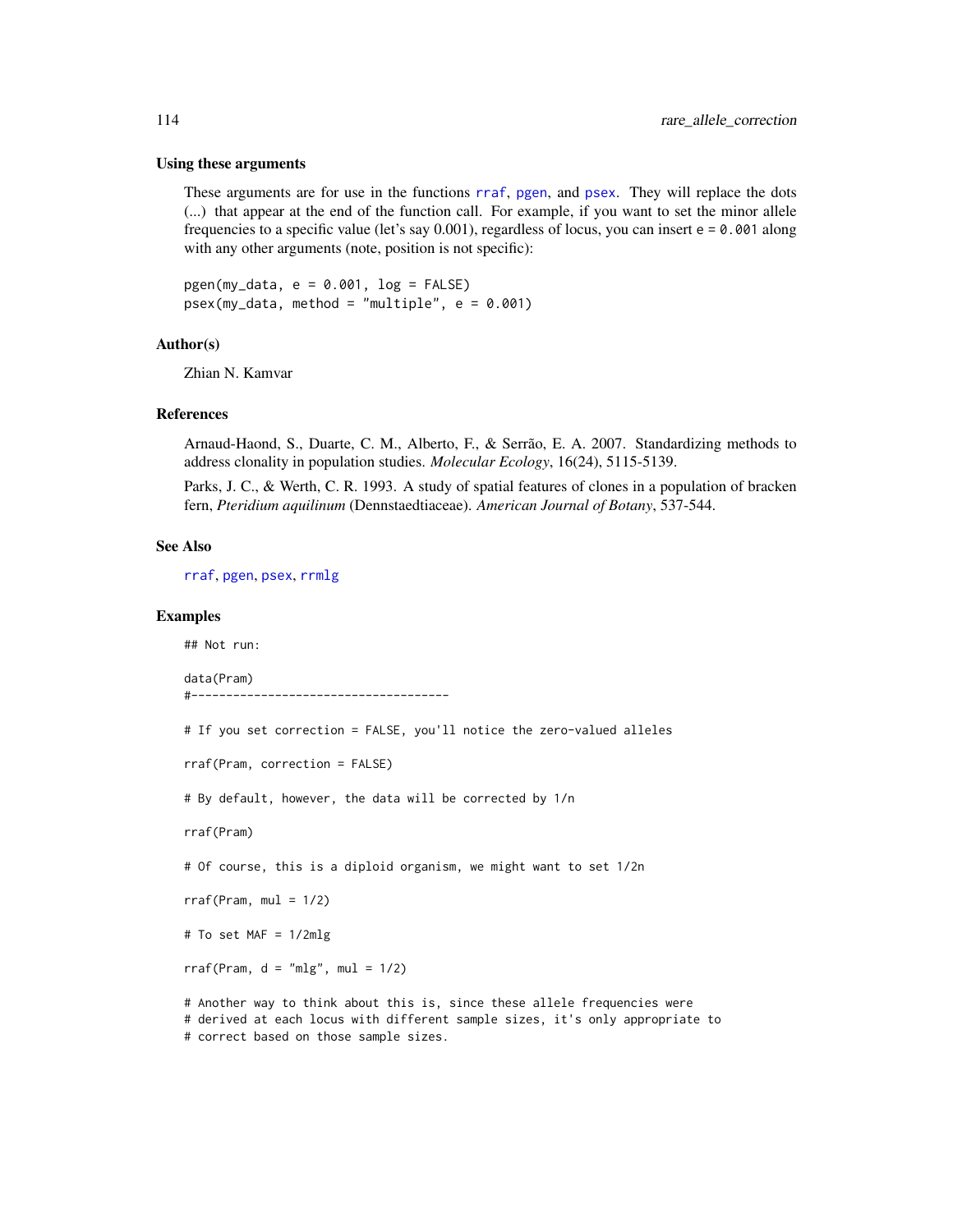# <span id="page-114-0"></span>read.genalex 115

```
rraf(Pram, d = "rrmlg", mul = 1/2)# If we were going to use these frequencies for simulations, we might want to
# ensure that they all sum to one.
rraf(Pram, d = "mlg", mul = 1/2, sum_to_one = TRUE)#-------------------------------------
# When we calculate these frequencies based on population, they are heavily
# influenced by the number of observed mlgs.
rraf(Pram, by\_pop = TRUE, d = "rrmlg", mul = 1/2)# This can be fixed by specifying a specific value
rraf(Pram, by\_pop = TRUE, e = 0.01)## End(Not run)
```
read.genalex *Importing data from genalex formatted \\*.csv files.*

# Description

read.genalex will read in a genalex-formatted file that has been exported in a comma separated format and will parse most types of genalex data. The output is a [genclone-class](#page-42-0) or [genind-class](#page-0-0) object.

# Usage

```
read.genalex(
 genalex,
 ploidy = 2,
 geo = FALSE,
 region = FALSE,
 genclone = TRUE,
  sep = ","recode = FALSE
\lambda
```

| genalex | a $\$ ^*.csv file exported from genalex                                                                                                 |
|---------|-----------------------------------------------------------------------------------------------------------------------------------------|
| ploidy  | an integer to indicate the ploidy of the dataset                                                                                        |
| geo     | indicates the presence of geographic data in the file. This data will be included<br>in a data frame labeled $xy$ in the other () slot. |
| region  | indicates the presence of regional data in the file.                                                                                    |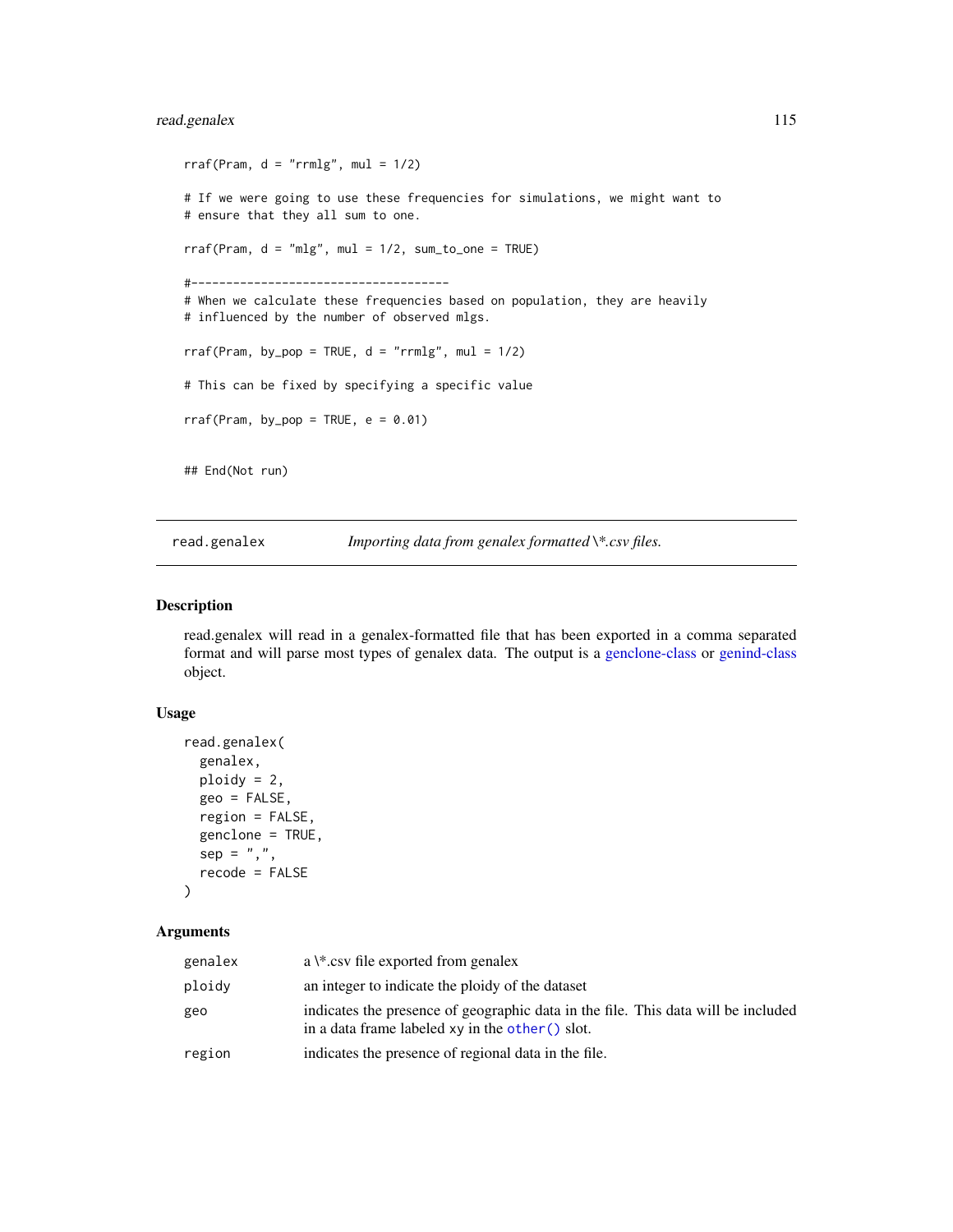<span id="page-115-0"></span>

| genclone | when TRUE (default), the output will be a genclone object. When FALSE, the<br>output will be a genind object                                                                                                                                                                                                                                                                                |
|----------|---------------------------------------------------------------------------------------------------------------------------------------------------------------------------------------------------------------------------------------------------------------------------------------------------------------------------------------------------------------------------------------------|
| sep      | A character specifying the column separator of the data. Defaults to ",".                                                                                                                                                                                                                                                                                                                   |
| recode   | <b>For polyploid data:</b> Do you want to recode your data to have varying ploidy?<br>Default is FALSE, and the data will be returned with even ploidy where miss-<br>ing alleles are coded as "0". When TRUE, the data is run through the function<br>recode_polyploids() before being returned. Note that this will prevent con-<br>version to genpop objects in the future. See details. |

# Details

The resulting [genclone-class](#page-42-0) or [genind-class](#page-0-0) object will have a single strata defined in the strata slot. This will be called "Pop" and will reflect the population factor defined in the genalex input. If region = TRUE, a second column will be inserted and labeled "Region". If you have more than two strata within your data set, you should run the command [adegenet::splitStrata\(\)](#page-0-0) on your data set to define the unique stratifications.

FOR POLYPLOID (> 2n) DATA SETS: The genind object has an all-or-none approach to missing data. If a sample has missing data at a particular locus, then the entire locus is considered missing. This works for diploids and haploids where allelic dosage is unambiguous. For polyploids this poses a problem as much of the data set would be transformed into missing data. With this function, I have created a workaround.

When importing polyploid data sets, missing data is scored as "0" and kept within the genind object as an extra allele. This will break most analyses relying on allele frequencies\*. All of the functions in poppr will work properly with these data sets as multilocus genotype analysis is agnostic of ploidy and we have written both Bruvo's distance and the index of association in such a way as to be able to handle polyploids presented in this manner.

\\* To restore functionality of analyses relying on allele frequencies, use the [recode\\_polyploids\(\)](#page-116-0) function.

# Value

A [genclone](#page-42-1) or [genind](#page-0-0) bject.

#### Note

This function cannot handle raw allele frequency data.

In the case that there are duplicated names within the file, this function will assume separate individuals and rename each one to a sequence of integers from 1 to the number of individuals. A vector of the original names will be saved in the other slot under original\_names.

# Author(s)

Zhian N. Kamvar

# See Also

[genind2genalex\(\)](#page-43-0), [clonecorrect\(\)](#page-26-0), [genclone,](#page-42-1) [genind,](#page-0-0) [recode\\_polyploids\(\)](#page-116-0)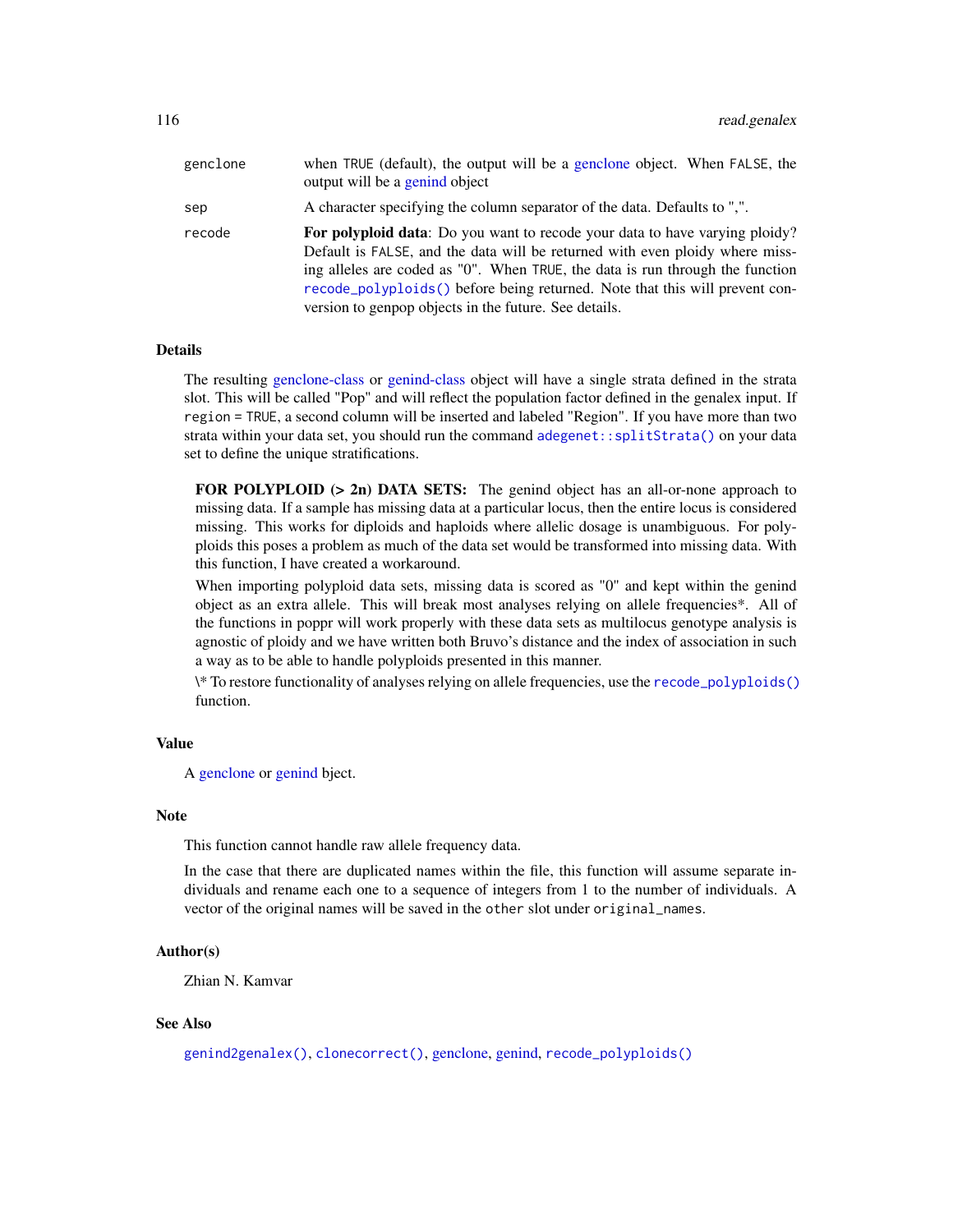# <span id="page-116-1"></span>recode\_polyploids 117

### Examples

```
## Not run:
Aeut <- read.genalex(system.file("files/rootrot.csv", package="poppr"))
genalex2 <- read.genalex("genalex2.csv", geo=TRUE)
# A genalex file with geographic coordinate data.
genalex3 <- read.genalex("genalex3.csv", region=TRUE)
# A genalex file with regional information.
genalex4 <- read.genalex("genalex4.csv", region=TRUE, geo=TRUE)
# A genalex file with both regional and geographic information.
## End(Not run)
```
<span id="page-116-0"></span>

| recode_polyploids | Recode polyploid microsatellite data for use in frequency based statis- |
|-------------------|-------------------------------------------------------------------------|
|                   | tics.                                                                   |

# Description

As the genind object requires ploidy to be consistent across loci, a workaround to importing polyploid data was to code missing alleles as "0" (for microsatellite data sets). The advantage of this is that users would be able to calculate Bruvo's distance, the index of association, and genotypic diversity statistics. The tradeoff was the fact that this broke all other analyses as they relied on allele frequencies and the missing alleles are treated as extra alleles. This function removes those alleles and returns a [genclone](#page-42-1) or [genind](#page-0-0) object where allele frequencies are coded based on the number of alleles observed at a single locus per individual. See the examples for more details.

#### Usage

```
recode_polyploids(poly, newploidy = FALSE, addzero = FALSE)
```

| poly      | a genclone, genind, or genpop object that has a ploidy of $> 2$                                                                                                                                                |
|-----------|----------------------------------------------------------------------------------------------------------------------------------------------------------------------------------------------------------------|
| newploidy | for genind or genclone objects: if FALSE (default), the user-defined ploidy will<br>stay constant. if TRUE, the ploidy for each sample will be determined by the<br>maximum ploidy observed for each genotype. |
| addzero   | add zeroes onto genind or genclone objects with uneven ploidy? if TRUE, objects<br>with uneven ploidies will have zeroes appended to all loci to allow conversion<br>to genpop objects. Defaults to FALSE.     |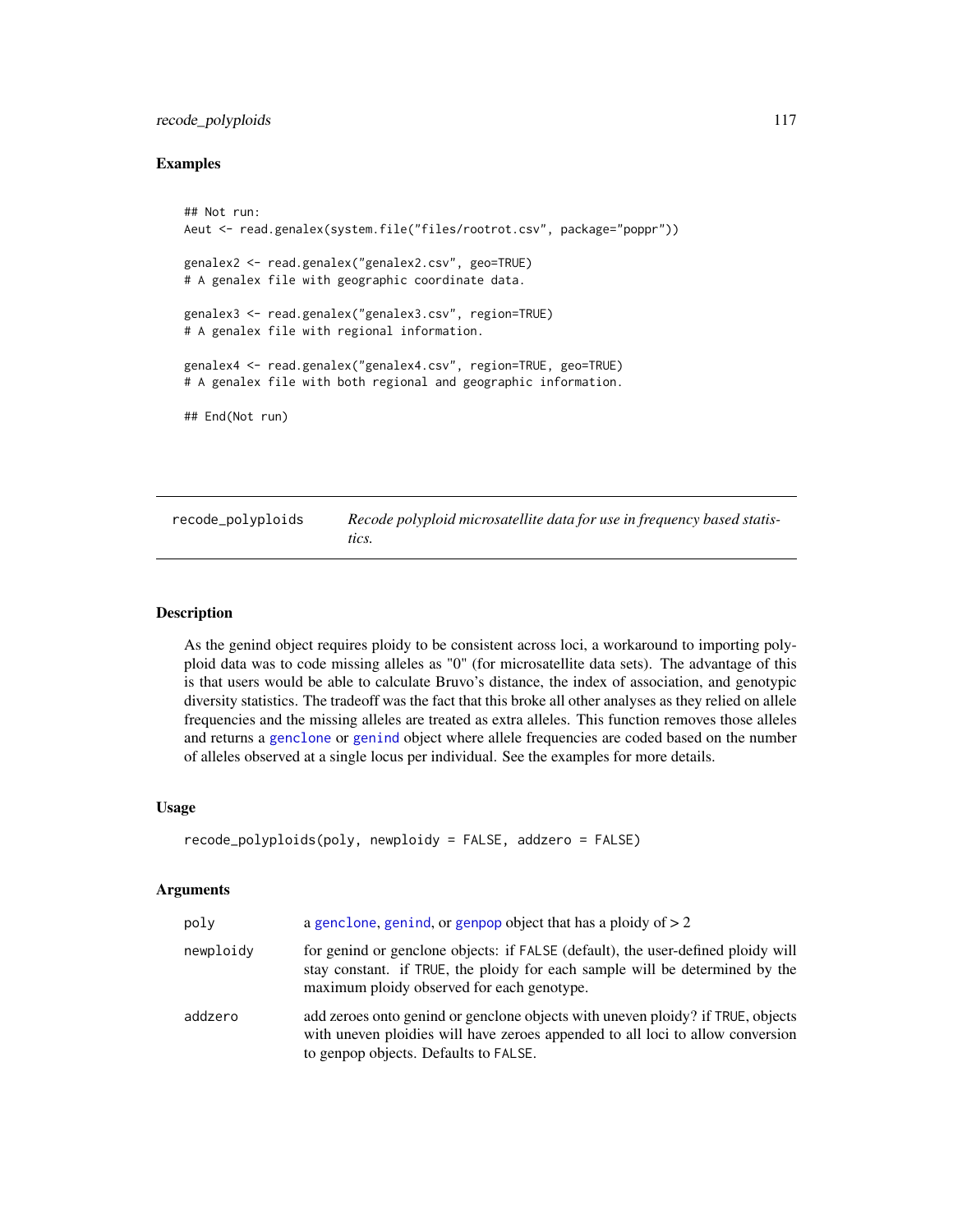# <span id="page-117-0"></span>Details

The genind object has two caveats that make it difficult to work with polyploid data sets:

- 1. ploidy must be constant throughout the data set
- 2. missing data is treated as "all-or-none"

In an ideal world, polyploid genotypes would be just as unambiguous as diploid or haploid genotypes. Unfortunately, the world we live in is far from ideal and a genotype of AB in a tetraploid organism could be AAAB, AABB, or ABBB. In order to get polyploid data in to adegenet or poppr, we must code all loci to have the same number of allelic states as the ploidy or largest observed heterozygote (if ploidy is unknown). The way to do this is to insert zeroes to pad the alleles. So, to import two genotypes of:

| NA | 20 | 23 | 24 |
|----|----|----|----|
| 20 | 24 | 26 | 43 |

they should be coded as:

| 0  | 20 | 23 | 24 |
|----|----|----|----|
| 20 | 24 | 26 | 43 |

This zero is treated as an extra allele and is represented in the genind object as so:

|  | 0 20 23 24 26 43        |  |
|--|-------------------------|--|
|  | 1 1 1 1 0 0             |  |
|  | $0 \t1 \t0 \t1 \t1 \t1$ |  |

This function remedies this problem by removing the zero column. The above table would become:

| 20 23 24 26 43 |  |  |
|----------------|--|--|
| 1 1 1 0 0      |  |  |
| 1 0 1 1 1      |  |  |

With this, the user is able to calculate frequency based statistics on the data set.

# Value

a [genclone](#page-42-1), [genind](#page-0-0), or [genpop](#page-0-0) object.

# Note

This is an approximation, and a bad one at that. **Poppr** was not originally intended for polyploids, but with the inclusion of Bruvo's distance, it only made sense to attempt something beyond single use.

#### Author(s)

Zhian N. Kamvar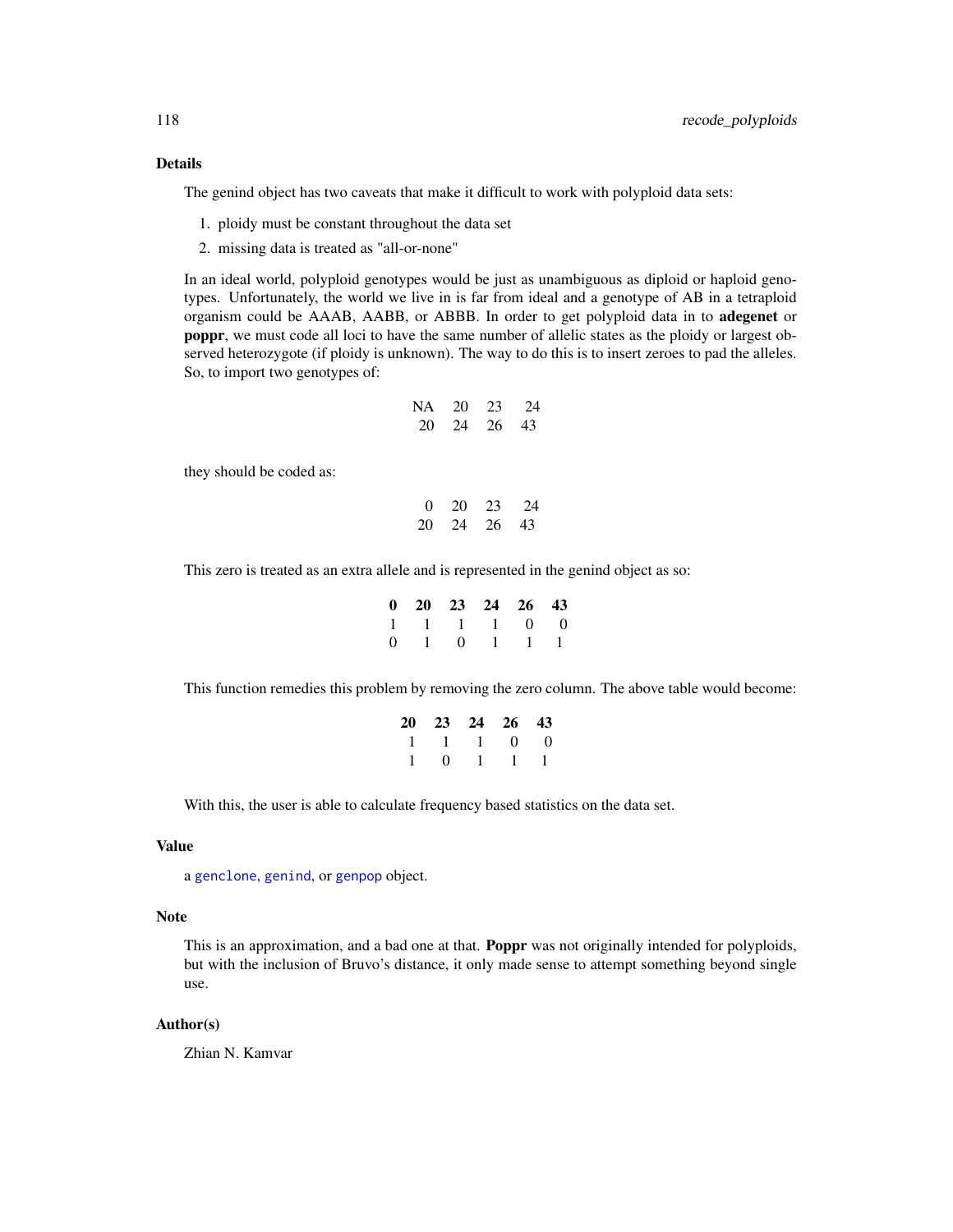### <span id="page-118-1"></span>Examples

```
data(Pinf)
iPinf <- recode_polyploids(Pinf)
# Note that the difference between the number of alleles.
nAll(Pinf)
nAll(iPinf)
## Not run:
library("ape")
# Removing missing data.
setPop(Pinf) <- ~Country
# Calculating Rogers' distance.
rog <- rogers.dist(genind2genpop(Pinf))
irog <- rogers.dist(recode_polyploids(genind2genpop(Pinf)))
# We will now plot neighbor joining trees. Note the decreased distance in the
# original data.
plot(nj(rog), type = "unrooted")
add.scale.bar(lcol = "red", length = 0.02)
plot(nj(irog), type = "unrooted")
add.scale.bar(lcol = "red", length = 0.02)
## End(Not run)
```
<span id="page-118-0"></span>

| ۰.<br>×<br>×<br>$\sim$ |
|------------------------|
|------------------------|

f *Round Robin Allele Frequencies* 

# Description

This function utilizes [rrmlg](#page-120-0) to calculate multilocus genotypes and then subsets each locus by the resulting MLGs to calculate the round-robin allele frequencies used for pgen and psex.

#### Usage

```
rraf(gid, pop = NULL, res = "list", by pop = FALSE, correction = TRUE, ...)
```

| gid        | a genind or genclone object                                                                                                                                        |
|------------|--------------------------------------------------------------------------------------------------------------------------------------------------------------------|
| pop        | either a formula to set the population factor from the strata slot or a vector<br>specifying the population factor for each sample. Defaults to NULL.              |
| res        | either "list" (default), "vector", or "data.frame".                                                                                                                |
| by_pop     | When this is TRUE, the calculation will be done by population. Defaults to FALSE                                                                                   |
| correction | a logical indicating whether or not zero-valued allele frequencies should be cor-<br>rected using the methods outlined in correcting rare alleles. (Default: TRUE) |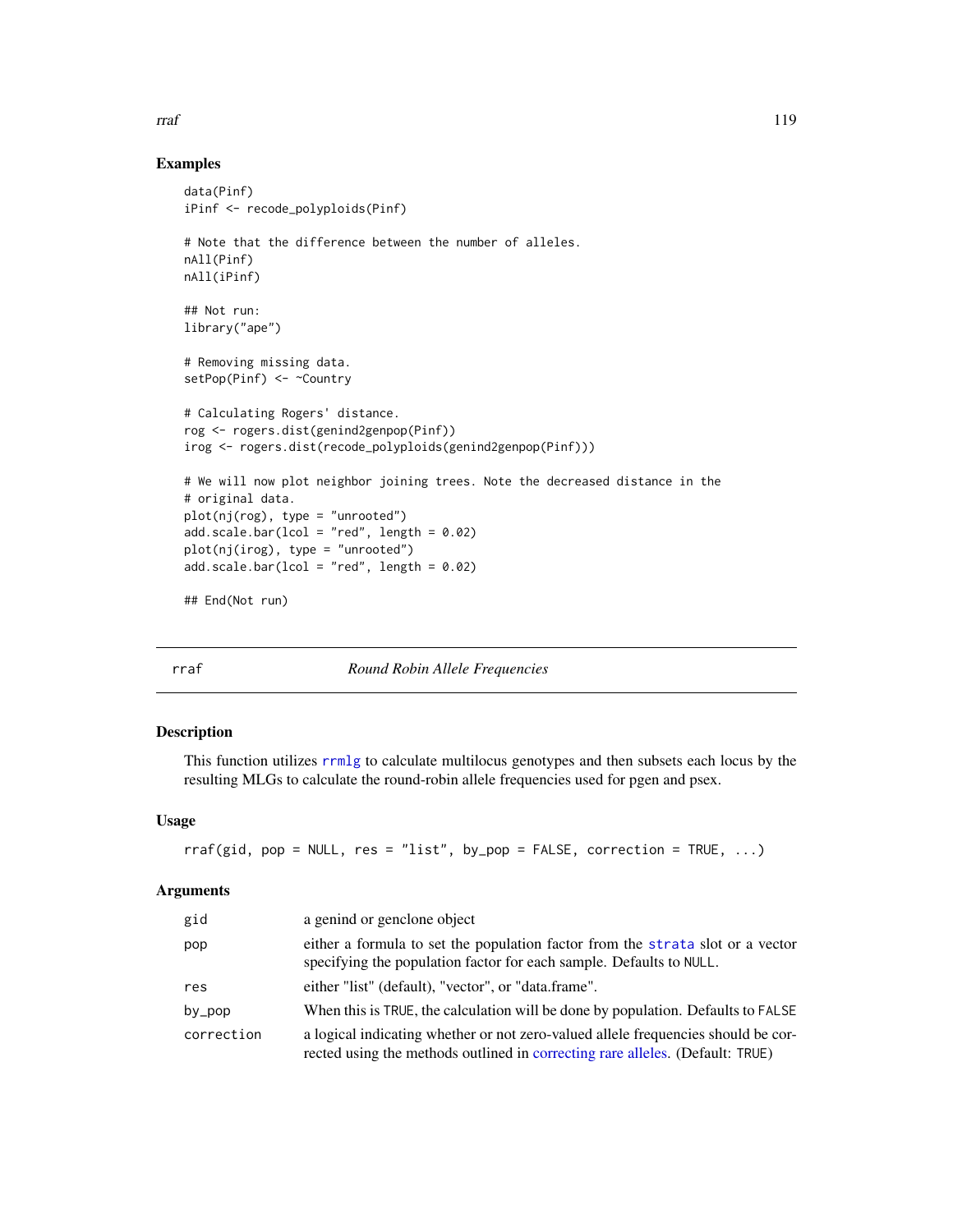# <span id="page-119-0"></span>... options from [correcting rare alleles.](#page-112-0) The default is to correct allele frequencies to 1/n

# Details

Calculating allele frequencies for clonal populations is a difficult task. Frequencies calculated on non-clone-corrected data suffer from bias due to non-independent samples. On the other hand, frequencies calculated on clone-corrected data artificially increases the significance of rare alleles. The method of round-robin allele frequencies as presented in Parks and Werth (1993) provides a method of calculating allele frequencies in a way that minimizes both of these effects.

Rare Alleles: Allele frequencies at a given locus are calculated based on samples that are clone corrected without that locus. When this happens, rare alleles have a high likelihood of dropping out, giving them a frequency of "0". For some analyses, this is a perfectly fine outcome, but for analyses such as [pgen](#page-82-0) and [psex](#page-108-0), this could result in undefined values. Setting correction = TRUE will allow you to control how these zero-valued allele frequencies are corrected. For details, please see the documentation on [correcting rare alleles](#page-112-0) and examples.

#### Value

a vector or list of allele frequencies

#### **Note**

When by\_pop = TRUE, the output will be a matrix of allele frequencies. Additionally, when the argument pop is not NULL, by\_pop is automatically TRUE.

# Author(s)

Zhian N. Kamvar, Jonah Brooks, Stacy A. Krueger-Hadfield, Erik Sotka

# References

Arnaud-Haond, S., Duarte, C. M., Alberto, F., & Serrão, E. A. 2007. Standardizing methods to address clonality in population studies. *Molecular Ecology*, 16(24), 5115-5139.

Parks, J. C., & Werth, C. R. 1993. A study of spatial features of clones in a population of bracken fern, *Pteridium aquilinum* (Dennstaedtiaceae). *American Journal of Botany*, 537-544.

#### See Also

[rrmlg](#page-120-0), [pgen](#page-82-0), [psex](#page-108-0), [rare\\_allele\\_correction](#page-112-0)

# Examples

#### data(Pram)

# Round robin allele frequencies, correcting zero-valued frequencies to 1/nInd(Pram) rraf(Pram)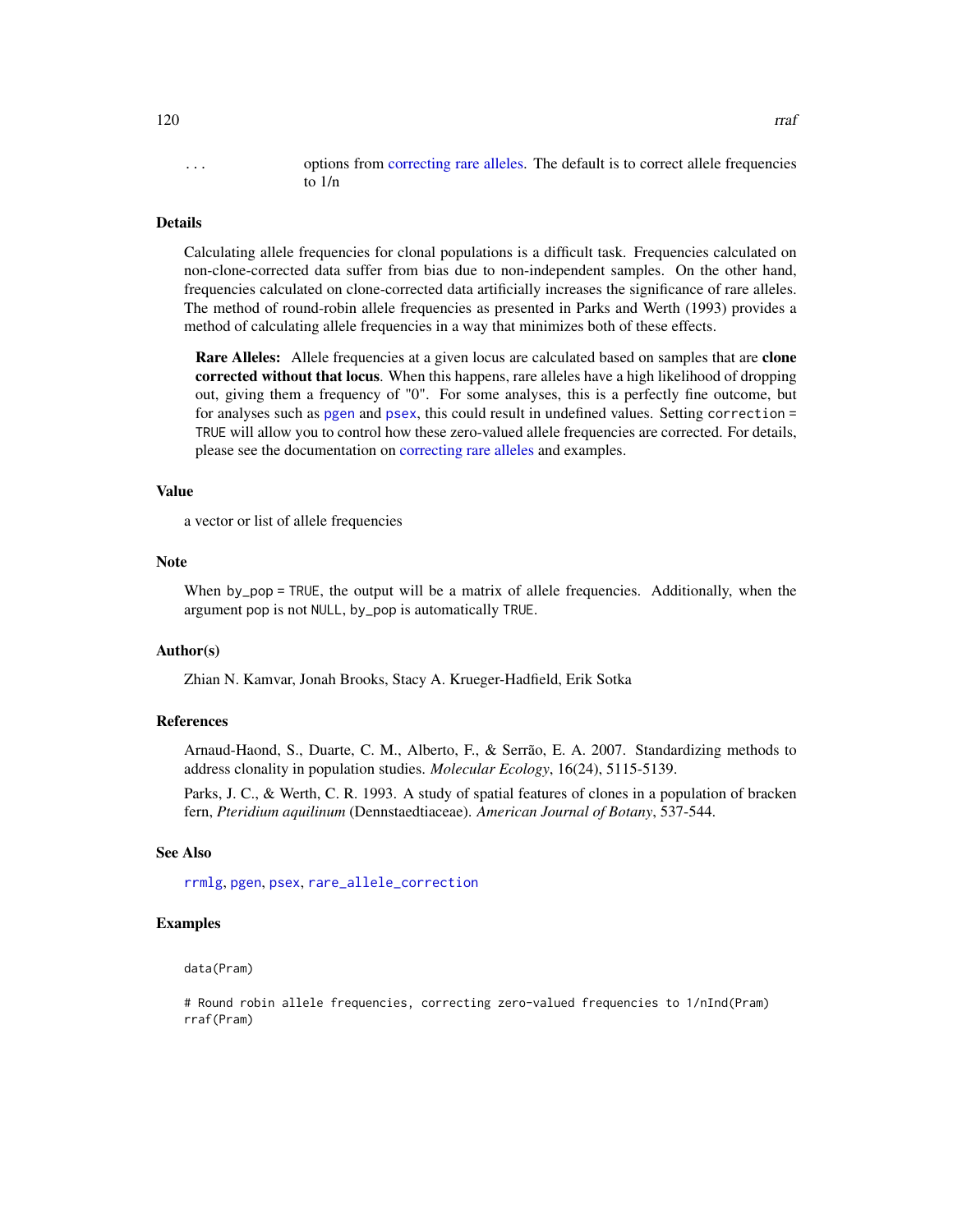#### <span id="page-120-1"></span>rrmlg that the contract of the contract of the contract of the contract of the contract of the contract of the contract of the contract of the contract of the contract of the contract of the contract of the contract of the

```
## Not run:
## Round robin allele frequencies will be different than observed
# Compare to without round robin:
PrLoc <- seploc(Pram, res = "mat") # get locus by matrix
lapply(PrLoc, colMeans, na.rm = TRUE)
# Without round robin, clone corrected:
Pcc <- clonecorrect(Pram, strata = NA) # indiscriminantly clone correct
PccLoc <- seploc(Pcc, res = "mat")
lapply(PccLoc, colMeans, na.rm = TRUE)
## Different methods of obtaining round robin allele frequencies
# Get vector output.
rraf(Pram, res = "vector")
# Getting the output as a data frame allows us to use ggplot2 to visualize
(Prdf <- rraf(Pram, res = "data.frame"))
library("ggplot2")
ggplot(Prdf, aes(y = allele, x = frequency)) +geom_point() +
  facet_grid(locus ~ ., scale = "free_y", space = "free")
## Round Robin allele frequencies by population (matrix only)
# By default, allele frequencies will be corrected by 1/n per population
(Prbp <- rraf(Pram, by_pop = TRUE))
# This might be problematic because populations like PistolRSF_OR has a
# population size of four.
# By using the 'e' argument to rare_allele_correction, this can be set to a
# more reasonable value.
(Prob < - rraf(Pram, by pop = TRUE, e = 1/nInd(Pram)))
```
## End(Not run)

<span id="page-120-0"></span>rrmlg *Round Robin Multilocus Genotypes*

#### Description

This function will mask each locus one by one and then calculate multilocus genotypes from the remaining loci in a round-robin fashion. This is used for calculating the round robin allele frequencies for pgen and psex.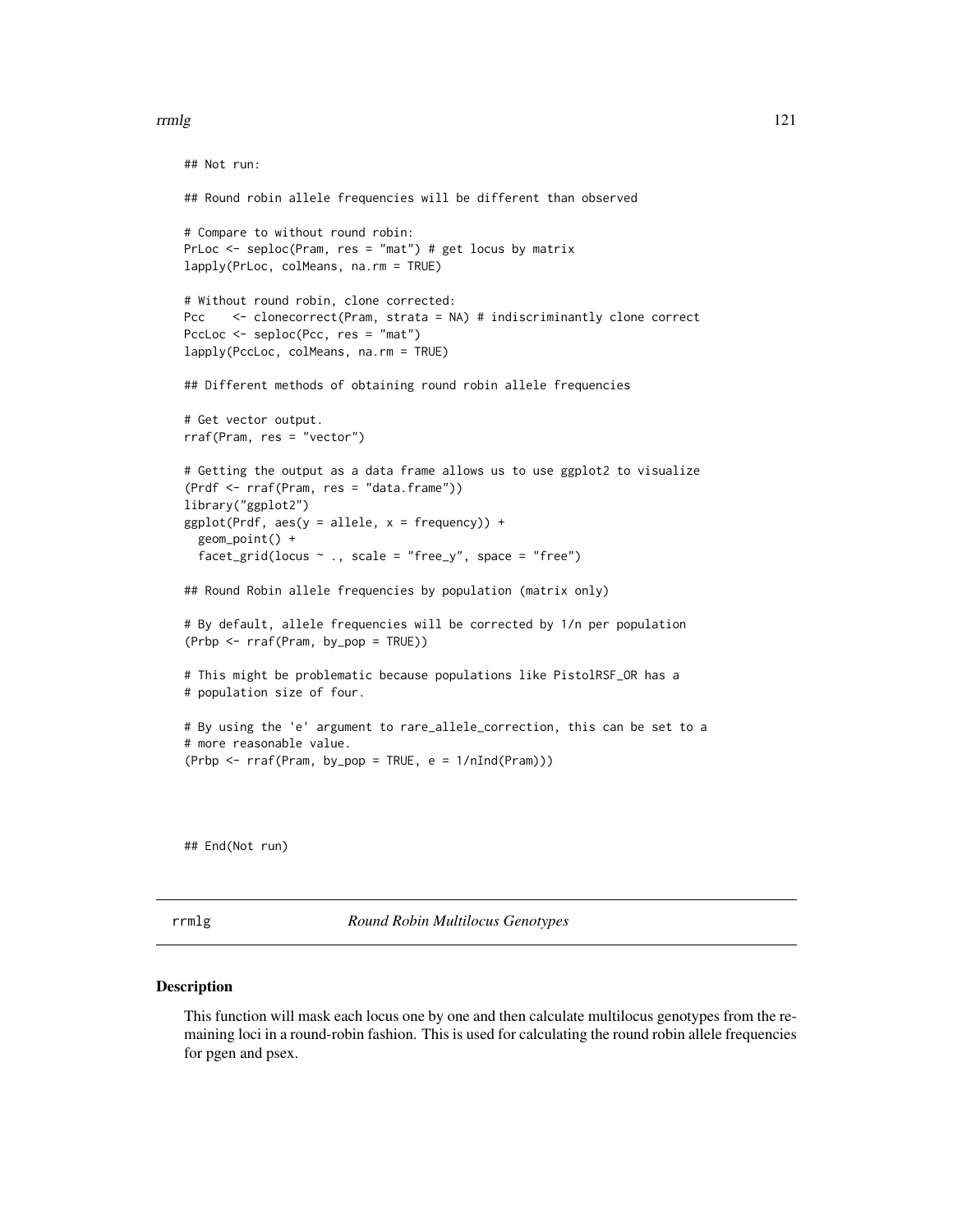# <span id="page-121-0"></span>Usage

rrmlg(gid)

# Arguments

gid a genind, genclone, or loci object.

# Value

a matrix of multilocus genotype assignments by masked locus. There will be n rows and m columns where  $n =$  number of samples and  $m =$  number of loci.

# Author(s)

Zhian N. Kamvar, Jonah Brooks, Stacy A. Krueger-Hadfield, Erik Sotka

# References

Arnaud-Haond, S., Duarte, C. M., Alberto, F., & Serrão, E. A. 2007. Standardizing methods to address clonality in population studies. *Molecular Ecology*, 16(24), 5115-5139.

Parks, J. C., & Werth, C. R. 1993. A study of spatial features of clones in a population of bracken fern, *Pteridium aquilinum* (Dennstaedtiaceae). *American Journal of Botany*, 537-544.

# See Also

[rraf](#page-118-0), [pgen](#page-82-0), [psex](#page-108-0)

# Examples

```
# Find out the round-robin multilocus genotype assignments for P. ramorum
data(Pram)
pmlg_rr <- rrmlg(Pram)
head(pmlg_rr)
## Not run:
# You can find out how many unique genotypes are found without each locus:
colSums(!apply(pmlg_rr, 2, duplicated))
```
## End(Not run)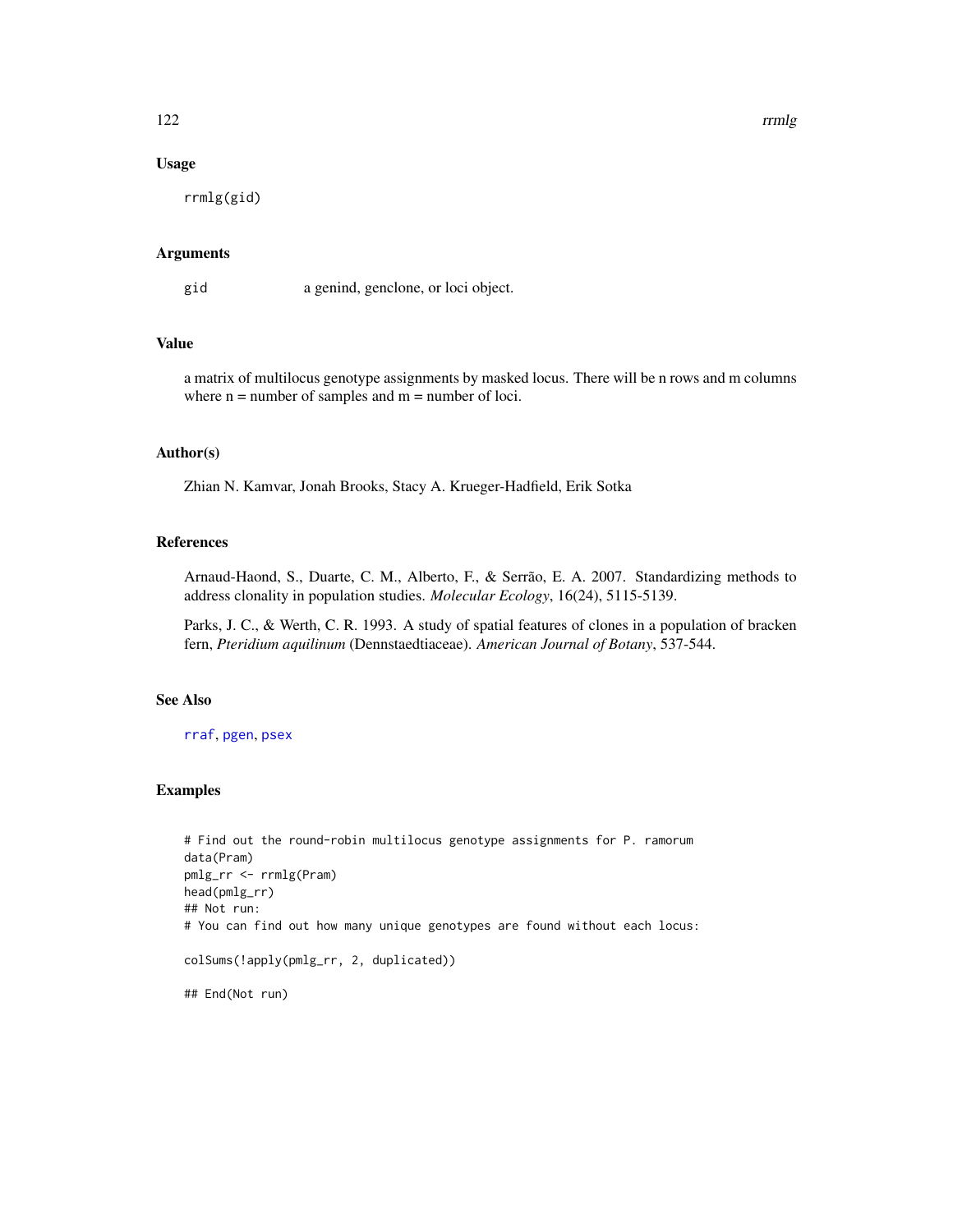<span id="page-122-1"></span><span id="page-122-0"></span>

# Description

Genlight objects can contain millions of loci. Since it does not make much sense to calculate the index of association over that many loci, this function will randomly sample sites to calculate the index of association.

#### Usage

samp.ia(x, n.snp =  $100L$ , reps =  $100L$ , threads =  $1L$ , quiet =  $FALE)$ 

#### Arguments

| $\mathsf{x}$ | a [genlight][genlight-class] or [snpclone][snpclone-class] object.                                                                                                                                                                                                                                                                                                                 |
|--------------|------------------------------------------------------------------------------------------------------------------------------------------------------------------------------------------------------------------------------------------------------------------------------------------------------------------------------------------------------------------------------------|
| $n.s$ np     | the number of snps to be used to calculate standardized index of association.                                                                                                                                                                                                                                                                                                      |
| reps         | the number of times to perform the calculation.                                                                                                                                                                                                                                                                                                                                    |
| threads      | The maximum number of parallel threads to be used within this function. A<br>value of 0 (default) will attempt to use as many threads as there are available<br>cores/CPUs. In most cases this is ideal. A value of 1 will force the function to<br>run serially, which may increase stability on some systems. Other values may<br>be specified, but should be used with caution. |
| quiet        | if 'FALSE', a progress bar will be printed to the screen.                                                                                                                                                                                                                                                                                                                          |

# Details

The index of association is a summary of linkage disequilibrium among many loci. More information on the index of association can be found associated with the funciton  $[ia$ . A value near or at zero indicator of linkage equilibrium, whereas values significantly greater than zero indicate linkage disequilibrium. However, if the observed variance in distance among individuals is less than the expected, mildly negative values may be observed (as the range of this index is negative one to one). This function will call the function [bitwise.ia()] for 'reps' times to calculate the index of association over 'n.snp' loci. The standardized index of association ('rbarD') will be calculated 'reps' times. These esitmates of linkage disequilibrium from random genomic fractions can then be summarized (e.g., using a histogram) as an estimate of genome-wide linkage disequilibrium.

This function currently only works for objects of class genlight or snpclone that are of a single ploidy level and that ploidy is either haploid or diploid.

# Value

Index of association representing the samples in this genlight object.

# **Note**

this will calculate the standardized index of association from Agapow 2001. See [ia()] for details.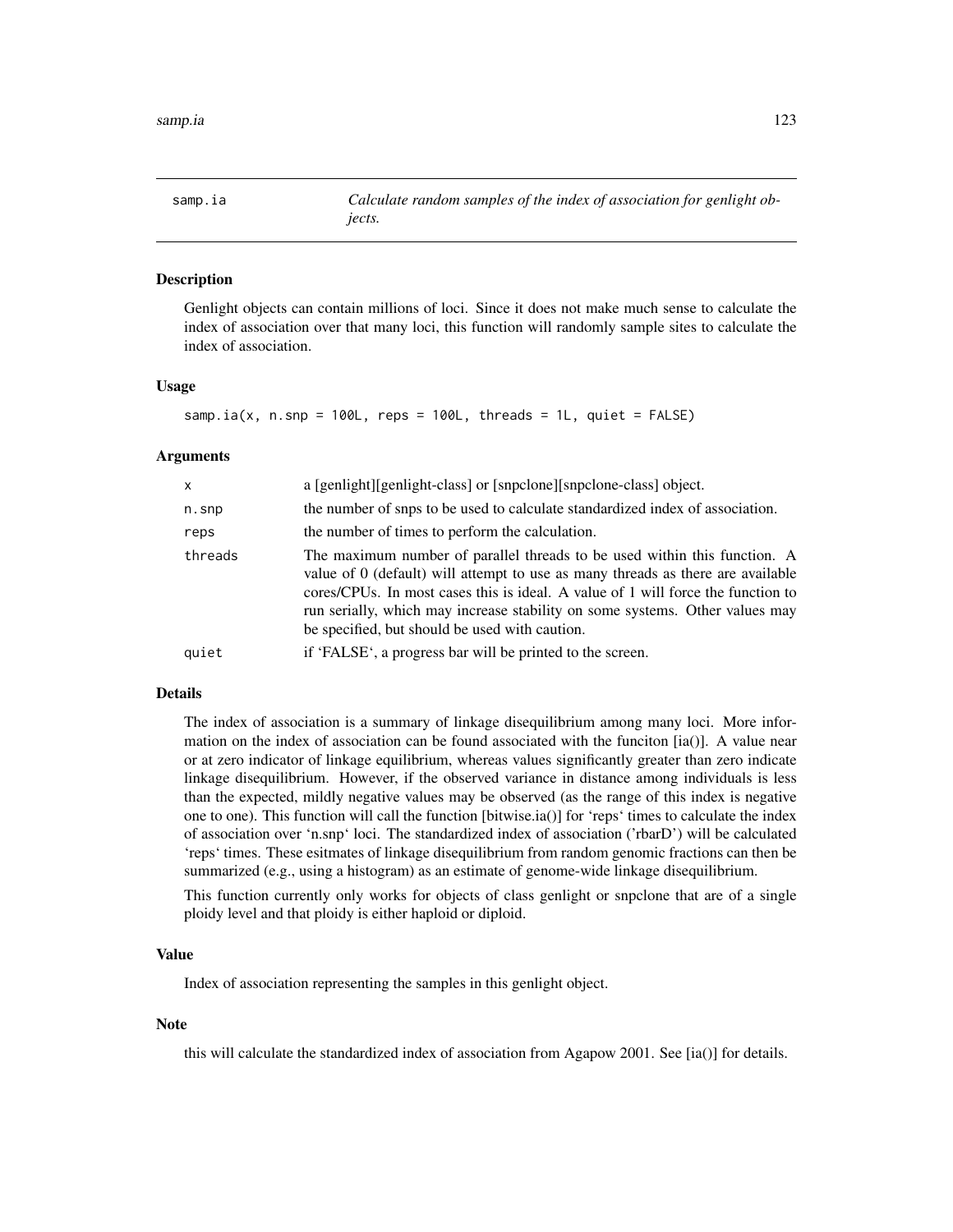# <span id="page-123-0"></span>Author(s)

Zhian N. Kamvar, Jonah C. Brooks

# See Also

[genlight][genlight-class], [snpclone][snpclone-class], [win.ia()], [ia()], [bitwise.dist()] [bitwise.ia()]

# Examples

```
# with structured snps assuming 1e4 positions
set.seed(999)
x \leq -glsim(n.index ind = 10, n.snp.nonstruc = 5e2,n.snp.struc = 5e2, ploidy = 2,
           parallel = FALSE)
position(x) <- sort(sample(1e4, 1e3))
res \leq samp.ia(x)
hist(res, breaks = "fd")
# with unstructured snps assuming 1e4 positions
set.seed(999)
x \leq glsim(n, ind = 10, n.snp.nonstruc = 1e3, ploidy = 2)position(x) <- sort(sample(1e4, 1e3))
res \leq samp.ia(x)
hist(res, breaks = "fd")
```

| shufflepop | Shuffle individuals in a genclone or genind object independently over |
|------------|-----------------------------------------------------------------------|
|            | each locus.                                                           |

# Description

Shuffle individuals in a [genclone](#page-42-1) or [genind](#page-0-0) object independently over each locus.

# Usage

 $shufflepop(pop, method = 1)$ 

# Arguments

| pop    | a genclone or genind object                    |
|--------|------------------------------------------------|
| method | an integer between 1 and 4. See details below. |

# Details

This function will shuffle each locus in the data set independently of one another, rendering them essentially unlinked. The following methods are available to shuffle your data:

1. Permute Alleles This will redistribute all alleles in the sample throughout the locus. Missing data is fixed in place. This maintains allelic structure, but heterozygosity is variable.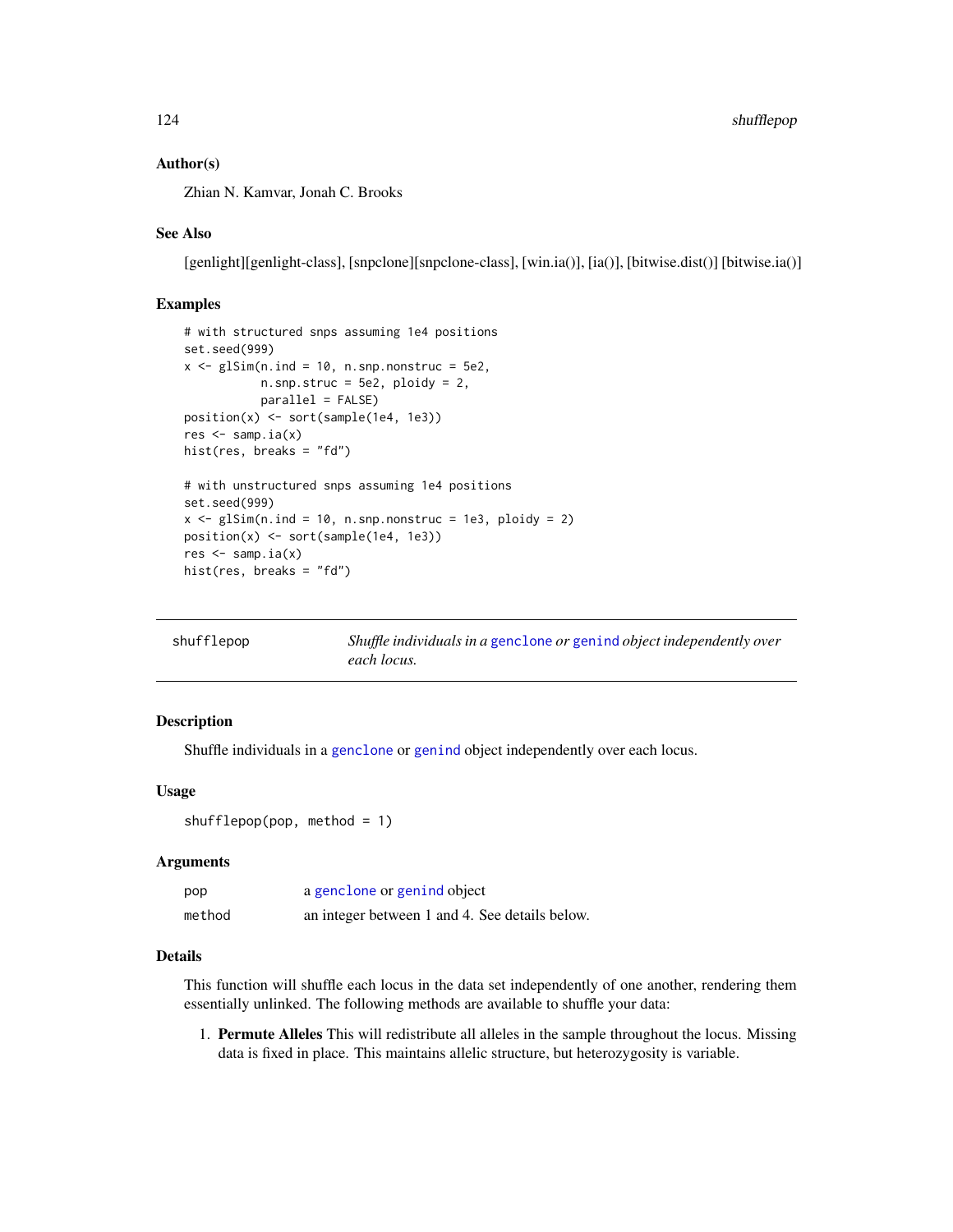#### shufflepop and the state of the state of the state of the state of the state of the state of the state of the state of the state of the state of the state of the state of the state of the state of the state of the state of

- 2. Parametric Bootstrap This will redistribute available alleles within the locus based on their allelic frequencies. This means that both the allelic state and heterozygosity will vary. The resulting data set will not have missing data.
- 3. Non-Parametric Bootstrap This will shuffle the allelic state for each individual. Missing data is fixed in place.
- 4. Multilocus Style Permutation This will shuffle the genotypes at each locus, maintaining the heterozygosity and allelic structure.

# Value

a [genclone](#page-42-1) or [genind](#page-0-0) object shuffled by a specified method

#### Author(s)

Zhian N. Kamvar

# References

Paul-Michael Agapow and Austin Burt. 2001. Indices of multilocus linkage disequilibrium. *Molecular Ecology Notes*, 1(1-2):101-102

### Examples

```
# load the microbov dataset
data(microbov)
# Let's look at a single population for now. Howsabout Zebu
Zebu <- popsub(microbov, "Zebu")
summary(Zebu)
```

```
# Take note of the Number of alleles per population and the Observed
# heterozygosity as we go through each method.
```

```
# Permute Alleles: maintain allelic state; heterozygosity varies.
summary(shufflepop(Zebu, method=1))
## Not run:
# Parametric Bootstrap: do not maintain allelic state or heterozygosity
summary(shufflepop(Zebu, method=2))
```

```
# Non-Parametric Bootstrap: do not maintain allelic state or heterozygosity.
summary(shufflepop(Zebu, method=3))
```

```
# Multilocus Style: maintain allelic state and heterozygosity.
summary(shufflepop(Zebu, method=4))
```
## End(Not run)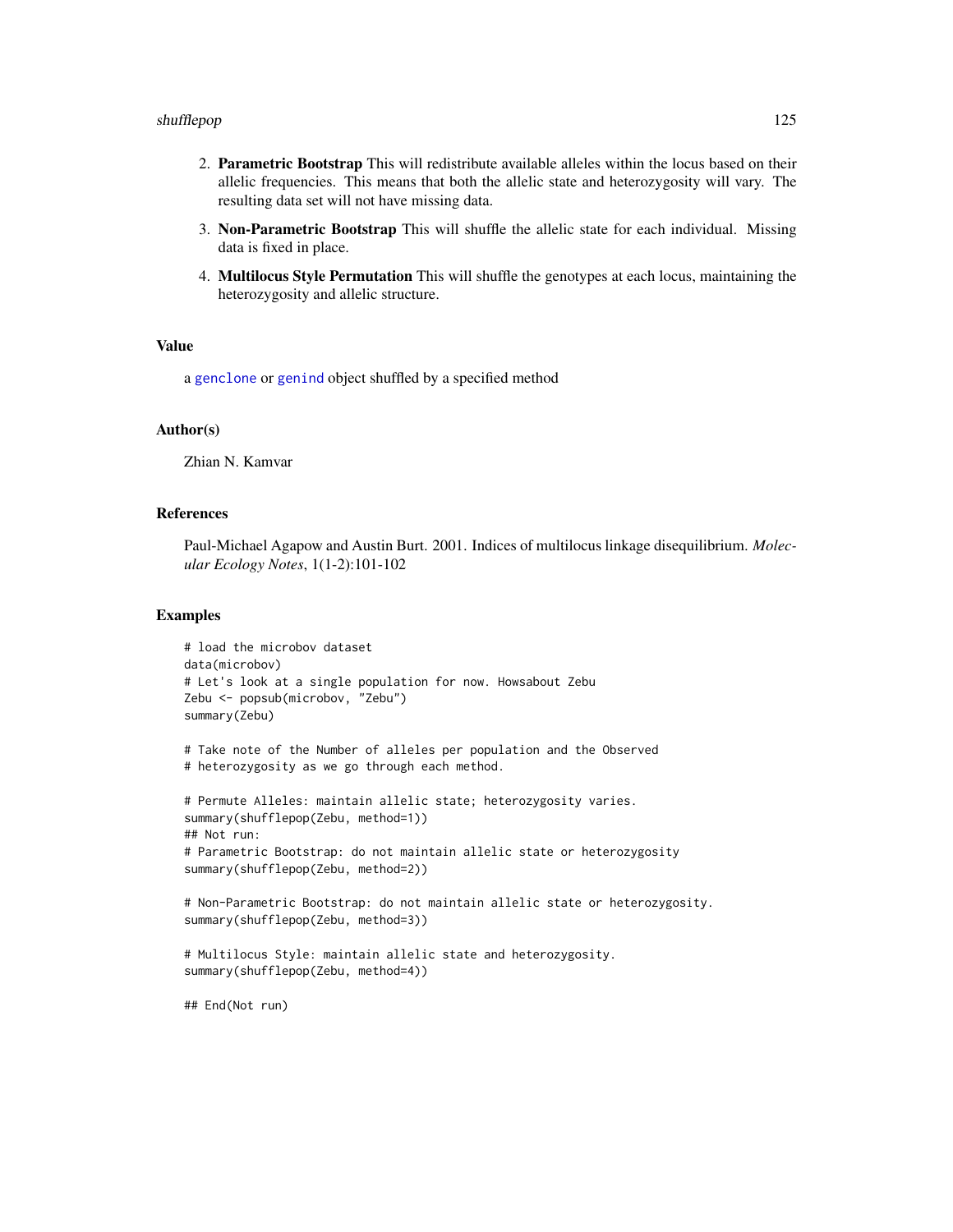<span id="page-125-0"></span>

#### **Description**

This function will test for consistency in the sense that all alleles are able to be represented as discrete units after division and rounding.

#### Usage

test\_replen(gid, replen)

# Arguments

| gid    | a genind or genclone object               |
|--------|-------------------------------------------|
| replen | a numeric vector of repeat motif lengths. |

# Details

This function is modified from the version used in <https://doi.org/10.5281/zenodo.13007>.

#### Value

a logical vector indicating whether or not the repeat motif length is consistent.

# Author(s)

Zhian N. Kamvar

# References

Zhian N. Kamvar, Meg M. Larsen, Alan M. Kanaskie, Everett M. Hansen, & Niklaus J. Grünwald. Sudden\_Oak\_Death\_in\_Oregon\_Forests: Spatial and temporal population dynamics of the sudden oak death epidemic in Oregon Forests. ZENODO, https://doi.org/10.5281/zenodo.13007, 2014.

Kamvar, Z. N., Larsen, M. M., Kanaskie, A. M., Hansen, E. M., & Grünwald, N. J. (2015). Spatial and temporal analysis of populations of the sudden oak death pathogen in Oregon forests. Phytopathology 105:982-989. doi: [10.1094/PHYTO-12-14-0350-FI](https://doi.org/10.1094/PHYTO-12-14-0350-FI)

Ruzica Bruvo, Nicolaas K. Michiels, Thomas G. D'Souza, and Hinrich Schulenburg. A simple method for the calculation of microsatellite genotype distances irrespective of ploidy level. Molecular Ecology, 13(7):2101-2106, 2004.

# See Also

[fix\\_replen](#page-40-0) [bruvo.dist](#page-19-0) [bruvo.msn](#page-22-0) [bruvo.boot](#page-17-0)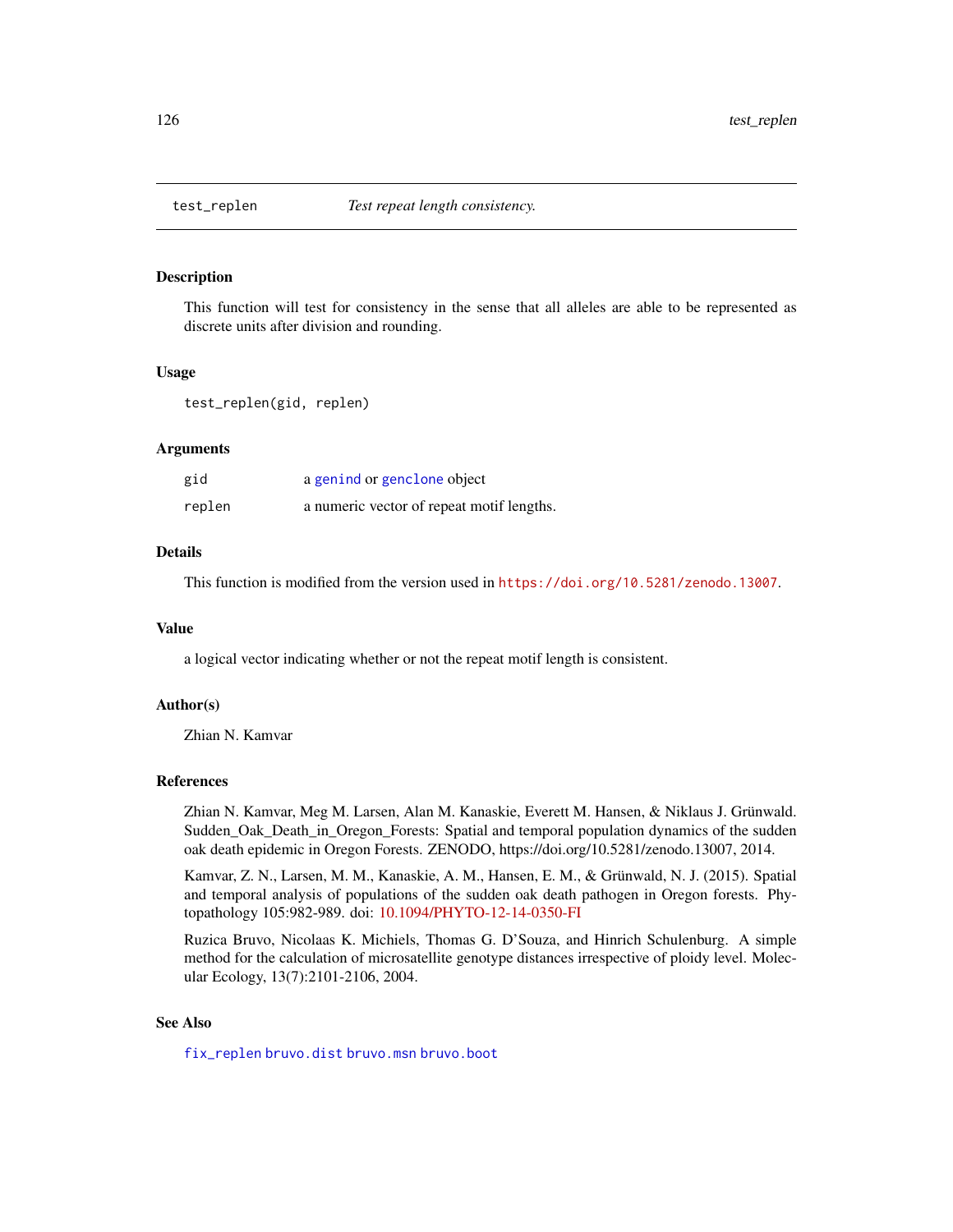#### <span id="page-126-0"></span>win.ia the contract of the contract of the contract of the contract of the contract of the contract of the contract of the contract of the contract of the contract of the contract of the contract of the contract of the con

# Examples

```
data(Pram)
(Pram_replen <- setNames(c(3, 2, 4, 4, 4), locNames(Pram)))
test_replen(Pram, Pram_replen)
```
win.ia *Calculate windows of the index of association for genlight objects.*

# Description

Genlight objects can contain millions of loci. Since it does not make much sense to calculate the index of association over that many loci, this function will scan windows across the loci positions and calculate the index of association.

# Usage

```
win.ia(
  x,
 window = 100L,
 min.\,snps = 3L,threads = 1L,
  quiet = FALSE,
  name_window = TRUE,
  chromosome_buffer = TRUE
)
```

| x                 | a genlight or snpclone object.                                                                                                                                                                                                                                                                                                                                                    |
|-------------------|-----------------------------------------------------------------------------------------------------------------------------------------------------------------------------------------------------------------------------------------------------------------------------------------------------------------------------------------------------------------------------------|
| window            | an integer specifying the size of the window.                                                                                                                                                                                                                                                                                                                                     |
| min.snps          | an integer specifying the minimum number of snps allowed per window. If a<br>window does not meet this criteria, the value will return as NA.                                                                                                                                                                                                                                     |
| threads           | The maximum number of parallel threads to be used within this function. De-<br>faults to 1 thread, in which the function will run serially. A value of 0 will<br>attempt to use as many threads as there are available cores/CPUs. In most cases<br>this is ideal for speed. Note: this option is passed to bitwise. ia () and does<br>not parallelize the windowization process. |
| quiet             | if FALSE (default), a progress bar will be printed to the screen.                                                                                                                                                                                                                                                                                                                 |
| name_window       | if TRUE (default), the result vector will be named with the terminal position of the<br>window. In the case where several chromosomes are represented, the position<br>will be appended using a period/full stop.                                                                                                                                                                 |
| chromosome_buffer |                                                                                                                                                                                                                                                                                                                                                                                   |
|                   | <i>DEPRECATED</i> if TRUE (default), buffers will be placed between adjacent chro-<br>mosomal positions to prevent windows from spanning two chromosomes.                                                                                                                                                                                                                         |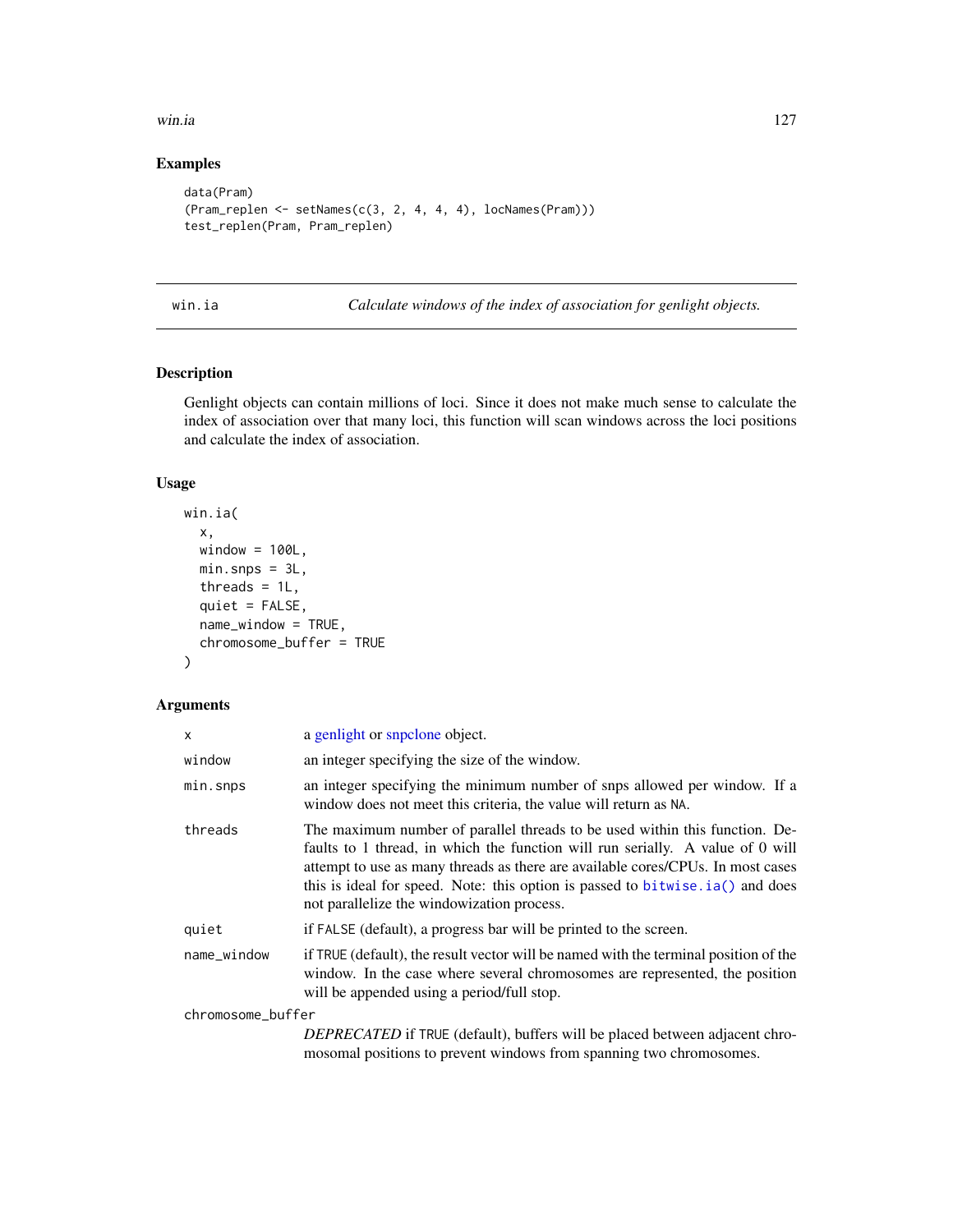# <span id="page-127-0"></span>Value

A value of the standardized index of association for all windows in each chromosome.

#### Note

this will calculate the standardized index of association from Agapow and Burt, 2001. See [ia\(\)](#page-49-0) for details.

# Author(s)

Zhian N. Kamvar, Jonah C. Brooks

#### See Also

[genlight,](#page-0-0) [snpclone,](#page-42-0) [ia\(\)](#page-49-0), [samp.ia\(\)](#page-122-0), [bitwise.dist\(\)](#page-12-0)

# Examples

```
# with structured snps assuming 1e4 positions
set.seed(999)
x \leq -g1Sim(n, ind = 10, n.snp.nonstruc = 5e2, n.snp.struc = 5e2, ploidy = 2)position(x) <- sort(sample(1e4, 1e3))
res \le win.ia(x, window = 300L) # Calculate for windows of size 300
plot(res, type = "l")
## Not run:
# unstructured snps
set.seed(999)
x \leq g \leq \text{glim}(n \text{.ind} = 10, n \text{.snp} \text{.nonstruc} = 1e3, \text{ploidy} = 2)position(x) \leq sort(sample(1e4, 1e3))res <- win.ia(x, window = 300L) # Calculate for windows of size 300
plot(res, type = "l")# Accounting for chromosome coordinates
set.seed(999)
x \leq glsim(n.ind = 10, n.snp.nonstruc = 5e2, n.snp.struc = 5e2, ploidy = 2)position(x) <- as.vector(vapply(1:10, function(x) sort(sample(1e3, 100)), integer(100)))
chromosome(x) < - rep(1:10, each = 100)res \le win.ia(x, window = 100L)
plot(res, type = "l")# Converting chromosomal coordinates to tidy data
library("dplyr")
library("tidyr")
res_tidy <- res %>%
 tibble(rd = ., chromosome = names(.)) %>% # create two column data frame
 separate(chromosome, into = c("chromosome", "position")) %>% # get the position info
 mutate(position = as.integer(position)) %>% # force position as integers
 mutate(chromosome = factor(chromosome, unique(chromosome))) # force order chromosomes
res_tidy
```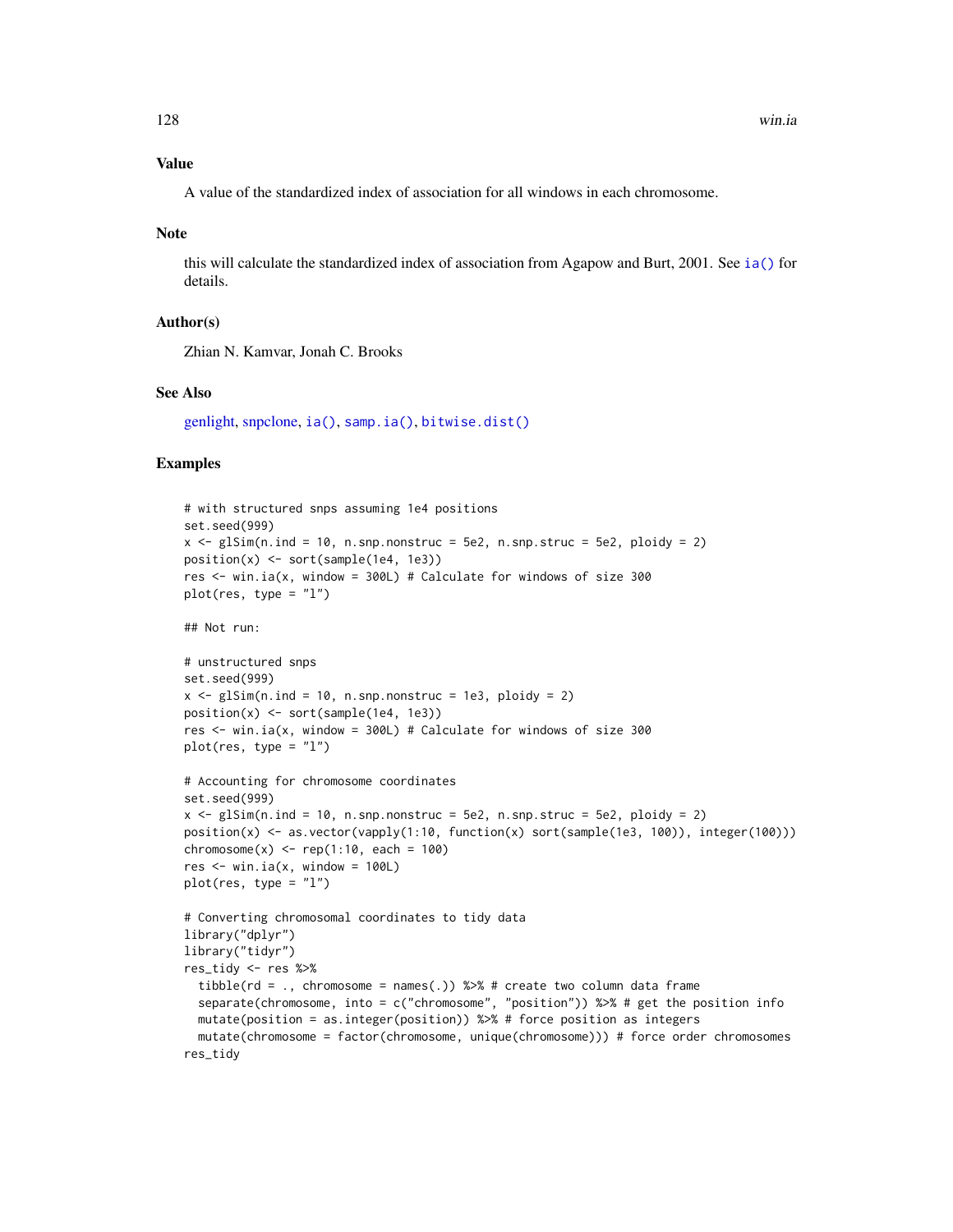win.ia the contract of the contract of the contract of the contract of the contract of the contract of the contract of the contract of the contract of the contract of the contract of the contract of the contract of the con

```
# Plotting with ggplot2
library("ggplot2")
ggplot(res\_tidy, aes(x = position, y = rd, color = chromosome)) +geom_line() +
  facet_wrap(~chromosome, nrow = 1) +
  ylab(expression(bar(r)[d])) +
  xlab("terminal position of sliding window") +
  labs(caption = "window size: 100bp") +
  theme(axis.text.x = element_text(angle = 90, hjust = 1, vjust = 0.5)) +
  theme(legend.position = "top")
```
## End(Not run)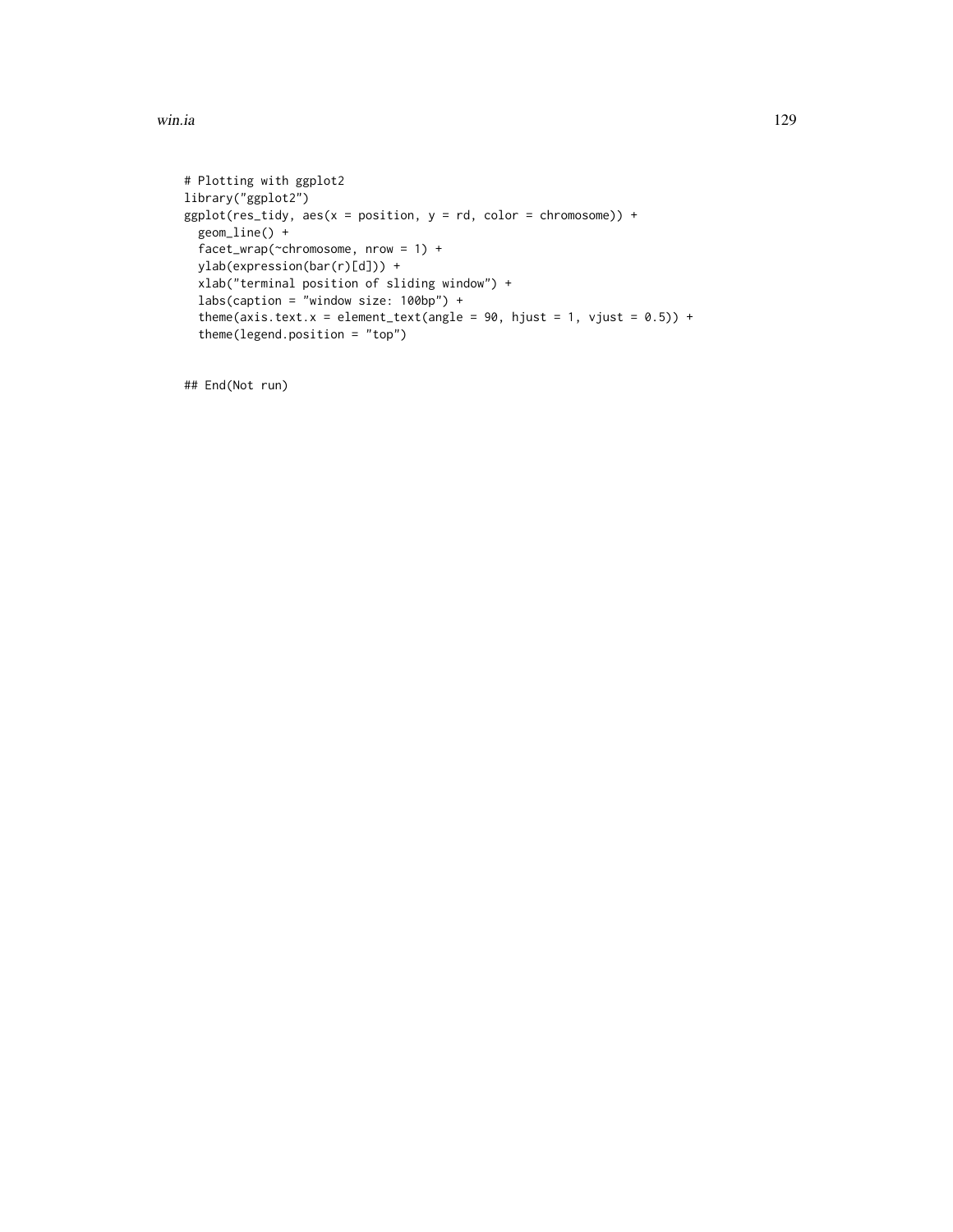# **Index**

∗Topic amova poppr.amova, [97](#page-96-0) ∗Topic angular nei.dist, [80](#page-79-0) ∗Topic bootstrap aboot, [8](#page-7-0) ∗Topic coancestry nei.dist, [80](#page-79-0) ∗Topic datasets nei.dist, [80](#page-79-0) ∗Topic edwards nei.dist, [80](#page-79-0) ∗Topic missing info\_table, [60](#page-59-0) ∗Topic nei nei.dist, [80](#page-79-0) ∗Topic ploidy info\_table, [60](#page-59-0) ∗Topic provesti nei.dist, [80](#page-79-0) ∗Topic reynolds nei.dist, [80](#page-79-0) ∗Topic rodgers nei.dist, [80](#page-79-0) ∗Topic rogers nei.dist, [80](#page-79-0) aboot, [8,](#page-7-0) *[17](#page-16-0)*, *[66](#page-65-0)*, *[81](#page-80-0)* aboot(), *[4,](#page-3-0) [5](#page-4-0)* ade4::amova(), *[97,](#page-96-0) [98](#page-97-0)*, *[100](#page-99-0)* ade4::cailliez(), *[98](#page-97-0)* ade4::is.euclid(), *[100](#page-99-0)* ade4::lingoes(), *[98](#page-97-0)* ade4::quasieuclid(), *[98](#page-97-0)* adegenet, *[3,](#page-2-0) [4](#page-3-0)* adegenet::dist.genpop(), *[10](#page-9-0)* adegenet::genind(), *[9](#page-8-0)* adegenet::genpop(), *[9](#page-8-0)* adegenet::splitStrata(), *[116](#page-115-0)* adegenet::strata(), *[108](#page-107-0)*

Aeut, [12](#page-11-0) Aeut(), *[7](#page-6-0)* amova, *[64](#page-63-0)* amova *(*poppr.amova*)*, [97](#page-96-0) ape::boot.phylo(), *[9,](#page-8-0) [10](#page-9-0)* ape::is.ultrametric(), *[9](#page-8-0)* ape::phylo(), *[9](#page-8-0)* as.genambig *(*bootgen2genind*)*, [16](#page-15-0) as.genambig(), *[4](#page-3-0)*, *[64](#page-63-0)*, *[100](#page-99-0)* as.genambig,genind-method *(*bootgen2genind*)*, [16](#page-15-0) as.genclone, *[43](#page-42-2)* as.genclone *(*bootgen2genind*)*, [16](#page-15-0) as.genclone(), *[5](#page-4-0)* as.genclone,genind-method *(*bootgen2genind*)*, [16](#page-15-0) as.snpclone, [12,](#page-11-0) *[43](#page-42-2)* as.snpclone,genlight-method *(*as.snpclone*)*, [12](#page-11-0) bitwise.dist, [13,](#page-12-1) *[31](#page-30-0)*, *[40](#page-39-0)*, *[43](#page-42-2)*, *[68](#page-67-0)*, *[72](#page-71-0)* bitwise.dist(), *[5](#page-4-0)*, *[98](#page-97-0)*, *[128](#page-127-0)* bitwise.ia(), *[127](#page-126-0)* boot.ia, [15](#page-14-0) boot.phylo, *[19](#page-18-0)* boot::boot(), *[32,](#page-31-0) [33](#page-32-0)* bootgen, *[5](#page-4-0)*, *[9,](#page-8-0) [10](#page-9-0)* bootgen2genind, [16](#page-15-0) bootgen2genind(), *[4](#page-3-0)*, *[10](#page-9-0)* bootgen2genind,bootgen-method *(*bootgen2genind*)*, [16](#page-15-0) bootstrap *(*aboot*)*, [8](#page-7-0) bruvo.boot, [18,](#page-17-1) *[23](#page-22-1)*, *[26](#page-25-0)*, *[42](#page-41-0)*, *[126](#page-125-0)* bruvo.boot(), *[5](#page-4-0)*, *[10](#page-9-0)* bruvo.dist, *[19](#page-18-0)*, [20,](#page-19-1) *[26](#page-25-0)*, *[42](#page-41-0)*, *[56](#page-55-0)*, *[73](#page-72-0)*, *[126](#page-125-0)* bruvo.dist(), *[5](#page-4-0)* bruvo.msn, *[23](#page-22-1)*, [23,](#page-22-1) *[42](#page-41-0)*, *[56](#page-55-0)*, *[86](#page-85-0)*, *[89](#page-88-0)*, *[104](#page-103-0)*, *[126](#page-125-0)* bruvo.msn(), *[7](#page-6-0)* bruvomat, *[5](#page-4-0)*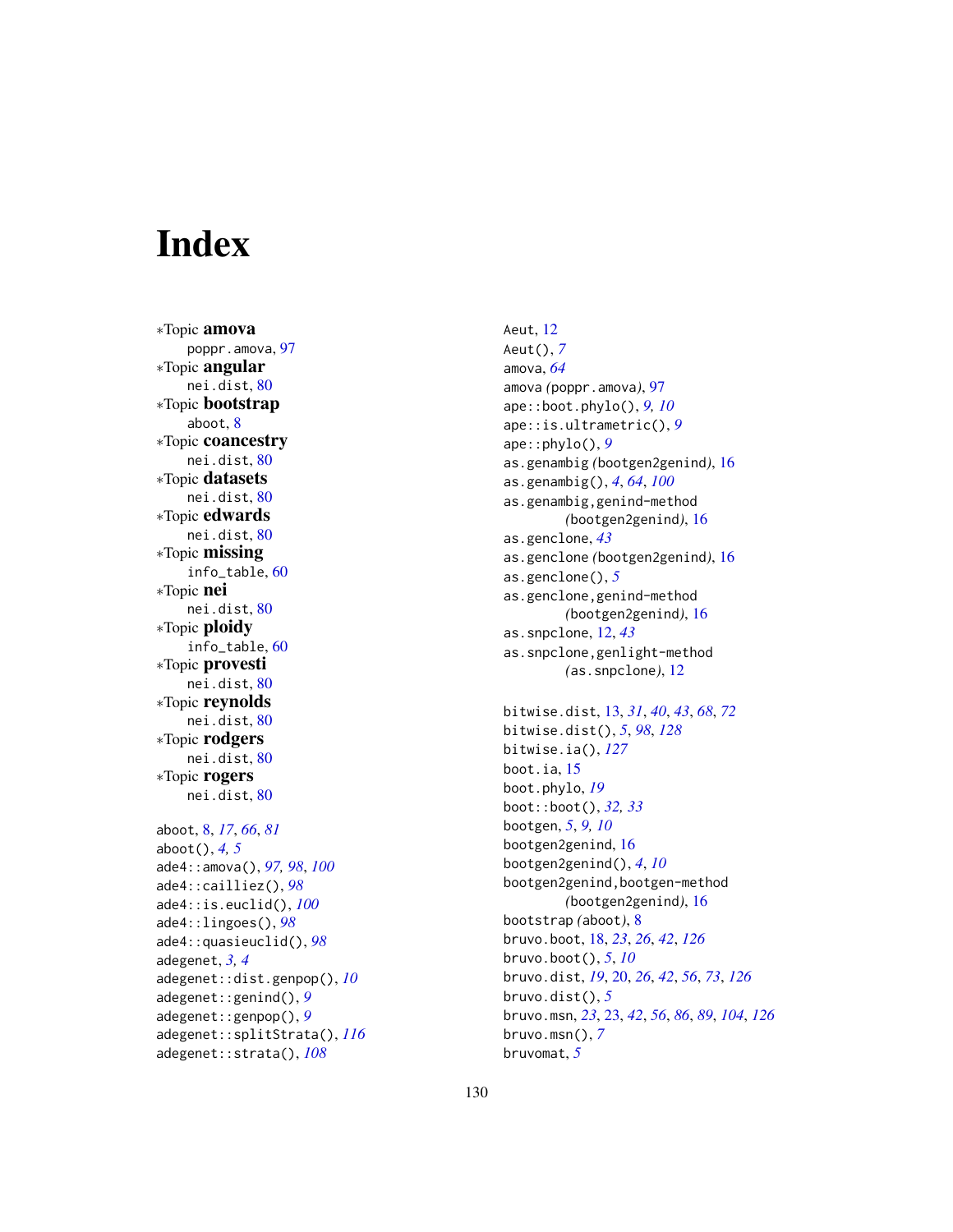# $I<sub>31</sub>$  is a set of  $I<sub>31</sub>$  is a set of  $I<sub>31</sub>$  is a set of  $I<sub>31</sub>$  is a set of  $I<sub>31</sub>$  is a set of  $I<sub>31</sub>$  is a set of  $I<sub>31</sub>$  is a set of  $I<sub>31</sub>$  is a set of  $I<sub>31</sub>$  is a set of  $I$

cailliez(), *[99](#page-98-0)* calculating allele frequencies from a round-robin approach, *[113](#page-112-1)* clonecorrect, [27,](#page-26-1) *[54](#page-53-0)*, *[92](#page-91-0)*, *[95](#page-94-0)* clonecorrect(), *[5](#page-4-0)*, *[45](#page-44-0)*, *[97](#page-96-0)*, *[100](#page-99-0)*, *[116](#page-115-0)* correcting rare alleles, *[83](#page-82-1)*, *[109](#page-108-1)*, *[119,](#page-118-1) [120](#page-119-0)* cutoff\_predictor, [29,](#page-28-0) *[40](#page-39-0)*, *[73](#page-72-0)* cutoff\_predictor(), *[6](#page-5-0)* delete.edges, *[89](#page-88-0)* diss.dist, [31,](#page-30-0) *[40](#page-39-0)*, *[56](#page-55-0)*, *[72,](#page-71-0) [73](#page-72-0)*, *[81](#page-80-0)* diss.dist(), *[5](#page-4-0)*, *[10](#page-9-0)*, *[15](#page-14-0)*, *[100](#page-99-0)* dist, *[22](#page-21-0)* dist(), *[10](#page-9-0)*, *[14](#page-13-0)*, *[97](#page-96-0)* dist.genpop, *[80,](#page-79-0) [81](#page-80-0)* diversity, *[69](#page-68-0)* diversity\_boot, [32](#page-31-0) diversity\_boot(), *[5](#page-4-0)*, *[38](#page-37-0)* diversity\_ci, [34,](#page-33-0) *[92,](#page-91-0) [93](#page-92-0)*, *[95](#page-94-0)* diversity\_ci(), *[5](#page-4-0)*, *[33](#page-32-0)*, *[38](#page-37-0)* diversity\_stats, [37,](#page-36-0) *[69](#page-68-0)*, *[92](#page-91-0)*, *[95](#page-94-0)* diversity\_stats(), *[6](#page-5-0)*, *[33](#page-32-0)* edwards.dist *(*nei.dist*)*, [80](#page-79-0) edwards.dist(), *[5](#page-4-0)*, *[10](#page-9-0)* file.choose(), *[48](#page-47-0)* file.copy(), *[45](#page-44-0)* file.path(), *[48](#page-47-0)* filter\_stats, *[30](#page-29-0)*, [39,](#page-38-0) *[73](#page-72-0)* filter\_stats(), *[6](#page-5-0)* fix\_replen, *[21](#page-20-0)[–23](#page-22-1)*, [41,](#page-40-1) *[126](#page-125-0)* fix\_replen(), *[5](#page-4-0)* formula, *[97](#page-96-0)* formula(), *[107](#page-106-0)* gen-class, *[5](#page-4-0)* genambig, *[4](#page-3-0)* genclone, *[3](#page-2-0)*, *[5](#page-4-0)*, *[14](#page-13-0)*, *[17,](#page-16-0) [18](#page-17-1)*, *[20](#page-19-1)*, *[24](#page-23-0)*, *[26](#page-25-0)*, *[28](#page-27-0)*, *[39](#page-38-0)*, *[41](#page-40-1)*, *[44](#page-43-1)[–46](#page-45-0)*, *[51](#page-50-0)*, *[58](#page-57-0)*, *[60–](#page-59-0)[62](#page-61-0)*, *[65,](#page-64-0) [66](#page-65-0)*, *[68,](#page-67-0) [69](#page-68-0)*, *[72,](#page-71-0) [73](#page-72-0)*, *[75–](#page-74-1)[77](#page-76-0)*, *[80](#page-79-0)*, *[86](#page-85-0)*, *[91](#page-90-0)*, *[97](#page-96-0)*, *[99](#page-98-0)*, *[102,](#page-101-0) [103](#page-102-0)*, *[105](#page-104-0)*, *[107](#page-106-0)*, *[116–](#page-115-0)[118](#page-117-0)*, *[124](#page-123-0)[–126](#page-125-0)* genclone *(*genclone-class*)*, [43](#page-42-2) genclone-class, *[9](#page-8-0)*, [43,](#page-42-2) *[115,](#page-114-0) [116](#page-115-0)* genclone2genind *(*bootgen2genind*)*, [16](#page-15-0) genclone2genind(), *[4](#page-3-0)* genclone2genind,genclone-method *(*bootgen2genind*)*, [16](#page-15-0)

genind, *[3,](#page-2-0) [4](#page-3-0)*, *[14](#page-13-0)*, *[17,](#page-16-0) [18](#page-17-1)*, *[20](#page-19-1)*, *[24](#page-23-0)*, *[28](#page-27-0)*, *[31](#page-30-0)*, *[39](#page-38-0)*, *[41](#page-40-1)*, *[43](#page-42-2)[–46](#page-45-0)*, *[51](#page-50-0)*, *[58](#page-57-0)*, *[60](#page-59-0)[–62](#page-61-0)*, *[64](#page-63-0)[–66](#page-65-0)*, *[68,](#page-67-0) [69](#page-68-0)*, *[72](#page-71-0)*, *[80,](#page-79-0) [81](#page-80-0)*, *[86](#page-85-0)*, *[91](#page-90-0)*, *[97](#page-96-0)*, *[99](#page-98-0)*, *[102](#page-101-0)*, *[105](#page-104-0)*, *[107](#page-106-0)*, *[116](#page-115-0)[–118](#page-117-0)*, *[124](#page-123-0)[–126](#page-125-0)* genind-class, *[9](#page-8-0)*, *[115,](#page-114-0) [116](#page-115-0)* genind2genalex, [44](#page-43-1) genind2genalex(), *[4](#page-3-0)*, *[116](#page-115-0)* genlight, *[3,](#page-2-0) [4](#page-3-0)*, *[9](#page-8-0)*, *[12](#page-11-0)[–15](#page-14-0)*, *[39](#page-38-0)*, *[43](#page-42-2)*, *[62](#page-61-0)*, *[64](#page-63-0)*, *[68](#page-67-0)*, *[86](#page-85-0)*, *[97](#page-96-0)*, *[99](#page-98-0)*, *[102](#page-101-0)*, *[105](#page-104-0)*, *[127,](#page-126-0) [128](#page-127-0)* genotype\_curve, [46](#page-45-0) genotype\_curve(), *[7](#page-6-0)* genpop, *[117,](#page-116-1) [118](#page-117-0)* genpop-class, *[9](#page-8-0)* getfile, [48,](#page-47-0) *[96](#page-95-0)* getfile(), *[4](#page-3-0)* ggplot, *[68](#page-67-0)* gray, *[25](#page-24-0)*, *[49](#page-48-0)*, *[87](#page-86-0)*, *[102](#page-101-0)* greycurve, *[25,](#page-24-0) [26](#page-25-0)*, [49,](#page-48-0) *[86](#page-85-0)*, *[88,](#page-87-0) [89](#page-88-0)*, *[102](#page-101-0)*, *[104](#page-103-0)* greycurve(), *[7](#page-6-0)* hist, *[39](#page-38-0)* ia, *[31](#page-30-0)*, [50,](#page-49-1) *[93](#page-92-0)*, *[95](#page-94-0)* ia(), *[6](#page-5-0)*, *[16](#page-15-0)*, *[128](#page-127-0)* import2genind, *[54](#page-53-0)* imsn, [55](#page-54-0) imsn(), *[7](#page-6-0)* incomp, [57](#page-56-0) incomp(), *[6](#page-5-0)* info\_table, [60](#page-59-0) info\_table(), *[7](#page-6-0)* informloci, [58](#page-57-0) informloci(), *[5](#page-4-0)* is.clone *(*is.snpclone*)*, [61](#page-60-0) is.genclone *(*is.snpclone*)*, [61](#page-60-0) is.snpclone, [61](#page-60-0) isPoly, *[58,](#page-57-0) [59](#page-58-0)* jack.ia *(*ia*)*, [50](#page-49-1) last\_plot, *[93](#page-92-0)* layout.auto, *[87](#page-86-0)*, *[89](#page-88-0)* legend, *[88](#page-87-0)* lingoes(), *[99](#page-98-0)* list.files(), *[48](#page-47-0)* loci, *[46,](#page-45-0) [47](#page-46-0)* locus\_table, [62](#page-61-0) locus\_table(), *[6](#page-5-0)*

make\_haplotypes, [64](#page-63-0)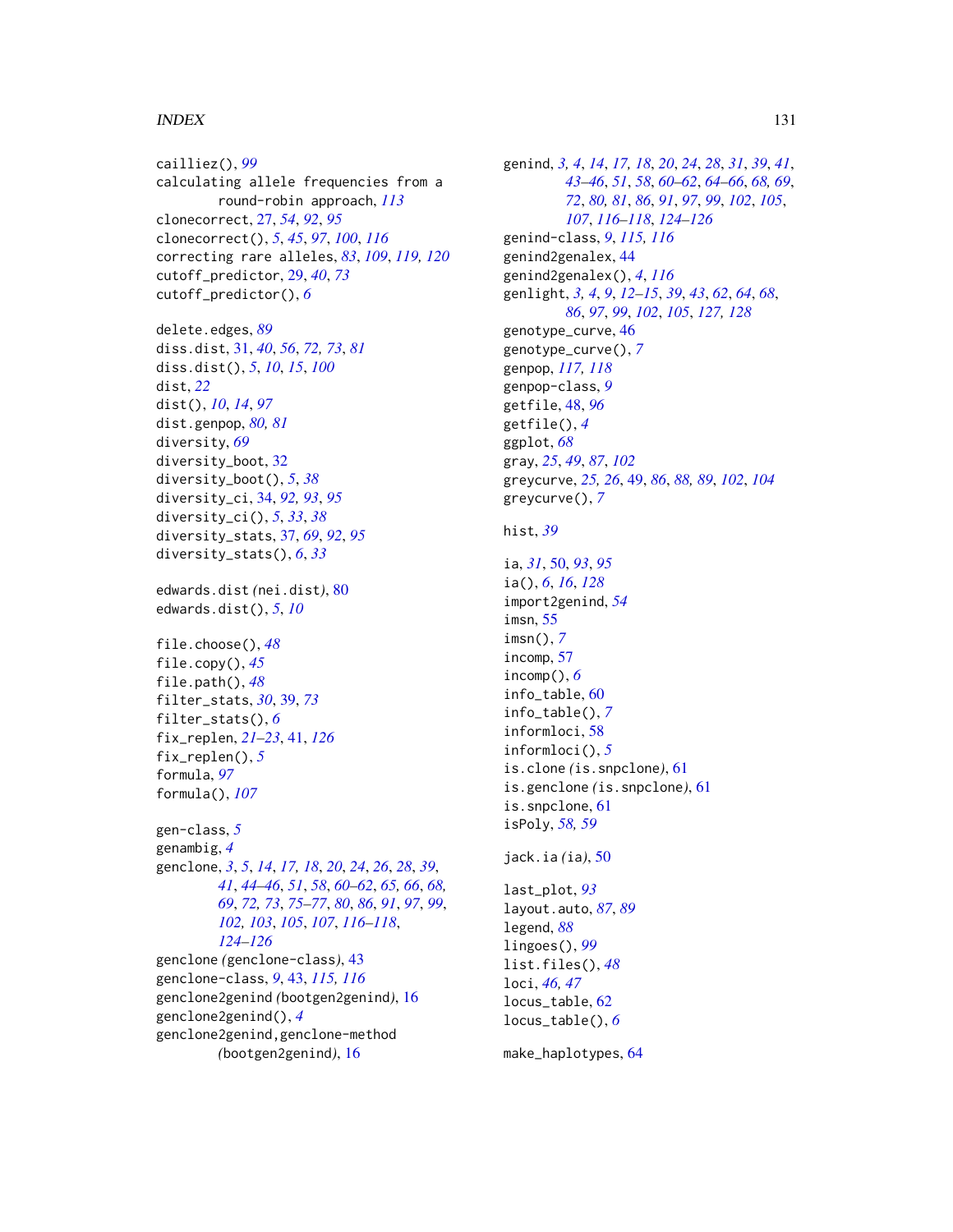make\_haplotypes(), *[5](#page-4-0)*, *[99,](#page-98-0) [100](#page-99-0)* make\_haplotypes,ANY-method *(*make\_haplotypes*)*, [64](#page-63-0) make\_haplotypes,genclone-method *(*make\_haplotypes*)*, [64](#page-63-0) make\_haplotypes,genind-method *(*make\_haplotypes*)*, [64](#page-63-0) make\_haplotypes,genlight-method *(*make\_haplotypes*)*, [64](#page-63-0) make\_haplotypes,snpclone-method *(*make\_haplotypes*)*, [64](#page-63-0) matrix, *[9](#page-8-0)* minimum.spanning.tree, *[25,](#page-24-0) [26](#page-25-0)*, *[103](#page-102-0)* missingno, *[19](#page-18-0)*, *[51](#page-50-0)*, *[54](#page-53-0)*, *[56](#page-55-0)*, [65,](#page-64-0) *[72](#page-71-0)*, *[92](#page-91-0)*, *[95](#page-94-0)*, *[104](#page-103-0)* missingno(), *[5](#page-4-0)*, *[9,](#page-8-0) [10](#page-9-0)*, *[98](#page-97-0)*, *[100](#page-99-0)* MLG, *[5](#page-4-0)*, *[12](#page-11-0)*, *[43](#page-42-2)*, *[76](#page-75-0)* mlg, [67,](#page-66-0) *[93](#page-92-0)*, *[95](#page-94-0)* mlg(), *[6](#page-5-0)* mlg.crosspop(), *[6](#page-5-0)* mlg.filter, *[25](#page-24-0)*, *[30](#page-29-0)*, *[39,](#page-38-0) [40](#page-39-0)*, *[43](#page-42-2)*, *[47](#page-46-0)*, *[68,](#page-67-0) [69](#page-68-0)*, [71,](#page-70-0) *[102](#page-101-0)* mlg.filter(), *[6](#page-5-0)*, *[98,](#page-97-0) [99](#page-98-0)* mlg.filter,genclone-method *(*mlg.filter*)*, [71](#page-70-0) mlg.filter,genind-method *(*mlg.filter*)*, [71](#page-70-0) mlg.filter,genlight-method *(*mlg.filter*)*, [71](#page-70-0) mlg.filter,snpclone-method *(*mlg.filter*)*, [71](#page-70-0) mlg.filter<- *(*mlg.filter*)*, [71](#page-70-0) mlg.filter<-,genclone-method *(*mlg.filter*)*, [71](#page-70-0) mlg.filter<-,genind-method *(*mlg.filter*)*, [71](#page-70-0) mlg.filter<-,genlight-method *(*mlg.filter*)*, [71](#page-70-0) mlg.filter<-,snpclone-method *(*mlg.filter*)*, [71](#page-70-0) mlg.id(), *[6](#page-5-0)* mlg.table, *[76](#page-75-0)[–78](#page-77-0)*, *[105](#page-104-0)* mlg.table(), *[4](#page-3-0)*, *[6](#page-5-0)* mlg.vector(), *[6](#page-5-0)* mll, *[43](#page-42-2)*, *[69](#page-68-0)*, *[73](#page-72-0)*, [75,](#page-74-1) *[77,](#page-76-0) [78](#page-77-0)* mll(), *[6](#page-5-0)* mll,genclone-method *(*mll*)*, [75](#page-74-1) mll,genind-method *(*mll*)*, [75](#page-74-1) mll,genlight-method *(*mll*)*, [75](#page-74-1)

mll,snpclone-method *(*mll*)*, [75](#page-74-1) mll.custom, *[24](#page-23-0)*, *[47](#page-46-0)*, *[69](#page-68-0)*, *[76](#page-75-0)*, [76,](#page-75-0) *[78](#page-77-0)*, *[87](#page-86-0)*, *[102](#page-101-0)* mll.custom(), *[6](#page-5-0)* mll.custom,genclone-method *(*mll.custom*)*, [76](#page-75-0) mll.custom,snpclone-method *(*mll.custom*)*, [76](#page-75-0) mll.custom<- *(*mll.custom*)*, [76](#page-75-0) mll.custom<-,genclone-method *(*mll.custom*)*, [76](#page-75-0) mll.custom<-,snpclone-method *(*mll.custom*)*, [76](#page-75-0) mll.levels *(*mll.custom*)*, [76](#page-75-0) mll.levels(), *[6](#page-5-0)* mll.levels,genclone-method *(*mll.custom*)*, [76](#page-75-0) mll.levels,snpclone-method *(*mll.custom*)*, [76](#page-75-0) mll.levels<- *(*mll.custom*)*, [76](#page-75-0) mll.levels<-,genclone-method *(*mll.custom*)*, [76](#page-75-0) mll.levels<-,snpclone-method *(*mll.custom*)*, [76](#page-75-0) mll.reset, [77](#page-76-0) mll.reset(), *[6](#page-5-0)* mll.reset,genclone-method *(*mll.reset*)*, [77](#page-76-0) mll.reset,snpclone-method *(*mll.reset*)*, [77](#page-76-0) mll<- *(*mll*)*, [75](#page-74-1) mll<-,genclone-method *(*mll*)*, [75](#page-74-1) mll<-,snpclone-method *(*mll*)*, [75](#page-74-1) monpop, [79](#page-78-0) monpop(), *[7](#page-6-0)* msn.bruvo *(*bruvo.msn*)*, [23](#page-22-1) msn.poppr *(*poppr.msn*)*, [101](#page-100-0) nancycats, *[19](#page-18-0)*, *[26](#page-25-0)*, *[104](#page-103-0)* nei.dist, *[56](#page-55-0)*, *[66](#page-65-0)*, [80](#page-79-0) nei.dist(), *[5](#page-4-0)*, *[9,](#page-8-0) [10](#page-9-0)* nj, *[19](#page-18-0)*, *[104](#page-103-0)* nmll, *[110](#page-109-0)* nmll *(*mll*)*, [75](#page-74-1) nmll(), *[6](#page-5-0)* nmll,genclone-method *(*mll*)*, [75](#page-74-1) nmll,genind-method *(*mll*)*, [75](#page-74-1) nmll,genlight-method *(*mll*)*, [75](#page-74-1) nmll,snpclone-method *(*mll*)*, [75](#page-74-1) nodelabels, *[19](#page-18-0)*, *[104](#page-103-0)*